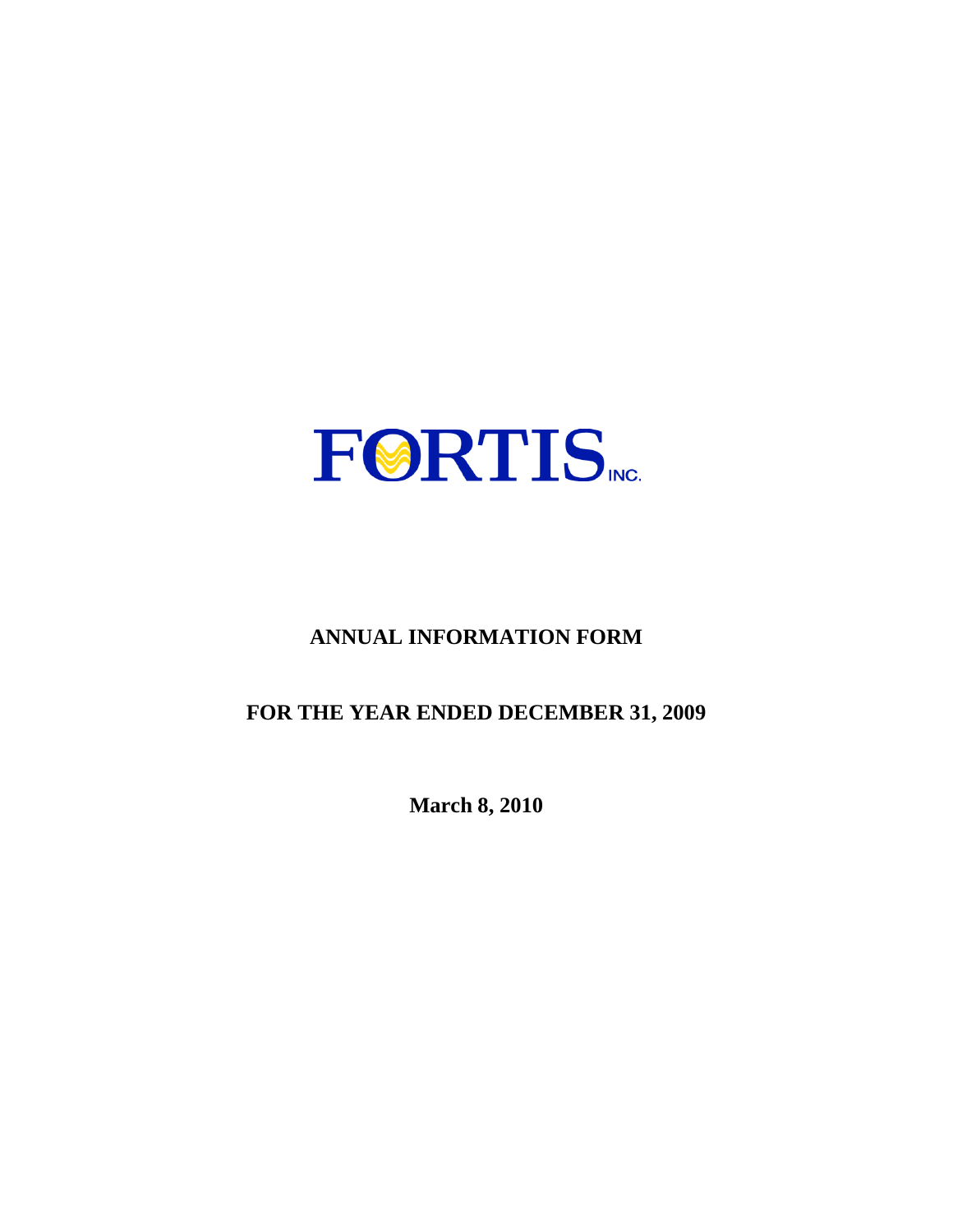## ANNUAL INFORMATION FORM FOR THE YEAR ENDED DECEMBER 31, 2009

# **TABLE OF CONTENTS**

| 1.0  | <b>CORPORATE STRUCTURE</b><br>1.1<br>1.2                                                                    |
|------|-------------------------------------------------------------------------------------------------------------|
| 2.0  | GENERAL DEVELOPMENT OF THE BUSINESS<br>2.1<br>2.2                                                           |
| 3.0  | DESCRIPTION OF THE BUSINESS<br>3.1<br>3.1.1<br>3.2<br>3.2.1<br>3.2.2<br>3.2.3<br>3.2.4<br>3.3<br>3.4<br>3.5 |
| 4.0  |                                                                                                             |
| 5.0  |                                                                                                             |
| 6.0  |                                                                                                             |
| 7.0  |                                                                                                             |
| 8.0  |                                                                                                             |
| 9.0  |                                                                                                             |
| 10.0 |                                                                                                             |
| 11.0 | <b>AUDIT COMMITTEE</b><br>11.1<br>11.2<br>11.3<br>11.4                                                      |
| 12.0 |                                                                                                             |
| 13.0 |                                                                                                             |
| 14.0 |                                                                                                             |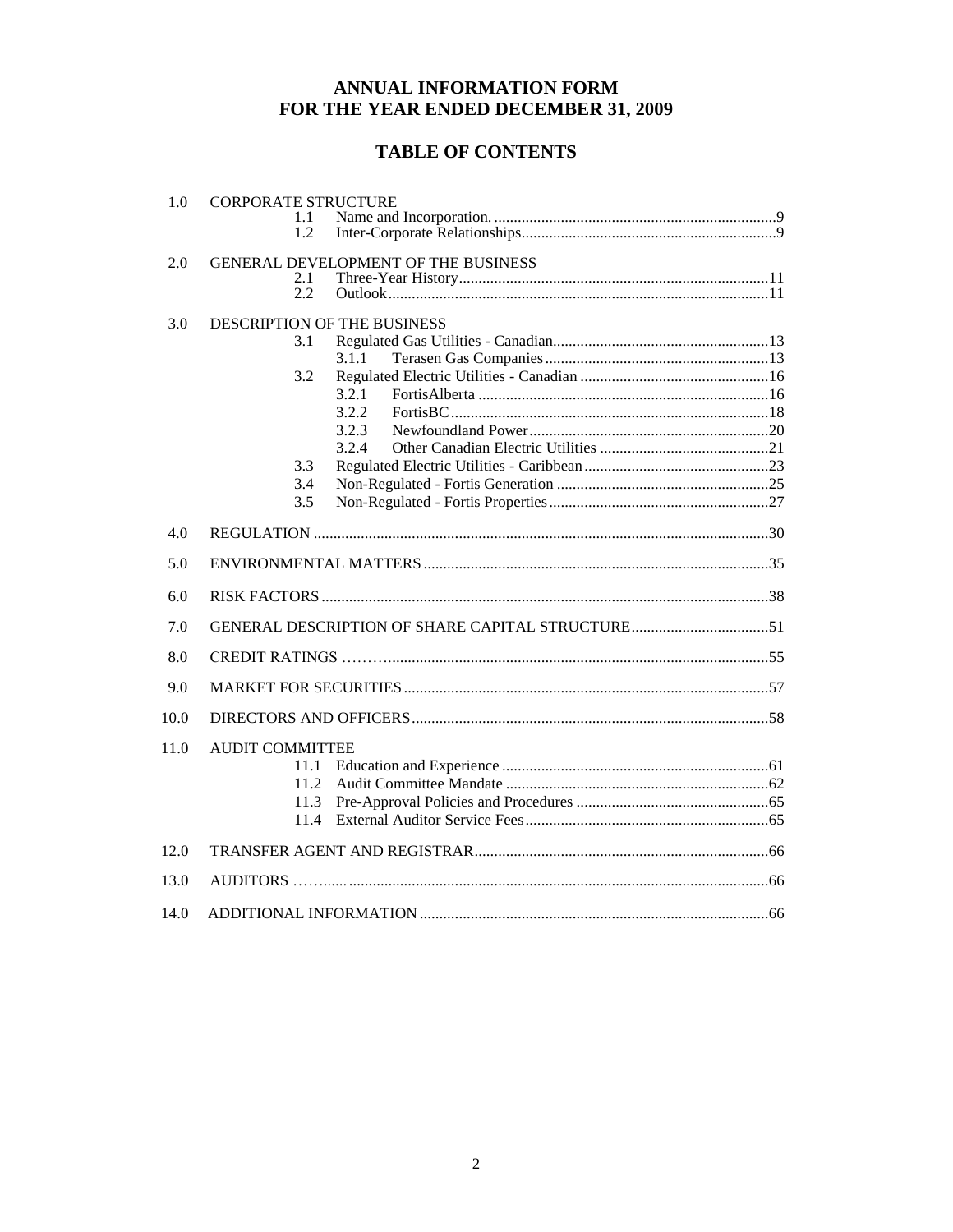Certain terms used in the Annual Information Form for the year ended December 31, 2009 are defined below:

**"2009 Annual Information Form"** means the Fortis Inc. Annual Information Form for the year ended December 31, 2009;

**"Abitibi"** means AbitibiBowater Inc.;

**"Advisory Panel"** means the Advisory Panel on Canada"s System of International Taxation;

**"Algoma Power"** means Algoma Power Inc.;

**"AUC"** means Alberta Utilities Commission;

**"BAL"** means Belize Aquaculture Limited;

**"BC Hydro"** means BC Hydro and Power Authority;

**"BCUC"** means British Columbia Utilities Commission;

**"BELCOGEN"** means Belize Cogeneration Energy Limited;

**"BECOL"** means Belize Electric Company Limited;

**"Belize Electricity"** means Belize Electricity Limited;

**"BEPC"** means Brilliant Expansion Power Corporation;

**"BEWU"** means Belize Energy Workers Union;

**"Board"** means Board of Directors of Fortis Inc.;

**"BPC"** means Brilliant Power Corporation;

**"BZ"** means Belizean currency, which is pegged to the United States currency (BZ\$2.00=US\$1.00);

**"Canadian GAAP"** means Canadian generally accepted accounting principles;

**"Canadian Niagara Power"** means Canadian Niagara Power Inc.;

**"Caribbean Utilities"** means Caribbean Utilities Company, Ltd.;

**"CAW"** means Canadian Auto Workers-Retail/Wholesale;

**"CEP"** means Communications, Energy and Paperworkers Union of Canada;

**"CFE"** means Comisión Federal de Electricidad;

**"CICA"** means Canadian Institute of Chartered Accountants;

**"CIP"** means Capital Investment Plan;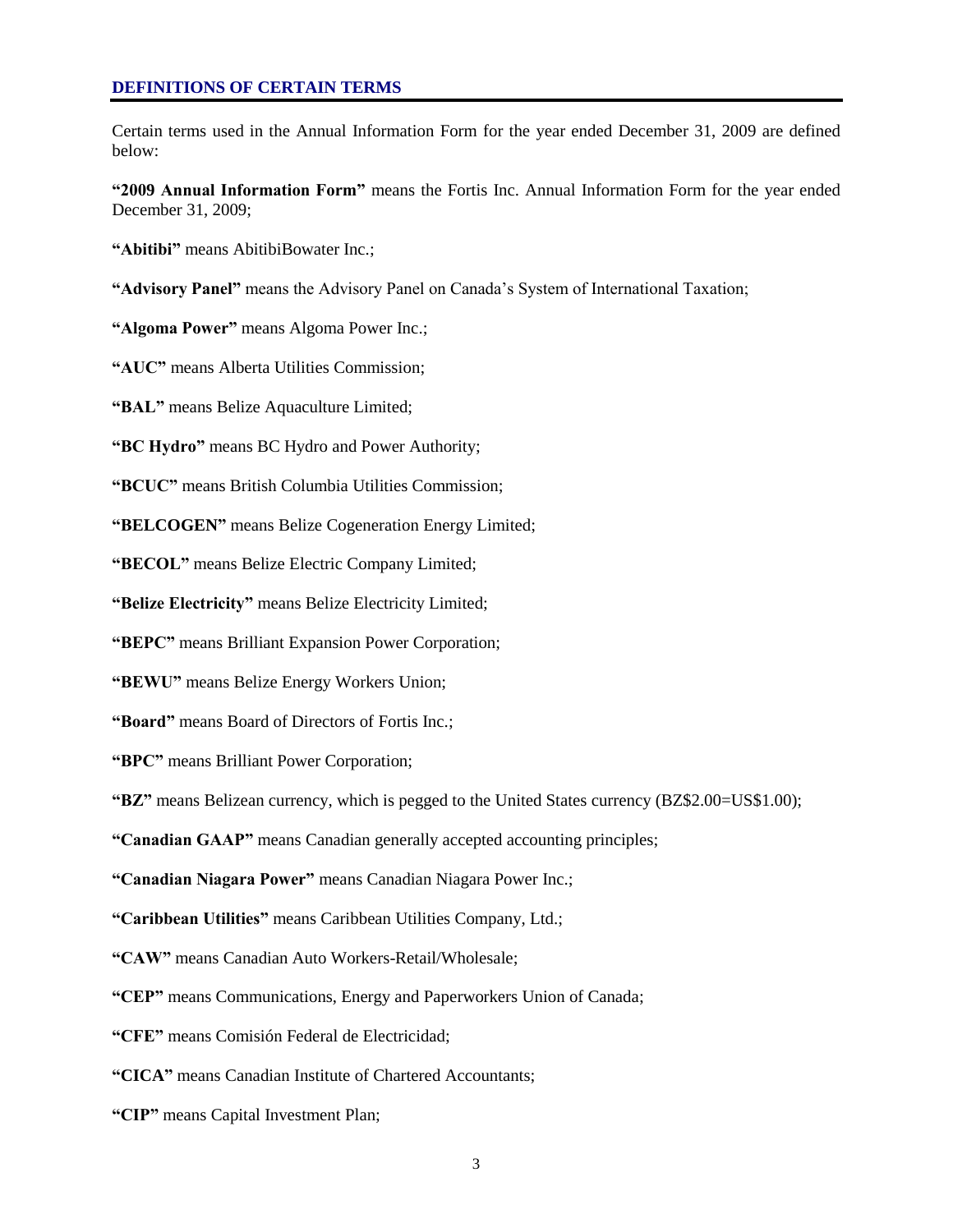**"COPE"** means Canadian Office & Professional Employees Union;

**"Cornwall Electric"** means Cornwall Street Railway, Light and Power Company, Limited;

**"Corporation"** means Fortis Inc.;

**"COS"** means cost of service;

**"CPA"** means Canal Plant Agreement;

**"CPC/CBT"** means Columbia Power Corporation and the Columbia Basin Trust;

**"CPI"** means consumer price index;

**"CRA"** means Canada Revenue Agency;

**"CUPE"** means Canadian Union of Public Employees;

**"DBRS"** means DBRS Limited;

**"ECAM"** means energy cost adjustment mechanism;

**"ERA"** means Electricity Regulatory Authority;

**"Exploits Partnership"** means Exploits River Hydro Partnership between Abitibi and Fortis Properties Corporation;

**"External Auditor"** means the firm of chartered accountants registered with the Canadian Public Accountability Board or its successor and appointed by the shareholders of the Corporation to act as external auditor of the Corporation;

**"FERC"** means United States Federal Energy Regulatory Commission;

**"First Preference Share, Series H"** means Cumulative Redeemable Five-Year Fixed Rate Reset First Preference Shares, Series H;

**"Fortis"** means Fortis Inc.;

**"FortisAlberta"** means FortisAlberta Inc.;

**"FortisAlberta Holdings"** means FortisAlberta Holdings Inc.;

**"FortisBC"** means, collectively, the operations of FortisBC Inc. and its parent company, Fortis Pacific Holdings Inc., but excluding its wholly owned partnership, Walden Power Partnership;

**"FortisOntario"** means, collectively, the operations of Canadian Niagara Power, Cornwall Electric and Algoma Power. Included in Canadian Niagara Power"s accounts is the operation of the electricity distribution business of Port Colborne Hydro Inc.;

**"FortisOntario Inc."** means the successor to Canadian Niagara Power Company, Limited and the parent company of Canadian Niagara Power, Cornwall Electric and Algoma Power;

**"Fortis Pacific Holdings"** means Fortis Pacific Holdings Inc.;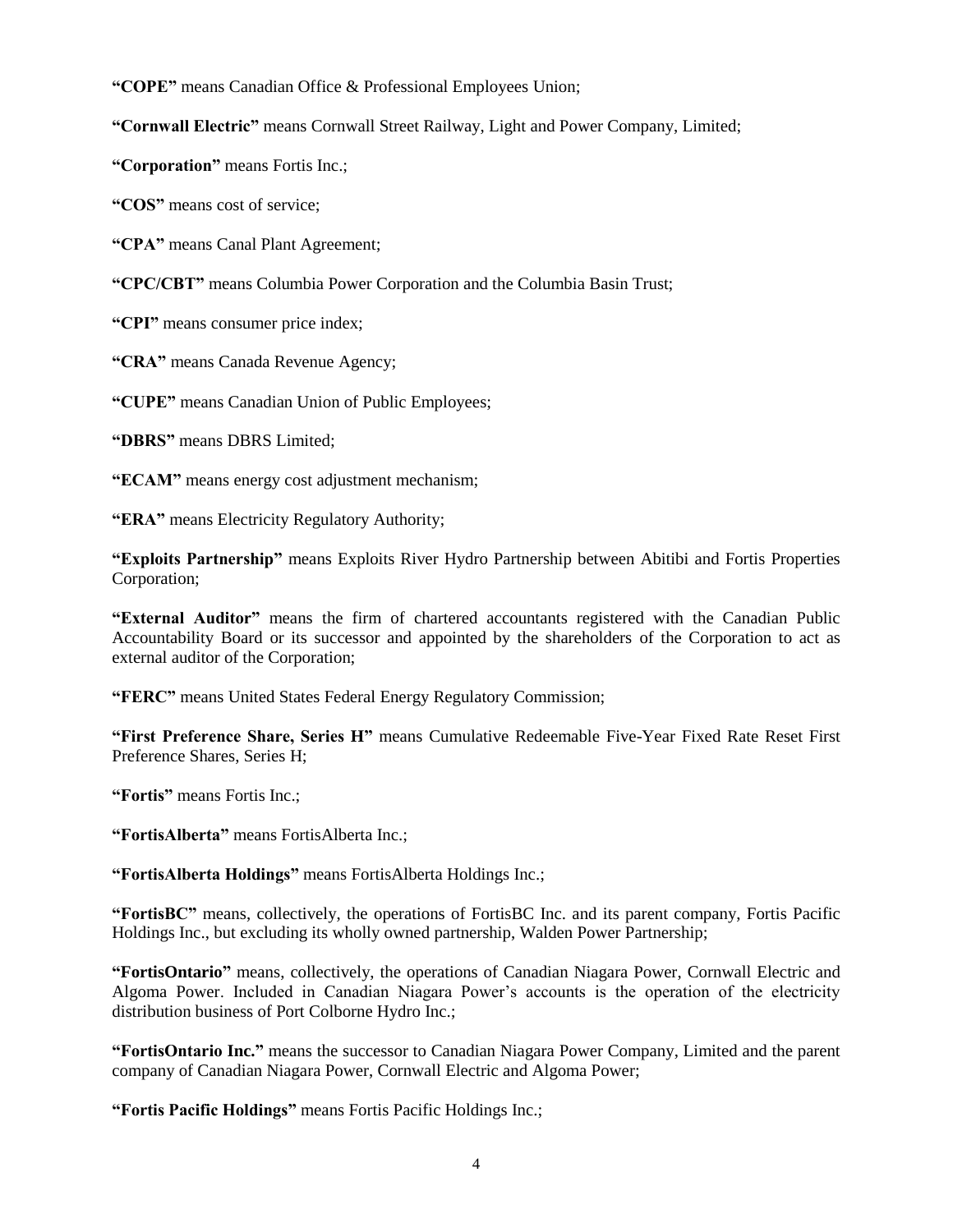**"Fortis Properties"** means Fortis Properties Corporation;

**"Fortis Turks and Caicos"** means, collectively, P.P.C. Limited and Atlantic Equipment & Power (Turks and Caicos) Ltd.;

**"FortisUS Energy"** means FortisUS Energy Corporation;

**"FortisWest"** means FortisWest Inc.;

**"GWh"** means gigawatt hour(s);

**"Hydro One"** means Hydro One Networks Inc.;

**"IASB"** means International Accounting Standards Board;

**"IBEW"** means International Brotherhood of Electrical Workers;

**"IESO"** means Independent Electricity System Operator of Ontario;

**"IFRS"** means International Financial Reporting Standards;

**"IRAC"** means Island Regulatory and Appeals Commission;

**"IRM"** means Incentive Regulation Mechanism;

**"ISO"** means International Organization for Standardization;

**"kWh"** means kilowatt hour(s);

**"MD&A"** means the Corporation"s Management Discussion and Analysis, located on pages 20 through 81 of the Corporation"s 2009 Annual Report to Shareholders, prepared in accordance with National Instrument 51-102 – *Continuous Disclosure Obligations,* in respect of the Corporation"s annual and interim financial statements;

**"Management"** means, collectively, senior officers of the Corporation;

**"Maritime Electric"** means Maritime Electric Company, Limited;

**"Moody's"** means Moody"s Investors Service;

**"MW"** means megawatt(s);

**"NB Power"** means New Brunswick Power Corporation;

**"NEB"** means National Energy Board;

**"Newfoundland Hydro"** means Newfoundland and Labrador Hydro;

**"Newfoundland Power"** means Newfoundland Power Inc.;

**"NSA"** means Negotiated Settlement Agreement;

**"OEB"** means Ontario Energy Board;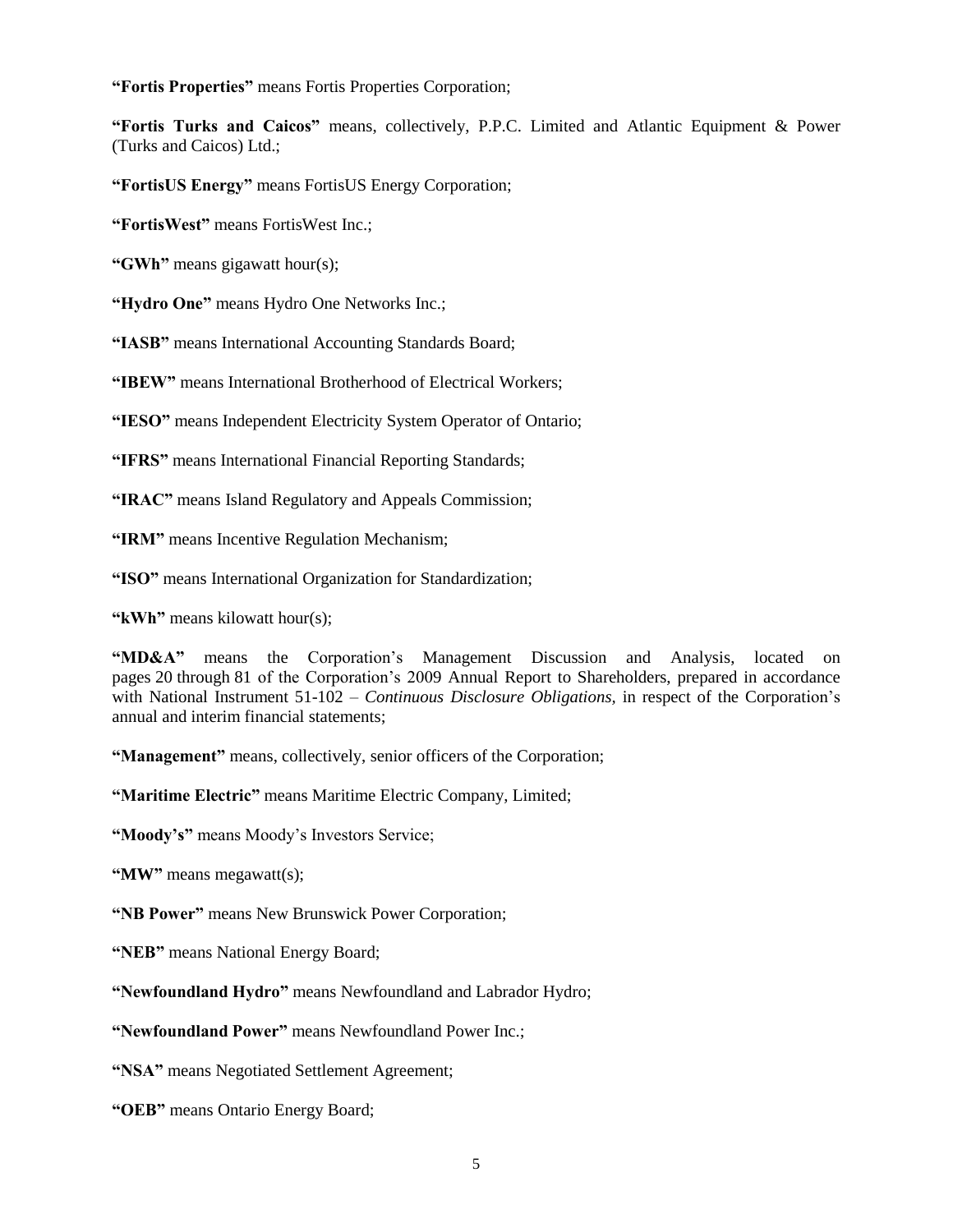**"Other Canadian Electric Utilities"** means, collectively, the operations of FortisOntario and Maritime Electric;

**"PBR"** means performance-based rate-setting methodology for regulation of public utilities;

**"PCB"** means polychlorinated biphenyl;

**"PIF"** means productivity improvement factor;

**"PJ"** means petajoule(s);

**"Point Lepreau"** means NB Power Point Lepreau Nuclear Generating Station;

**"Port Colborne Hydro"** means Port Colborne Hydro Inc.;

**"PUB"** means Newfoundland and Labrador Board of Commissioners of Public Utilities;

**"PUC"** means Public Utilities Commission (Belize);

**"PWU"** means Power Workers Union, a CUPE affiliate as CUPE Local 1000;

**"ROA"** means regulated rate of return on rate base assets;

"ROE" means rate of return on common shareholders' equity;

**"S&P"** means Standard & Poor's;

**"Teck Cominco"** means Teck Cominco Metals Ltd.;

**"Terasen Gas companies"** means, collectively, the operations of Terasen Gas Inc., Terasen Gas (Vancouver Island) Inc. and Terasen Gas (Whistler) Inc.;

**"Terasen"** means Terasen Inc., the holding company of the Terasen Gas companies;

**"TGI"** means Terasen Gas Inc.;

**"TGVI"** means Terasen Gas (Vancouver Island) Inc.;

**"TGWI"** means Terasen Gas (Whistler) Inc.;

**"TIEA"** means tax information-exchange agreements;

**"TJ"** means terajoule(s);

**"TQM"** means Trans Quebec & Maritimes Inc.;

**"TransAlta"** means TransAlta Utilities Corporation;

**"UFCW"** means United Food and Commercial Workers;

**"USW"** means United Steel Workers;

**"UUWA"** means United Utility Worker"s Association;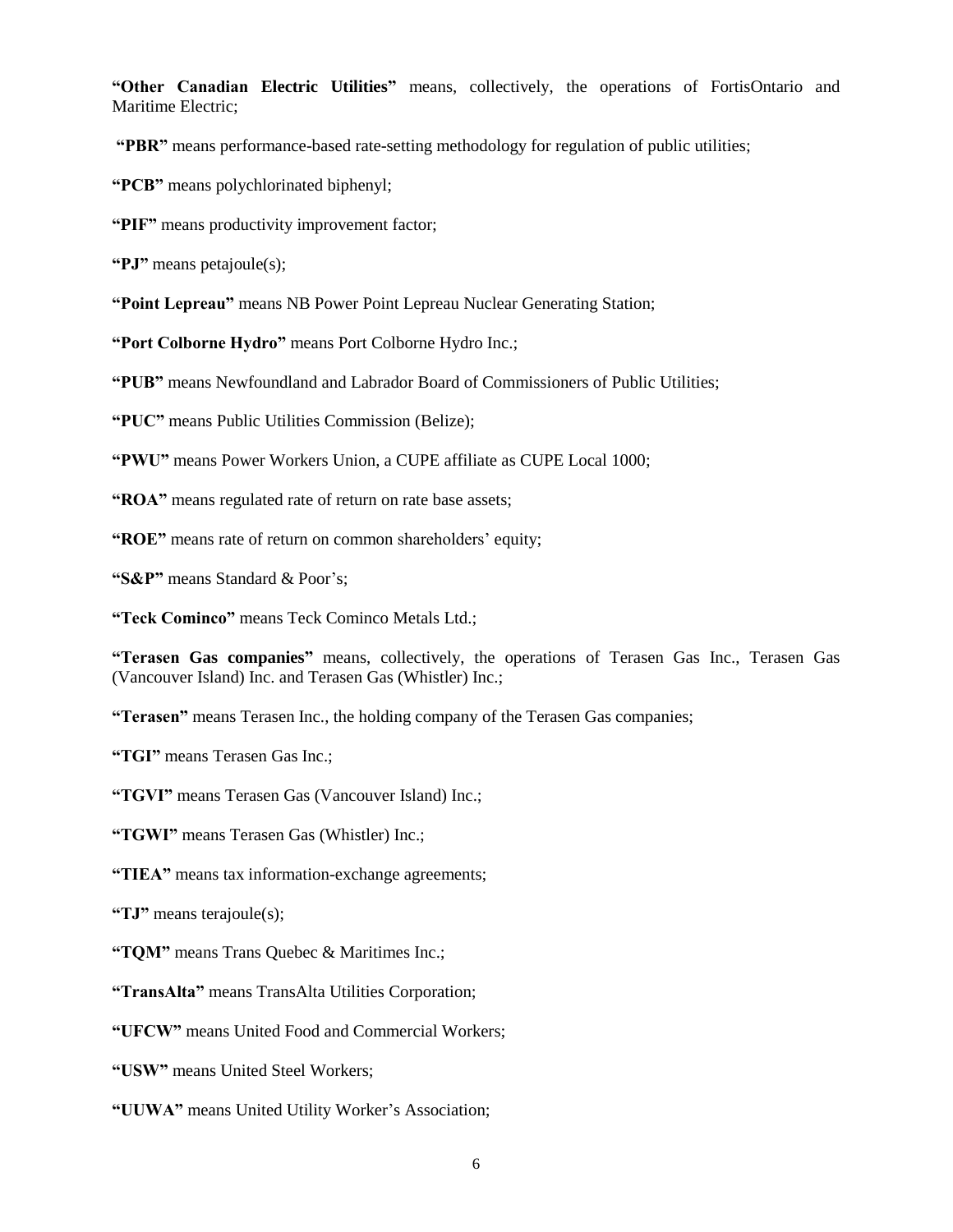**"VAD"** means value added delivery;

**"VIGJV"** means Vancouver Island Gas Joint Venture;

## **"VINGPA"** means Vancouver Island Natural Gas Pipeline Agreement;

**"Walden"** means Walden Power Partnership; and

**"Whistler"** means the Resort Municipality of Whistler.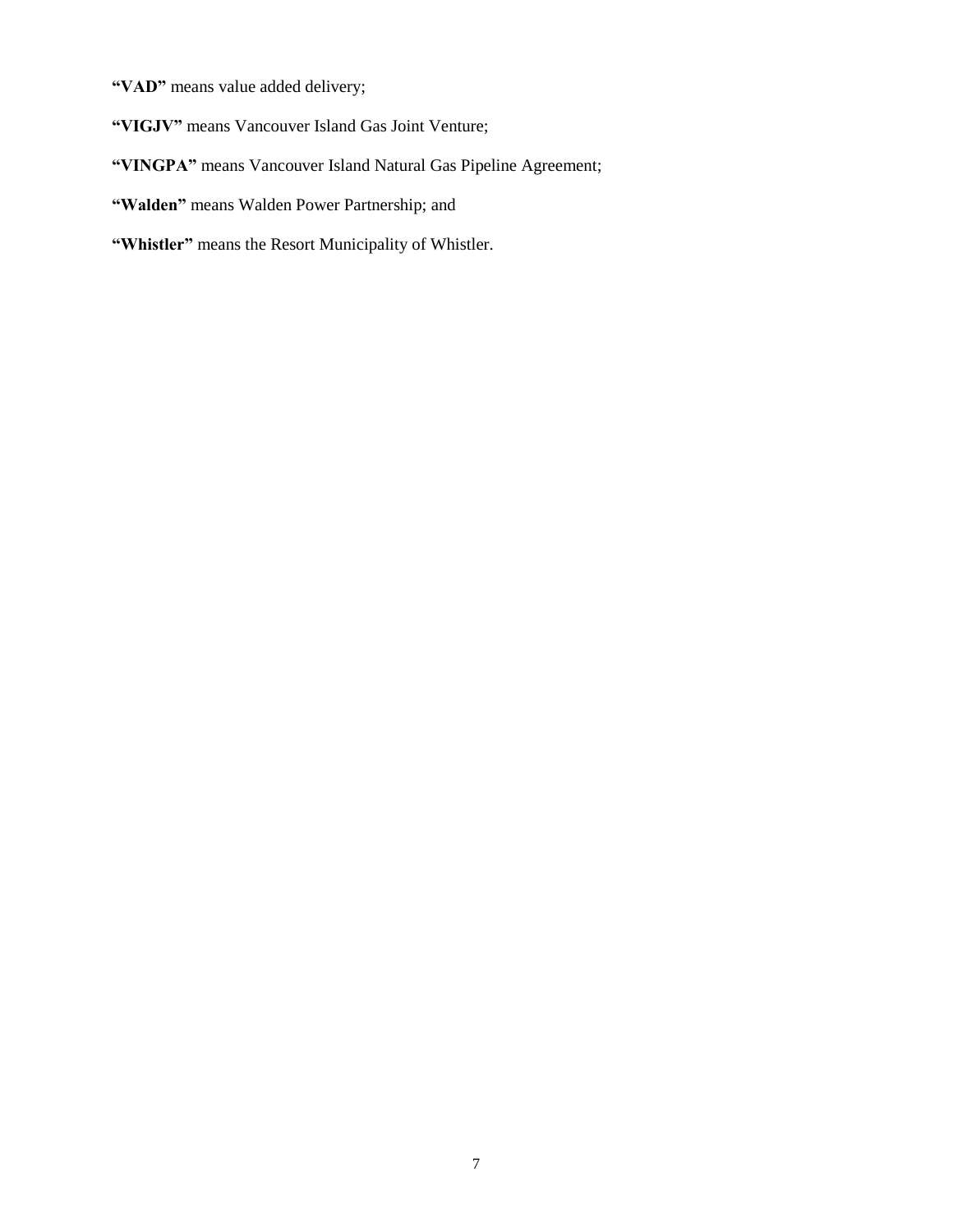The 2009 Annual Information Form has been prepared in accordance with National Instrument 52-102 – *Continuous Disclosure Obligations*. Financial information has been prepared in accordance with Canadian GAAP and is presented in Canadian dollars unless otherwise specified.

Except as otherwise stated, the information in the 2009 Annual Information Form is given as of December 31, 2009.

*Fortis includes forward-looking information in the 2009 Annual Information Form within the meaning of applicable securities laws in Canada ("forward-looking information"). The purpose of the forward-looking information is to provide management's expectations regarding the Corporation's future growth, results of operations, performance, business prospects and opportunities, and it may not be appropriate for other purposes. All forward-looking information is given pursuant to the "safe harbour" provisions of applicable Canadian securities legislation. The words "anticipates", "believes", "budgets", "could", "estimates", "expects", "forecasts", "intends", "may", "might", "plans", "projects", "schedule", "should", "will", "would" and similar expressions are often intended to identify forward-looking information, although not all forward-looking information contains these identifying words. The forward-looking information reflects management's current beliefs and is based on information currently available to the Corporation's management. The forward-looking information in the 2009 Annual Information Form, including the 2009 MD&A incorporated herein by reference, includes, but is not limited to, statements regarding: the expected increase in average annual energy production from the Macal River in Belize by the Vaca hydroelectric generating facility; the expected timing of regulatory decisions; negligible electricity sales growth is expected at the Corporation's regulated utilities in the Caribbean for 2010; organic revenue growth at Fortis Properties' Hospitality Division is expected to continue to be challenged in 2010; consolidated forecasted gross capital expenditures for 2010 and in total over the five-year period from 2010 through 2014; the nature, timing and amount of certain capital projects and their expected costs and time to complete; the expected impacts on Fortis of the economic downturn; the expectation of no significant decrease in annual consolidated operating cash flows in 2010 as a result of any continuation of the economic downturn; the expectation that the subsidiaries will be able to source the cash required to fund their 2010 capital expenditure programs; the expectation that the Corporation and its utilities will continue to have reasonable access to capital in the near to medium terms; expected consolidated long-term debt maturities and repayments in 2010 and on average annually over the next five years; no material increase in consolidated interest expense and/or fees associated with renewed and extended credit facilities is expected in 2010; no material adverse credit rating actions are expected in the near term; the expected impact of a change in the US dollar-to-Canadian dollar foreign exchange rate on basic earnings per common share in 2010; the estimated impact a decrease in revenue at Fortis Properties' Hospitality Division would have on basic earnings per common share; the expectation that counterparties to the Terasen Gas companies' gas derivative contracts will continue to meet their obligations; and the expectation of an increase in consolidated defined benefit net pension cost for 2010. The forecasts and projections that make up the forward-looking information are based on assumptions which include, but are not limited to: the receipt of applicable regulatory approvals and requested rate orders; no significant operational disruptions or environmental liability due to a catastrophic event or environmental upset caused by severe weather, other acts of nature or other major event; the continued ability to maintain the gas and electricity systems to ensure their continued performance; no significant decline in capital spending in 2010; no severe and prolonged downturn in economic conditions; sufficient liquidity*  and capital resources; the continuation of regulator-approved mechanisms to flow through the commodity cost of *natural gas and energy supply costs in customer rates; the continued ability to hedge exposures to fluctuations in interest rates, foreign exchange rates and natural gas commodity prices; no significant variability in interest rates; no significant counterparty defaults; the continued competitiveness of natural gas pricing when compared with electricity and other alternative sources of energy; the continued availability of natural gas supply; the continued ability to fund defined benefit pension plans; the absence of significant changes in government energy plans and environmental laws that may materially affect the operations and cash flows of the Corporation and its subsidiaries; maintenance of adequate insurance coverage; the ability to obtain and maintain licences and permits; retention of existing service areas; no material decrease in market energy sales prices; maintenance of information technology infrastructure; favourable relations with First Nations; favourable labour relations; and sufficient human resources to deliver service and execute the capital program. The forward-looking information is subject to risks, uncertainties and other factors that could cause actual results to differ materially from historical results or results anticipated by the forward-looking information. Factors which could cause results or events to differ from current expectations include, but are not limited to: regulatory risk; operating and maintenance risks; economic conditions; capital resources and liquidity risk; weather and seasonality; commodity price risk; derivative financial instruments and hedging; interest rate risk; counterparty risk; competitiveness of natural gas; natural gas supply; defined benefit pension plan performance and funding requirements; risks related to the development of the Terasen Gas*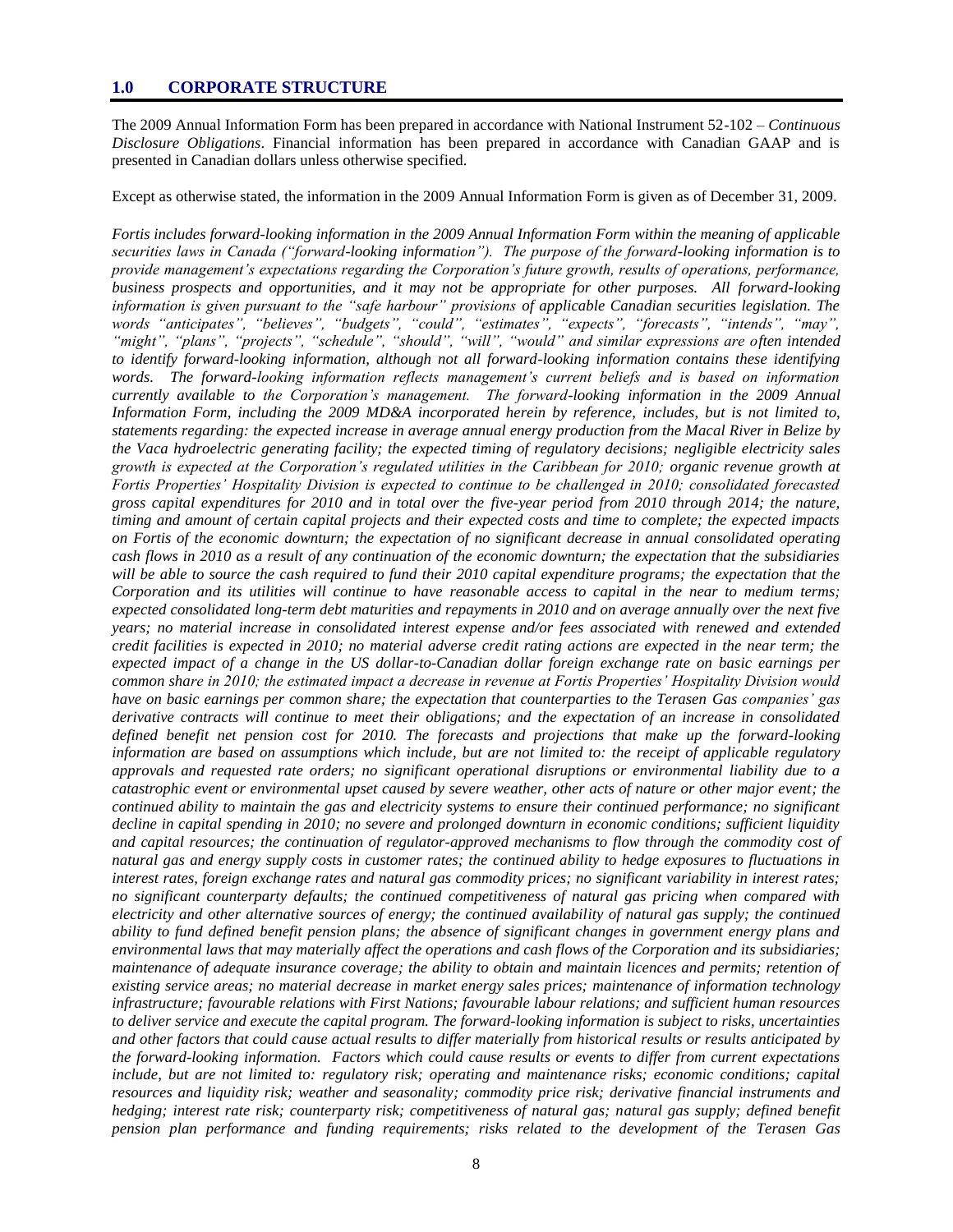*(Vancouver Island) Inc. franchise; the Government of British Columbia's Energy Plan; environmental risks; insurance coverage risk; loss of licences and permits; loss of service area; market energy sales prices; changes in the current assumptions and expectations associated with the transition to IFRS; changes in tax legislation; information technology infrastructure; an ultimate resolution of the expropriation of the assets of the Exploits Partnership that differs from what is currently expected by management; an unexpected outcome of legal proceedings currently against the Corporation; relations with First Nations; labour relations and human resources. For additional information with respect to the Corporation's risk factors, reference should be made to the Corporation's continuous disclosure materials filed from time to time with Canadian securities regulatory authorities and to the heading "Risk Factors" in this 2009 Annual Information Form.* 

*All forward-looking information in this 2009 Annual Information Form is qualified in its entirety by the above cautionary statements and, except as required by law, the Corporation undertakes no obligation to revise or update any forward-looking information as a result of new information, future events or otherwise after the date hereof.*

#### **1.1 Name and Incorporation**

Fortis is a holding company that was incorporated as 81800 Canada Ltd. under the *Canada Business Corporations Act* on June 28, 1977 and continued under the *Corporations Act* (Newfoundland and Labrador) on August 28, 1987.

The articles of incorporation of the Corporation were amended to: (a) change its name to Fortis on October 13, 1987; (b) set out the rights, privileges, restrictions and conditions attached to the Common Shares on October 15, 1987; (c) designate 2,000,000 First Preference Shares, Series A on September 11, 1990; (d) replace the class rights, privileges, restrictions and conditions attaching to the First Preference Shares and the Second Preference Shares on July 22, 1991; (e) designate 2,000,000 First Preference Shares, Series B on December 13, 1995; (f) designate 5,000,000 First Preference Shares, Series C on May 27, 2003; (g) designate 8,000,000 First Preference Shares, Series D and First Preference Shares, Series E on January 23, 2004; (h) amend the redemption provisions attaching to the First Preference Shares, Series D on July 15, 2005; (i) designate 5,000,000 First Preference Shares, Series F on September 22, 2006; (j) designate 9,200,000 First Preference Shares, Series G on May 20, 2008; and (k) designate 10,000,000 First Preference Shares, Series H on January 20, 2010.

Fortis redeemed all of its outstanding First Preference Shares, Series A and First Preference Shares, Series B on September 30, 1997 and December 2, 2002, respectively. On June 3, 2003, Fortis issued 5,000,000 First Preference Shares, Series C. On January 29, 2004, Fortis issued 8,000,000 First Preference Units, each unit consisting of one First Preference Share, Series D and one Warrant. During 2004, 7,993,500 First Preference Units were converted into 7,993,500 First Preference Shares, Series E and 6,500 First Preference Shares, Series D remained outstanding. On September 20, 2005, the 6,500 First Preference Shares, Series D were redeemed by the Corporation. On September 28, 2006, Fortis issued 5,000,000 First Preference Shares, Series F. On May 23, 2008, Fortis issued 8,000,000 First Preference Shares, Series G and on June 4, 2008 issued an additional 1,200,000 First Preference Shares, Series G, following the exercise of an over-allotment option in connection with the offering of the 8,000,000 First Preference Shares, Series G. On January 26, 2010, Fortis issued 10,000,000 First Preference Shares, Series H.

The corporate head and registered office of Fortis is located at the Fortis Building, Suite 1201, 139 Water Street, P.O. Box 8837, St. John"s, NL, Canada, A1B 3T2.

## **1.2 Inter-Corporate Relationships**

Fortis is principally an international distribution utility holding company. Its regulated holdings include electric distribution utilities in five Canadian provinces and three Caribbean countries and a natural gas utility in British Columbia. As at December 31, 2009, regulated utility assets comprised approximately 93 per cent of the Corporation"s total assets, with the balance primarily comprised of non-regulated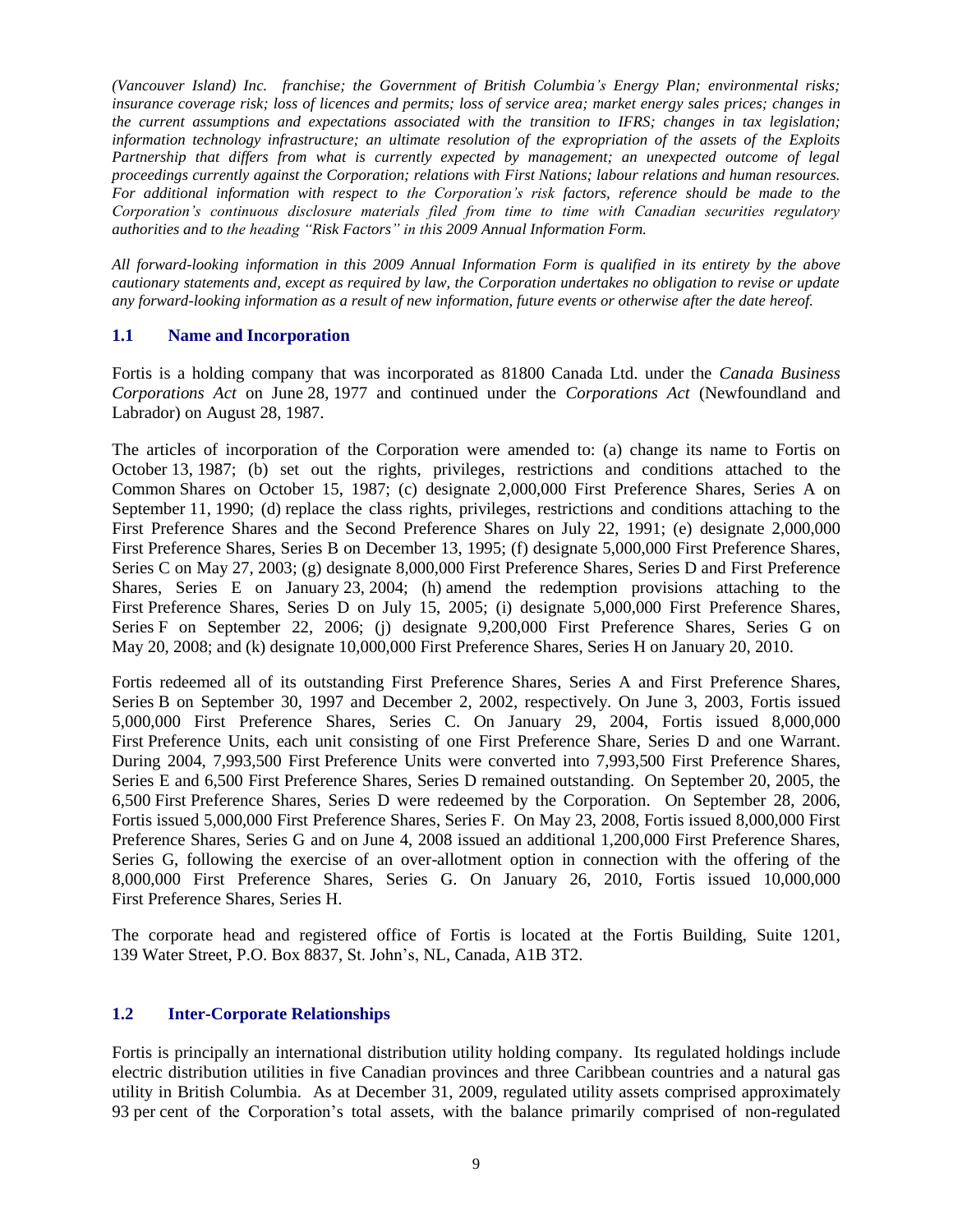generation assets, mainly hydroelectric, across Canada and in Belize and Upper New York State, and hotels and commercial office and retail space in Canada.

The following table lists the principal subsidiaries of the Corporation, their jurisdictions of incorporation and the percentage of votes attaching to voting securities held directly or indirectly by the Corporation as at March 8, 2010. This table excludes certain subsidiaries, the total assets of which individually constituted less than 10 per cent of the Corporation"s consolidated assets as at December 31, 2009, or the total revenue of which individually constituted less than 10 per cent of the Corporation"s 2009 consolidated revenue. Additionally, the principal subsidiaries together comprise 79 per cent of the Corporation"s consolidated assets as at December 31, 2009 and 76 per cent of the Corporation"s 2009 consolidated revenue.

| <b>Principal Subsidiaries</b> |                                                                                                                        |              |  |  |
|-------------------------------|------------------------------------------------------------------------------------------------------------------------|--------------|--|--|
| <b>Subsidiary</b>             | Percentage of votes attaching to voting<br>securities beneficially owned, controlled<br>or directed by the Corporation |              |  |  |
| Terasen                       | British Columbia                                                                                                       | 100          |  |  |
| FortisAlberta <sup>(1)</sup>  | Alberta                                                                                                                | 100          |  |  |
| FortisBC Inc. $(2)$           | British Columbia                                                                                                       | 100          |  |  |
| Newfoundland Power            | Newfoundland and Labrador                                                                                              | $93.9^{(3)}$ |  |  |

*(1) FortisAlberta Holdings, an Alberta corporation, owns all of the shares of FortisAlberta. FortisWest, a Canadian corporation, owns all of the shares of FortisAlberta Holdings. Fortis owns all of the shares of FortisWest.*

*(2) Fortis Pacific Holdings, a British Columbia corporation, owns all of the shares of FortisBC Inc. FortisWest, a Canadian corporation, owns all of the shares of Fortis Pacific Holdings. Fortis owns all of the shares of FortisWest.*

*(3) Fortis owns all of the common shares; 182,300 First Preference Shares, Series G; 33,181 First Preference Shares, Series B; 13,000 First Preference Shares, Series D and 1,713 First Preference Shares, Series A of Newfoundland Power which, at March 8, 2010, represented 93.9 per cent of its voting securities. The remaining 6.1 per cent of Newfoundland Power's voting securities consist of First Preference Shares, Series A, B, D and G which are primarily held by the public.*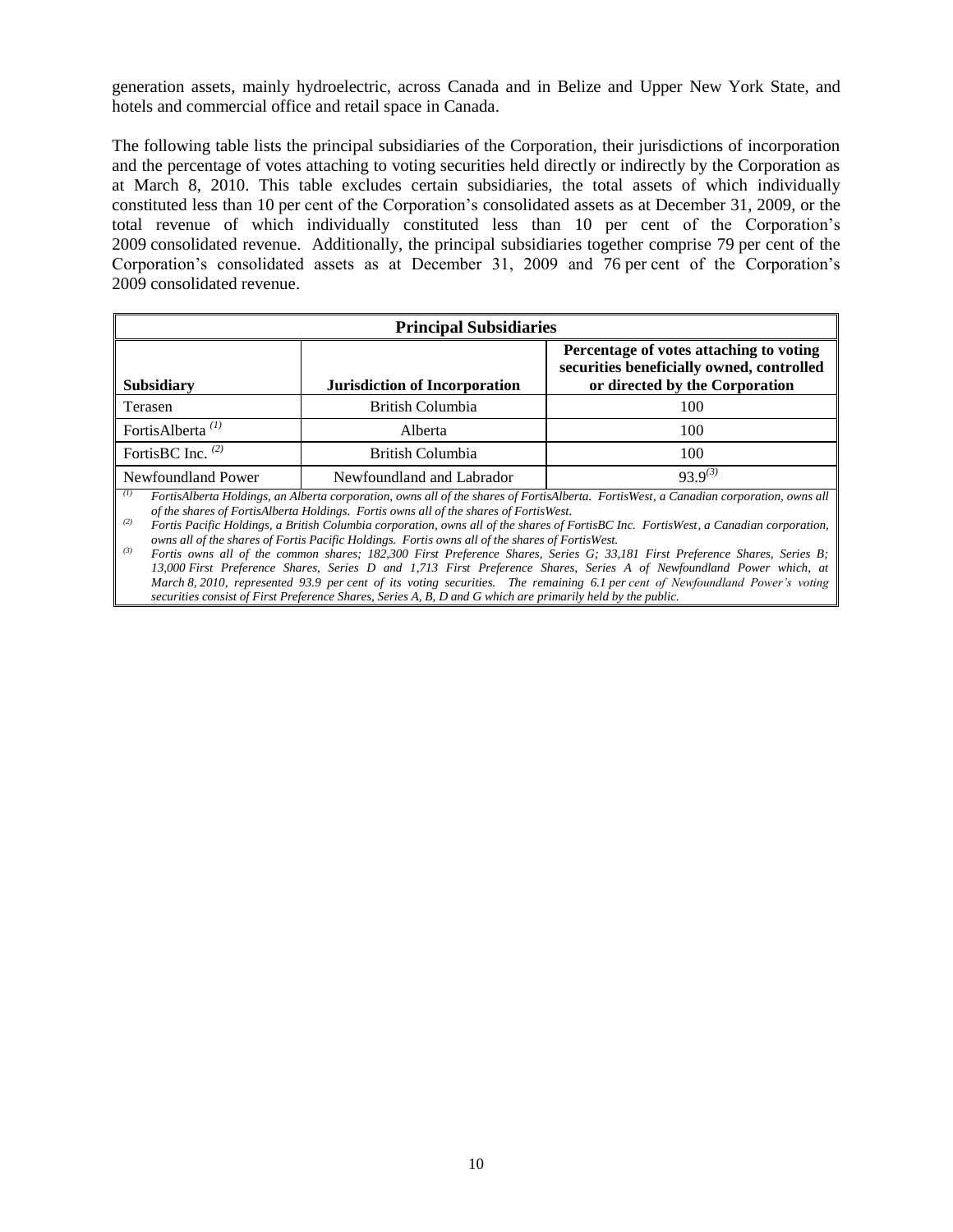#### **2.0 GENERAL DEVELOPMENT OF THE BUSINESS**

## **2.1 Three-Year History**

Over the past three years, the business operations of Fortis have increased significantly. Total assets have grown more than 2.2 times from \$5.4 billion as at December 31, 2006 to \$12.2 billion as at December 31, 2009. The Corporation's shareholders' equity has also grown 2.5 times from \$1.4 billion as at December 31, 2006 to \$3.5 billion as at December 31, 2009. Net earnings applicable to common shares have increased from \$147 million in 2006 to \$262 million in 2009.

The significant growth reflects the Corporation"s profitable growth strategy for its principal businesses of regulated gas and electricity distribution. This strategy includes a combination of growth through acquisitions and organic growth through the Corporation"s consolidated capital expenditure program.

The significant growth over the past three years primarily reflected the approximate \$3.7 billion acquisition of Terasen in May 2007. The addition of Terasen"s gas distribution business doubled the Corporation"s investment in regulated rate base assets and marked the Corporation"s expansion into natural gas distribution. In addition, Fortis increased its regulated utility investments in Canada through the acquisition of Algoma Power, in October 2009, for \$75 million and increased its investment in Caribbean Utilities, over the three-year period, from approximately 54 per cent in 2006 to approximately 59 per cent held as at December 31, 2009. Algoma Power is a regulated electric distribution utility servicing approximately 12,000 customers in the District of Algoma in northern Ontario. The Corporation also increased its non-regulated investments, over the last three years, through the acquisition of three hotels in Canada.

Organic growth has been driven by the capital expenditure programs at FortisAlberta, FortisBC and the Terasen Gas companies. Total assets at FortisAlberta and FortisBC have grown by approximately 53 per cent and 33 per cent, respectively, over the past three years. Total assets at Terasen have grown approximately 22 per cent since May 17, 2007, the date of acquisition.

## **2.2 Outlook**

The Corporation maintains a profitable growth strategy for its principal businesses of regulated gas and electricity distribution. This strategy includes a combination of growth through acquisitions and organic growth through the Corporation"s consolidated capital expenditure program.

The Corporation"s principal businesses of regulated gas and electricity distribution are capital intensive. Over the next five years, the Corporation"s consolidated gross capital expenditures are expected to approach \$5 billion. Approximately 70 per cent of the capital spending is expected be incurred at the regulated electric utilities, driven by FortisAlberta and FortisBC. Approximately 27 per cent of the capital spending is expected to be incurred at the regulated gas utilities and 3 per cent is expected to be incurred at the non-regulated operations. Capital expenditures at the regulated utilities are subject to regulatory approval.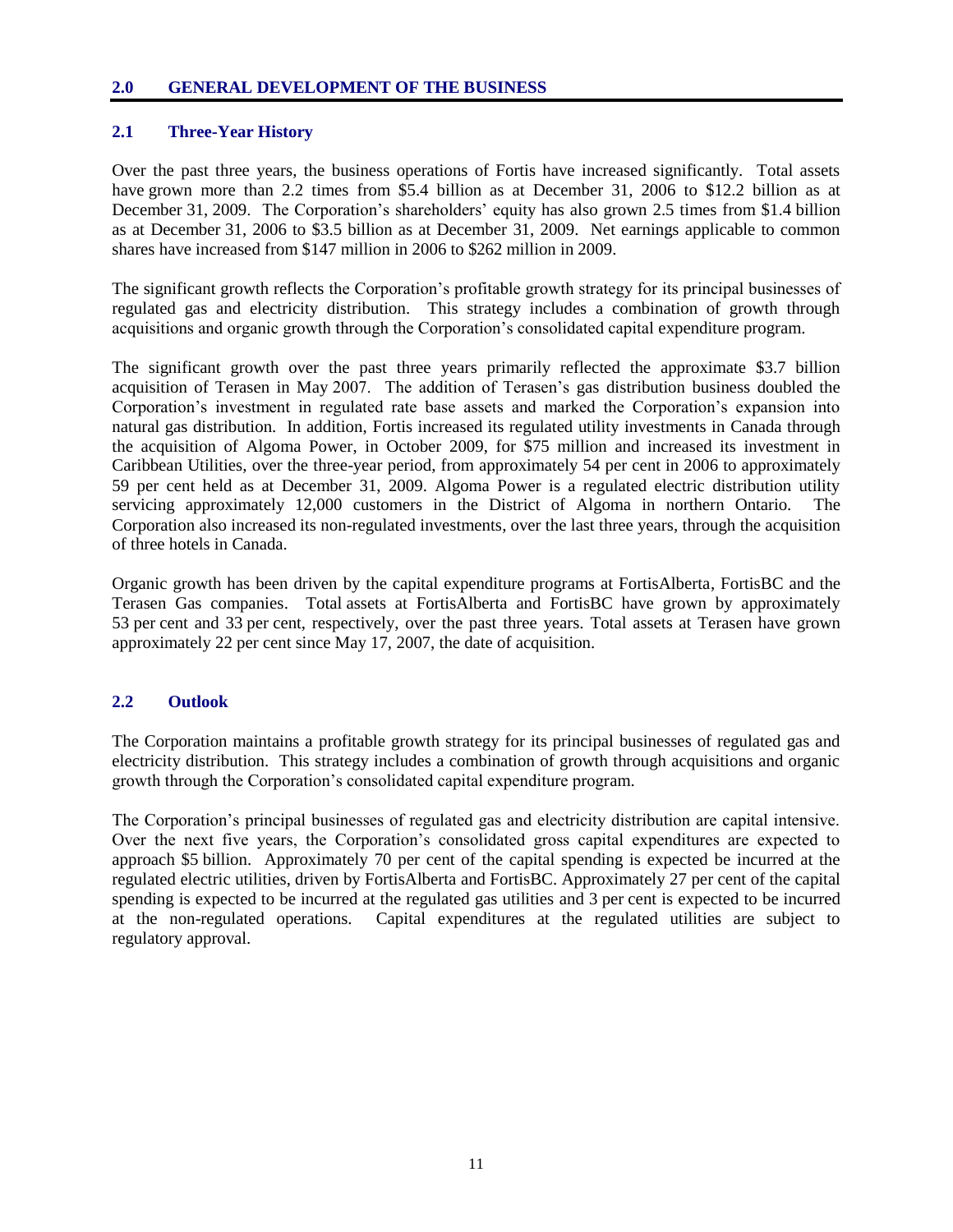Gross consolidated capital expenditures for 2010 are expected to be approximately \$1.1 billion, as summarized in the following table. Planned capital expenditures are based on detailed forecasts of energy demand, weather and cost of labour and materials, as well as other factors, including economic conditions, which could change and cause actual expenditures to differ from forecasts.

| Forecast Gross Capital Expenditures <sup>(1)</sup><br><b>Year Ending December 31, 2010</b>                                                                                                                                                                                                                                                                                                                                                                                                                                                                                                                                                                                                                 |               |  |  |  |
|------------------------------------------------------------------------------------------------------------------------------------------------------------------------------------------------------------------------------------------------------------------------------------------------------------------------------------------------------------------------------------------------------------------------------------------------------------------------------------------------------------------------------------------------------------------------------------------------------------------------------------------------------------------------------------------------------------|---------------|--|--|--|
|                                                                                                                                                                                                                                                                                                                                                                                                                                                                                                                                                                                                                                                                                                            | (\$ millions) |  |  |  |
| <b>Terasen Gas Companies</b>                                                                                                                                                                                                                                                                                                                                                                                                                                                                                                                                                                                                                                                                               | 327           |  |  |  |
| FortisAlberta <sup>(2)</sup>                                                                                                                                                                                                                                                                                                                                                                                                                                                                                                                                                                                                                                                                               | 363           |  |  |  |
| <b>FortisBC</b>                                                                                                                                                                                                                                                                                                                                                                                                                                                                                                                                                                                                                                                                                            | 168           |  |  |  |
| Newfoundland Power                                                                                                                                                                                                                                                                                                                                                                                                                                                                                                                                                                                                                                                                                         |               |  |  |  |
| <b>Other Canadian Electric Utilities</b>                                                                                                                                                                                                                                                                                                                                                                                                                                                                                                                                                                                                                                                                   |               |  |  |  |
| Regulated Electric Utilities - Caribbean                                                                                                                                                                                                                                                                                                                                                                                                                                                                                                                                                                                                                                                                   |               |  |  |  |
| Non-Regulated Utility <sup>(3)</sup>                                                                                                                                                                                                                                                                                                                                                                                                                                                                                                                                                                                                                                                                       | 16            |  |  |  |
| <b>Fortis Properties</b>                                                                                                                                                                                                                                                                                                                                                                                                                                                                                                                                                                                                                                                                                   | 26            |  |  |  |
| <b>Total</b>                                                                                                                                                                                                                                                                                                                                                                                                                                                                                                                                                                                                                                                                                               | 1,098         |  |  |  |
| (1)<br>Relates to utility capital assets, income producing properties and intangible assets and includes forecast capital expenditures associated<br>with assets under construction. Includes forecast asset removal and site restoration expenditures, net of salvage proceeds, for those<br>utilities where such expenditures are permissible in rate base. Excludes forecast capitalized non-cash equity component of the<br>Allowance for Funds Used During Construction.<br>(2)<br>Includes forecast payments to be made to the Alberta Electric System Operator for investment in transmission capital projects<br>(3)<br>Includes forecast non-regulated utility and Corporate capital expenditures |               |  |  |  |

The Corporation"s subsidiaries expect to have reasonable access to long-term capital in 2010 to fund their 2010 capital expenditure programs.

The Corporation continues to pursue acquisitions for profitable growth, focusing on strategic opportunities to acquire regulated natural gas and electric utilities in the United States, Canada and the Caribbean. Fortis will also pursue growth in its non-regulated businesses in support of its regulated utility growth strategy.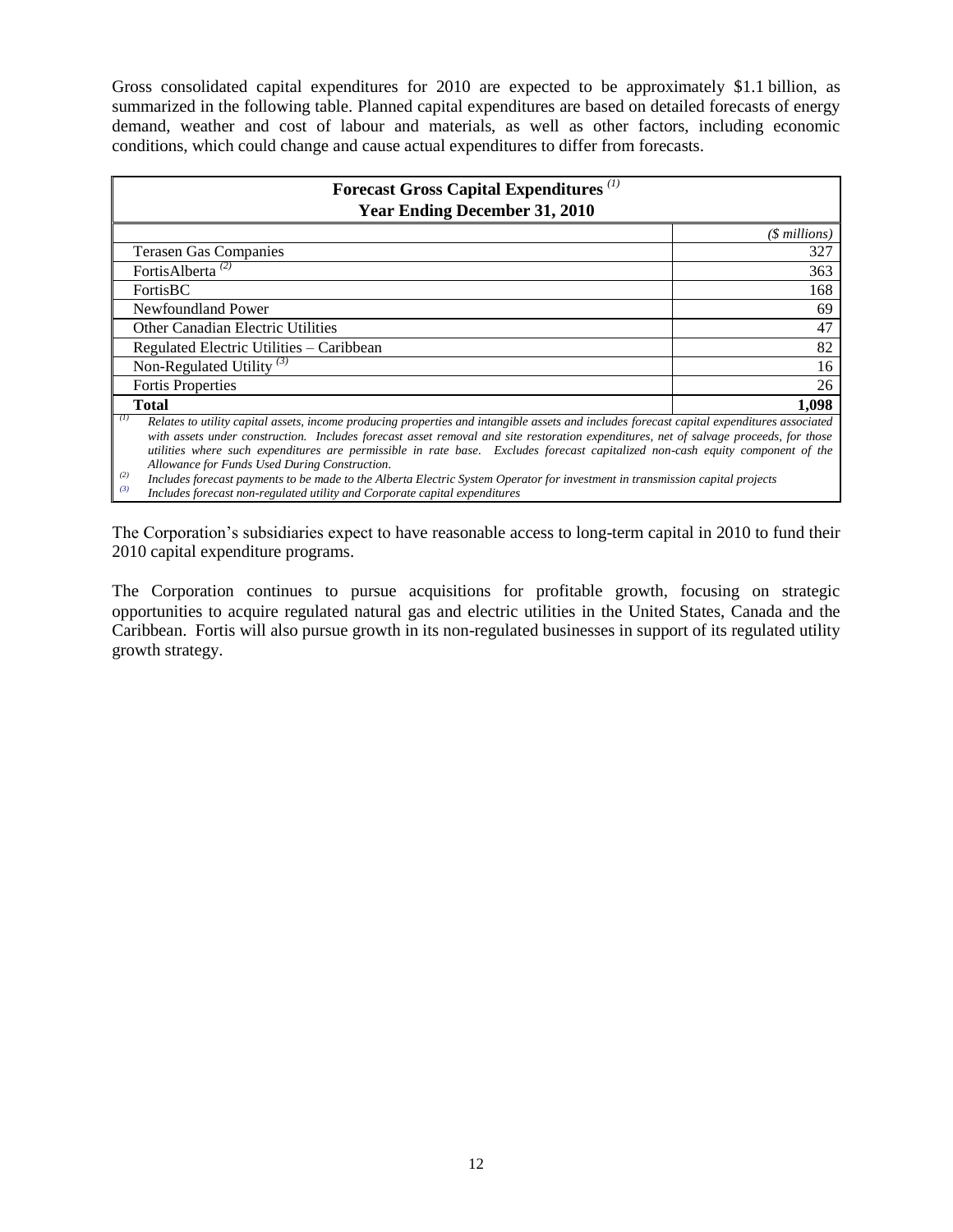#### **3.0 DESCRIPTION OF THE BUSINESS**

Fortis is principally an international distribution utility holding company. Its core business is highly regulated and is segmented by franchise area and, depending on regulatory requirements, by the nature of the assets. Fortis also holds investments in non-regulated generation, and commercial office and retail space and hotels, which are treated as two separate segments. The Corporation"s reporting segments allow Management to evaluate the operational performance and assess the overall contribution of each segment to the Corporation"s long-term objectives. Each reporting segment operates as an autonomous unit, assumes profit and loss responsibility and is accountable for its own resource allocation.

The operating segments of the Corporation are: (i) Regulated Gas Utilities - Canadian; (ii) Regulated Electric Utilities - Canadian; (iii) Regulated Electric Utilities - Caribbean; (iv) Non-Regulated - Fortis Generation; (v) Non-Regulated - Fortis Properties; and (vi) Corporate and Other.

The following sections describe the operations in each of the Corporation"s reportable segments.

#### **3.1 Regulated Gas Utilities - Canadian**

#### **3.1.1** *Terasen Gas Companies*

The Regulated Gas Utilities - Canadian segment comprises the natural gas transmission and distribution business of TGI, TGVI and TGWI, collectively referred to as the Terasen Gas companies.

TGI is the largest distributor of natural gas in British Columbia, serving approximately 839,000 residential, commercial and industrial customers in a service area that extends from Vancouver to the Fraser Valley and the interior of British Columbia.

TGVI owns and operates the natural gas transmission pipeline from the Greater Vancouver area across the Georgia Strait to Vancouver Island, and the distribution system on Vancouver Island and along the Sunshine Coast of British Columbia, serving approximately 98,000 residential, commercial and industrial customers.

In addition to providing transmission and distribution services to customers, TGI and TGVI also obtain natural gas supplies on behalf of most residential and commercial customers. Gas supplies are sourced primarily from northeastern British Columbia and, through TGI"s Southern Crossing Pipeline, from Alberta.

TGWI owns and operates the newly converted natural gas distribution system in Whistler, British Columbia, which provides service to approximately 2,600 residential and commercial customers.

The Terasen Gas companies own and operate more than 46,000 kilometres of natural gas distribution and transmission pipelines and met a peak day demand of 1,234 TJ in 2009.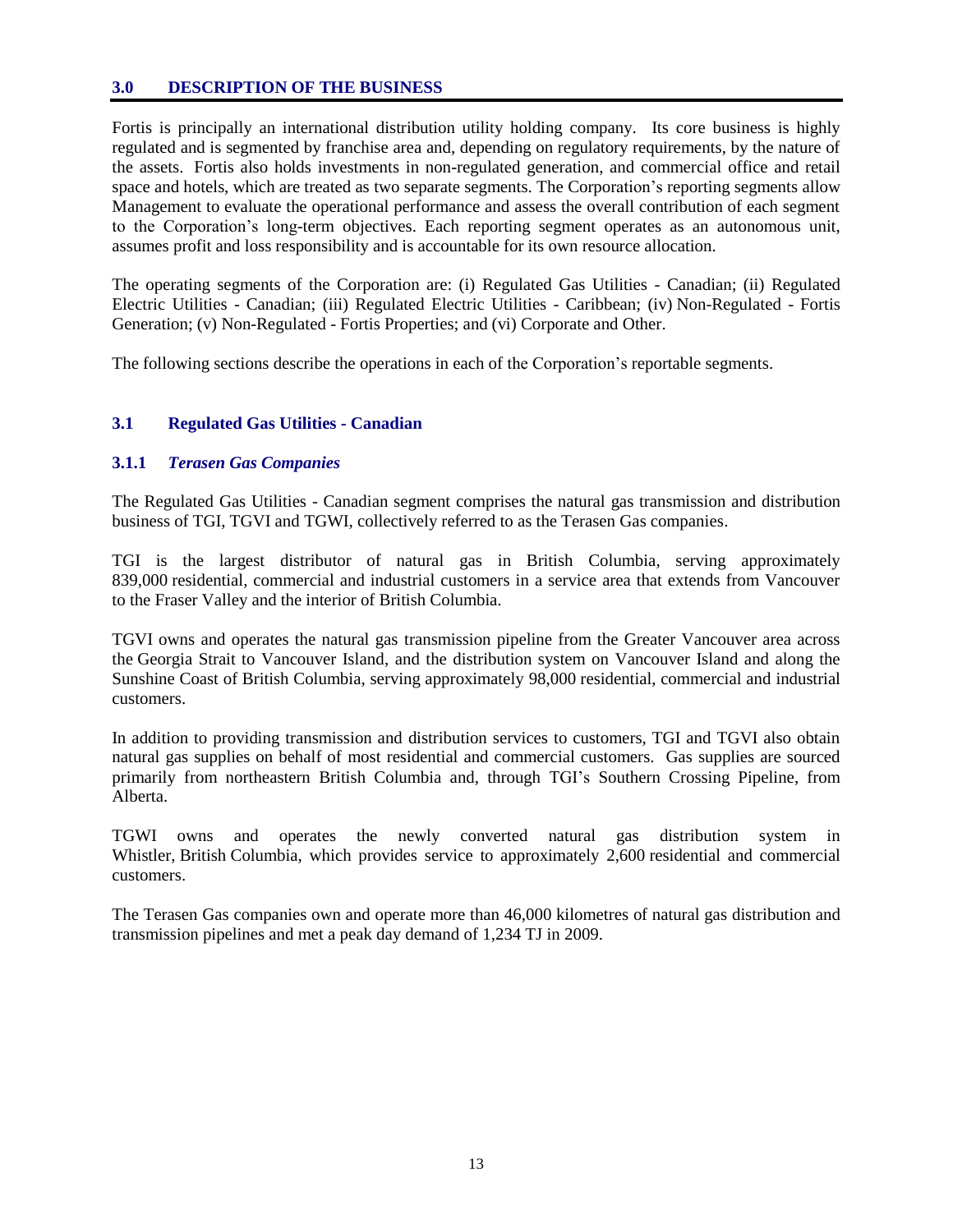#### *Market and Sales*

The Terasen Gas companies" annual customer gas volumes decreased to 207,230 TJ in 2009 from 221,122 TJ in 2008. Revenue was approximately \$1.7 billion in 2009 compared to \$1.9 billion in 2008.

The following table compares the composition of 2009 and 2008 revenue and gas volumes by customer class of the Terasen Gas companies.

| <b>Terasen Gas Companies</b><br><b>Revenue and Gas Volumes by Customer Class</b> |         |       |       |       |  |  |
|----------------------------------------------------------------------------------|---------|-------|-------|-------|--|--|
| <b>PJ Volumes</b><br><b>Revenue</b><br>(per cent)<br>(per cent)                  |         |       |       |       |  |  |
|                                                                                  | 2009    | 2008  | 2009  | 2008  |  |  |
| Residential                                                                      | 56.9    | 57.7  | 37.6  | 35.5  |  |  |
| Commercial                                                                       | 33.9    | 33.1  | 22.9  | 19.9  |  |  |
| Small industrial                                                                 | $1.7\,$ | 1.7   | 2.8   | 1.4   |  |  |
| Large industrial and other<br>0.1<br>0.1<br>0.1<br>0.1                           |         |       |       |       |  |  |
| 56.9<br>92.6<br>92.6<br>63.4                                                     |         |       |       |       |  |  |
| 7.4<br>7.4<br>36.6<br>Transportation and other                                   |         |       |       |       |  |  |
| Total                                                                            | 100.0   | 100.0 | 100.0 | 100.0 |  |  |

#### *Gas Purchase Agreements*

In order to acquire supply resources that ensure reliable natural gas deliveries to its customers, the Terasen Gas companies purchase supply from a select list of producers, aggregators and marketers by adhering to strict standards of counterparty creditworthiness and contract execution and/or management procedures. TGI contracts for approximately 109 PJ of baseload and seasonal supply, of which 80 PJ is delivered off the Spectra Energy Gas transmission system. Approximately 11 PJ is comprised primarily of Alberta-sourced supply transported into British Columbia via TransCanada Pipeline Limited"s Alberta and British Columbia systems. The remaining 18 PJ of baseload and seasonal supply is sourced at Sumas, British Columbia. TGVI contracts for approximately 11 PJ of annual supply comprised of base load and seasonal contracts, of which approximately 9 PJ is delivered off the Spectra Energy Gas transmission system and 2 PJ is sourced directly at Sumas.

Through the operation of regulatory deferrals, any difference between forecasted cost of natural gas purchases, as reflected in customer rates, and the actual cost of natural gas purchases is recovered from, or refunded to, customers in future rates. The majority of supply contracts in the current portfolio are seasonal for either the summer period (April to October) or winter period (November to March) with a few contracts one year or longer in length.

The Spectra Energy Gas transmission and TransCanada Pipeline Limited transportation tolls are regulated by the NEB, whose responsibilities include regulating pipeline tolls. The Terasen Gas companies pay both fixed and variable charges for use of the pipelines, which are recovered through rates paid by its customers.

#### *Peak Shaving Arrangements*

TGI and TGVI incorporate peak shaving and gas storage facilities into its portfolio to:

- i. manage the load factor of baseload supply contracts throughout the year;
- ii. eliminate the risk of supply shortages during a peak throughput day;
- iii. reduce the cost of gas during winter months; and
- iv. balance daily supply and demand on the distribution system.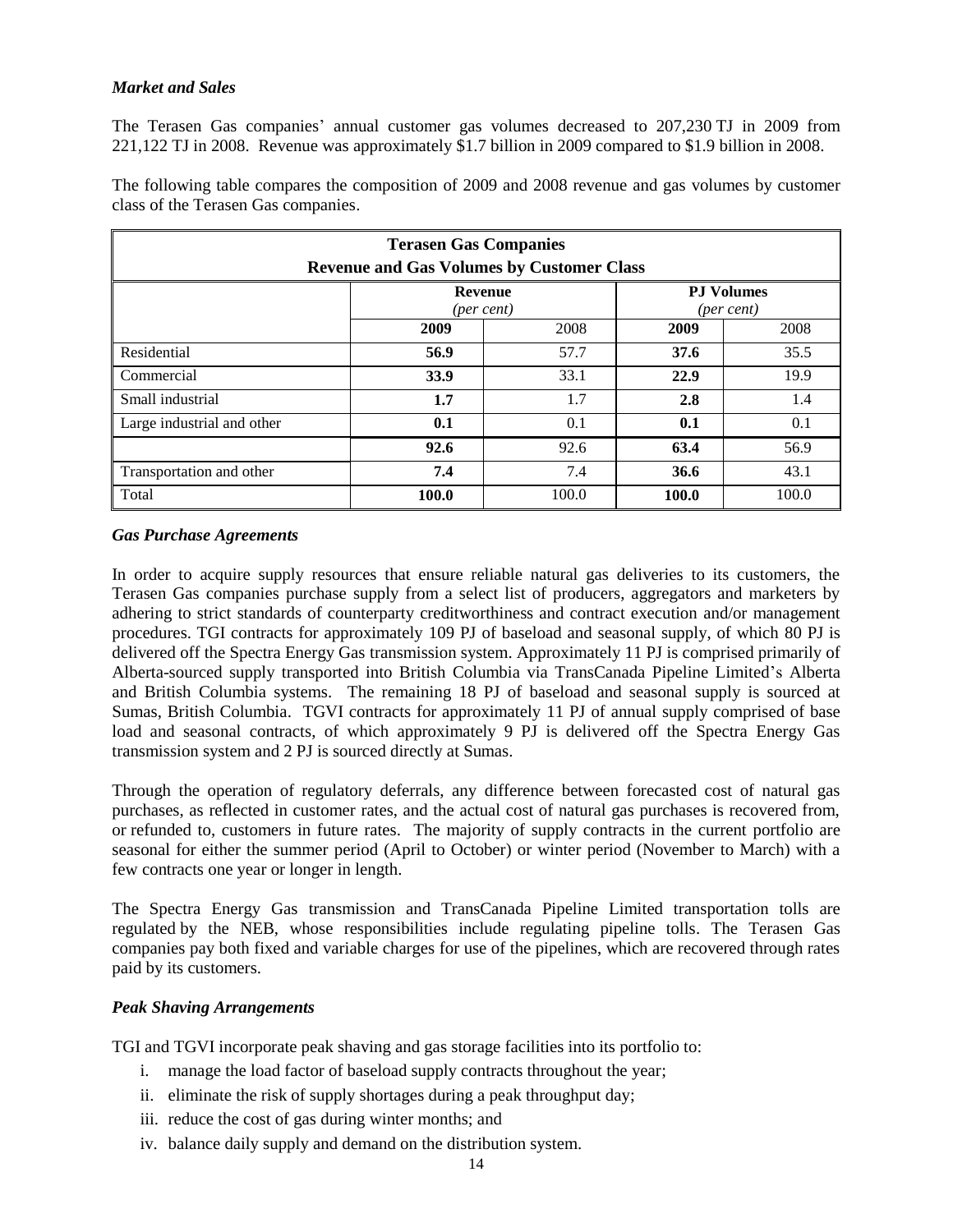The Terasen Gas companies' peak shaving and storage assets and contracts for 2010 include up to 30 PJ in storage capacity at various locations throughout British Columbia, Alberta and the Pacific Northwest of the United States. These storage facilities and supply from peak shaving contracts can deliver a maximum daily rate of 562 TJ on a combined basis during the coldest months of December through February.

TGVI maintains storage contracts with Unocal Canada Limited at the Aitken Creek Storage facility in Northern British Columbia and Northwest Natural Gas Company at the Mist Storage facility in Oregon, United States. TGVI"s Aitken Creek storage contract consists of 2.1 PJ of capacity with 14.1 TJ of daily deliverability and its Mist storage contract consists of 0.69 PJ of capacity with 26.4 TJ of daily deliverability. TGVI also has access to an estimated 27.0 TJ of daily peak supply deliverability from various peak supply arrangements.

## *Off-System Sales*

TGI is in its fourteenth year of off-system sales activities, in which any daily excess supply of gas is sold at the market-spot rate that allows for the recovery or mitigation of costs on unutilized supply and/or pipeline capacity. In 2008/2009, TGI marketed approximately 23.8 PJ of surplus gas and 41.3 PJ of excess pipeline capacity for a net pre-tax recovery of approximately \$136 million. Through the Gas Supply Mitigation Incentive Plan established with the BCUC, \$1.1 million (pre-tax) of these benefits accrued to shareholders with the remainder flowing through to customers in the form of reduced natural gas costs.

## *Unbundling*

Over the past several years, TGI, the BCUC and other interested parties have laid the groundwork for the introduction of natural gas commodity unbundling in British Columbia. On November 1, 2004, commercial customers of TGI became eligible to buy their natural gas commodity supply from third-party suppliers. TGI continues to provide delivery of the natural gas. Approximately 80,000 commercial customers are eligible to participate in commodity unbundling. By December 31, 2009, approximately 19,800 customers had elected to participate in this program.

During 2006, the BCUC approved the offering of commodity supply choice to residential customers. The BCUC agreed to open a portion of the province of British Columbia"s residential natural gas market to competition, allowing homeowners to sign long-term fixed-price contracts for natural gas with companies other than TGI, effective May 2007. Consumers had the option to remain with TGI or sign with another market participant, in which case they began receiving gas at that market participant's rate beginning in November 2007. TGI continues to provide delivery service to unbundled customers and delivery margins are not expected to be impacted by migration of residential customers to alternative commodity suppliers. Approximately 752,000 residential customers are eligible to participate in commodity unbundling. By December 31, 2009, approximately 118,300 customers had elected to participate in this program. Neither residential nor commercial unbundling has had a material effect on the delivery margins of TGI.

## *Legal Proceedings*

On March 26, 2007, the Minister of Small Business and Revenue and Minister Responsible for Regulatory Reform (the "Minister") in British Columbia issued a decision in respect of the appeal by TGI of an assessment of additional British Columbia Social Service Tax in the amount of approximately \$37 million associated with the Southern Crossing Pipeline, which was completed in 2000. The Minister reduced the assessment to \$7 million, including interest, which has been paid in full to avoid accruing further interest and recorded as a long-term regulatory deferral asset. TGI was successful in its appeal to the Supreme Court of British Columbia in June 2009. The province of British Columbia has been granted leave to appeal the decision to the British Columbia Court of Appeal.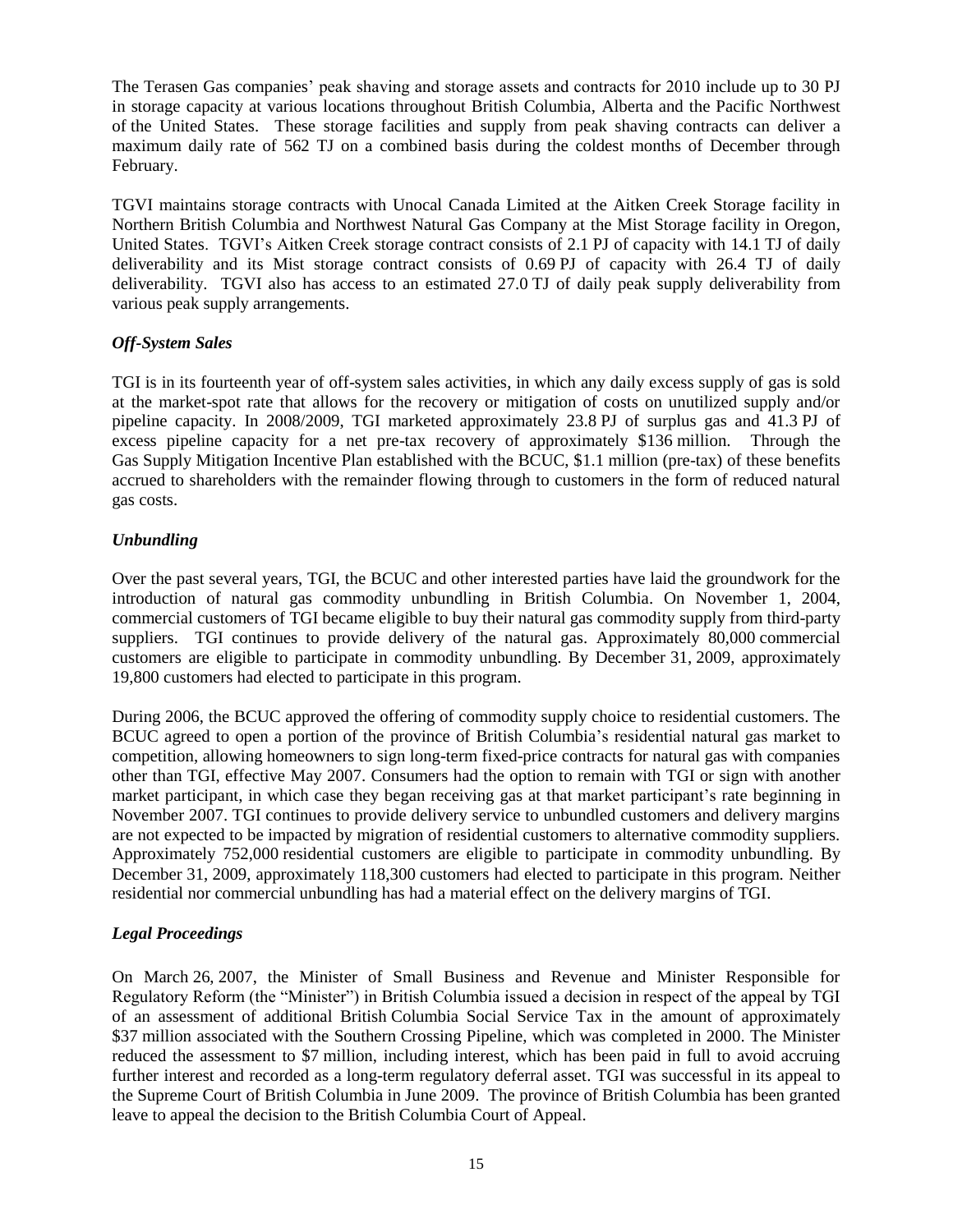During 2007 and 2008, a non-regulated subsidiary of Terasen received Notices of Assessment from CRA for additional taxes related to the taxations years 1999 through 2003. The exposure has been fully provided for in the Corporation"s 2009 consolidated financial statements. Terasen has begun the appeal process associated with the assessments.

On July 16, 2009, Terasen was named, along with other defendants, in an action related to damages to property and chattels, including contamination to sewer lines and costs associated with remediation, related to a pipeline rupture in July 2007. Terasen has filed a statement of defence but the claim is in its early stages and the amount and outcome of it is indeterminable at this time and, accordingly, no amount has been accrued in the Corporation's 2009 consolidated financial statements.

In 2008, the VIGJV commenced a lawsuit against TGVI seeking damages for alleged overpayments of past tolls and declarations for reduction of its future tolls. The Statement of Claim did not quantify damages and the case did not reach the stage where either party formally quantified VIGJV"s claims. In December 2009, VIGJV abandoned its claim and in January 2010, the lawsuit was dismissed by consent dismissal order. The matter is now fully concluded.

#### *Human Resources*

As at December 31, 2009, the Terasen Gas companies employed 1,295 full-time equivalent employees. Approximately 68 per cent of the employees are represented by IBEW, Local 213 and COPE, Local 378 under collective agreements that expire on March 31, 2011 and March 31, 2012, respectively.

## **3.2 Regulated Electric Utilities - Canadian**

## **3.2.1** *FortisAlberta*

FortisAlberta is a regulated electric distribution utility in the province of Alberta. Its business is the ownership and operation of regulated electric distribution facilities that distribute electricity generated by other market participants from high-voltage transmission substations to end-use customers. FortisAlberta is not involved in the generation, transmission or direct sale of electricity. FortisAlberta owns and operates the electricity distribution system in a substantial portion of southern and central Alberta, totalling approximately 110,000 kilometres of distribution lines. The Company"s distribution network serves approximately 480,000 customers, comprising residential, commercial, farm and industrial consumers of electricity, and met a record peak demand of 3,365 MW in 2009.

#### *Market and Sales*

FortisAlberta's annual energy deliveries increased to 15,865 GWh in 2009 from 15,722 GWh in 2008. Revenue was \$331 million in 2009 compared to \$300 million in 2008.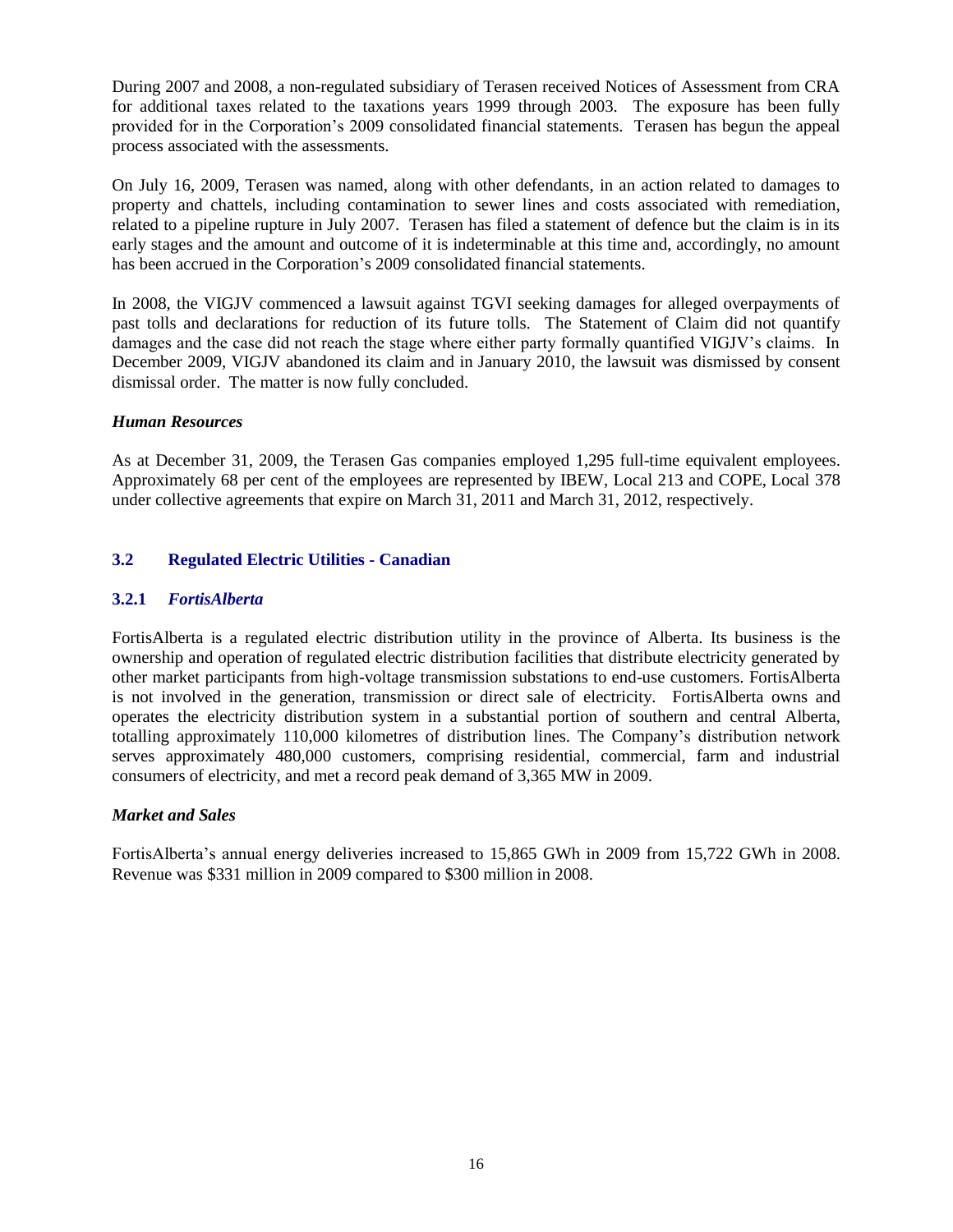The following table compares the composition of FortisAlberta"s 2009 and 2008 revenue and energy deliveries by customer class.

| <b>FortisAlberta</b><br><b>Revenue and Energy Deliveries by Customer Class</b> |                                                                                             |       |       |       |  |
|--------------------------------------------------------------------------------|---------------------------------------------------------------------------------------------|-------|-------|-------|--|
|                                                                                | <b>GWh Deliveries</b> <sup>(1)</sup><br><b>Revenue</b><br>(per cent)<br>$(\text{per cent})$ |       |       |       |  |
|                                                                                | 2009<br>2009<br>2008<br>2008                                                                |       |       |       |  |
| Residential                                                                    | 30.7                                                                                        | 30.5  | 16.9  | 16.4  |  |
| Large commercial and industrial $(2)$                                          | 22.7                                                                                        | 22.6  | 60.3  | 60.9  |  |
| Farms                                                                          | 12.9                                                                                        | 12.9  | 8.6   | 8.2   |  |
| Small commercial<br>11.6<br>11.4                                               |                                                                                             |       | 8.0   | 8.0   |  |
| Small oilfield                                                                 | 9.4                                                                                         | 9.6   | 5.8   | 6.0   |  |
| Other $\overline{\binom{3}{}}$                                                 | 12.9                                                                                        | 12.8  | 0.4   | 0.5   |  |
| Total                                                                          | 100.0                                                                                       | 100.0 | 100.0 | 100.0 |  |

*(1) GWh percentages presented exclude FortisAlberta's GWh deliveries to "transmission-connected" customers. These deliveries consist primarily of large-scale industrial customers directly connected to the transmission grid. The related transmission revenue is recorded net of expenses in other revenue in FortisAlberta's financial statements.*

*(2) Included in the large commercial and industrial customer class are large oilfield customers* 

*(3) Includes revenue from sources other than the delivery of electricity, including that related to street-lighting services, net transmission revenue, rate riders, deferrals and adjustments*

#### *Franchise Agreements*

Most of FortisAlberta"s residential, commercial and industrial customers, located within a city, town, or village boundary, are served through franchise agreements between the Company and the customers' municipality of residence. From time to time, municipal governments in Alberta give consideration to creating their own electric distribution utilities by purchasing the assets of FortisAlberta that are located in their municipal boundaries. In Alberta, the standard franchise agreement, which could include a franchise fee payable to the municipality, is generally for ten years and may be renewed for five years upon mutual consent of the parties. All municipal franchises are governed by legislation that requires the municipality or the utility to give notice and obtain AUC approval if it intends to terminate its franchise agreement. Any franchise agreement that is not renewed continues in effect until either the Company or the municipality terminates it with AUC permission. If a franchise agreement is terminated and the municipality subsequently exercises its right under the *Municipal Government Act* (Alberta) to purchase FortisAlberta's distribution network within the municipality's boundaries or annexed area, the Company must be compensated. Compensation would include payment for FortisAlberta"s assets on the basis of replacement cost less depreciation.

FortisAlberta serves 141 municipalities, of which 140 are on standardized individual franchise agreements. Substantially all of these agreements expire between 2011 and 2017. The Company is in the process of renewing or negotiating franchise agreements with one additional municipality and two summer villages.

#### *Human Resources*

As at December 31, 2009, FortisAlberta had 996 full-time equivalent employees. Approximately 73 per cent of the employees of the Company are members of a labour association represented by UUWA, Local 200, under a three-year collective agreement that expires on December 31, 2010.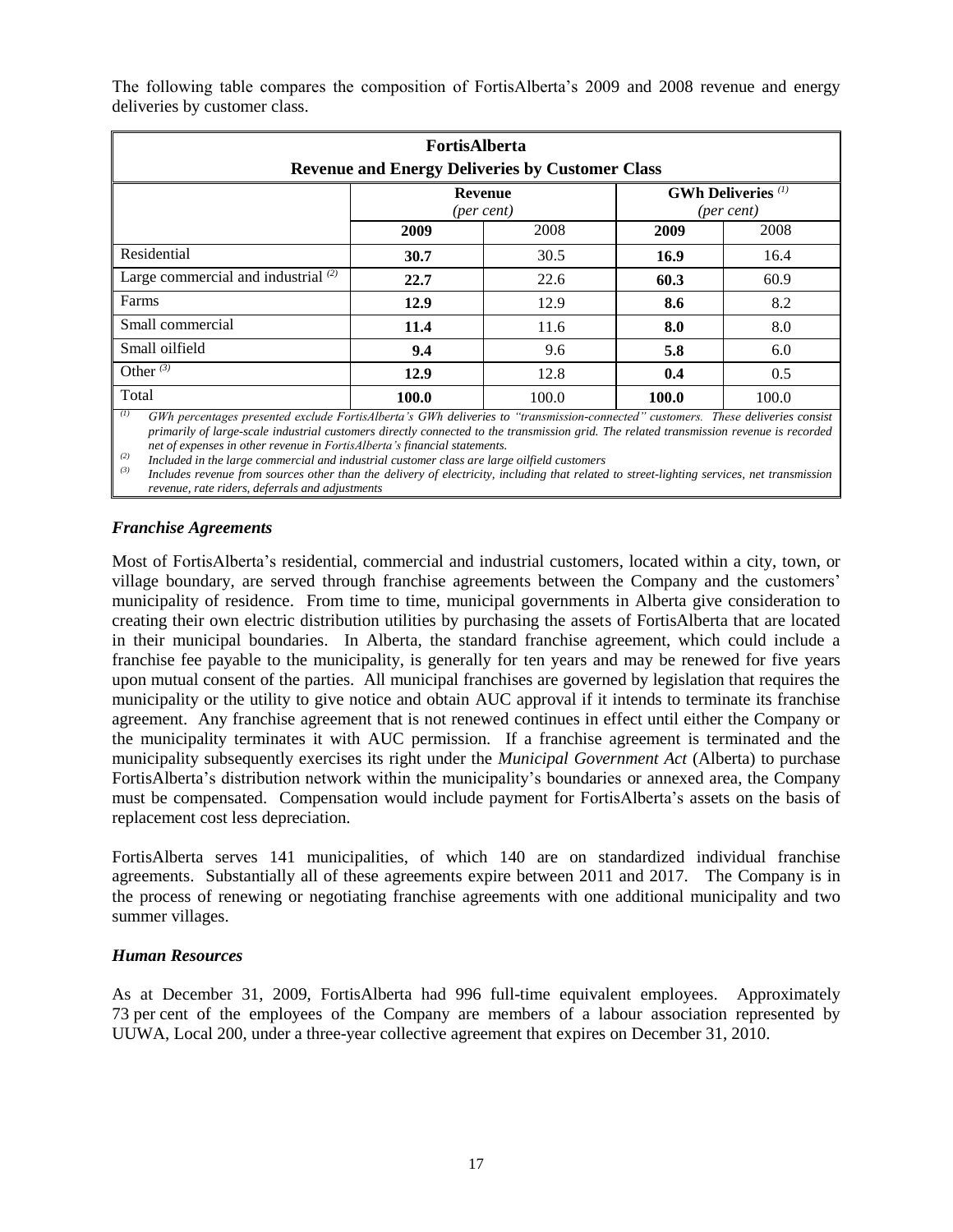## **3.2.2** *FortisBC*

FortisBC includes FortisBC Inc., an integrated electric utility that owns a network of generation, transmission and distribution assets located in the southern interior of British Columbia. FortisBC Inc. serves a diverse mix of approximately 159,000 customers, of whom approximately 111,000 are served directly by the Company"s assets while the remainder are served through the wholesale supply of power to municipal distributors. In 2009, FortisBC Inc. met a peak demand of 714 MW. Residential customers represent the largest customer segment of the Company. FortisBC"s transmission and distribution assets include approximately 7,000 kilometres of transmission and distribution lines and 66 distribution substations.

FortisBC also includes operating, maintenance and management services relating to the 493-MW Waneta hydroelectric generating facility owned by Teck Cominco, the 149-MW Brilliant hydroelectric plant and 120-MW Brilliant expansion plant, both owned by CPC/CBT, the 185-MW Arrow Lakes hydroelectric plant owned by CPC/CBT, and the distribution system owned by the City of Kelowna.

#### *Market and Sales*

FortisBC has a diverse customer base composed primarily of residential, general service, industrial and municipal wholesale, and other industrial customers. Annual electricity sales were 3,157 GWh in 2009 compared to 3,087 GWh in 2008. Revenue increased to \$253 million in 2009 from \$237 million in 2008.

| FortisBC<br><b>Revenue and Electricity Sales by Customer Class</b>                                                                                                                                         |      |      |      |      |  |
|------------------------------------------------------------------------------------------------------------------------------------------------------------------------------------------------------------|------|------|------|------|--|
| <b>GWh Sales</b><br><b>Revenue</b><br>$(\text{per cent})$<br>(per cent)                                                                                                                                    |      |      |      |      |  |
|                                                                                                                                                                                                            | 2009 | 2008 | 2009 | 2008 |  |
| Residential                                                                                                                                                                                                | 44.0 | 43.4 | 41.0 | 39.5 |  |
| General service                                                                                                                                                                                            | 24.5 | 24.6 | 23.2 | 23.4 |  |
| Wholesale                                                                                                                                                                                                  | 19.6 | 19.3 | 29.4 | 28.9 |  |
| Industrial                                                                                                                                                                                                 | 5.5  | 6.1  | 6.4  | 8.2  |  |
| Other $(1)$                                                                                                                                                                                                | 6.4  | 6.6  |      |      |  |
| Total<br>100.0<br>100.0<br>100.0<br>100.0                                                                                                                                                                  |      |      |      |      |  |
| (1)<br>Includes revenue from sources other than from the sale of electricity, including revenue of Fortis Pacific Holdings associated with<br>non-regulated operating, maintenance and management services |      |      |      |      |  |

The following table compares the composition of FortisBC"s 2009 and 2008 revenue and electricity sales by customer class.

#### *Generation and Power Supply*

FortisBC Inc. meets the electricity supply requirements of its customers through a mix of its own generation and power purchase contracts. FortisBC Inc. owns four regulated hydroelectric generating plants on the Kootenay River with an aggregate capacity of 223 MW and annual energy output of approximately 1,591 GWh, which provide approximately 45 per cent of the Company"s energy needs and 30 per cent of its capacity needs. FortisBC Inc. meets the balance of its requirements through a portfolio of long-term and short-term power purchase agreements.

FortisBC Inc.'s four hydroelectric generating facilities are governed by the CPA. The CPA is a multi-party agreement that enables the five separate owners of eight major hydroelectric generating plants, with a combined capacity of approximately 1,600 MW and located in relatively close proximity to each other, to coordinate the operation and dispatch of their plants.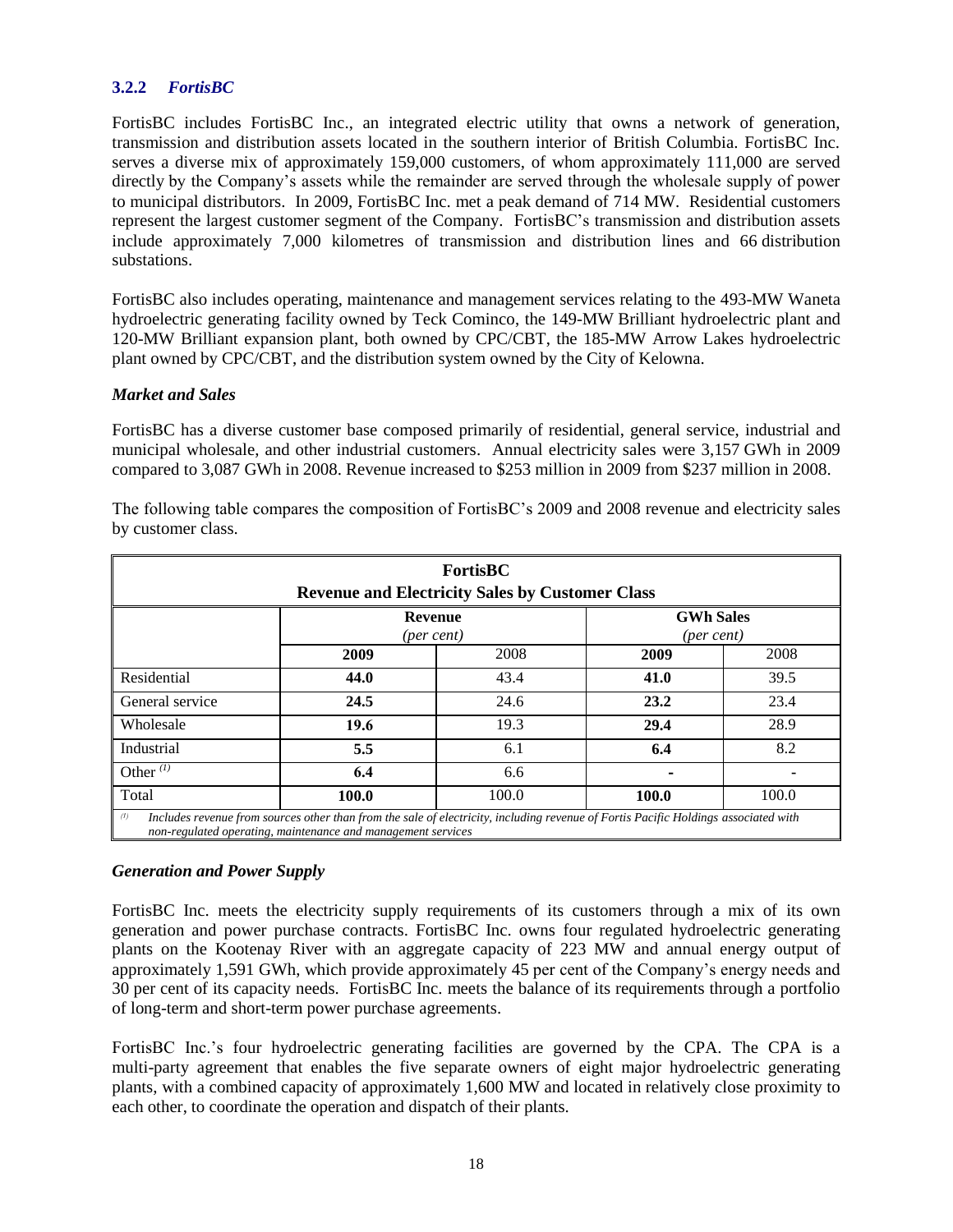The following table lists the plants and their owners.

| <b>Plant</b>                       | Capacity (MW) | Owners              |
|------------------------------------|---------------|---------------------|
| Canal Plant                        | 580           | <b>BC</b> Hydro     |
| Waneta Dam                         | 493           | <b>Teck Cominco</b> |
| Kootenay River System              | 223           | FortisBC Inc.       |
| <b>Brilliant Dam and Expansion</b> | 269           | BPC and BEPC        |
| <b>Total</b>                       | 1,565         |                     |

BPC, BEPC, Teck Cominco and FortisBC Inc. are collectively defined in the CPA as the Entitlement Parties. The CPA enables BC Hydro and the Entitlement Parties, through coordinated use of water flows, subject to the 1961 Columbia River Treaty between Canada and the United States, and storage reservoirs, and through the coordinated operation of generating plants, to generate more power from their respective generating resources than they could if they operated independently. Under the CPA, BC Hydro takes into its system all power actually generated by all seven plants owned by the Entitlement Parties. In exchange for permitting BC Hydro to determine the output of these facilities, each of the Entitlement Parties is contractually entitled to a fixed annual entitlement of capacity and energy from BC Hydro, which is currently based on 50-year historical water flows. The Entitlement Parties receive their defined entitlements irrespective of actual water flows to the Entitlement Parties' generating plants and are, accordingly, insulated from the risk of water availability.

The majority of FortisBC Inc."s remaining electricity supply is acquired through long-term power purchase contracts, consisting of the following:

- i. a 149-MW long-term power purchase agreement with BPC terminating in 2056;
- ii. a 200-MW power purchase agreement with BC Hydro terminating in 2013; and
- iii. a number of small power purchase contracts with independent power producers.

The majority of these purchase contracts have been approved by the BCUC and prudently incurred costs thereunder flow through to customers through FortisBC Inc."s electricity rates.

Although FortisBC Inc. can currently meet most of its customer supply requirements from its own generation and the long-term power purchase agreements described above, a portion of the customer load during the summer and winter peak-demand periods may need to be supplied from the market in the form of short-term power purchases. Costs related to such purchases, provided they are prudently incurred and accurately forecasted, are largely flowed through to customers. FortisBC Inc. generally makes arrangements prior to the winter season to acquire power at known prices should the need arise.

#### *Legal Proceedings*

The British Columbia Ministry of Forests has alleged breaches of the Forest Practices Code and negligence relating to a fire near Vaseux Lake and has filed and served a writ and statement of claim against FortisBC Inc. In addition, the Company has been served with a filed writ and statement of claim by private landowners in relation to the same matter. The Company is communicating with its insurers and has filed a statement of defence in relation to both of the actions. The outcome cannot be reasonably determined and estimated at this time and, accordingly, no amount has been accrued in the Corporation"s 2009 consolidated financial statements.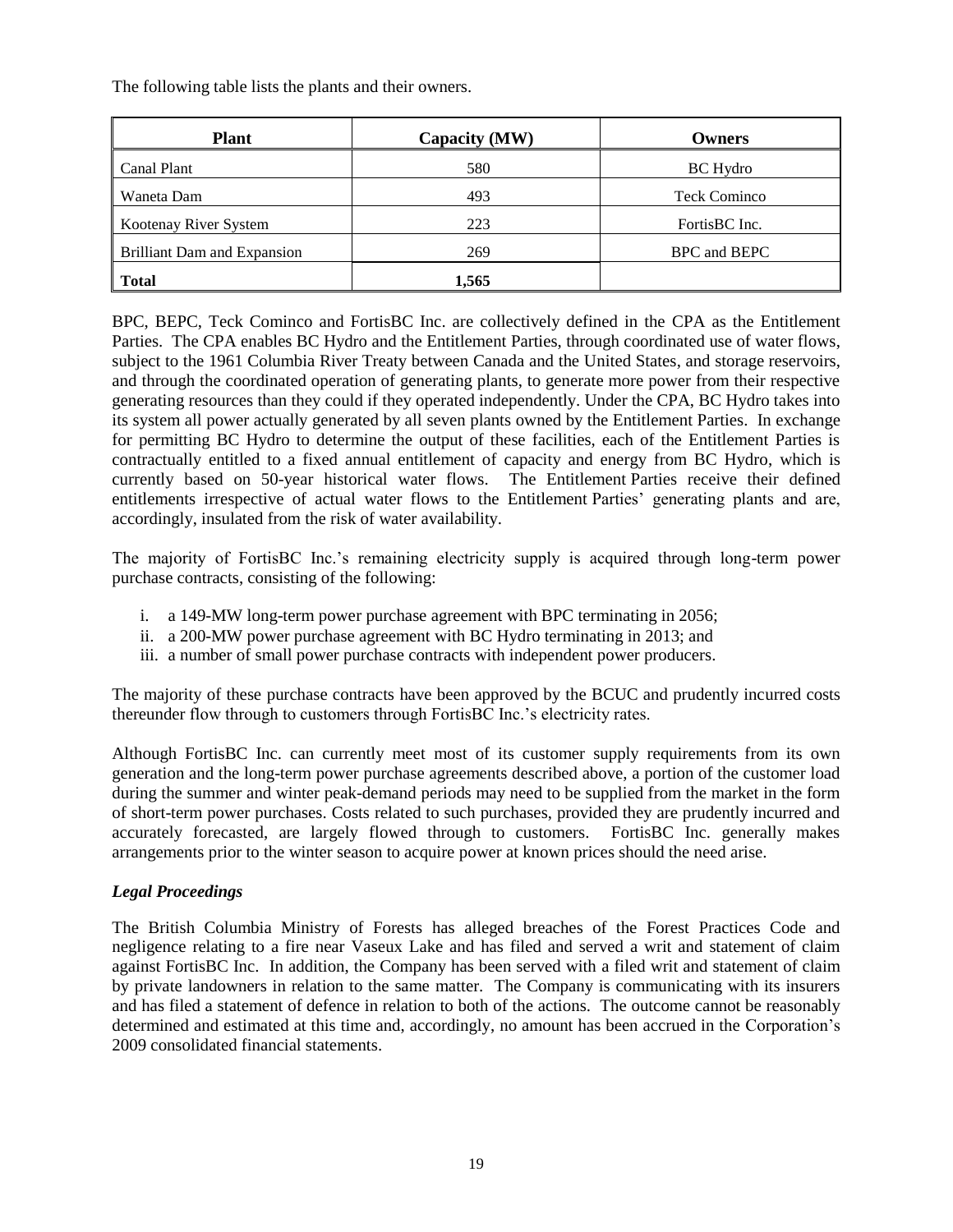#### *Human Resources*

As at December 31, 2009, FortisBC had 540 full-time equivalent employees. FortisBC has a collective agreement with COPE, Local 378, expiring on January 31, 2011, and a collective agreement with IBEW, Local 213, expiring on January 31, 2013. The two collective agreements cover approximately 76 per cent of employees.

## **3.2.3** *Newfoundland Power*

Newfoundland Power is the principal distributor of electricity on the island portion of Newfoundland and Labrador, serving more than 239,000 customers, or 85 per cent, of the province's electricity consumers. Newfoundland Power met a peak demand of 1,219 MW in 2009. The balance of the population is served by Newfoundland"s other electric utility, Newfoundland Hydro, which also serves several larger industrial customers. Newfoundland Power owns and operates approximately 11,000 kilometres of transmission and distribution lines.

#### *Market and Sales*

Annual weather-adjusted electricity sales increased to 5,299 GWh in 2009 from 5,208 GWh in 2008. Revenue increased to \$527 million in 2009 from \$517 million in 2008.

| <b>Newfoundland Power</b><br><b>Revenue and Electricity Sales by Customer Class</b>                                                                                                                                                                                        |             |      |      |      |  |
|----------------------------------------------------------------------------------------------------------------------------------------------------------------------------------------------------------------------------------------------------------------------------|-------------|------|------|------|--|
| <b>GWh Sales</b> <sup>(1)</sup><br>Revenue $(1)$<br>(per cent)<br>(per cent)                                                                                                                                                                                               |             |      |      |      |  |
|                                                                                                                                                                                                                                                                            | 2009        | 2008 | 2009 | 2008 |  |
| Residential                                                                                                                                                                                                                                                                | 59.0        | 58.9 | 60.4 | 60.1 |  |
| Commercial and Street Lighting                                                                                                                                                                                                                                             | <b>37.0</b> | 37.3 | 39.6 | 39.9 |  |
| Other $(2)$                                                                                                                                                                                                                                                                | 4.0         | 3.8  |      |      |  |
| Total<br>100.0<br>100.0<br>100.0<br>100.0                                                                                                                                                                                                                                  |             |      |      |      |  |
| (1)<br>Revenue and electricity sales reflect weather-adjusted values pursuant to Newfoundland Power's weather normalization reserve.<br>Includes revenue from sources other than from the sale of electricity, the most significant being joint-use of pole revenue<br>(2) |             |      |      |      |  |

The following table compares the composition of Newfoundland Power"s 2009 and 2008 revenue and electricity sales by customer class.

#### *Power Supply*

Approximately 92 per cent of Newfoundland Power"s energy requirements is purchased from Newfoundland Hydro. The principal terms of the supply arrangements with Newfoundland Hydro are regulated by the PUB on a basis similar to that upon which Newfoundland Power"s service to its customers is regulated.

Newfoundland Power operates 30 small generating facilities, which generate approximately 8 per cent of the electricity sold by Newfoundland Power. The Company"s hydroelectric generating plants have a total capacity of 97 MW. The diesel plants and gas turbines have a total capacity of approximately 7 MW and 36 MW, respectively.

#### *Legal Proceedings*

The City of St. John's has given formal notice of its intention to terminate Newfoundland Power"s rights to use the Mobile River watershed for the generation of electricity. The effective date of the notice to terminate the lease was March 1, 2009. The Company held these rights under a lease dated November 23, 1946, which was amended by an agreement dated October 21, 1949. The two hydroelectric generating plants affected by the lease have a combined capacity of approximately 12 MW and generate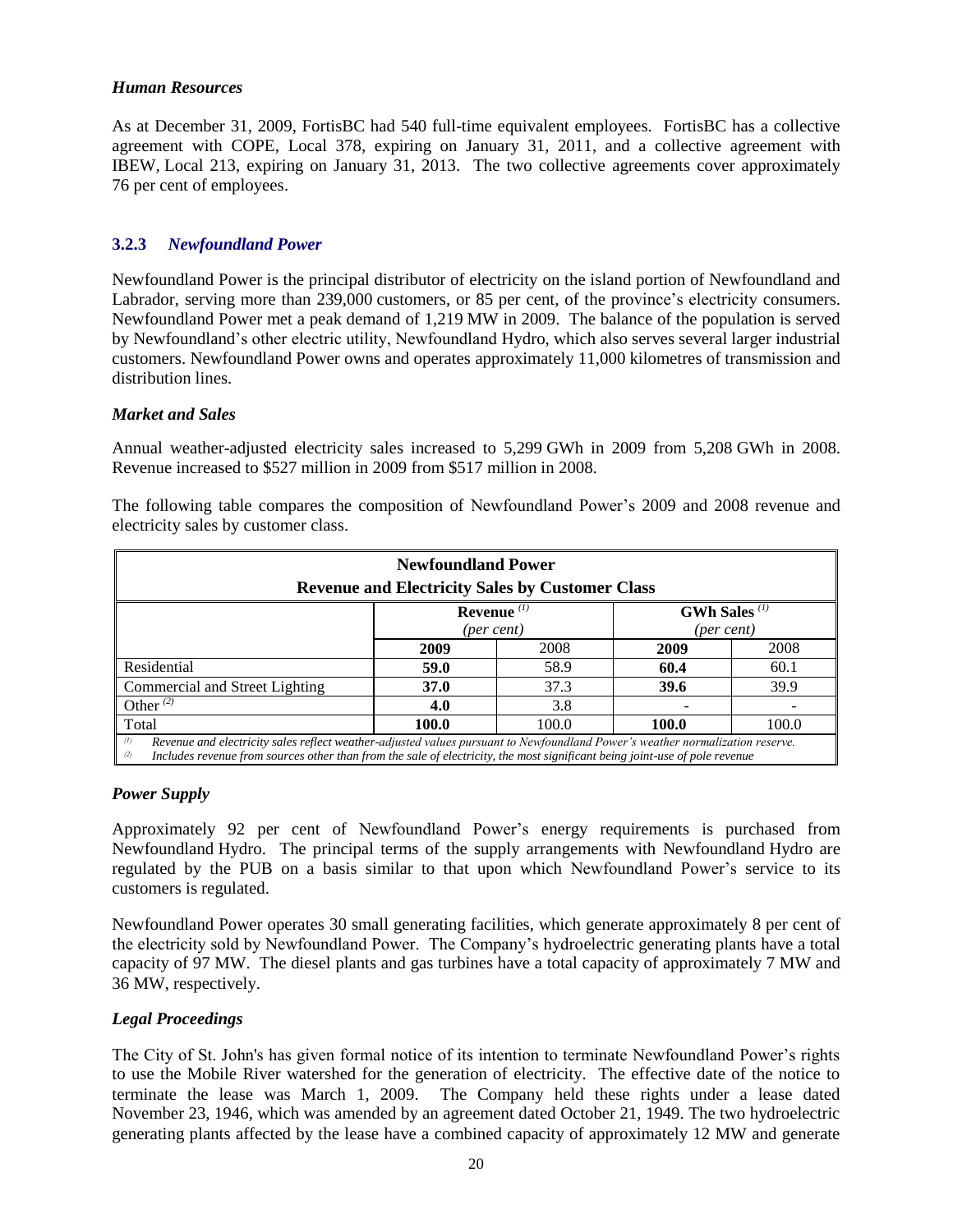annual production of 49 GWh, representing less than one per cent of the Company's total energy requirements. To exercise the termination provision of the lease, the City of St. John"s is required to pay to the Company the value of all works and erections employed in the generation and transmission of electricity using the water of the Mobile River watershed. In accordance with the terms of the lease, an arbitration panel was appointed in 2008 for the purpose of determining the value of the affected assets. On March 9, 2009, the panel issued a ruling on certain preliminary questions. A majority of the panel ruled that termination of the lease will not be effective until payment to the Company of the value of the assets, and that the value of the payment is to be based on a valuation of the assets as a going concern, including the land and water rights.

The City of St. John"s has applied to the Supreme Court of Newfoundland and Labrador to have the preliminary ruling of the arbitration panel set aside. The application was heard by the Court in June 2009 and a decision is pending.

#### *Human Resources*

As at December 31, 2009, Newfoundland Power had 568 full-time equivalent employees, of which approximately 55 per cent were members of bargaining units represented by IBEW, Local 1620.

The Company has two collective agreements governing its union employees represented by IBEW, Local 1620. The collective agreements were ratified in February and April 2009. Both collective agreements expire September 30, 2011.

## **3.2.4** *Other Canadian Electric Utilities*

Other Canadian Electric Utilities includes the operations of Maritime Electric and FortisOntario.

#### Maritime Electric

The Corporation, through FortisWest, holds all of the common shares of Maritime Electric. Maritime Electric operates an integrated electric utility that directly supplies approximately 74,000 customers, constituting 90 per cent of electricity consumers on Prince Edward Island. Maritime Electric purchases most of the energy it distributes to its customers from NB Power, a provincial Crown Corporation, through various energy purchase agreements. Maritime Electric's system is connected to the mainland power grid via two submarine cables between Prince Edward Island and New Brunswick, which are leased from the Government of Prince Edward Island. Maritime Electric owns and operates generating plants with a combined capacity of 150 MW on Prince Edward Island and met a peak demand of 219 MW in 2009. Maritime Electric owns and operates approximately 5,300 kilometres of transmission and distribution lines.

#### FortisOntario

The Corporation"s wholly owned regulated utility investments in Ontario, collectively FortisOntario, provides integrated electric utility service to approximately 64,000 customers in Fort Erie, Cornwall, Gananoque, Port Colborne and, as of October 2009, the District of Algoma in Ontario. Included in Canadian Niagara Power"s accounts is the operation of the electricity distribution business of Port Colborne Hydro, which has been leased from the City of Port Colborne under a ten-year lease agreement that expires in April 2012. FortisOntario also owns a 10 per cent interest in each of Westario Power Inc., Rideau St. Lawrence Holdings Inc. and Grimsby Power Inc., three regional electric distribution companies serving approximately 38,000 customers.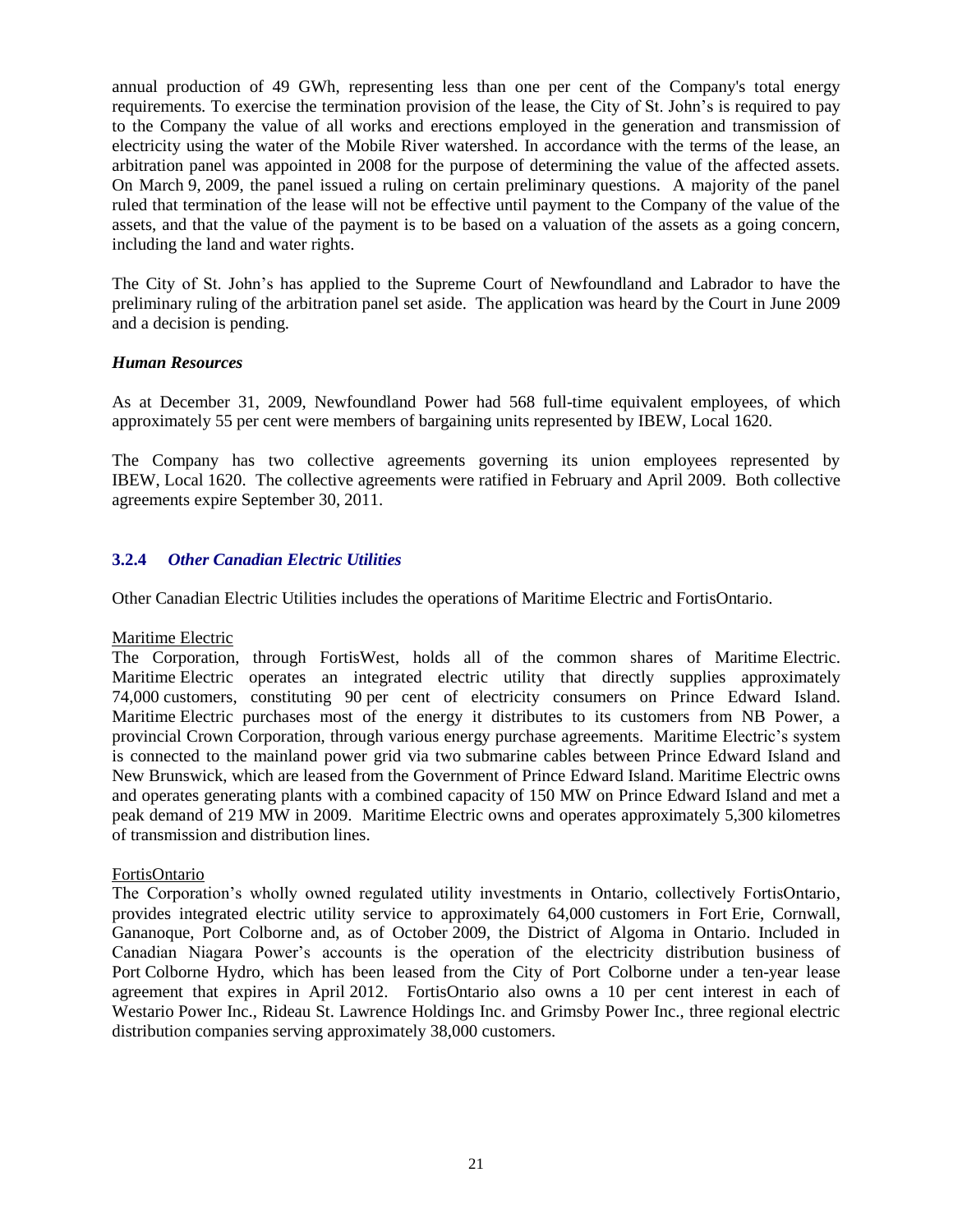FortisOntario met a combined peak demand of 265 MW in 2009. FortisOntario owns and operates approximately 3,300 kilometres of transmission and distribution lines.

## *Market and Sales*

Annual electricity sales were 2,195 GWh in 2009 compared to 2,182 GWh in 2008. Revenue was \$279 million in 2009 compared to \$262 million in 2008.

The following table compares the composition of Other Canadian Electric Utilities" 2009 and 2008 revenue and electricity sales by customer class.

| <b>Other Canadian Electric Utilities</b><br><b>Revenue and Electricity Sales by Customer Class</b>                                                  |                     |      |                 |      |  |
|-----------------------------------------------------------------------------------------------------------------------------------------------------|---------------------|------|-----------------|------|--|
| <b>GWh Sales</b><br>Revenue<br>(per cent)<br>(per cent)                                                                                             |                     |      |                 |      |  |
|                                                                                                                                                     | $2009$ ( <i>v</i> ) | 2008 | $2009$ $\omega$ | 2008 |  |
| Residential                                                                                                                                         | 44.1                | 43.4 | 43.3            | 42.4 |  |
| Commercial and industrial                                                                                                                           | 48.3                | 49.3 | 56.1            | 57.3 |  |
| Other $^{(2)}$                                                                                                                                      | 7.6                 | 7.3  | 0.6             | 0.3  |  |
| Total<br>100.0<br>100.0<br>100.0<br>100.0                                                                                                           |                     |      |                 |      |  |
| (1)<br>Includes financial results of Algoma Power from October 2009<br>Includes revenue from sources other than from the sale of electricity<br>(2) |                     |      |                 |      |  |

## *Power Supply*

#### Maritime Electric

Maritime Electric purchased 86 per cent of the electricity required to meet its customers" needs from NB Power in 2009. The balance was met through Maritime Electric"s on-Island generation facilities and the purchase of wind energy produced on Prince Edward Island. Maritime Electric"s generation facilities are used primarily for peaking, submarine-cable loading issues and emergency purposes.

Maritime Electric generally purchases some of its electricity requirements from Point Lepreau. A major refurbishment began in 2008 and is expected to be completed in early 2011, extending the facility"s estimated life an additional 25 years. The cost of replacement energy during the refurbishment of Point Lepreau is expected to be recovered from customers through the operation of the ECAM. To date, replacement energy costs for 2008 have been collected from customers and costs for 2009 have been approved for deferral for future collection from customers, as approved by IRAC.

Legislation proclaimed by the Government of Prince Edward Island will see an increased reliance by Maritime Electric on renewable energy sources, such as wind-powered energy, located on Prince Edward Island. Maritime Electric"s goal is that 30 per cent of its annual energy sales be sourced from renewable energy supply by 2013. In 2006, the Company signed an agreement with PEI Energy Corporation that will see the Company purchase 39 MW of wind-powered energy from PEI Energy Corporation"s new wind farm. Approximately 14 per cent of total energy supply was derived from wind-powered generation in 2009.

#### FortisOntario

The power requirements of FortisOntario's service areas are provided from various sources. Canadian Niagara Power purchases its power requirements for Fort Erie and Port Colborne from the IESO. Canadian Niagara Power purchases approximately 73 per cent of energy requirements for Gananoque through monthly energy purchases from Hydro One and the remaining 27 per cent is purchased from six hydroelectric generating plants owned by Fortis Properties. Algoma Power purchases 100 per cent of its energy from the IESO.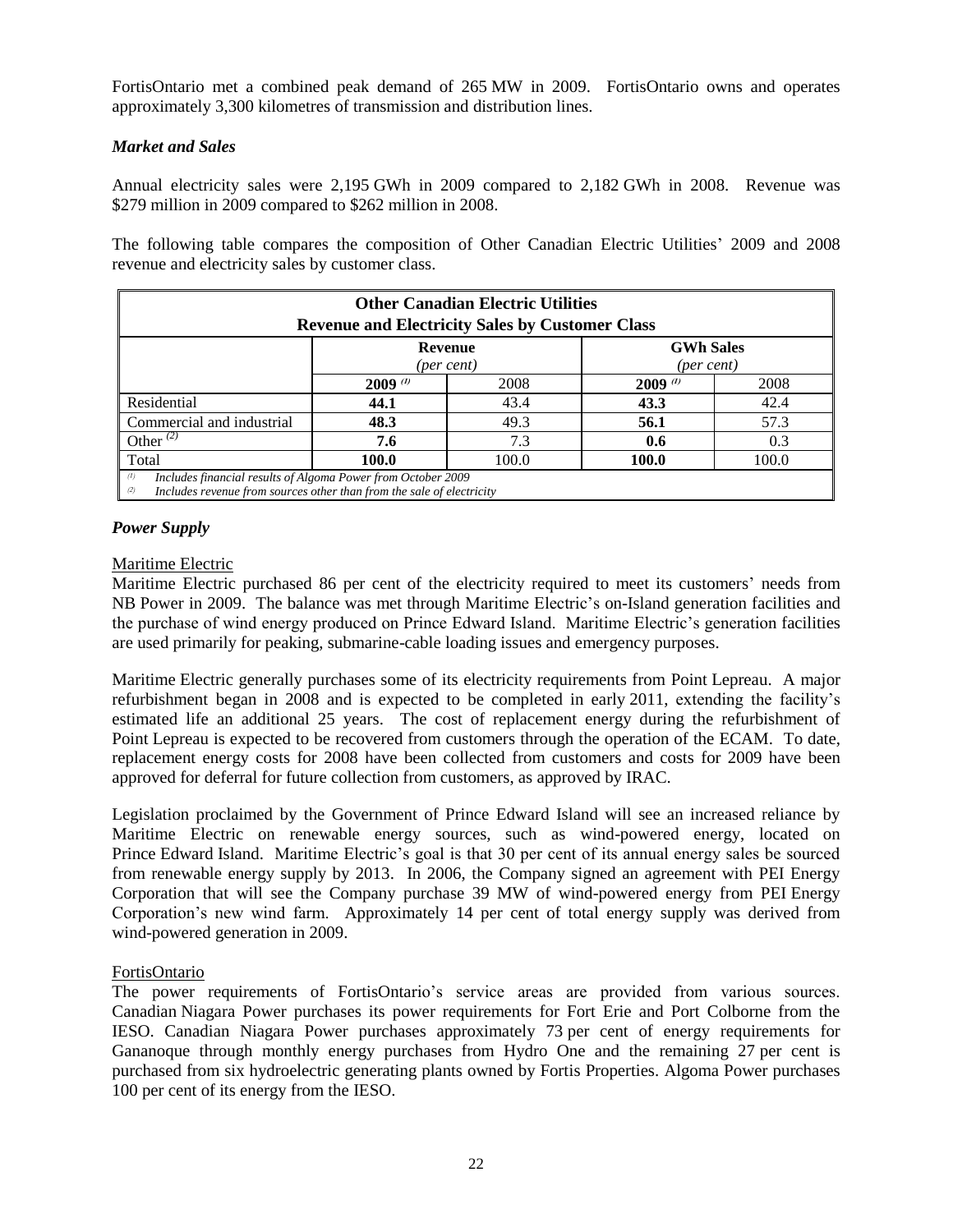Under the Standard Supply Code of the OEB, Canadian Niagara Power is obliged to provide Standard Service Supply to all its customers who do not choose to contract with an electricity retailer. This energy is provided to customers at either regulated or market prices.

Cornwall Electric purchases 100 per cent of its power requirements from Hydro-Québec Energy Marketing under two fixed-term contracts. The first contract, which represents approximately 37 per cent of the power supply, is a 45-MW contract with a 60 per cent capacity factor. The second contract, supplying the remainder of Cornwall Electric's energy requirement, is a 100-MW capacity and energy contract. Both contracts expire in December 2019.

## *Legal Proceedings*

In April 2006, CRA reassessed Maritime Electric's 1997-2004 taxation years. The reassessment encompasses the Company"s tax treatment, specifically the Company"s timing of deductions, with respect to: (i) the ECAM in the 2001-2004 taxation years; (ii) customer rebate adjustments in the 2001 - 2003 taxation years; and (iii) the Company"s payment of approximately \$6 million on January 2, 2001 associated with a settlement with NB Power regarding its \$450 million write-down of Point Lepreau in 1998. Maritime Electric believes it has reported its tax position appropriately in all respects and has filed a Notice of Objection with the Chief of Appeals at CRA. In December 2008, the Appeals Division of CRA issued a Notice of Confirmation which confirmed the April 2006 reassessments. In March 2009, the Company filed an Appeal to the Tax Court of Canada.

Should Maritime Electric be unsuccessful in defending all aspects of the reassessment, the Company would be required to pay approximately \$14 million in taxes and accrued interest. As at December 31, 2009, Maritime Electric has provided for this amount through future and current income taxes payable. The provisions of the *Income Tax Act* (Canada) require the Company to deposit one-half of the assessment under objection with CRA. The amount currently on deposit with CRA arising from the reassessment is approximately \$6 million.

#### *Human Resources*

As at December 31, 2009, Maritime Electric had 179 full-time equivalent employees, of which approximately 70 per cent were represented by IBEW, Local 1432. The collective agreement with IBEW, Local 1432, expired in December 2008. In February 2010, a new collective agreement, which expires December 31, 2013, was ratified by the union.

As at December 31, 2009, FortisOntario had 184 full-time equivalent employees, of which approximately 64 per cent were represented by CUPE, Local 137 and IBEW, Local 636, in the Niagara Region; IBEW, Local 636, in Gananoque; and PWU in the Algoma region. The collective agreements governing these employees expire, or expired, on April 30, 2012, May 31, 2012, July 31, 2012, and December 31, 2009, respectively. Algoma Power and PWU are currently negotiating a new collective agreement.

#### **3.3 Regulated Electric Utilities - Caribbean**

Regulated Electric Utilities - Caribbean operations are comprised of Belize Electricity, Caribbean Utilities and Fortis Turks and Caicos.

Belize Electricity, the principal distributor of electricity in Belize, Central America, serves approximately 76,000 customers, owns more than 2,900 kilometres of transmission and distribution lines and met a peak demand of 76 MW in 2009. The Corporation holds an approximate 70 per cent controlling ownership interest in Belize Electricity.

Caribbean Utilities is the sole provider of electricity on Grand Cayman, Cayman Islands, serving more than 25,000 customers. The Company met a record peak demand of approximately 97.5 MW in 2009.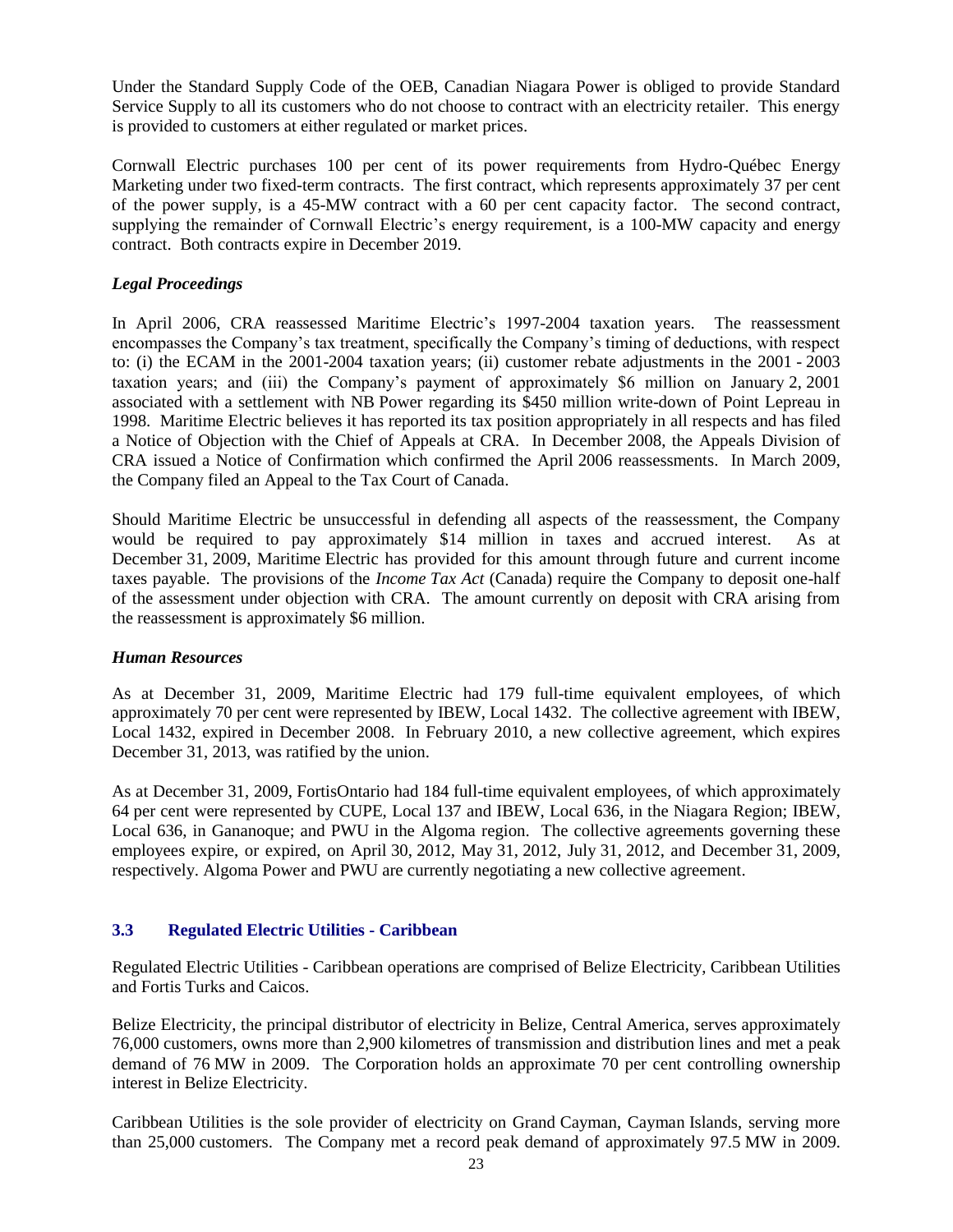Caribbean Utilities owns and operates approximately 555 kilometres of transmission and distribution lines. Fortis holds an approximate 59 per cent controlling ownership interest in the utility. Caribbean Utilities is a public company traded on the Toronto Stock Exchange (TSX:CUP.U).

Fortis Turks and Caicos, wholly owned by Fortis, serves more than 9,000 customers, or 85 per cent, of electricity consumers, in the Turks and Caicos Islands and met a combined record peak demand of 29.6 MW in 2009. Fortis Turks and Caicos owns and operates approximately 235 kilometres of transmission and distribution lines. The Company is the principal distributor of electricity in the Turks and Caicos Islands pursuant to 50-year licences that expire in 2036 and 2037.

## *Market and Sales*

Annual electricity sales decreased to 1,140 GWh in 2009 from 1,203 GWh in 2008. Annual revenue decreased to \$339 million in 2009 from \$408 million in 2008. Electricity sales and revenue for 2008, however, included electricity sales and revenue of Caribbean Utilities for the 14 months ended December 31, 2008, due to a change in the utility's fiscal year end in 2008.

The following table compares the composition of Regulated Electric Utilities - Caribbean"s revenue and electricity sales by customer class for the years ended 2009 and 2008.

| Regulated Electric Utilities – Caribbean $(1)(2)$<br><b>Revenue and Electricity Sales by Customer Class</b> |            |       |       |       |  |
|-------------------------------------------------------------------------------------------------------------|------------|-------|-------|-------|--|
| GWh Sales $(3)$<br>Revenue $(3)$<br>(per cent)<br>$(\text{per cent})$                                       |            |       |       |       |  |
|                                                                                                             | 2009       | 2008  | 2009  | 2008  |  |
| Residential                                                                                                 | 48.0       | 46.7  | 48.4  | 47.3  |  |
| Commercial, industrial and<br>street lighting                                                               | 50.0       | 51.3  | 51.6  | 52.7  |  |
| Other $\overline{4}$                                                                                        | <b>2.0</b> | 2.0   |       |       |  |
| Total                                                                                                       | 100.0      | 100.0 | 100.0 | 100.0 |  |

*(1) Includes Belize Electricity, Caribbean Utilities and Fortis Turks and Caicos*

*(2) During 2008, Caribbean Utilities changed its fiscal year end from April 30 to December 31, which has resulted in the Corporation consolidating 14 months of financial results of Caribbean Utilities during 2008. Prior to the fourth quarter of 2008, Fortis was consolidating the financial results of Caribbean Utilities on a two-month lag basis. During 2009, the financial reporting periods of the Corporation coincided with the financial reporting periods of Caribbean Utilities.* 

*(3) Iincludes 100 per cent of the revenue and electricity sales of Belize Electricity, Caribbean Utilities and Fortis Turks and Caicos.*

*(4) Includes revenue from sources other than from the sale of electricity*

## *Power Supply*

In 2009, 65 per cent of the energy demand of Regulated Electric Utilities - Caribbean was sourced from gas turbine and diesel-powered generation. The majority of the remaining energy demand was sourced from hydroelectric generating facilities in Belize and purchased from CFE.

Belize Electricity meets its energy demand from multiple sources, which include power purchases from: (i) the Mollejon and Chalillo hydroelectric generating facilities owned and operated by BECOL; (ii) CFE, the Mexican state-owned power company; (iii) the Hydro Maya hydroelectric generating plant owned by Hydro Maya Limited; (iv) the heavy fuel oil plant operated by BAL; (v) the cogeneration facility owned by BELCOGEN; and (vi) its own diesel-powered and gas-turbine generation. All major load centers are connected to Belize"s national electricity system, which is connected with the Mexican national electricity grid, allowing Belize Electricity to optimize its power supply options. Belize Electricity purchased and produced 473 GWh of electricity in 2009, of which 96 per cent was purchased from the Mollejon and Chalillo hydroelectric generating facilities, CFE, Hydro Maya Limited, BAL and BELCOGEN. The balance was produced by Belize Electricity's installed generating capacity of 34 MW, including a 22-MW gas-turbine generating facility.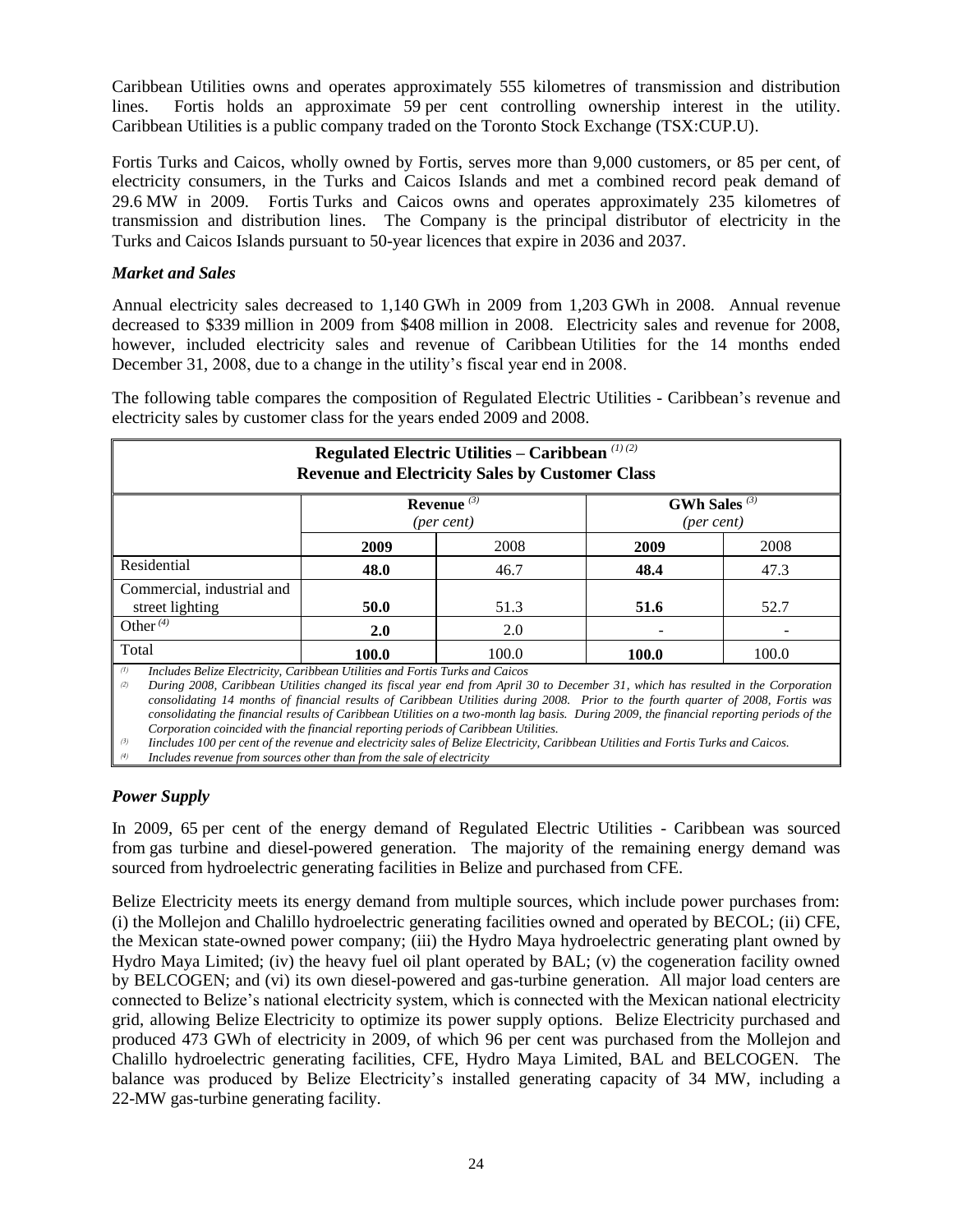In October 2009, the CFE of Mexico cancelled the guaranteed power supply contract for firm energy with Belize Electricity, citing force majeure reasons. The contract was to expire in December 2010. CFE has stated that its generating capacity has been significantly limited as a result of problems with gas availability, generation equipment and shortfall in hydroelectric production. CFE is proposing to negotiate a new contract to provide up to 50 MW of economic and emergency energy to Belize Electricity. CFE continues to supply Belize Electricity with power when available. There is sufficient in-country generation to meet energy demand in Belize without supply from CFE.

Caribbean Utilities relies upon diesel-powered generation to produce electricity for Grand Cayman. Grand Cayman has neither hydroelectric potential nor inherent thermal resources and the Company must rely upon diesel fuel imported to Grand Cayman primarily from refineries in the Caribbean and the Gulf of Mexico. The Company has an installed generating capacity of approximately 153 MW.

Fortis Turks and Caicos relies upon diesel-powered generation, which has a combined generating capacity of 54 MW, to produce electricity for its customers.

#### *Legal Proceedings*

Belize Electricity is involved in a number of legal proceedings relating to the PUC"s Final Decision on Belize Electricity's 2008/2009 Rate Application. For further information, refer to the "Regulation - Material Regulatory Decisions and Applications" section of this 2009 Annual Information Form.

#### *Human Resources*

As at December 31, 2009, Regulated Electric Utilities - Caribbean employed 593 full-time equivalent employees. The 196 employees at Caribbean Utilities and 105 employees at Fortis Turks and Caicos are non-unionized. Of the 292 full-time equivalent employees at Belize Electricity, approximately 51 per cent were represented by BEWU. The Company"s collective agreement with BEWU was signed in July 2008 and is to be reviewed every five years.

#### **3.4 Non-Regulated - Fortis Generation**

The following table summarizes the Corporation"s non-regulated generation assets by location.

| <b>Fortis Generation</b><br><b>Non-Regulated Generation Assets</b>                                                                                                                                                                           |                                        |                |    |  |  |  |
|----------------------------------------------------------------------------------------------------------------------------------------------------------------------------------------------------------------------------------------------|----------------------------------------|----------------|----|--|--|--|
| Location                                                                                                                                                                                                                                     | <b>Plants</b><br>Fuel<br>Capacity (MW) |                |    |  |  |  |
| Belize $(1)$                                                                                                                                                                                                                                 | 3                                      | hydro          | 51 |  |  |  |
| Ontario                                                                                                                                                                                                                                      |                                        | hydro, thermal | 13 |  |  |  |
| Central Newfoundland $(2)$                                                                                                                                                                                                                   | 2                                      | hydro          | 36 |  |  |  |
| British Columbia                                                                                                                                                                                                                             |                                        | hydro          | 16 |  |  |  |
| hydro<br><b>Upper New York State</b><br>4                                                                                                                                                                                                    |                                        |                | 23 |  |  |  |
| <b>Total</b><br>17<br>139                                                                                                                                                                                                                    |                                        |                |    |  |  |  |
| (1)<br>Includes the 19-MW Vaca hydroelectric generating facility, which will be commissioned in March 2010.<br>(2)<br>The two central Newfoundland plants were expropriated by the Government of Newfoundland and Labrador in December 2008. |                                        |                |    |  |  |  |

*Effective February 12, 2009, the Corporation discontinued the consolidation method of accounting for its investment in central Newfoundland.*

The Corporation"s non-regulated generation operations consist of its 100 per cent ownership interest in each of BECOL, FortisOntario and FortisUS Energy, as well as non-regulated generation assets owned by Fortis Properties and FortisBC Inc.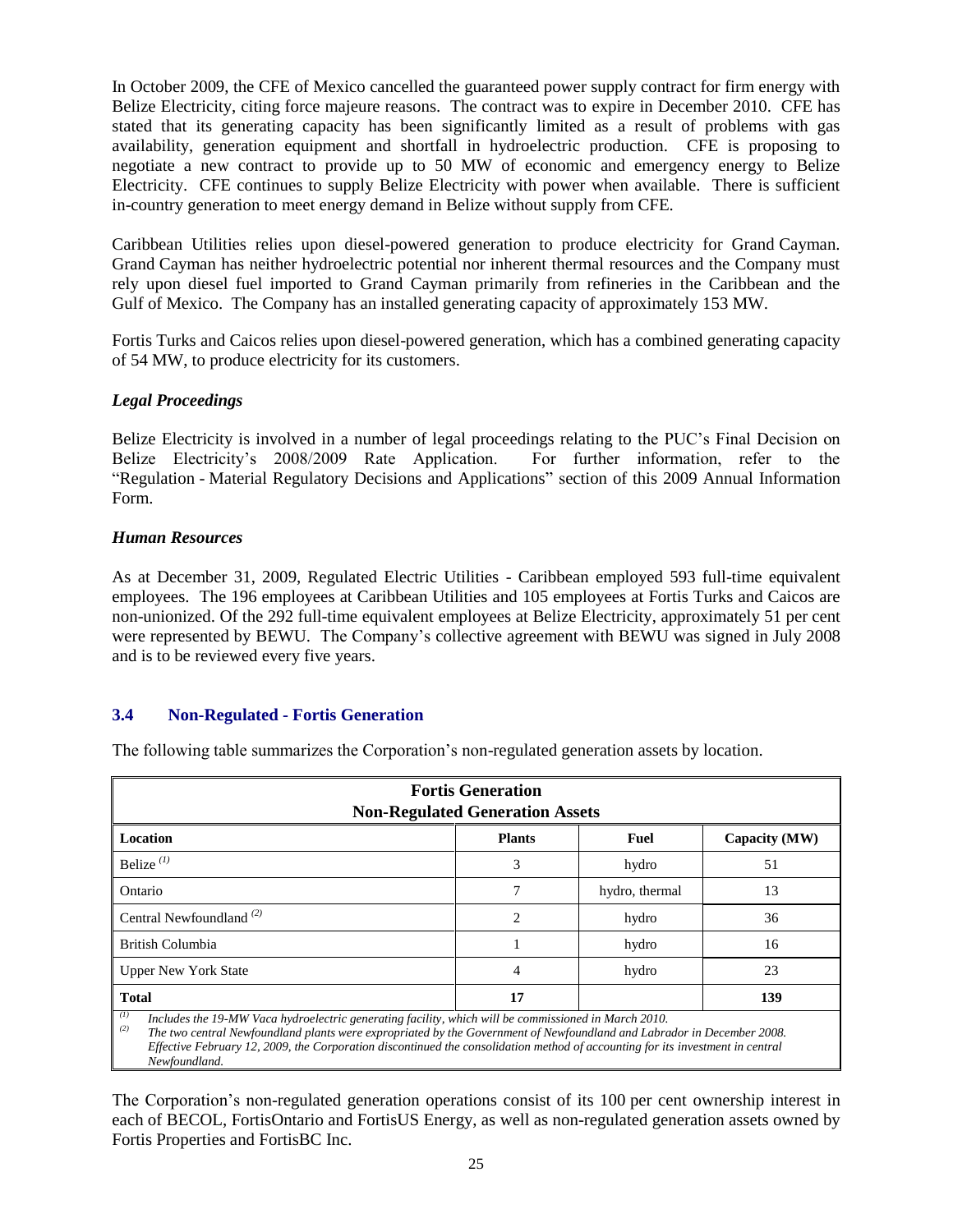Non-regulated generation operations in Belize consist of the operations of the 25-MW Mollejon, the 7-MW Chalillo and, as of March 2010, the 19-MW Vaca hydroelectric generating facilities. All of the output of these facilities is sold to Belize Electricity under 50-year power purchase agreements expiring in 2055 and 2060 and a franchise agreement with the Government of Belize. Under these agreements, the Mollejon hydroelectric generating facility will be transferred to the Government of Belize in 2036, after which it will be leased at an annually increasing rate for a term expiring in 2055.

The US\$53 million 19-MW hydroelectric generating facility at Vaca on the Macal River in Belize will be commissioned in March 2010. The facility was constructed downstream from the Chalillo and Mollejon hydroelectric generation facilities and is expected to increase average annual energy production from the Macal River by approximately 80 GWh to 240 GWh.

Non-regulated generation operations of FortisOntario include the operation of a 5-MW gas-powered cogeneration plant in Cornwall. The 75 MW water-right entitlement associated with the Rankine hydroelectric generating facility in Ontario expired on April 30, 2009, at the end of a 100-year term. Fortis Properties, a non-regulated wholly owned subsidiary, operates six small hydroelectric generating facilities in eastern Ontario with a combined capacity of 8 MW.

Fortis Properties also has non-regulated generation operations in central Newfoundland that are conducted through the Corporation"s indirect 51 per cent interest in the Exploits Partnership. Through the Exploits Partnership, 36 MW of additional capacity was developed and installed at two of Abitibi's hydroelectric generating plants in central Newfoundland. The Exploits Partnership sells its output to Newfoundland Hydro under a 30-year power purchase agreement expiring in 2033. Effective February 12, 2009, the Corporation discontinued the consolidation method of accounting for these operations, necessitated by the actions of the Government of Newfoundland and Labrador related to its expropriation of the assets of the Exploits Partnership (see the "Legal Proceedings" section that follows).

The non-regulated generation operations of FortisBC Inc., conducted through Walden, its wholly owned partnership, consist of the 16-MW run-of-river hydroelectric generating plant near Lillooet, British Columbia. This plant is a non-regulated operation that sells its entire output to BC Hydro under a power purchase agreement expiring in 2013.

Through FortisUS Energy, an indirect wholly owned subsidiary, the Corporation owns and operates four hydroelectric generating facilities in Upper New York State with a combined capacity of approximately 23 MW operating under licences from FERC. All four hydroelectric generating facilities sell energy at current market rates.

## *Market and Sales*

Annual energy sales from non-regulated generation assets were 583 GWh in 2009 compared to 1,217 GWh in 2008. Revenue was \$39 million in 2009 compared to \$82 million in 2008. Revenue and energy sales for 2009 included 4 months of revenue and energy sales associated with the Rankine hydroelectric facility in Ontario compared to 12 months in 2008, due to the expiration of the Rankine water rights in April 2009. Revenue and energy sales for 2009 reflected contribution from central Newfoundland operations for only 1½ months compared to an entire year in 2008 (see "Legal Proceedings" section that follows).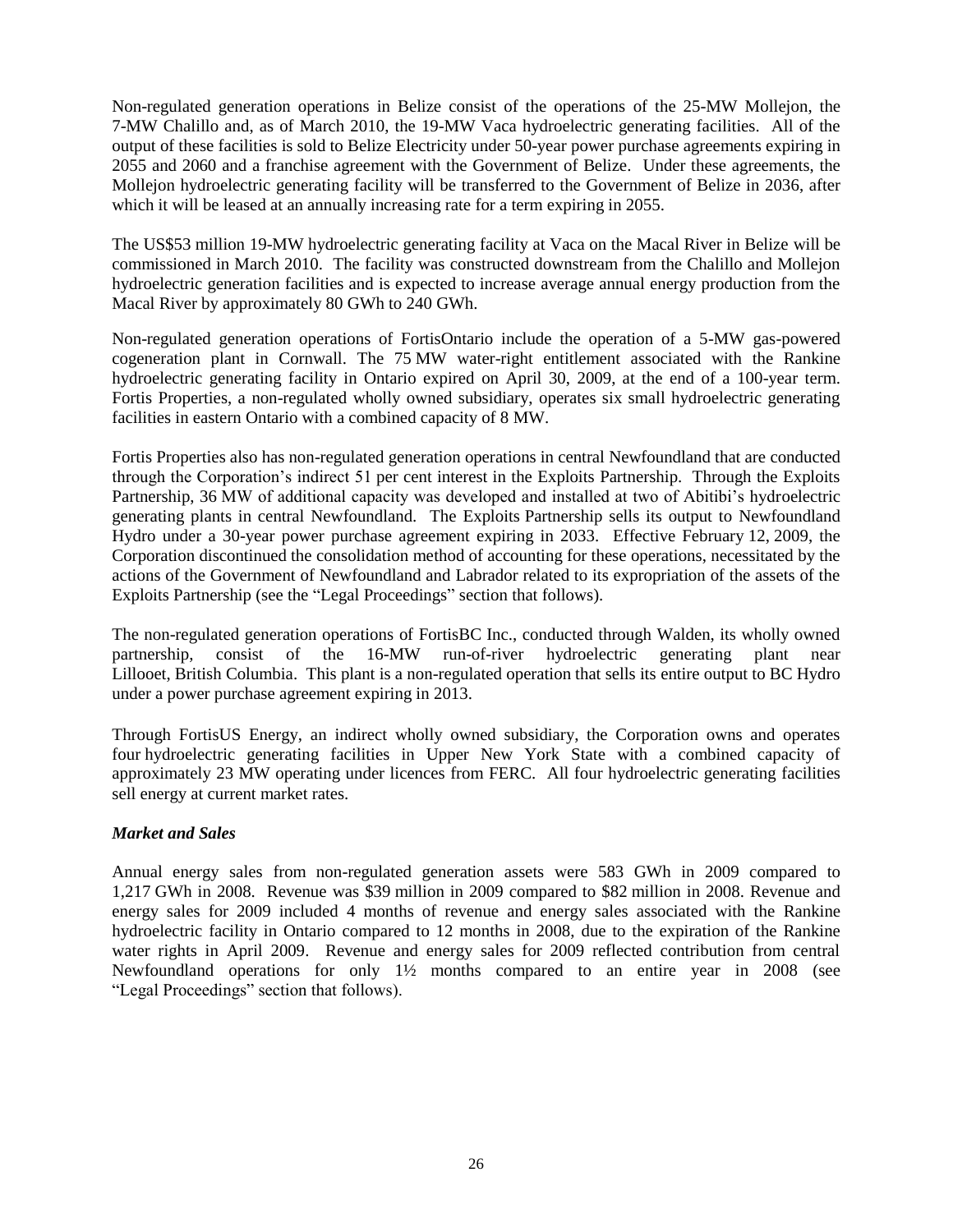The following table compares the composition of Fortis Generation"s 2009 and 2008 revenue and energy sales by location.

| <b>Fortis Generation</b><br><b>Revenue and Energy Sales by Location</b>                                                                                                                                                                                               |      |      |      |      |  |
|-----------------------------------------------------------------------------------------------------------------------------------------------------------------------------------------------------------------------------------------------------------------------|------|------|------|------|--|
| <b>GWh Sales</b><br><b>Revenue</b><br>$(\text{per cent})$<br>$(\text{per cent})$                                                                                                                                                                                      |      |      |      |      |  |
|                                                                                                                                                                                                                                                                       | 2009 | 2008 | 2009 | 2008 |  |
| <b>Belize</b>                                                                                                                                                                                                                                                         | 46.1 | 20.8 | 30.9 | 15.8 |  |
| Ontario $(1)$                                                                                                                                                                                                                                                         | 31.0 | 42.7 | 46.5 | 58.8 |  |
| Central Newfoundland <sup>(2)</sup>                                                                                                                                                                                                                                   | 9.1  | 25.6 | 3.3  | 14.6 |  |
| British Columbia                                                                                                                                                                                                                                                      | 4.2  | 2.2  | 4.9  | 2.7  |  |
| <b>Upper New York State</b>                                                                                                                                                                                                                                           | 9.6  | 8.7  | 14.4 | 8.1  |  |
| Total<br>100.0<br>100.0<br>100.0<br>100.0                                                                                                                                                                                                                             |      |      |      |      |  |
| (I)<br>Reflects revenue and energy sales associated with the Rankine hydroelectric facility until April 30, 2009<br>(2)<br>Reflects the discontinuance of the consolidation method of accounting for the financial results of the operations in central Newfoundland, |      |      |      |      |  |

*effective February 12, 2009*

## *Legal Proceedings*

#### Exploits Partnership

The Exploits Partnership is owned 51 per cent by Fortis Properties and 49 per cent by Abitibi. The Exploits Partnership operated two non-regulated hydroelectric generation plants in central Newfoundland with a combined capacity of approximately 36 MW. In December 2008, the Government of Newfoundland and Labrador expropriated Abitibi"s hydroelectric assets and water rights in Newfoundland, including those of the Exploits Partnership. The newsprint mill in Grand Falls-Windsor closed on February 12, 2009, subsequent to which the day-to-day operations of the Exploits Partnership"s hydroelectric generating facilities were assumed by Nalcor Energy, a Crown corporation, as an agent for the Government of Newfoundland and Labrador with respect to expropriation matters. The Government of Newfoundland and Labrador has publicly stated that it is not its intention to adversely affect the business interests of lenders or independent partners of Abitibi in the province. The loss of control over cash flows and operations has required Fortis to cease consolidation of the Exploits Partnership, effective February 12, 2009. Discussions between Fortis Properties and Nalcor Energy with respect to expropriation matters are ongoing.

#### *Human Resources*

At December 31, 2009, Fortis Generation employed 29 full-time equivalent personnel, none of whom participate in a collective agreement.

### **3.5 Non-Regulated - Fortis Properties**

Fortis Properties owns and operates 21 hotels, comprised of more than 4,100 rooms, in eight Canadian provinces and approximately 2.8 million square feet of commercial office and retail space primarily in Atlantic Canada. As a wholly owned subsidiary of Fortis, Fortis Properties is the Corporation"s vehicle for non-utility diversification and growth.

Revenue was \$218 million in 2009 compared to \$207 million in 2008. In 2009, Fortis Properties derived approximately 29 per cent of its revenue from real estate operations and 71 per cent of its revenue from hotel operations. Fortis Properties derived approximately 44 per cent of its 2009 operating income from real estate operations and 56 per cent from hotel operations.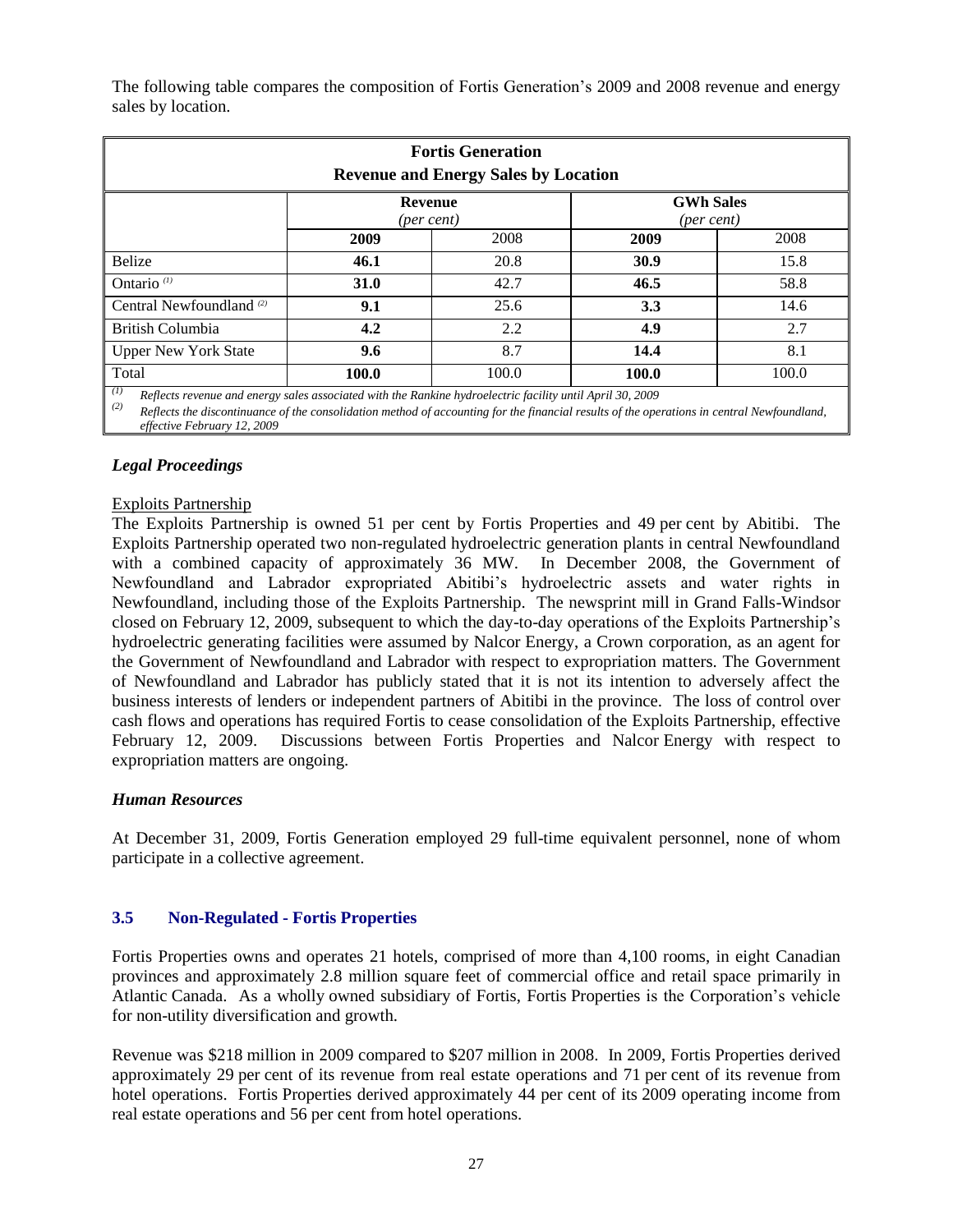Fortis Properties" Real Estate Division is anchored by high-quality tenants under long-term leases. The Real Estate Division ended 2009 with 96.2 per cent occupancy, slightly below the rate of 96.8 per cent as at the end of 2008. In contrast, the average national occupancy rate was 90.2 per cent at the end of 2009, compared to 93.3 per cent at the end of 2008.

|                          | <b>Fortis Properties</b>            |                         |                                               |  |  |
|--------------------------|-------------------------------------|-------------------------|-----------------------------------------------|--|--|
|                          | <b>Office and Retail Properties</b> |                         |                                               |  |  |
| <b>Property</b>          | Location                            | <b>Type of Property</b> | <b>Gross Lease Area</b><br>(square feet 000s) |  |  |
| Fort William Building    | St. John's, NL                      | Office                  | 188                                           |  |  |
| Cabot Place I            | St. John's, NL                      | Office                  | 135                                           |  |  |
| TD Place                 | St. John's, NL                      | Office                  | 94                                            |  |  |
| Fortis Building          | St. John's, NL                      | Office                  | 83                                            |  |  |
| Multiple Office          | St. John's, NL                      | Office and Retail       | 75                                            |  |  |
| Millbrook Mall           | Corner Brook, NL                    | Retail                  | 118                                           |  |  |
| <b>Fraser Mall</b>       | Gander, NL                          | Retail                  | 99                                            |  |  |
| Marystown Mall           | Marystown, NL                       | Retail                  | 87                                            |  |  |
| <b>Fortis Tower</b>      | Corner Brook, NL                    | Office                  | 69                                            |  |  |
| Viking Mall              | St. Anthony, NL                     | Retail                  | 69                                            |  |  |
| Maritime Centre          | Halifax, NS                         | Office and Retail       | 564                                           |  |  |
| <b>Brunswick Square</b>  | Saint John, NB                      | Office and Retail       | 512                                           |  |  |
| <b>Kings Place</b>       | Fredericton, NB                     | Office and Retail       | 292                                           |  |  |
| <b>Blue Cross Centre</b> | Moncton, NB                         | Office and Retail       | 324                                           |  |  |
| Delta Regina             | Regina, SK                          | Office                  | 52                                            |  |  |
| <b>Total</b>             |                                     |                         | 2,761                                         |  |  |

The following table sets out the office and retail properties owned by Fortis Properties.

Revenue per available room, at the Hospitality Division of Fortis Properties, decreased for the first time in 14 years to \$76.55 in 2009 from \$80.39 in 2008. National revenue per available room declined 12.3 per cent for 2009 compared to 2008. The decrease was the result of lower average occupancy in 2009 mainly due to the impact of the economic downturn, partially offset by an increase in average room rates. Average occupancy for 2009 was 62.8 per cent down from the 66.9 per cent achieved in 2008, while the average daily room rate increased to \$121.98 in 2009 up from \$120.23 in 2008.

In April 2009, Fortis Properties acquired the Holiday Inn Select Windsor in Ontario. The hotel has 214 rooms and 14,000 square feet of meeting and banquet space.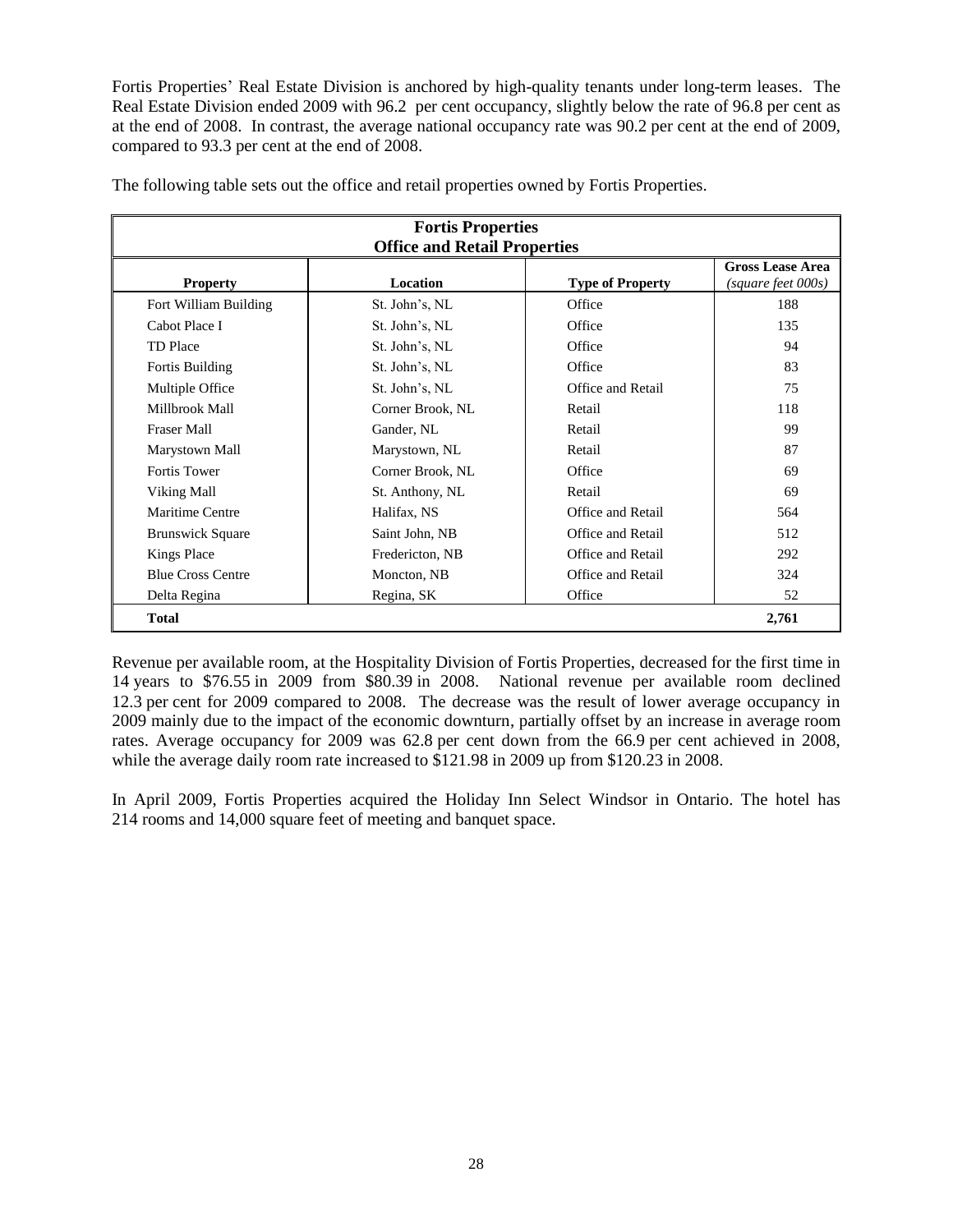| <b>Fortis Properties</b><br><b>Hotels</b>                                                                                                                           |                         |                                 |                                                     |  |
|---------------------------------------------------------------------------------------------------------------------------------------------------------------------|-------------------------|---------------------------------|-----------------------------------------------------|--|
| <b>Hotels</b>                                                                                                                                                       | Location                | Number of<br><b>Guest Rooms</b> | <b>Conference Facilities</b><br>(000's square feet) |  |
| Delta St. John's                                                                                                                                                    | St. John's, NL          | 403                             | 21                                                  |  |
| Holiday Inn St. John's                                                                                                                                              | St. John's, NL          | 252                             | 11                                                  |  |
| Sheraton Hotel Newfoundland                                                                                                                                         | St. John's, NL          | 301                             | 16                                                  |  |
| <b>Mount Peyton</b>                                                                                                                                                 | Grand Falls-Windsor, NL | 148                             | 4                                                   |  |
| Greenwood Inn Corner Brook                                                                                                                                          | Corner Brook, NL        | 102                             | 5                                                   |  |
| Four Points by Sheraton Halifax                                                                                                                                     | Halifax, NS             | 177                             | 12                                                  |  |
| Delta Sydney                                                                                                                                                        | Sydney, NS              | 152                             | 6                                                   |  |
| Delta Brunswick                                                                                                                                                     | Saint John, NB          | 254                             | 18                                                  |  |
| Holiday Inn Kitchener-Waterloo                                                                                                                                      | Kitchener-Waterloo, ON  | 184                             | 13                                                  |  |
| Holiday Inn Peterborough                                                                                                                                            | Peterborough, ON        | 153                             | 7                                                   |  |
| Holiday Inn Sarnia                                                                                                                                                  | Point Edward, ON        | 217                             | 11                                                  |  |
| Holiday Inn Cambridge                                                                                                                                               | Cambridge, ON           | 143                             | 7                                                   |  |
| Holiday Inn Select Windsor                                                                                                                                          | Windsor, ON             | 214                             | 14                                                  |  |
| Greenwood Inn Calgary                                                                                                                                               | Calgary, AB             | 210                             | 9                                                   |  |
| Greenwood Inn Edmonton                                                                                                                                              | Edmonton, AB            | 224                             | 8                                                   |  |
| Greenwood Inn Winnipeg                                                                                                                                              | Winnipeg, MB            | 213                             | 10                                                  |  |
| Ramada Hotel & Suites Lethbridge                                                                                                                                    | Lethbridge, AB          | 119                             | 5                                                   |  |
| Holiday Inn Express and Suites Medicine Hat                                                                                                                         | Medicine Hat, AB        | 93                              |                                                     |  |
| Best Western Medicine Hat                                                                                                                                           | Medicine Hat, AB        | 122                             |                                                     |  |
| Holiday Inn Express Kelowna <sup>(1)</sup>                                                                                                                          | Kelowna, BC             | 190                             | 5                                                   |  |
| Delta Regina                                                                                                                                                        | Regina, SK              | 274                             | 24                                                  |  |
| <b>Total</b><br>207<br>4,145                                                                                                                                        |                         |                                 |                                                     |  |
| (1)<br>Includes an additional 70 rooms and approximately 4,500 square feet of meeting space associated with an expansion of the hotel<br>completed in February 2010 |                         |                                 |                                                     |  |

The hotels owned and managed by Fortis Properties are summarized as follows.

## *Human Resources*

As at December 31, 2009, Fortis Properties employed approximately 2,300 full-time equivalent employees, approximately 50 per cent of whom are represented by unions listed in the following table.

| <b>Fortis Properties</b><br><b>Unions</b>                                                                |             |                                                                                          |     |  |  |  |
|----------------------------------------------------------------------------------------------------------|-------------|------------------------------------------------------------------------------------------|-----|--|--|--|
| Number of<br><b>Union</b><br><b>Unionized Employees</b><br><b>Expiry of Agreement</b><br><b>Property</b> |             |                                                                                          |     |  |  |  |
| Holiday Inn St. John's                                                                                   | <b>CAW</b>  | August 31, 2012                                                                          | 52  |  |  |  |
| Delta St. John's                                                                                         | <b>UFCW</b> | December 31, 2009 <sup>(1)</sup>                                                         | 255 |  |  |  |
| Greenwood Inn Corner Brook                                                                               | <b>CAW</b>  | March 11, 2010                                                                           | 43  |  |  |  |
| East Side Mario's St. John's                                                                             | <b>CAW</b>  | July 31, 2010                                                                            | 100 |  |  |  |
| Delta Sydney                                                                                             | <b>CAW</b>  | September 30, 2011                                                                       | 81  |  |  |  |
| Delta Brunswick & Brunswick Square                                                                       | <b>USW</b>  | June 10, 2010                                                                            | 150 |  |  |  |
| Delta Regina                                                                                             | <b>CEP</b>  | November 30, 2010                                                                        | 171 |  |  |  |
| St. John's Real Estate                                                                                   | <b>IBEW</b> | April 17, 2010                                                                           | 11  |  |  |  |
| <b>Sheraton Hotel Newfoundland</b>                                                                       | <b>CAW</b>  | March 31, 2011                                                                           | 180 |  |  |  |
| Holiday Inn Select Windsor                                                                               | <b>UFCW</b> | April 30, 2010                                                                           | 52  |  |  |  |
| Mount Peyton                                                                                             | <b>UFCW</b> | December 1, 2011                                                                         | 54  |  |  |  |
| <b>Total</b><br>1,149                                                                                    |             |                                                                                          |     |  |  |  |
|                                                                                                          |             | Collective bargaining is expected to begin before the end of the second quarter of 2010. |     |  |  |  |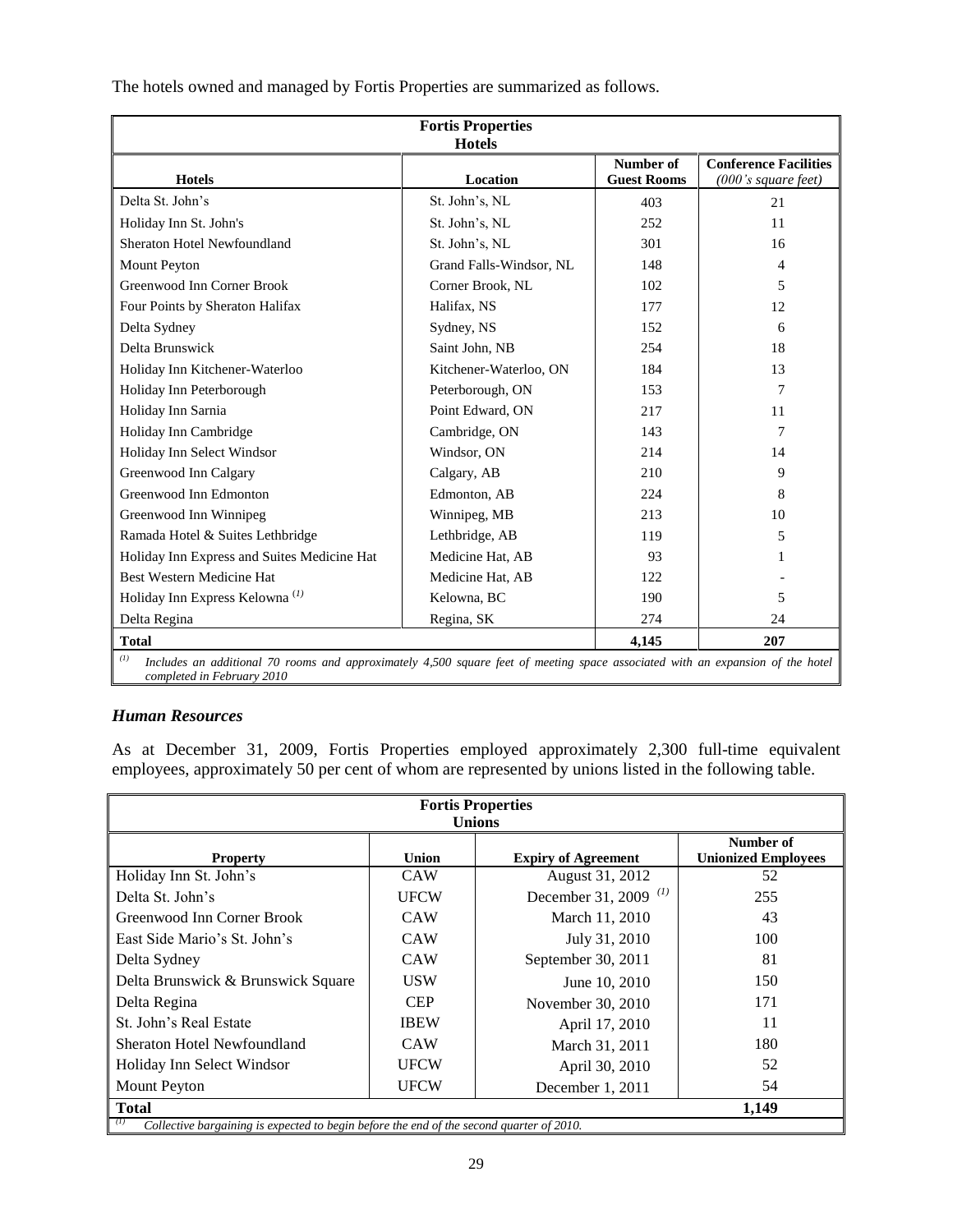The nature of regulation and summary of material regulatory decisions and applications associated with each of the Corporation"s regulated gas and electric utilities are summarized as follows:

| <b>Nature of Regulation</b> |                                     |                                           |                 |                                                            |                 |                                                                                                                                                                                                                                                                                                                                                                                                                                                                              |
|-----------------------------|-------------------------------------|-------------------------------------------|-----------------|------------------------------------------------------------|-----------------|------------------------------------------------------------------------------------------------------------------------------------------------------------------------------------------------------------------------------------------------------------------------------------------------------------------------------------------------------------------------------------------------------------------------------------------------------------------------------|
| <b>Regulated</b>            | <b>Regulatory</b>                   | <b>Allowed</b><br>Common<br><b>Equity</b> |                 | Allowed Returns (%)                                        |                 | <b>Supportive Features</b>                                                                                                                                                                                                                                                                                                                                                                                                                                                   |
| Utility                     | <b>Authority</b>                    | (%)                                       | 2008            | 2009                                                       | 2010            | Future or Historical Test Year Used to Set Customer Rates                                                                                                                                                                                                                                                                                                                                                                                                                    |
|                             |                                     |                                           |                 | <b>ROE</b>                                                 |                 | COS/ROE                                                                                                                                                                                                                                                                                                                                                                                                                                                                      |
| $_{\rm TGI}$                | <b>BCUC</b>                         | $40^{(1)}$                                | 8.62            | 8.47<br>(pre-July 1, 2009)<br>9.50<br>(post-July 1, 2009)  | 9.50            | TGI: 50/50 sharing of earnings above or below the allowed<br>ROE under a PBR mechanism that expired on<br>December 31, 2009                                                                                                                                                                                                                                                                                                                                                  |
| <b>TGVI</b>                 | <b>BCUC</b>                         | 40                                        | 9.32            | 9.17<br>(pre-July 1, 2009)<br>10.00<br>(post-July 1, 2009) | 10.00           | ROEs established by the BCUC, effective July 1, 2009, as a<br>result of a cost of capital decision in 2009. Previously, the<br>allowed ROEs were set using an automatic adjustment formula<br>tied to long-term Canada bond yields.                                                                                                                                                                                                                                          |
| FortisBC                    | <b>BCUC</b>                         | 40                                        | 9.02            | 8.87                                                       | 9.90            | Future Test Year<br>COS/ROE                                                                                                                                                                                                                                                                                                                                                                                                                                                  |
|                             |                                     |                                           |                 |                                                            |                 | PBR mechanism for 2009 through 2011: 50/50 sharing of<br>earnings above or below the allowed ROE up to an achieved<br>ROE that is 200 basis points above or below the allowed ROE<br>- excess to deferral account<br>ROE established by the BCUC, effective January 1, 2010, as a<br>result of a cost of capital decision in 2009. Previously, the<br>allowed ROE was set using an automatic adjustment formula<br>tied to long-term Canada bond yields.<br>Future Test Year |
| FortisAlberta               | <b>AUC</b>                          | $41^{(2)}$                                | 8.75            | 9.00                                                       | 9.00            | COS/ROE                                                                                                                                                                                                                                                                                                                                                                                                                                                                      |
|                             |                                     |                                           |                 |                                                            |                 | ROE established by the AUC, effective January 1, 2009, as a<br>result of a generic cost of capital decision in 2009. Previously,<br>the allowed ROE was set using an automatic adjustment<br>formula tied to long-term Canada bond yields.<br>Future Test Year                                                                                                                                                                                                               |
| Newfoundland                | PUB                                 | 45                                        | 8.95            | 8.95                                                       | 9.00            | COS/ROE                                                                                                                                                                                                                                                                                                                                                                                                                                                                      |
| Power                       |                                     |                                           | $+/-$<br>50 bps | $+/-$<br>50 bps                                            | $+/-$<br>50 bps | ROE for 2010 established by the PUB. Except for 2010, the<br>allowed ROE is set using an automatic adjustment formula tied<br>to long-term Canada bond yields.                                                                                                                                                                                                                                                                                                               |
|                             |                                     |                                           |                 |                                                            |                 | Future Test Year                                                                                                                                                                                                                                                                                                                                                                                                                                                             |
| Maritime<br>Electric        | <b>IRAC</b>                         | 40                                        | 10.00           | 9.75                                                       | $9.75^{(3)}$    | COS/ROE                                                                                                                                                                                                                                                                                                                                                                                                                                                                      |
| FortisOntario               | <b>OEB</b>                          |                                           |                 |                                                            |                 | Future Test Year                                                                                                                                                                                                                                                                                                                                                                                                                                                             |
|                             | Canadian Niagara Power              | $40\ ^{\,(4)}$                            | 9.00            | 8.01                                                       | $9.75^{(5)}$    | Canadian Niagara Power - COS/ROE                                                                                                                                                                                                                                                                                                                                                                                                                                             |
|                             | Algoma Power<br>Franchise Agreement | 50                                        | N/A             | 8.57                                                       | 9.75            | Algoma Power - COS/ROE and subject to Rural Rate<br>Protection Subsidy program                                                                                                                                                                                                                                                                                                                                                                                               |
|                             | Cornwall Electric                   |                                           |                 |                                                            |                 | Cornwall Electric - Price cap with commodity cost flow<br>through<br>Canadian Niagara Power - 2004 historical test year for 2008;                                                                                                                                                                                                                                                                                                                                            |
|                             |                                     |                                           |                 |                                                            |                 | 2009 test year beginning in 2009<br>Algoma Power - 2007 historical test year for 2009; 2010 test<br>year for 2010                                                                                                                                                                                                                                                                                                                                                            |
|                             |                                     |                                           |                 | <b>ROA</b>                                                 |                 | Four-year COS/ROA agreements                                                                                                                                                                                                                                                                                                                                                                                                                                                 |
| Belize<br>Electricity       | <b>PUC</b>                          | N/A                                       | 10.00           | 10.00                                                      | (6)             | Additional costs in the event of a hurricane would be deferred<br>and the Company may apply for future recovery in<br>customer rates.                                                                                                                                                                                                                                                                                                                                        |
|                             |                                     |                                           |                 |                                                            |                 | Future Test Year                                                                                                                                                                                                                                                                                                                                                                                                                                                             |
| Caribbean<br>Utilities      | <b>ERA</b>                          | N/A                                       | $9.00 - 11.00$  | $9.00 - 11.00$                                             | $7.75 - 9.75$   | COS/ROA<br>Rate-cap adjustment mechanism based on published consumer<br>price indices<br>Under the new T&D licence, the Company may apply for a<br>special additional rate to customers in the event of a disaster,<br>including a hurricane.                                                                                                                                                                                                                                |
| Fortis Turks and            | Utilities make annual filings       | N/A                                       | $17.50^{(7)}$   | $17.50^{(7)}$                                              | $17.50^{(7)}$   | <b>Historical Test Year</b><br>COS/ROA                                                                                                                                                                                                                                                                                                                                                                                                                                       |
| Caicos                      | with the Energy Commission          |                                           |                 |                                                            |                 | If the actual ROA is lower than the allowed ROA, due to<br>additional costs resulting from a hurricane or other event, the<br>Company may apply for an increase in customer rates in the<br>following year.<br>Future Test Year                                                                                                                                                                                                                                              |

(*i*) Effective January 1, 2010. For 2008 and 2009, the allowed deemed equity component of the capital structure was 35 per cent.<br>( $a$ ) Effective January 1, 2009. For 2008, the allowed deemed equity component of the capit

*(2)*

(3) Subject to regulatory approval<br>
(4) Effective May 1, 2010. For 2009, effective May 1, the allowed deemed equity component of the capital structure was 43.3 per cent.<br>
(5) Subject to Canadian Niagara Power filing a ful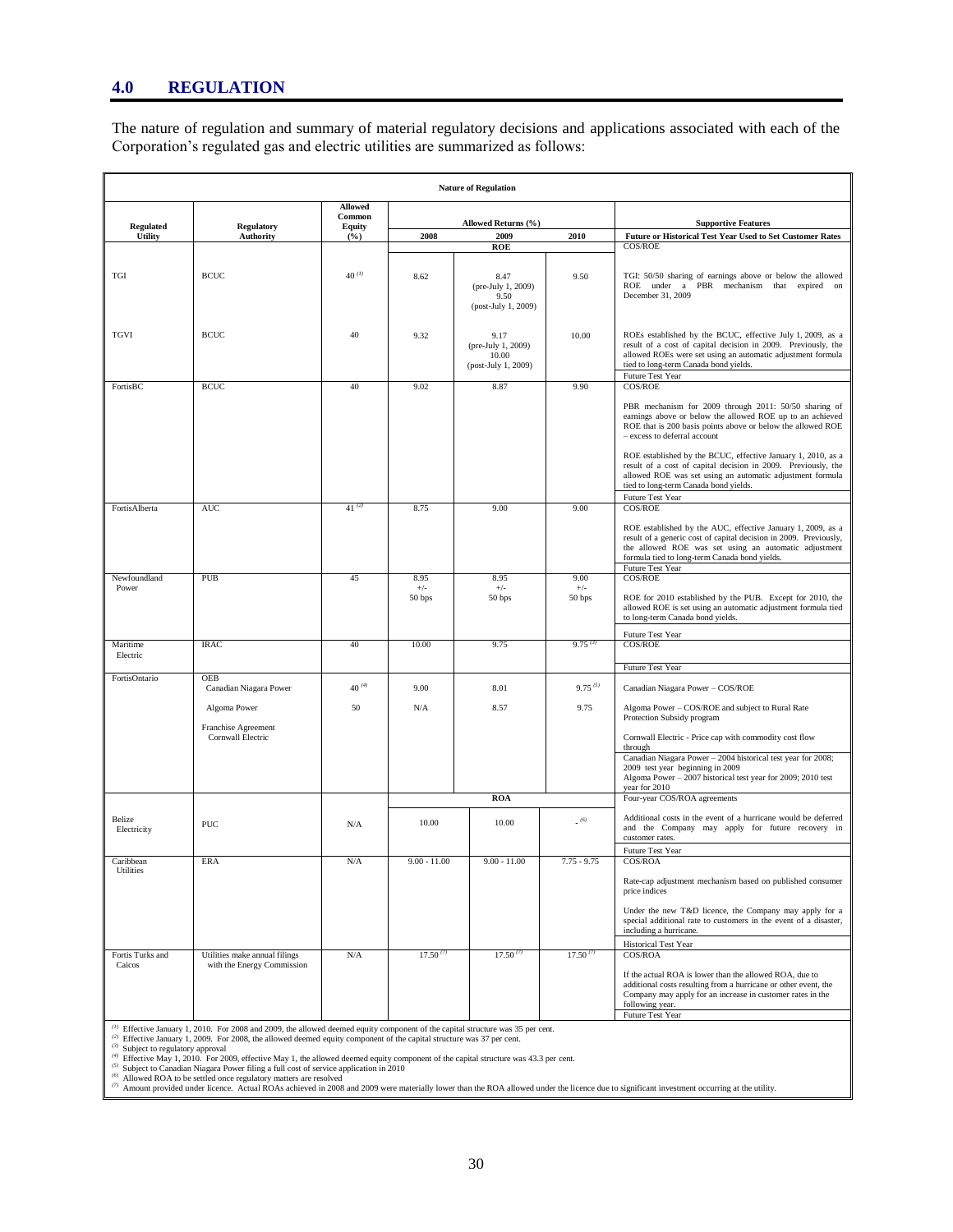| <b>Material Regulatory Decisions and Applications</b> |                                                                                                                                                                                                                                                                                                                                                                                                                                                                                                                                                                                                                                                                                                                                                                                                                                                                                                                                                                                                                                                                                                                                                                                                                                                                                                                                                                                                                                                                                                                                                                                                                                                                                                                                                                                                                                                                                                                                                                                                                                                                                                                                                                                                                                                                                                                                                                                                                                                                                                                                                                                                                                                                                                                                                                                                                                                                                                                                                                                                                                                                                                                                                                                                                                                                                                                                                                                                                                                                                                                                                                                                                                                                                                                                                                                                                                                                                                                                                                                                                                                                                                                                                                                                                                                                                                                                                                                                                                                                                                                                                                                                                                                                                                                                                                                                                                                                                                                                                                                                                                                                                                                                                                                                                                                                                                                                                                                                                                                                                                                                                                                                                                                                                                                                                                                                                                                                                                                                                                                                                                                                                                           |  |  |  |
|-------------------------------------------------------|-----------------------------------------------------------------------------------------------------------------------------------------------------------------------------------------------------------------------------------------------------------------------------------------------------------------------------------------------------------------------------------------------------------------------------------------------------------------------------------------------------------------------------------------------------------------------------------------------------------------------------------------------------------------------------------------------------------------------------------------------------------------------------------------------------------------------------------------------------------------------------------------------------------------------------------------------------------------------------------------------------------------------------------------------------------------------------------------------------------------------------------------------------------------------------------------------------------------------------------------------------------------------------------------------------------------------------------------------------------------------------------------------------------------------------------------------------------------------------------------------------------------------------------------------------------------------------------------------------------------------------------------------------------------------------------------------------------------------------------------------------------------------------------------------------------------------------------------------------------------------------------------------------------------------------------------------------------------------------------------------------------------------------------------------------------------------------------------------------------------------------------------------------------------------------------------------------------------------------------------------------------------------------------------------------------------------------------------------------------------------------------------------------------------------------------------------------------------------------------------------------------------------------------------------------------------------------------------------------------------------------------------------------------------------------------------------------------------------------------------------------------------------------------------------------------------------------------------------------------------------------------------------------------------------------------------------------------------------------------------------------------------------------------------------------------------------------------------------------------------------------------------------------------------------------------------------------------------------------------------------------------------------------------------------------------------------------------------------------------------------------------------------------------------------------------------------------------------------------------------------------------------------------------------------------------------------------------------------------------------------------------------------------------------------------------------------------------------------------------------------------------------------------------------------------------------------------------------------------------------------------------------------------------------------------------------------------------------------------------------------------------------------------------------------------------------------------------------------------------------------------------------------------------------------------------------------------------------------------------------------------------------------------------------------------------------------------------------------------------------------------------------------------------------------------------------------------------------------------------------------------------------------------------------------------------------------------------------------------------------------------------------------------------------------------------------------------------------------------------------------------------------------------------------------------------------------------------------------------------------------------------------------------------------------------------------------------------------------------------------------------------------------------------------------------------------------------------------------------------------------------------------------------------------------------------------------------------------------------------------------------------------------------------------------------------------------------------------------------------------------------------------------------------------------------------------------------------------------------------------------------------------------------------------------------------------------------------------------------------------------------------------------------------------------------------------------------------------------------------------------------------------------------------------------------------------------------------------------------------------------------------------------------------------------------------------------------------------------------------------------------------------------------------------------------------------------------------------------------------|--|--|--|
| <b>Regulated Utility</b>                              | <b>Summary Description</b>                                                                                                                                                                                                                                                                                                                                                                                                                                                                                                                                                                                                                                                                                                                                                                                                                                                                                                                                                                                                                                                                                                                                                                                                                                                                                                                                                                                                                                                                                                                                                                                                                                                                                                                                                                                                                                                                                                                                                                                                                                                                                                                                                                                                                                                                                                                                                                                                                                                                                                                                                                                                                                                                                                                                                                                                                                                                                                                                                                                                                                                                                                                                                                                                                                                                                                                                                                                                                                                                                                                                                                                                                                                                                                                                                                                                                                                                                                                                                                                                                                                                                                                                                                                                                                                                                                                                                                                                                                                                                                                                                                                                                                                                                                                                                                                                                                                                                                                                                                                                                                                                                                                                                                                                                                                                                                                                                                                                                                                                                                                                                                                                                                                                                                                                                                                                                                                                                                                                                                                                                                                                                |  |  |  |
| TGI/TGVI                                              | Every three months TGI and TGVI review natural gas and propane commodity rates with the BCUC in order to ensure the<br>flow-through rates charged to customers are sufficient to cover the cost of purchasing natural gas and propane, while<br>mid-stream rates are reviewed by the BCUC annually in December. As approved by the BCUC, the commodity rate for natural<br>gas was unchanged for most customers and the commodity rate for propane and the mid-stream rate for natural gas decreased,<br>all effective January 1, 2009. Effective April 1, 2009, the BCUC approved decreases in the commodity rates for natural gas and<br>propane. Effective July 1, 2009, the BCUC approved the commodity rate for natural gas as unchanged for customers in most<br>service regions and approved an increase in the commodity rate for propane for customers in Revelstoke. Effective<br>October 1, 2009, the BCUC approved a decrease in commodity rates for natural gas for customers in the Lower Mainland,<br>Fraser Valley and Interior service areas. Effective January 1, 2010, the BCUC approved an increase in mid-stream rates for<br>natural gas and kept commodity rates for natural gas unchanged for customers in the Lower Mainland, Fraser Valley, Interior,<br>North and the Kootenay service areas. The BCUC also approved an increase in commodity rates for propane for customers in<br>Revelstoke, an increase in commodity rates for natural gas for customers in Fort Nelson and a decrease in commodity rates for<br>natural gas for customers in Whistler, effective January 1, 2010.<br>In December 2008, the BCUC approved a basic customer delivery rate increase of approximately 6 per cent at TGI and<br>approved basic customer delivery rate increases of up to 5 per cent at TGVI based on customer rate class. Basic customer<br>delivery rates for 2009 reflected the decrease in the allowed ROE for 2009 to 8.47 per cent at TGI and to 9.17 per cent at TGVI,<br>resulting from the application of ROE automatic adjustment formulas.<br>In March 2009, TGI received approval for its application with the BCUC to perform extensive rehabilitation of certain<br>underwater transmission pipeline crossings of the South Arm of the Fraser River, serving Vancouver and Richmond. The<br>project is expected to be completed in 2010 for a total cost of approximately \$27 million.<br>In April 2009, TGI received approval from the BCUC for its new \$41.5 million Energy Efficiency and Conservation Program to<br>provide customers with enhanced tools and incentives to manage their natural gas consumption, reduce their energy costs and<br>lower their greenhouse gas emissions. The program began in summer 2009.<br>In June 2009, the BCUC approved TGI's application requesting to sell liquefied natural gas as a transportation fuel source for<br>fleet vehicles.<br>Effective June 1, 2009, the BCUC approved an average 12 per cent decrease in basic customer delivery rates at TGWI.<br>Effective July 1, 2009, the BCUC also approved an approximate 10 per cent decrease in commodity rates at TGWI.<br>In November and December 2009, the BCUC approved: (i) NSAs pertaining to the 2010 and 2011 Revenue Requirements<br>Applications for TGI and TGVI; (ii) an increase in the deemed equity component of TGI's total capital structure, effective<br>January 1, 2010, to 40 per cent from 35 per cent; (iii) an increase in TGI's allowed ROE, effective July 1, 2009, to 9.50 per cent<br>from 8.47 per cent; and (iv) an increase in the allowed ROE to 10.00 per cent, effective July 1, 2009, from 9.17 per cent for each<br>of TGVI and TGWI. In its decision on the Return on Equity and Capital Structure Application, the BCUC maintained TGI as a<br>benchmark utility for calculating the allowed ROE for certain utilities regulated by the BCUC. The BCUC also determined that<br>the former automatic adjustment formula used to establish the ROE annually will no longer apply and the allowed ROEs as<br>determined in the BCUC decision will apply until reviewed further by the BCUC. The BCUC-approved NSA for TGI did not<br>include a provision to allow the continued use of a PBR mechanism after the expiry, on December 31, 2009, of TGI's previous<br>PBR agreement. The approved mid-year rate base at TGI is approximately \$2,540 million for 2010 and \$2,634 million for<br>2011, and the approved mid-year rate base at TGVI is approximately \$555 million for 2010 and \$729 million for 2011. The<br>overall impact on customer rates, including the effect of changes in the commodity and/or mid-stream rates for natural gas<br>and/or propane, effective January 1, 2010, was: (i) an increase of approximately 10 per cent for residential customers in the<br>Lower Mainland, Fraser Valley, Interior, North and the Kootneys; (ii) an increase of approximately 16 per cent for residential<br>customers in Revelstoke; (iii) a decrease of approximately 12 per cent for customers in Whistler; and (iv) an increase of<br>approximately 8 per cent for customers in Fort Nelson. Customer rates for TGVI's sales customers will remain unchanged for<br>the two-year period beginning January 1, 2010, as provided in the BCUC-approved NSA for TGVI.<br>In June 2009, TGI filed an application with the BCUC requesting the in-sourcing of core elements of its customer care services<br>and implementation of a new customer information system. Two new call centres and the customer information system are<br>expected to be in place effective January 2012 at a total expected project cost of approximately \$116 million, including the<br>deferral of certain operating and maintenance expenses. The application was approved in February 2010, upon the Company<br>accepting a cost-risk sharing condition, whereby the Company would share equally with customers any costs or savings outside<br>a band of plus or minus 10 per cent of the approved total project cost. |  |  |  |
| FortisBC                                              | In December 2008, the BCUC approved the Company's 2009 Revenue Requirements Application, resulting in a general<br>customer rate increase of 4.6 per cent, effective January 1, 2009. The customer rate increase was primarily the result of the<br>Company's ongoing investment in electrical infrastructure and increasing power purchase prices driven by customer growth and<br>increased electricity demand. Rates for 2009 reflected an allowed ROE of 8.87 per cent as a result of the application of the<br>ROE automatic adjustment formula. The approval of the 2009 Revenue Requirements Application also included an extension<br>of the PBR mechanism for the years 2009 through 2011 under terms similar to the previous PBR agreement, except annual<br>gross operating and maintenance expenses, before capitalized overhead, will be set by a formula incorporating customer growth<br>and inflation, i.e., the CPI for British Columbia minus a PIF of 3 per cent in 2009, 1.5 per cent in 2010 and 1.5 per cent in 2011.<br>Should inflation be in excess of 3 per cent, the excess is to be added to the PIF, which effectively caps the CPI at 3 per cent.<br>In February 2009, the BCUC issued its decision on FortisBC's 2009 and 2010 Capital Expenditure Plan. Total gross capital<br>expenditures of \$165 million were approved for 2009 and \$156 million for 2010.<br>In August 2009, FortisBC applied for and received BCUC approval for a 2.2 per cent increase in customer rates, effective<br>September 1, 2009. The increase was due to higher power purchase costs being charged to the Company by BC Hydro.                                                                                                                                                                                                                                                                                                                                                                                                                                                                                                                                                                                                                                                                                                                                                                                                                                                                                                                                                                                                                                                                                                                                                                                                                                                                                                                                                                                                                                                                                                                                                                                                                                                                                                                                                                                                                                                                                                                                                                                                                                                                                                                                                                                                                                                                                                                                                                                                                                                                                                                                                                                                                                                                                                                                                                                                                                                                                                                                                                                                                                                                                                                                                                                                                                                                                                                                                                                                                                                                                                                                                                                                                                                                                                                                                                                                                                                                                                                                                                                                                                                                                                                                                                                                                                                                                                                                                                                                                                                           |  |  |  |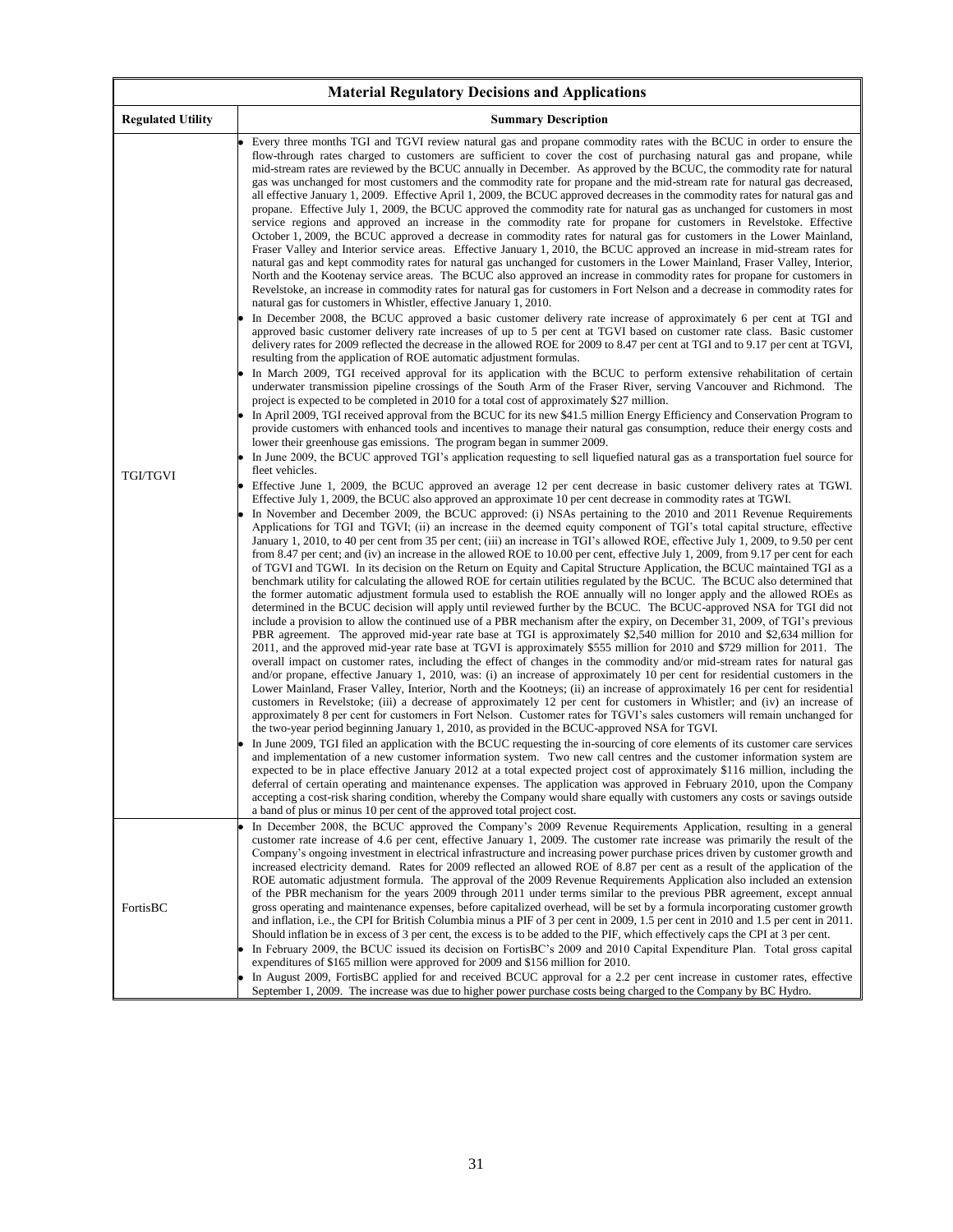| Material Regulatory Decisions and Applications (cont'd) |                                                                                                                                                                                                                                                                                                                                                                                                                                                                                                                                                                                                                                                                                                                                                                                                                                                                                                                                                                                                                                                                                                                                                                                                                                                                                                                                                                                                                                                                                                                                                                                                                                                                                                                                                                                                                                                                                                                                                                                                                                                                                                                                                                                                                                                                                                                                                                                                                                                                                                                                                                                                                                                                                                                                                                                                                                                                                                                                                                                                                                                                                                                                                                                                                                                                                                                                                |  |  |  |
|---------------------------------------------------------|------------------------------------------------------------------------------------------------------------------------------------------------------------------------------------------------------------------------------------------------------------------------------------------------------------------------------------------------------------------------------------------------------------------------------------------------------------------------------------------------------------------------------------------------------------------------------------------------------------------------------------------------------------------------------------------------------------------------------------------------------------------------------------------------------------------------------------------------------------------------------------------------------------------------------------------------------------------------------------------------------------------------------------------------------------------------------------------------------------------------------------------------------------------------------------------------------------------------------------------------------------------------------------------------------------------------------------------------------------------------------------------------------------------------------------------------------------------------------------------------------------------------------------------------------------------------------------------------------------------------------------------------------------------------------------------------------------------------------------------------------------------------------------------------------------------------------------------------------------------------------------------------------------------------------------------------------------------------------------------------------------------------------------------------------------------------------------------------------------------------------------------------------------------------------------------------------------------------------------------------------------------------------------------------------------------------------------------------------------------------------------------------------------------------------------------------------------------------------------------------------------------------------------------------------------------------------------------------------------------------------------------------------------------------------------------------------------------------------------------------------------------------------------------------------------------------------------------------------------------------------------------------------------------------------------------------------------------------------------------------------------------------------------------------------------------------------------------------------------------------------------------------------------------------------------------------------------------------------------------------------------------------------------------------------------------------------------------------|--|--|--|
| <b>Regulated Utility</b><br>(cont'd)                    | <b>Summary Description (cont'd)</b>                                                                                                                                                                                                                                                                                                                                                                                                                                                                                                                                                                                                                                                                                                                                                                                                                                                                                                                                                                                                                                                                                                                                                                                                                                                                                                                                                                                                                                                                                                                                                                                                                                                                                                                                                                                                                                                                                                                                                                                                                                                                                                                                                                                                                                                                                                                                                                                                                                                                                                                                                                                                                                                                                                                                                                                                                                                                                                                                                                                                                                                                                                                                                                                                                                                                                                            |  |  |  |
| FortisBC (cont'd)                                       | In December 2009, the BCUC approved an NSA pertaining to FortisBC's 2010 Revenue Requirements Application. The result<br>was a general customer electricity rate increase of 6.0 per cent, effective January 1, 2010. The rate increase was primarily the<br>result of the Company's ongoing investment in infrastructure, increasing power supply costs and the higher cost of capital.<br>FortisBC's allowed ROE has increased to 9.90 per cent, effective January 1, 2010, from 8.87 per cent in 2009 as a result of the<br>BCUC decision to increase the allowed ROE of TGI, the benchmark utility in British Columbia. The BCUC-approved NSA<br>assumes a mid-year rate base of approximately \$975 million for 2010.                                                                                                                                                                                                                                                                                                                                                                                                                                                                                                                                                                                                                                                                                                                                                                                                                                                                                                                                                                                                                                                                                                                                                                                                                                                                                                                                                                                                                                                                                                                                                                                                                                                                                                                                                                                                                                                                                                                                                                                                                                                                                                                                                                                                                                                                                                                                                                                                                                                                                                                                                                                                                     |  |  |  |
| FortisAlberta                                           | In December 2008, FortisAlberta received regulatory approval for its 2009 distribution rates to recover approved distribution<br>costs. The result was a distribution rate increase of 8.6 per cent, effective January 1, 2009. The rate increase was slightly higher<br>than the rate increase of 7.3 per cent contemplated in the 2008/2009 NSA, due to the deferred recovery in customer rates in 2009<br>of the increase in the allowed ROE to 8.75 per cent in 2008. The approved rates for 2009 also reflected the impact of the<br>Company's union agreement, which was settled after the 2008/2009 NSA was approved.<br>In June 2009, FortisAlberta filed a comprehensive two-year Distribution Revenue Requirements Application for 2010 and 2011.<br>The application forecasts a mid-year rate base of approximately \$1,538 million for 2010 and \$1,724 million for 2011. The<br>expected impact on the distribution component of customer rates is an average increase of 13.3 per cent for 2010 and<br>14.9 per cent for 2011, before considering the impact of the increase in the allowed ROE and the deemed equity component of<br>the total capital structure, as per the AUC Generic Cost of Capital Decision. The incremental effect of the final approved 2009<br>ROE and capital structure, as described below, is expected to be collected in customer electricity rates in 2010. New customer<br>electricity rates to be established for 2010 will reflect an allowed ROE of 9.00 per cent on a deemed equity component of the<br>total capital structure of 41 per cent. FortisAlberta anticipates a regulatory decision by the AUC to be received in spring 2010<br>with final customer electricity rates anticipated to take effect in late 2010 or early 2011. An interim approval of customer<br>electricity rates by the AUC has resulted in an overall 7.5 per cent average increase in base customer distribution electricity rates<br>at Fortis Alberta, effective January 1, 2010.<br>In November 2009, the AUC issued its decision on the 2009 Generic Cost of Capital Proceeding, establishing a generic allowed<br>ROE for all Alberta utilities it regulates of 9.00 per cent for each of 2009 and 2010. The allowed ROE of 9.00 per cent is up<br>from 8.61 per cent that the former ROE automatic adjustment formula would have provided for FortisAlberta in 2009. The<br>ROE automatic adjustment formula will no longer apply until reviewed further by the AUC. The AUC also increased the<br>deemed equity component of FortisAlberta's total capital structure to 41 per cent from 37 per cent, effective January 1, 2009.<br>Two hundred basis points of the increase in the equity component of the capital structure reflected the effects of FortisAlberta<br>having become a non-taxable utility for rate-setting purposes. The AUC also ordered that the generic allowed ROE for Alberta<br>utilities that it regulates, including FortisAlberta, be established on an interim basis for 2011 at 9.00 per cent. The establishment<br>of an interim ROE level was chosen because the AUC was not prepared to reimpose an adjustment formula without the<br>opportunity to assess changes in the capital markets and to reconsider the types of factors that should be built into a formula. |  |  |  |
| Newfoundland<br>Power                                   | In November 2008, the PUB approved, as filed, the Company's 2009 Capital Budget Application for approximately<br>\$62 million, with approximately half of the proposed capital expenditures relating to construction and capital maintenance of the<br>electricity system. During the third quarter of 2009, Newfoundland Power filed supplemental applications to its 2009 Capital<br>Budget Application, requesting an additional approximate \$2 million in capital spending, which were approved by the PUB.<br>The Company's allowed ROE of 8.95 per cent for 2009 remained unchanged from 2008 and, consequently, did not impact<br>customer electricity rates for 2009.<br>Effective July 1, 2009, the PUB approved an overall average decrease in customer electricity rates of approximately<br>6.6 per cent, reflecting the flow through to customers, by operation of the Rate Stabilization Account, of variances in the cost of<br>fuel used to generate electricity that Newfoundland Hydro sells to Newfoundland Power. The decrease in customer electricity<br>rates had no impact on Newfoundland Power's earnings in 2009.<br>In November 2009, the Company's 2010 Capital Budget Application totalling approximately \$65 million was approved by<br>the PUB.<br>In December 2009, the PUB issued a decision on Newfoundland Power's 2010 General Rate Application, resulting in an overall<br>average increase in basic customer electricity rates of approximately 3.5 per cent, effective January 1, 2010, including the<br>impact of an increase in the allowed ROE to 9.00 per cent from 8.95 per cent in 2009, as set by the PUB for 2010. The PUB<br>decision assumes a mid-year rate base of approximately \$869 million for 2010.<br>The PUB also ordered that<br>Newfoundland Power's allowed ROE for each of 2011 and 2012 be determined using the ROE automatic adjustment formula.<br>The ROE automatic adjustment formula is subject to a review by the PUB in the first quarter of 2010.                                                                                                                                                                                                                                                                                                                                                                                                                                                                                                                                                                                                                                                                                                                                                                                                                                                                                                                                                                                                                                                                                                                                                                                                                                                                                                                     |  |  |  |
| Maritime Electric                                       | In March 2009, IRAC approved Maritime Electric's 2009 Rate Application, which resulted in an increase in the base amount of<br>energy-related costs being expensed and collected from customers and recorded in revenue through the basic rate component of<br>customer billings, effective April 1, 2009. The increase in the reference cost of energy in basic rates from 6.73 cents per kWh to<br>7.7 cents per kWh resulted in a decrease in the amount of energy costs collected from customers through the operation of the<br>ECAM. Additionally, IRAC approved the deferral of Point Lepreau replacement energy costs for 2009 and an increase in the<br>amortization period of the ECAM to 12 months, effective April 1, 2009. IRAC also approved, as filed, a maximum allowed<br>ROE of 9.75 per cent for 2009, down from an allowed ROE of 10.00 per cent for 2008. The overall impact on residential<br>customer electricity rates for 2009 was an increase of 5.3 per cent based on average consumption of 650 kWh per month.<br>In September 2009, NB Power announced that the refurbishment of Point Lepreau was behind schedule with the target date for<br>electricity to be generated again delayed until early 2011. The Point Lepreau reactor was originally scheduled to restart<br>October 1, 2009.<br>In October 2009, Maritime Electric received regulatory approval, as filed, of its 2010 Capital Budget Application totalling<br>\$22 million, before customer contributions.<br>In October 2009, Maritime Electric received regulatory approval of the extension of its energy purchase agreement with<br>NB Power to December 31, 2010. The agreement, originally entered into in April 2008, was set to expire in September 2009<br>when Point Lepreau was to return to service. Delays in the refurbishment and resulting return to service date of Point Lepreau<br>required an extension of the energy purchase agreement.                                                                                                                                                                                                                                                                                                                                                                                                                                                                                                                                                                                                                                                                                                                                                                                                                                                                                                                                                                                                                                                                                                                                                                                                                                                                                                                                                                                    |  |  |  |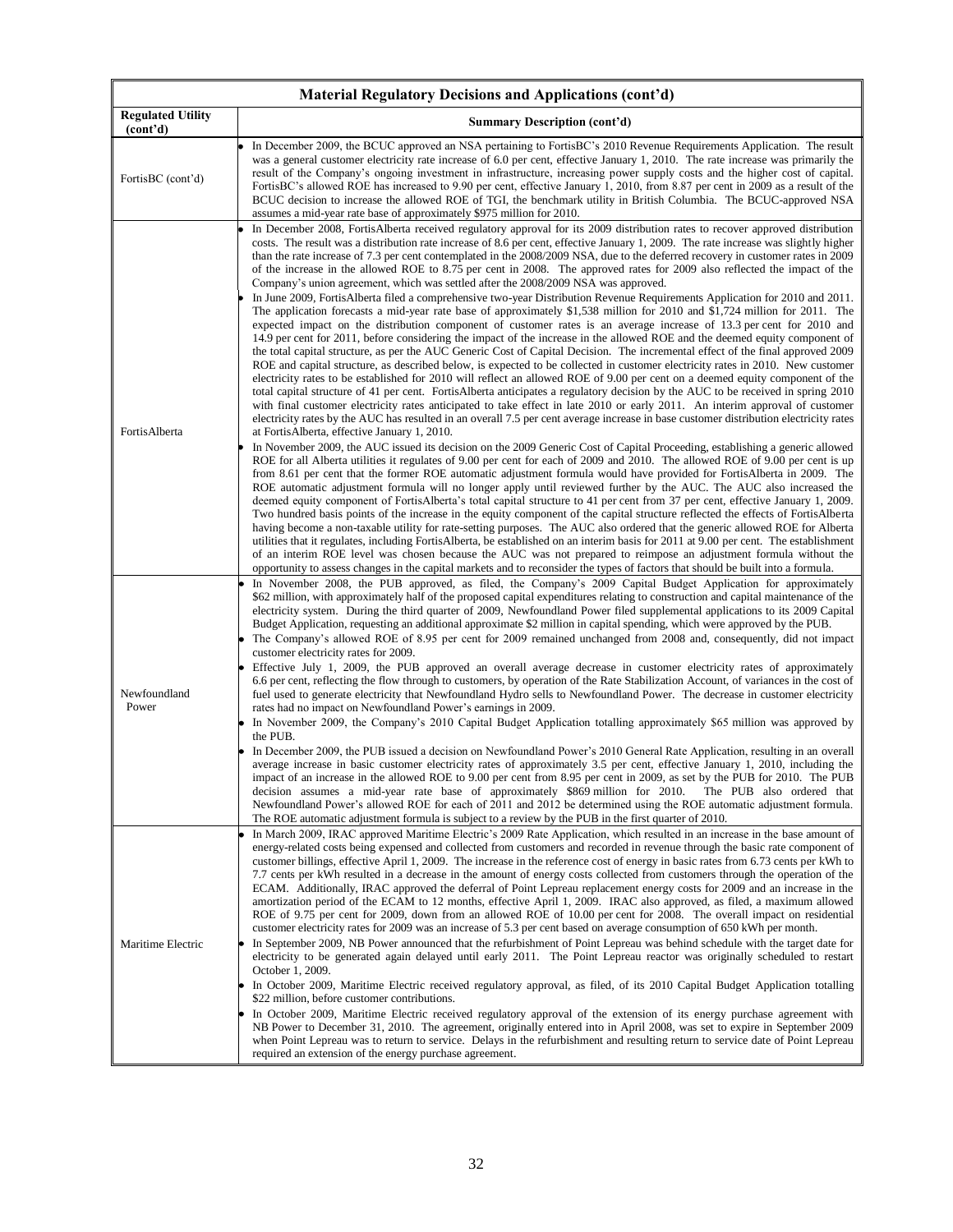|                                            | Material Regulatory Decisions and Applications (cont'd)                                                                                                                                                                                                                                                                                                                                                                                                                                                                                                                                                                                                                                                                                                                                                                                                                                                                                                                                                                                                                                                                                                                                                                                                                                                                                                                                                                                                                                                                                                                                                                                                                                                                                                                                                                                                                                                                                                                                                                                                                                                                                                                                                                                                                                                                                                                                                                                                                                                                                                                                                                                                                                                                                                                                                                                                                                                                                                                                                                                                                                                                                                                                                                                                                                                                                                                                                                                                                                                                                                                                                                                                                                                                                                                                                                                                                                                                                                                                                                                                                                                                                                                                                                                                                                                                                                                                                                                                                                                                                                                                              |
|--------------------------------------------|------------------------------------------------------------------------------------------------------------------------------------------------------------------------------------------------------------------------------------------------------------------------------------------------------------------------------------------------------------------------------------------------------------------------------------------------------------------------------------------------------------------------------------------------------------------------------------------------------------------------------------------------------------------------------------------------------------------------------------------------------------------------------------------------------------------------------------------------------------------------------------------------------------------------------------------------------------------------------------------------------------------------------------------------------------------------------------------------------------------------------------------------------------------------------------------------------------------------------------------------------------------------------------------------------------------------------------------------------------------------------------------------------------------------------------------------------------------------------------------------------------------------------------------------------------------------------------------------------------------------------------------------------------------------------------------------------------------------------------------------------------------------------------------------------------------------------------------------------------------------------------------------------------------------------------------------------------------------------------------------------------------------------------------------------------------------------------------------------------------------------------------------------------------------------------------------------------------------------------------------------------------------------------------------------------------------------------------------------------------------------------------------------------------------------------------------------------------------------------------------------------------------------------------------------------------------------------------------------------------------------------------------------------------------------------------------------------------------------------------------------------------------------------------------------------------------------------------------------------------------------------------------------------------------------------------------------------------------------------------------------------------------------------------------------------------------------------------------------------------------------------------------------------------------------------------------------------------------------------------------------------------------------------------------------------------------------------------------------------------------------------------------------------------------------------------------------------------------------------------------------------------------------------------------------------------------------------------------------------------------------------------------------------------------------------------------------------------------------------------------------------------------------------------------------------------------------------------------------------------------------------------------------------------------------------------------------------------------------------------------------------------------------------------------------------------------------------------------------------------------------------------------------------------------------------------------------------------------------------------------------------------------------------------------------------------------------------------------------------------------------------------------------------------------------------------------------------------------------------------------------------------------------------------------------------------------------------------------------|
| <b>Regulated Utility</b><br>(cont'd)       | <b>Summary Description (cont'd)</b>                                                                                                                                                                                                                                                                                                                                                                                                                                                                                                                                                                                                                                                                                                                                                                                                                                                                                                                                                                                                                                                                                                                                                                                                                                                                                                                                                                                                                                                                                                                                                                                                                                                                                                                                                                                                                                                                                                                                                                                                                                                                                                                                                                                                                                                                                                                                                                                                                                                                                                                                                                                                                                                                                                                                                                                                                                                                                                                                                                                                                                                                                                                                                                                                                                                                                                                                                                                                                                                                                                                                                                                                                                                                                                                                                                                                                                                                                                                                                                                                                                                                                                                                                                                                                                                                                                                                                                                                                                                                                                                                                                  |
| Maritime Electric<br>(cont <sup>2</sup> d) | In January 2010, Maritime Electric filed an application with IRAC: (i) providing a report on the impact of the rebasing of the<br>ECAM deferral account in 2009 and requesting an increase in the reference cost of energy in basic rates from<br>7.7 cents per kWh to 9.4 cents per kWh, effective April 1, 2010, and from 9.4 cents per kWh to 9.6 cents per kWh, effective<br>April 1, 2011; (ii) requesting that the replacement energy costs incurred during the refurbishment of Point Lepreau be<br>amortized over a period of 25 years, representing the extended life of the unit; and (iii) requesting an allowed ROE of<br>9.75 per cent for both 2010 and 2011, unchanged from 2009.                                                                                                                                                                                                                                                                                                                                                                                                                                                                                                                                                                                                                                                                                                                                                                                                                                                                                                                                                                                                                                                                                                                                                                                                                                                                                                                                                                                                                                                                                                                                                                                                                                                                                                                                                                                                                                                                                                                                                                                                                                                                                                                                                                                                                                                                                                                                                                                                                                                                                                                                                                                                                                                                                                                                                                                                                                                                                                                                                                                                                                                                                                                                                                                                                                                                                                                                                                                                                                                                                                                                                                                                                                                                                                                                                                                                                                                                                                     |
| FortisOntario                              | In August 2009, the OEB issued its Rate Order for Fort Erie and Gananoque, approving final distribution rate increases using<br>2009 as a forward test year, effective May 1, 2009, of 5.1 per cent and 11.7 per cent, respectively, with impact on customer<br>billings commencing September 1, 2009. Foregone revenue from May 1, 2009 through August 31, 2009 will be recovered<br>from customers through a rate rider in effect from September 1, 2009 through April 30, 2010. The Rate Order confirmed a<br>deemed capital structure containing 43.3 per cent equity, approved an allowed ROE of 8.01 per cent for 2009 and approved all<br>forecast capital expenditures and significantly all forecast operating expenses, as filed. The approved rate increases were<br>primarily driven by the impact of distribution system upgrades.<br>In September and October 2009, the OEB held a stakeholder conference to determine whether current economic and financial<br>market conditions warranted an adjustment to any cost of capital. In December 2009, the OEB issued its Report of the Board<br>on the Cost of Capital for Ontario's Regulated Utilities. Based on current economic indicators, a preliminary allowed ROE has<br>been set at 9.75 per cent for utilities in Ontario regulated by the OEB. The ROE formula has been refined to reduce sensitivity<br>to changes in long-term Canada bond yields and includes an additional factor for utility bond spreads. The updated allowed<br>ROE will come into effect for the setting of customer rates beginning in 2010 by way of a cost of service application.<br>In October and November 2009, FortisOntario filed Third-Generation IRM electricity distribution rate applications for<br>harmonized rates for Fort Erie and Gananoque and rates for Port Colborne, effective May 1, 2010, based on a deemed capital<br>structure containing 40 per cent equity. In non-rebasing years, customer electricity rates are set using inflationary factors less<br>an efficiency target under the OEB's Third-Generation IRM.<br>In October 2009, the OEB issued its Rate Order for Port Colborne, approving a final electricity rate increase using 2009 as a<br>forward test year, effective May 1, 2009, of 8.4 per cent, with impact on customer billings commencing November 1, 2009.<br>Foregone revenue from May 1, 2009 through October 31, 2009 will be recovered from customers through a rate rider in effect<br>from November 1, 2009 through April 30, 2011. The Rate Order confirmed a deemed capital structure containing 43.3 per cent<br>equity and approved an allowed ROE of 8.01 per cent for 2009.<br>FortisOntario expects to file a new electricity rate application for Algoma Power during the first half of 2010 for rates effective<br>July 1, 2010, using 2010 as a forward test year and an allowed ROE of 9.75 per cent.                                                                                                                                                                                                                                                                                                                                                                                                                                                                                                                                                                                                                                                                                                                                                                                                                                                                                                                                                                                                                                                                                                                                                                                                                                                                                                                                                                                                                                                                                                                                                                                                                                                                            |
| Belize<br>Electricity                      | In June 2008, the PUC issued its Final Decision on Belize Electricity's 2008/2009 Rate Application, which rejected most of the<br>recommendations of a PUC-appointed Independent Expert engaged to review the PUC's Initial Decision on Belize Electricity's<br>2008/2009 Rate Application and failed to increase the overall average electricity rate, as requested in the application. The PUC<br>also ordered a BZ\$36 million retroactive adjustment associated with Belize Electricity's prior years' financial results. The<br>adjustment, in substance, represented the disallowance of previously incurred fuel and purchased power costs. The PUC also<br>reduced Belize Electricity's targeted allowed ROA to 10 per cent from 12 per cent through a reduction in the VAD component<br>of the average electricity rate. As a direct result of the June 2008 Final Decision, Belize Electricity recorded an \$18 million<br>(BZ\$36 million) charge (\$13 million of which was the Corporation's share) to energy supply costs during the second quarter of<br>2008. The Final Decision does not affect the Corporation's hydroelectric generation operations conducted in BECOL.<br>The Final Decision also proposed the use of an automatic mechanism, to be finalized by the PUC, to adjust monthly, on a<br>two-month lag basis, the cost of power component of the rate to reflect actual costs of power. The automatic adjustment<br>mechanism, which was retroactively effective September 1, 2008, allows for the recovery from, or refund to, customers of the<br>actual cost of power that varies from a reference cost of power by more than a threshold of 10 per cent.<br>In February 2009, the PUC amended the Final Decision on Belize Electricity's 2008/2009 Rate Application<br>(the "Amendment"), effective for the period from January 1, 2009 through June 30, 2009. The Amendment provides for an<br>increase in the VAD component of the average electricity rate to allow Belize Electricity to earn a targeted allowed ROA of<br>12 per cent but reduces the reference cost of power component of the average electricity rate, due to an overall decline in the<br>cost of power. The Amendment, therefore, allows for an overall decrease in the average electricity rate from<br>BZ44.1 cents per kWh to BZ37.5 cents per kWh. The Amendment also provides for a lower regulated asset value upon which<br>the allowed ROA is calculated, while increasing operating expenses by the same amount, and reduces depreciation, taxes and<br>fees and the related revenue requirement.<br>In April 2009, Belize Electricity filed its Annual Tariff Review Application for the annual tariff period from July 1, 2009 to<br>June 30, 2010 (the "2009/2010 Rate Application") proposing a 6 per cent decrease in the average electricity rate, as well as a<br>reversal of the BZ\$36 million charge described above. The PUC has not accepted the 2009/2010 Rate Application on the<br>grounds that an Annual Tariff Review Proceeding is not in effect.<br>Changes made in electricity legislation by the Government of Belize and the PUC, and the PUC's June 2008 Final Decision<br>and the Amendment, which were based on the changed legislation, have been judicially challenged by Belize Electricity in<br>several proceedings. The judicial process is ongoing with interim rulings, judgments and appeals. The timing or likely final<br>outcome of the proceedings is indeterminable at this time. The Supreme Court of Belize issued an injunction against the<br>Amendment until Belize Electricity's appeal of the June 2008 Final Decision has been heard in court. The court appeal of the<br>June 2008 Final Decision was called in early October 2009 but, after considering some preliminary matters, the trial judge<br>postponed the case for a date to be determined. In addition, Belize Electricity's appeal of the Supreme Court of Belize's<br>previous decision to uphold certain changes made in electricity legislation by the Government of Belize and the PUC was<br>dismissed in June 2009.<br>In June 2009, the Government of Belize issued a statutory instrument purporting to declare providers of electricity generation<br>and water services, including BECOL, as public utility providers within the meaning of the <i>Public Utilities Commission Act</i> as<br>of May 1, 2009. Fortis continues to assess the statutory instrument and its impact on previously negotiated and PUC-approved<br>power purchase agreements. |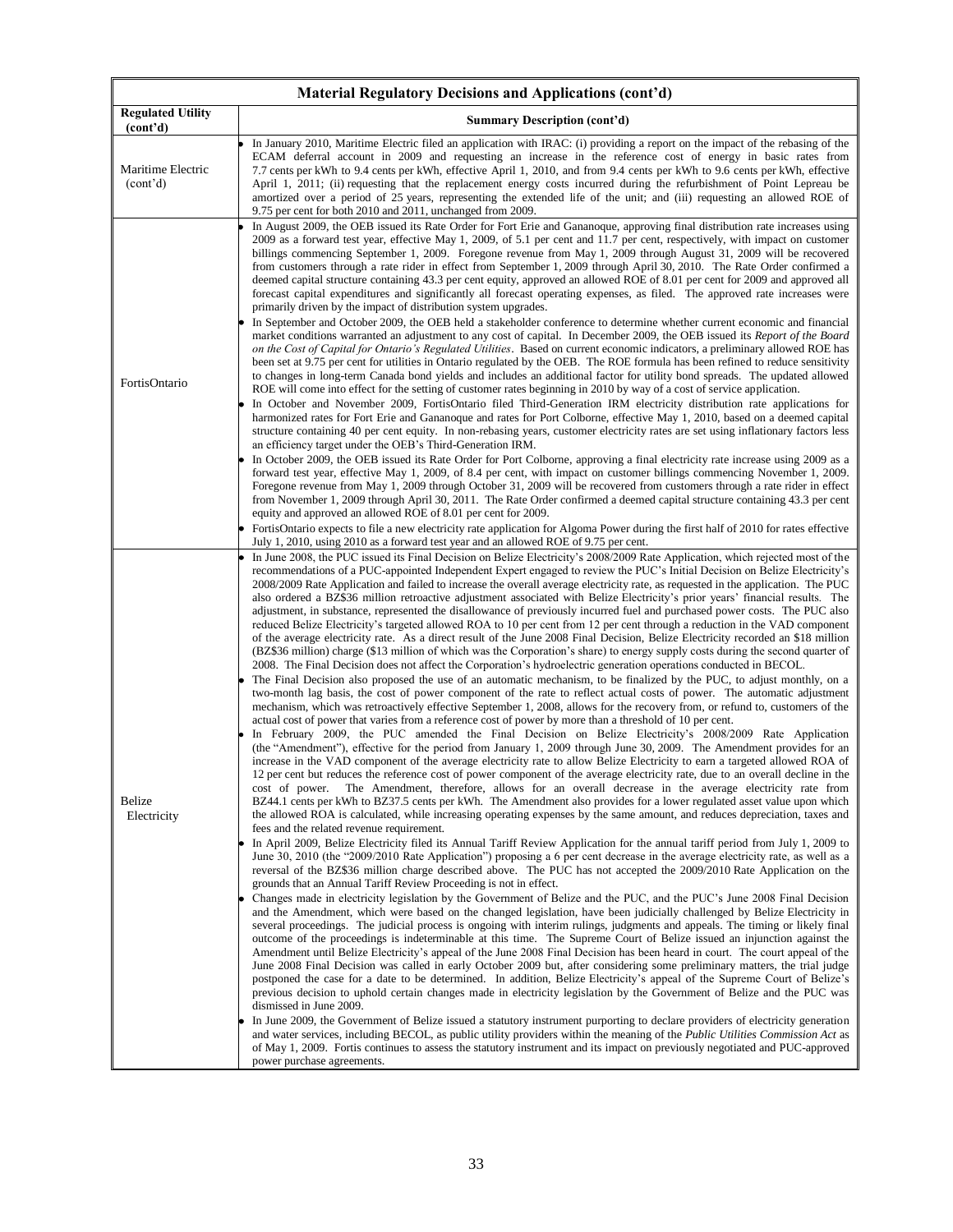| <b>Material Regulatory Decisions and Applications (cont'd)</b> |                                                                                                                                                                                                                                                                                                                                                                                                                                                                                                                                                                                                                                                                                                                                                                                                                                                                                                                                                                                                                                                                                                                                                                                                                                                                             |  |  |  |
|----------------------------------------------------------------|-----------------------------------------------------------------------------------------------------------------------------------------------------------------------------------------------------------------------------------------------------------------------------------------------------------------------------------------------------------------------------------------------------------------------------------------------------------------------------------------------------------------------------------------------------------------------------------------------------------------------------------------------------------------------------------------------------------------------------------------------------------------------------------------------------------------------------------------------------------------------------------------------------------------------------------------------------------------------------------------------------------------------------------------------------------------------------------------------------------------------------------------------------------------------------------------------------------------------------------------------------------------------------|--|--|--|
| <b>Regulated Utility</b><br>(cont <sup>2</sup> d)              | <b>Summary Description (cont'd)</b>                                                                                                                                                                                                                                                                                                                                                                                                                                                                                                                                                                                                                                                                                                                                                                                                                                                                                                                                                                                                                                                                                                                                                                                                                                         |  |  |  |
| Caribbean Utilities                                            | In March 2009, the ERA approved the Company's 2009 CIP of US\$48 million.<br>In April 2009, Caribbean Utilities submitted its bid to install 16 MW of generation in May 2012 and another 16 MW of<br>generation in May 2013. There was one other bidder for the 32 MW of generation. In September 2009, based on economic<br>conditions and revised medium-term future load growth projections by Caribbean Utilities, the ERA cancelled its 32 MW<br>capacity-expansion solicitation. Caribbean Utilities and the ERA will continue to monitor growth indicators and revise<br>forecasts as necessary. A new solicitation may occur at such time as there are indicators of a future need for additional<br>capacity.<br>The ERA approved a 2.4 per cent increase in basic customer electricity rates, effective June 1, 2009, in accordance with<br>Caribbean Utilities' T&D licence.<br>In February 2010, the ERA approved Caribbean Utilities' 2010-2014 CIP at US\$98 million for non-generation expansion<br>expenditures. The 2010-2014 CIP submitted by Caribbean Utilities to the ERA in October 2009 totalled US\$157 million,<br>which included US\$59 million for estimated costs associated with future generation expansion that is expected to be solicited. |  |  |  |
| Fortis Turks and<br>Caicos                                     | In March 2009, Fortis Turks and Caicos submitted its 2008 annual regulatory filing outlining the Company's performance in<br>2008 and its capital expansion plans for 2009.                                                                                                                                                                                                                                                                                                                                                                                                                                                                                                                                                                                                                                                                                                                                                                                                                                                                                                                                                                                                                                                                                                 |  |  |  |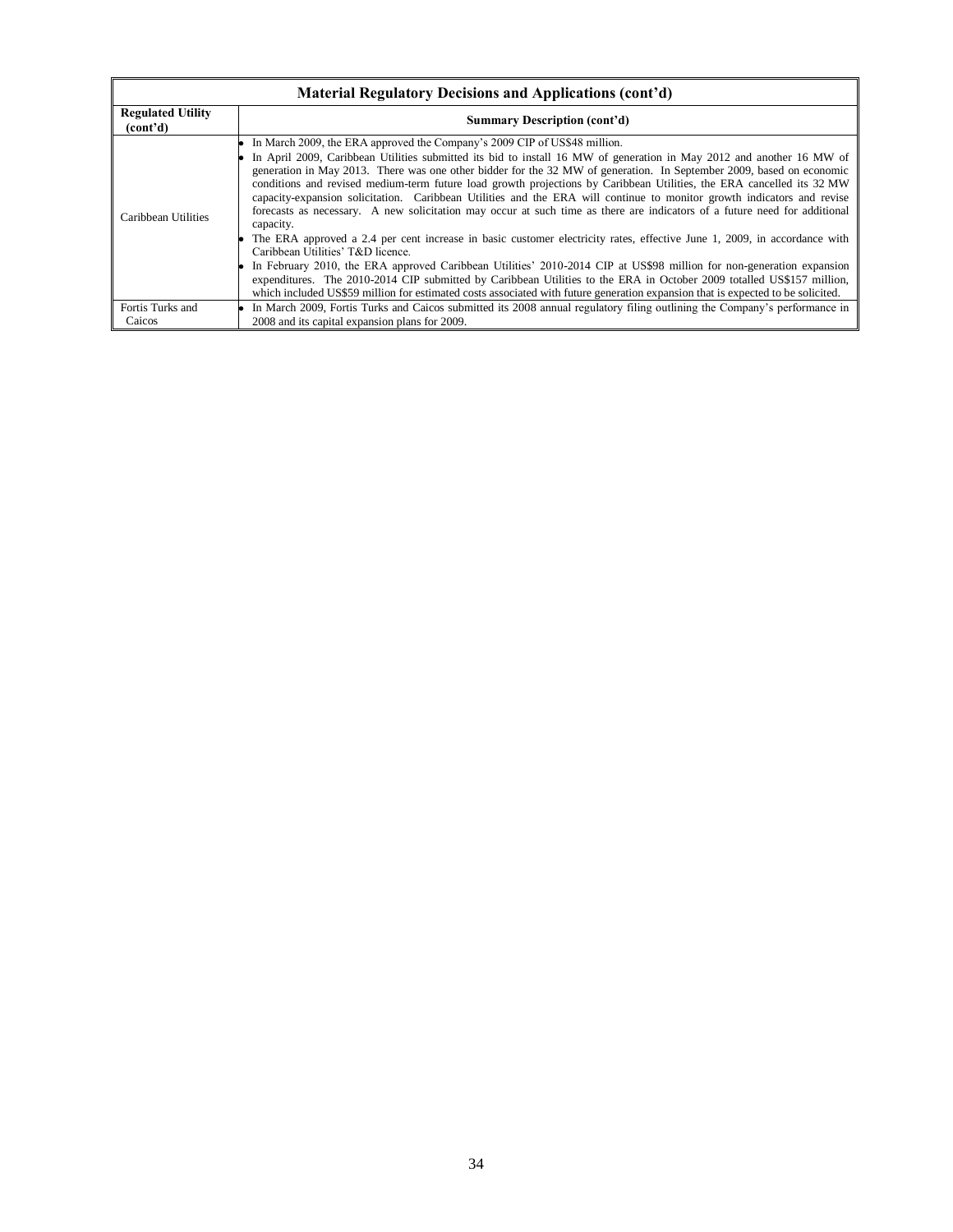#### **5.0 ENVIRONMENTAL MATTERS**

The Corporation and its Canadian subsidiaries are subject to federal, provincial and municipal laws, regulations and guidelines relating to the protection of the environment including, but not limited to, wildlife, water and land protection and the proper storage, transportation, recycling and disposal of hazardous and non-hazardous substances. In addition, both the provincial and federal governments have environmental assessment legislation, which is designed to foster better land-use planning through the identification and mitigation of potential environmental impacts of projects or undertakings prior to and after their commencement.

Several key Canadian federal environmental laws and regulations affecting the operations of the Corporation"s Canadian subsidiaries include, but are not limited to, the: (i) *Canadian Environmental Assessment Act;* (ii) *Canadian Environmental Protection Act*; (iii) *Transportation of Dangerous Goods Act and Regulations*; (iv) *Hazardous Product Act*; (v) *Canada Wildlife Act*; (vi) *Navigable Waters Protection Act*; (vii) *Canada National Parks Act*; (viii) *Fisheries Act; (ix) Canada Water Act; (x) National Emission Guidelines for Stationary Combustion Turbines; (xi) National Fire Code of Canada; (xii) Pest Control Products Act and Regulations; (xiii) Storage of PCB Material Regulations; (xiv) Canadian Species at Risk Act; and (xv) Ozone Depleting Substances Regulations.*

There are many Canadian provincial and municipal laws, regulations and guidelines that address similar environmental risks as the federal laws, regulations and guidelines, but at a local level.

In British Columbia, the *Carbon Tax Act* and *Greenhouse Gas Reduction Targets Act* specifically affect, or may potentially affect, the operations of the Terasen Gas companies and FortisBC as is described later in this section.

While there are environmental laws, regulations and guidelines affecting the Corporation's operations in Grand Cayman, Turks and Caicos, and Belize, they are less extensive than the laws, regulations and guidelines in Canada.

Environmental risks affecting the Corporations" utility operations include, but are not limited to: (i) hazards associated with the storage and handling of large volumes of fuel at fuel-powered electricity generating plants, including leeching of the fuel into the ground and nearby watershed areas; (ii) risk of spilling or leaking petroleum-based products, including PCB-contaminated oil, which are used in the cooling and lubrication of transformers, capacitors and other electrical equipment; (iii) greenhouse gas emissions, including natural gas and propane leaks and spills and emissions from the combustion of fuel required to generate electricity; (iv) risk of fire; (v) risk of contamination of air, soil or land associated with the improper handling, storage, transportation and disposal of other hazardous substances; (vi) risk of disruption to vegetation; (vii) risk of contamination of soil and water near chemically treated poles; (viii) risk of disruption to fish, animals and their habitat as a result of the creation of artificial water flows and levels associated with hydroelectric water storage and utilization; and (ix) risk of responsibility for remediation of contaminated properties, whether or not such contamination was actually caused by the property owner.

The key focus of the utilities is to provide reliable cost-effective service with full regard for the safety of employees and the public while operating in an environmentally responsible manner. A focus on safety and the environment is, therefore, an integral and continuing component of the Corporation"s operating activities. The environmental policies vary among the Corporation"s utilities depending on the specific environmental laws, regulations and guidelines applicable to their operations and jurisdiction. However, the policies are implemented and reinforced through the use of environmental management systems. Common elements of the utilities" environmental management systems include: (i) regular inspections of fuel- and oil-filled equipment in order to identify and correct for potential spills, and spill response systems to ensure that all spills are addressed, and the associated cleanup is conducted in a prompt and environmentally responsible manner; (ii) greenhouse gas emissions management; (iii) procedures for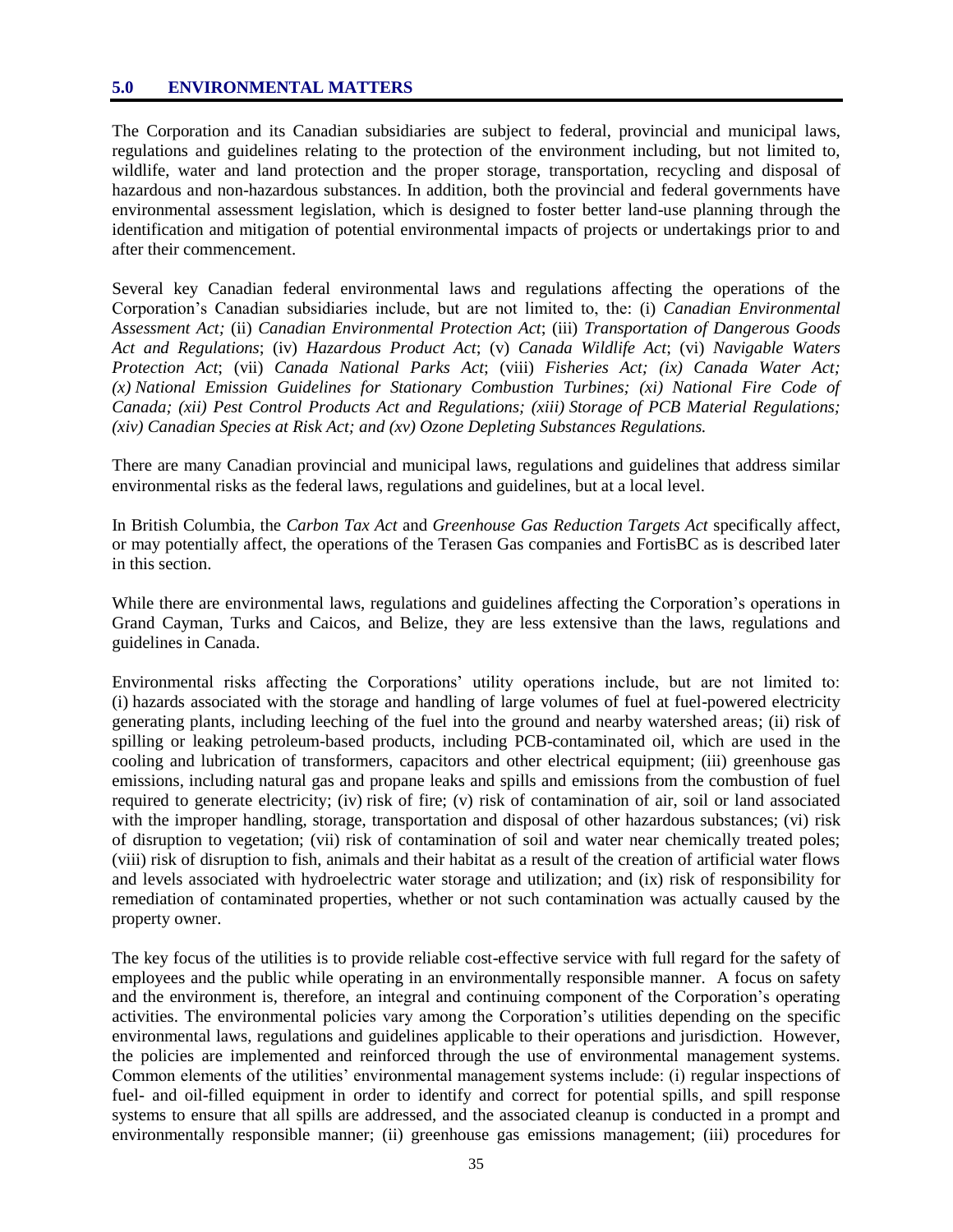handling, transporting, storing and disposing of hazardous substances, including chemically treated poles, asbestos, lead and mercury; (iv) programs to mitigate fire-related incidents; (v) programs for the management and/or elimination of PCBs; (vi) vegetation management programs; (vii) training and communicating of environmental policies to employees to ensure work is conducted in an environmentally responsible manner; (viii) review of work practices that affect the environment; (ix) waste management programs; (x) environmental emergency response procedures; (xi) environmental site assessments; and (xii) environmental incident reporting procedures.

The Terasen Gas companies, FortisAlberta, FortisBC, Newfoundland Power, Maritime Electric and FortisOntario have developed their respective environmental management systems consistent with the guidelines of ISO 14001, an internationally recognized standard for environmental management systems. Caribbean Utilities operates an environmental management system associated with its generation operations, which is ISO 14001 certified, and uses an environmental management system for its transmission and distribution operations, which is consistent with ISO 14001 guidelines. Belize Electricity has implemented an environmental management system with the intention of it becoming consistent with ISO 14001 guidelines by the end of 2010. Fortis Turks and Caicos plans to have an environmental management system fully implemented by 2012, which will be consistent with ISO 14001 guidelines*.* As part of their respective environmental management system, the utilities are continuously establishing and implementing programs and procedures to identify potential environmental impacts, mitigate those impacts and monitor performance. External and/or internal audits of the environmental management systems are performed on a periodic basis. Based on audits completed in 2009, the environmental management systems continue to be effective and materially consistent with ISO 14001 guidelines.

Environmental risks associated with the Corporation"s non-regulated generation operations are either addressed by environmental management systems of the Corporation"s regulated electric utilities or by environmental practices and procedures followed by Fortis Properties.

For the Corporation"s regulated gas utilities, air emissions management is the main environmental concern primarily due to the uncertainties relating to emerging federal and provincial greenhouse gas regulations. While governmental policy direction is unfolding, it remains to be determined to what extent a greenhouse air emissions cap will impact these utilities. To help mitigate this uncertainty, the Terasen Gas companies participate in sectoral and industry groups to develop the emerging regulation. In addition, TGI was an active participant in Canada"s Voluntary Climate Change Challenge and Registry and, its successor, the Canadian Greenhouse Gas Challenge Registry.

Recent updates to the Government of British Columbia"s Energy Plan and greenhouse gas reduction targets present risks and opportunities to the Terasen Gas companies and, to a lesser degree, FortisBC. The *Greenhouse Gas Reduction Targets Act* mandates a province-wide reduction in greenhouse gases of 33 per cent from 2007 levels by 2010. This is coupled with mandates for all new electricity generation to be net carbon neutral, and for British Columbia to be electrically self-sufficient by 2016.

Energy and emissions policies in British Columbia also present a number of opportunities. The policies have created incentives to expand Terasen"s deployment of renewable energy, such as biogas, and to expand the Company's Energy Efficiency and Conservation Program. Additionally, the introduction of the *Carbon Tax Act* improves the position of natural gas relative to other fossil energy, as the tax is based on the amount of carbon dioxide equivalent emitted per unit energy. Natural gas, therefore, has a lower tax rate than oil or coal products.

British Columbia is a participant in the Western Climate Initiative. The participants, consisting of several states and provinces, plan to implement a cap-and-trade program to reduce greenhouse gas emissions. The program begins on January 1, 2012. Terasen expects to have two facilities covered under this program; TGI and TGVI . The specific details outlining which facilities will be captured are dependent on what types of emissions are covered, and how individual facilities will be defined under cap and trade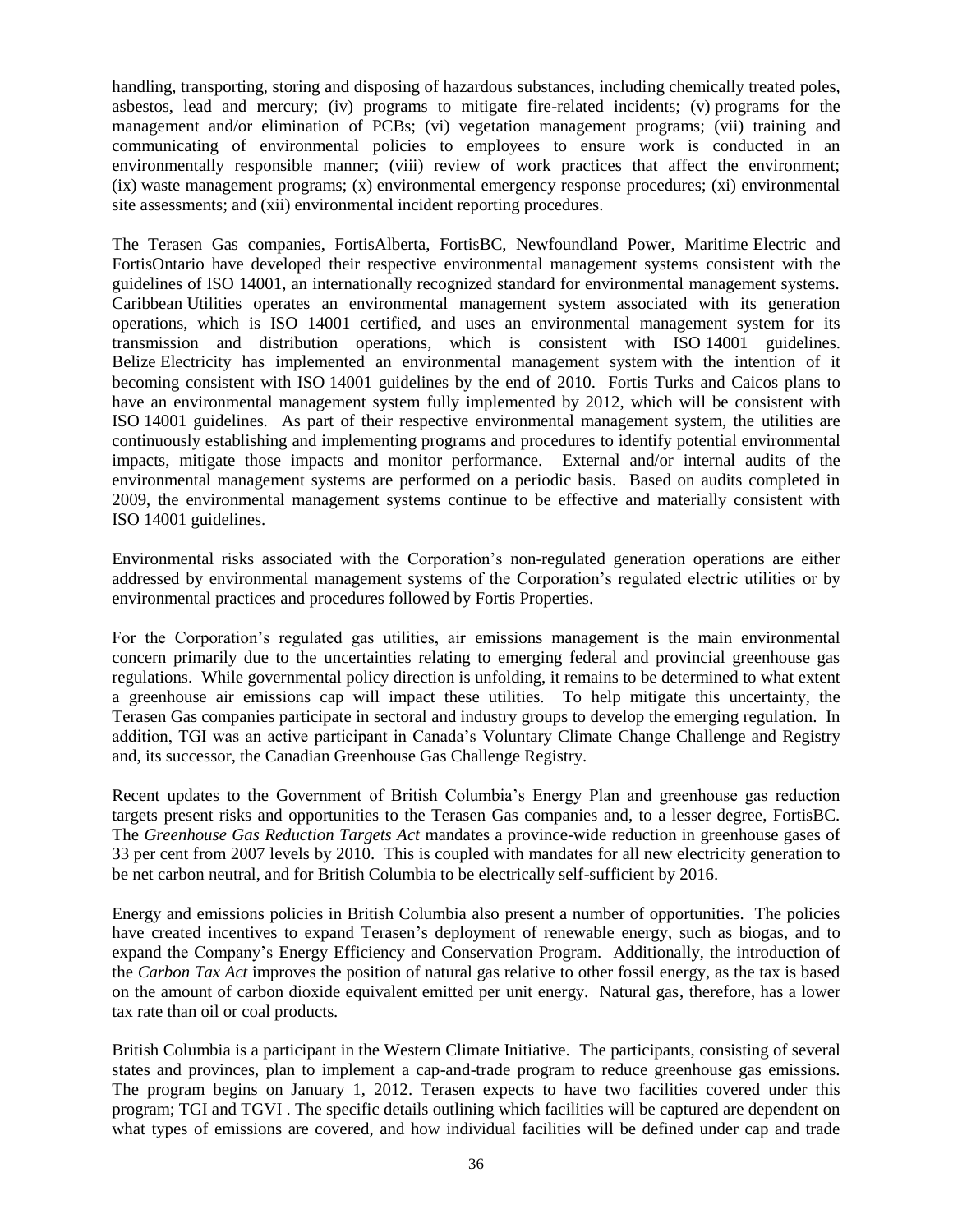legislation. The cap and trade program will have a declining cap on emissions that all covered facilities must meet, either by reducing emissions internally or by purchasing allowances from other facilities for releases over the capped amounts. While allowance costs are based on market prices that have little clarity at present, it appears likely that these facilities will be net purchasers of allowances over the near and medium terms. Allowances will likely be issued to mirror the emission reduction mandate of the Government of British Columbia, such that emissions will need to be reduced by 33 per cent over 2007 amounts by 2020.

The key environmental risks affecting the Corporation"s hospitality and real estate operations include, but are not limited to: (i) risk of asbestos and urea-formaldehyde contamination in buildings; (ii) risk of release of ozone-depleting substances from air conditioning and refrigeration equipment; (iii) fuel tank leaks; and (iv) risk of responsibility for remediation of contaminated properties, whether or not such contamination was actually caused by the property owner. Fortis Properties is committed to meeting the requirements of environmental standards related to its hospitality and real estate operations. In assessing new properties, all buildings and hotels must meet environmental standards, including, but not limited to, the appropriate federal, provincial and municipal standards for asbestos, fuel storage, urea-formaldehyde and chlorofluorocarbon-based refrigerants in air conditioning and refrigerating equipment. This process is also applied to existing properties, ensuring environmental compliance by all facilities.

The Corporation has asset-retirement obligations as disclosed in the Notes to the 2009 consolidated financial statements of Fortis. However, liabilities with respect to these asset-retirement obligations have not been recorded in the Corporation"s 2009 consolidated financial statements as they could not be reasonably estimated or were determined to be immaterial (including asset-retirement obligations associated with PCBs, asbestos and chemically treated poles) to the Corporation"s consolidated results of operations, cash flows or financial position.

Costs associated with environmental protection initiatives (including the development, implementation and maintenance of environmental management systems), compliance with environmental laws, regulations and guidelines, and environmental damage did not materially affect the Corporation"s consolidated results of operations, cash flows or financial position and, based on current laws, facts and circumstances, are not expected to have a material effect in the future. At the Corporation"s regulated utilities, prudently incurred operating and capital costs associated with environmental protection initiatives, compliance with environmental laws, regulations and guidelines, and environmental damage are eligible for recovery in customer rates. The Corporation believes that it and its subsidiaries are materially compliant with environmental laws and regulations applicable to them in the various jurisdictions in which they operate.

For further information on the Corporation"s environmental risk factors, refer to the "Risk Factors - Environmental Risks" section of this 2009 Annual Information Form.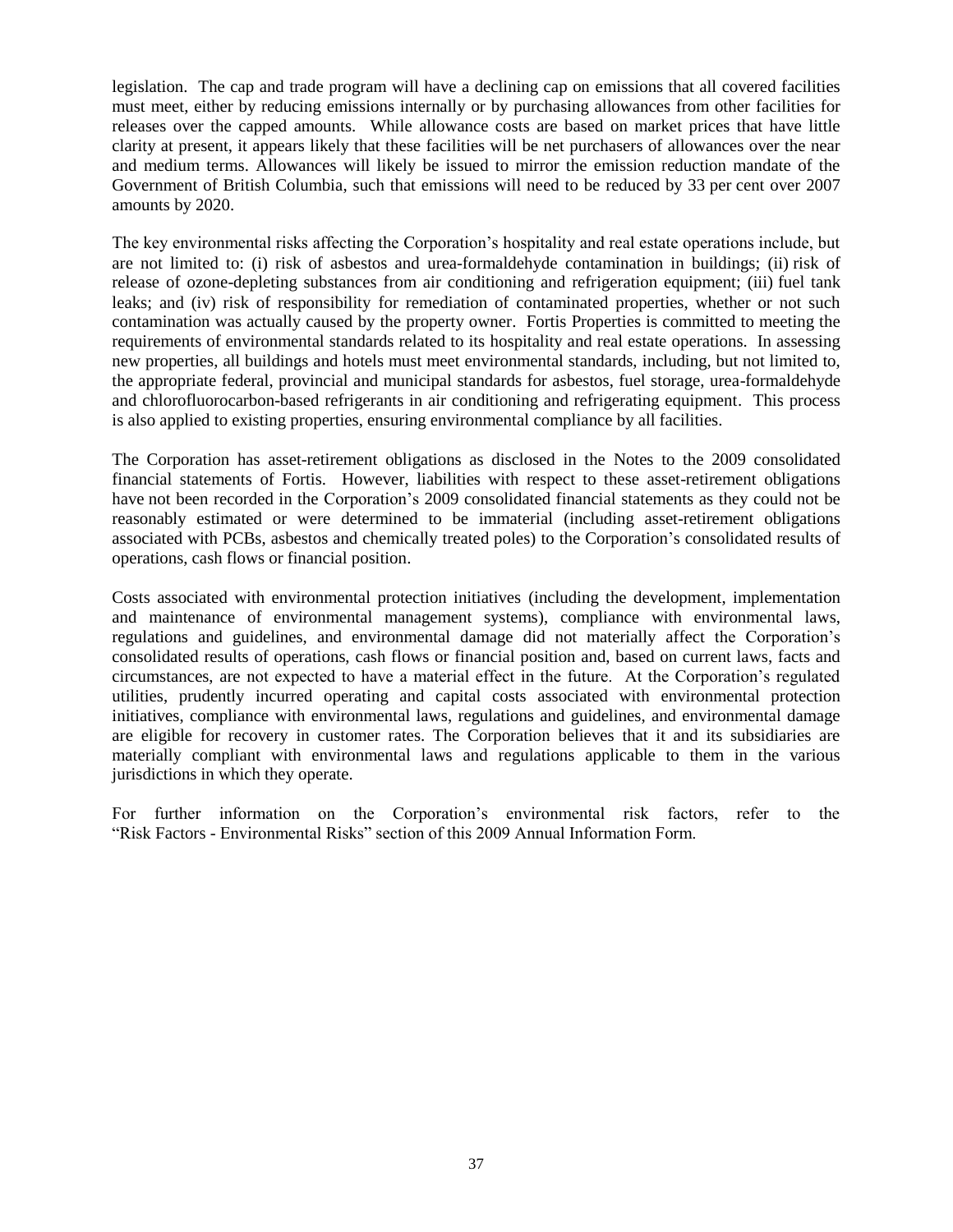#### **6.0 RISK FACTORS**

The following is a summary of the Corporation's significant business risks.

*Regulatory Risk:* The Corporation's key business risk is regulation. Each of the Corporation's regulated utilities is subject to some form of regulation that can affect future revenue and earnings. Management at each utility is responsible for working closely with its regulator and local government to ensure both compliance with existing regulations and the proactive management of regulatory issues.

Approximately 93 per cent of the Corporation"s operating revenue was derived from regulated utility operations in 2009 (2008 - 93 per cent), while approximately 88 per cent of the Corporation"s operating earnings, before corporate and other net expenses, were derived from regulated utility operations in 2009 (2008 - 83 per cent). The Corporation"s regulated utilities are subject to the normal uncertainties faced by regulated entities, including approvals by the respective regulatory authority of gas and electricity rates that permit a reasonable opportunity to recover, on a timely basis, the estimated costs of providing services, including a fair rate of return on rate base and, in the case of Caribbean Utilities and Fortis Turks and Caicos, the continuation of licences. Generally, the ability of the utilities to recover the actual costs of providing services and to earn the approved ROEs and/or ROAs depends on achieving the forecasts established in the rate-setting processes. Upgrades of, and additions to, gas and electricity infrastructure require the approval of the regulatory authorities either through the approval of capital expenditure plans or regulatory approval of revenue requirements for the purpose of setting electricity and gas rates, which include the impact of capital expenditures on rate base and/or cost of service. There is no assurance that capital projects perceived as required or completed by the Corporation's regulated utilities will be approved or that conditions to such approvals will not be imposed. Capital cost overruns subject to such approvals might not be recoverable. In addition, there is no assurance that the regulated utilities will receive regulatory decisions in a timely manner and, therefore, costs may be incurred prior to having an approved revenue requirement.

Rate applications that establish revenue requirements may be subject to negotiated settlement procedures, as well as pursued through public hearing processes. There can be no assurance that rate orders issued will permit the Corporation's utilities to recover all costs actually incurred and to earn the expected rates of return. A failure to obtain acceptable rate orders may adversely affect the business carried on by the utilities, the undertaking or timing of proposed capital projects, ratings assigned by rating agencies, the issuance and sale of securities and other matters, which may, in turn, negatively affect the results of operations and financial position of the Corporation"s utilities.

Although Fortis considers the regulatory frameworks in most of the jurisdictions it operates in to be fair and balanced, uncertainties do exist at the present time. The June 2008 regulatory decision related to Belize Electricity"s 2008/2009 Rate Application and changes in electricity legislation made by the Government of Belize and the PUC create uncertainty in the regulatory regime and the rate-setting process in Belize and violate both established regulatory practice and contractual obligations made by the Government of Belize at the time Fortis made its initial investment in Belize Electricity.

Although all of the Corporation"s regulated utilities currently operate under cost of service and/or rate of return on rate base methodologies, PBR and other rate-setting mechanisms, such as ROE automatic adjustment formulas, are also being employed to varying degrees. A discussion of the impact of changes in interest rates on allowed ROEs is provided in the "Risk Factors - Interest Rate Risk" section of this 2009 Annual Information Form.

TGI and FortisBC are regulated by the BCUC and have, from time to time, used PBR mechanisms. PBR mechanisms provide utilities an opportunity to earn returns in excess of the allowed ROEs determined by the regulator. The current PBR mechanism at FortisBC extends through 2011. Upon expiry of the PBR mechanism, there is no certainty as to whether a new PBR mechanism will be entered into or what the particular terms of any renewed PBR mechanism will be.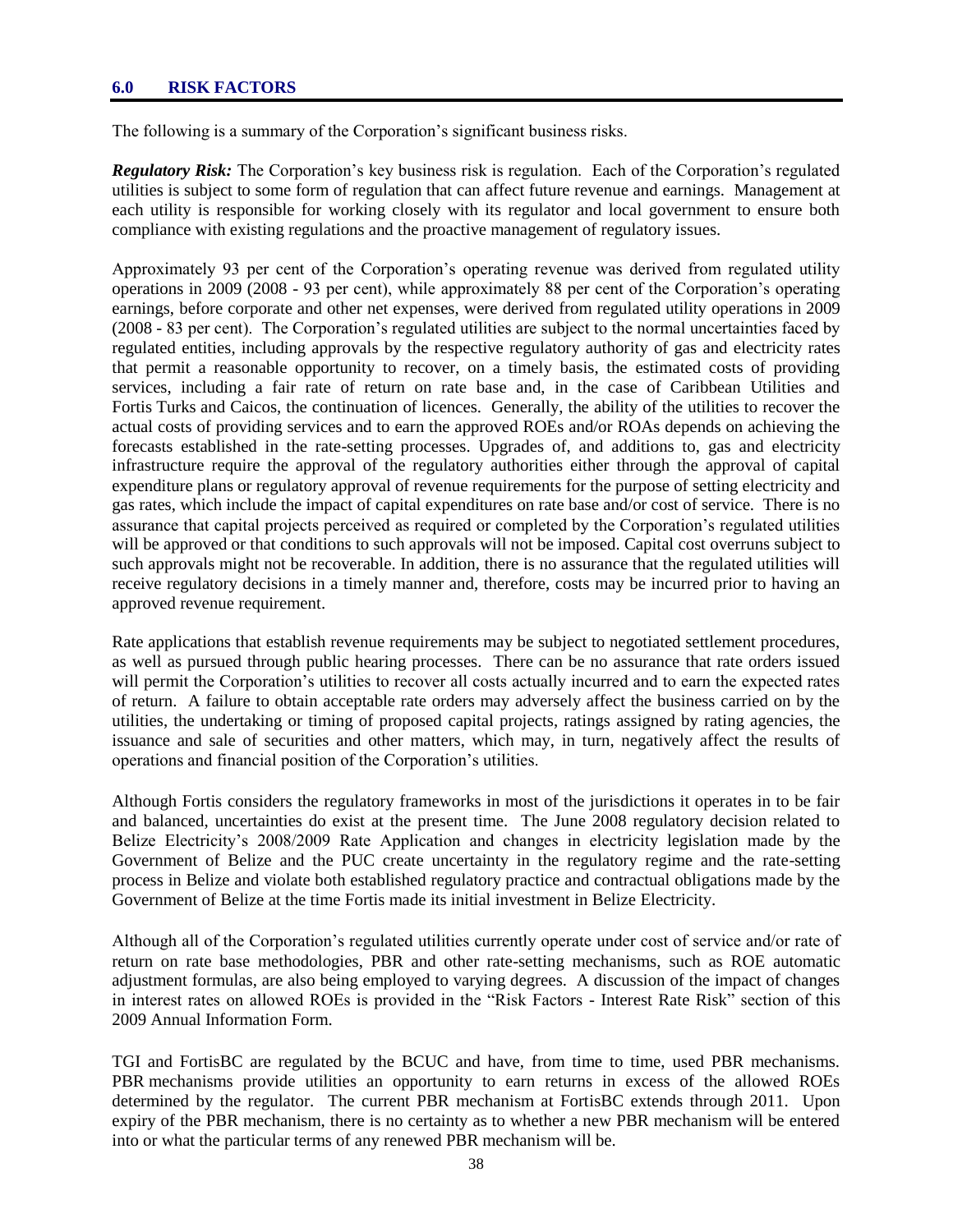The PBR mechanism at TGI expired at the end of 2009 and the BCUC-approved rate settlement agreement reached at TGI pertaining to 2010 and 2011 revenue requirements did not provide for the continuation of a PBR mechanism after December 2009. Under the 2010 and 2011 rate settlement agreements reached at both TGI and TGVI, certain cost of service variances are subject to deferral account treatment and the balances are at the respective company"s risk.

*Operating and Maintenance Risks:* The Terasen Gas companies are exposed to various operational risks, such as: pipeline leaks; accidental damage to, or fatigue cracks in, mains and service lines; corrosion in pipes; pipeline or equipment failure; other issues that can lead to outages and/or leaks; and any other accidents involving natural gas that could result in significant operational disruptions and/or environmental liability. The Terasen Gas companies maintain comprehensive facility risk assessment, pipeline integrity management and damage prevention programs and pipeline security systems as preventive measures to mitigate the risk of a pipeline failure or other loss of system integrity. The business of electricity transmission and distribution is also subject to operational risks including the potential to cause fires, mainly as a result of equipment failure, falling trees and lightning strikes to lines or equipment. The infrastructure of the subsidiaries is also exposed to the effects of severe weather conditions and other acts of nature. In addition, a significant portion of the infrastructure is located in remote areas, which may make access difficult for repair of damage due to weather conditions and other acts of nature. The Terasen Gas companies and FortisBC operate facilities in a terrain with a risk of loss or damage from forest fires, floods, washouts, landslides, avalanches and similar acts of nature. The Terasen Gas companies, FortisBC and, to a lesser extent, the Corporation"s operations in the Caribbean, are subject to risk of loss from earthquakes. The Corporation and its subsidiaries have insurance that provides coverage for business interruption, liability and property damage, although the coverage offered by this insurance is limited. In the event of a large uninsured loss caused by severe weather conditions or other natural disasters, application will be made to the respective regulatory authority for the recovery of these costs through higher rates to offset any loss. However, there can be no assurance that the regulatory authorities would approve any such application in whole or in part. See the "Risk Factors - Insurance Coverage Risk" section of this 2009 Annual Information Form for a further discussion on insurance.

The Corporation"s gas and electricity systems require ongoing maintenance, improvement and replacement. Accordingly, to ensure the continued performance of the physical assets, the utilities determine expenditures that must be made to maintain and replace the assets. If the systems are not able to be maintained, service disruptions and increased costs may be experienced. The inability to obtain regulatory approval to reflect in rates the expenditures the utilities believe are necessary to maintain, improve and replace assets; the failure by the utilities to properly implement or complete approved capital expenditure programs; or the occurrence of significant unforeseen equipment failures, despite maintenance programs, could have a material effect on the operations of the utilities.

The Corporation"s utilities continually develop capital expenditure programs and assess current and future operating and maintenance expenses that will be incurred in the ongoing operation of their gas and electricity systems. Management's analysis is based on assumptions as to cost of service and equipment, regulatory requirements, revenue requirement approvals and other matters, which involve some degree of uncertainty. If actual costs exceed regulator-approved capital expenditures, it is uncertain whether any additional costs will receive regulatory approval for recovery in future customer rates. The inability to recover these additional costs could have a material effect on the financial condition and results of operations of the utilities.

*Economic Conditions:* Typical of utilities, economic conditions in the Corporation"s service territories influence energy sales. Energy sales are influenced by economic factors such as changes in employment levels, personal disposable income, energy prices and housing starts. Also, in the service territories in which the Terasen Gas companies operate, the level of new multi-family housing starts is continuing to outpace that of new single-family housing starts. Natural gas has a lower penetration rate in multi-family housing; therefore, growth in gas distribution volumes may be tempered. In the Caribbean, the level of, and fluctuations in, tourism and related activities, which are closely tied to economic conditions,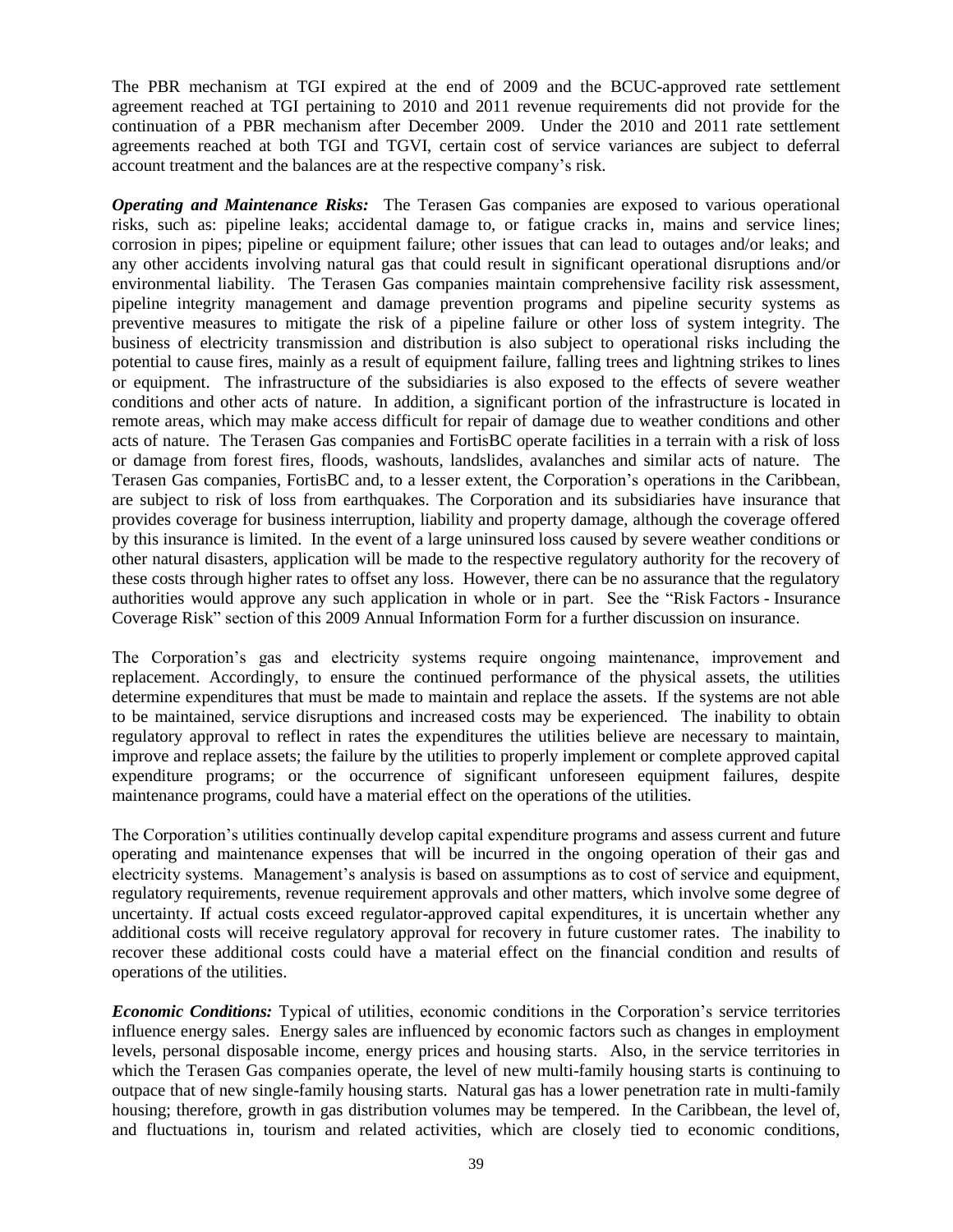influence electricity sales as they affect electricity demand of the large hotels and condominium complexes that are serviced by the Corporation"s regulated utilities in that region.

Higher energy prices can result in reduced consumption by customers. Natural gas and crude oil exploration and production activities in certain of the Corporation"s service territories are closely correlated with natural gas and crude oil prices. The level of these activities can influence energy demand, affecting local energy sales in some of the Corporation's service territories.

An extended decline in economic conditions would be expected to have the effect of reducing demand for energy over time. The regulated nature of utility operations, including various mitigating measures approved by regulators, helps to reduce the impact that lower energy demand, associated with poor economic conditions, may have on the utilities" earnings. However, a severe and prolonged downturn in economic conditions could materially affect the utilities, despite regulatory measures available to compensate for reduced demand. For instance, significantly reduced energy demand in the Corporation"s service territories could reduce capital spending, which would, in turn, affect rate base and earnings' growth.

In addition to the impact of reduced energy demand, an extended decline in economic conditions could also impair the ability of customers to pay for gas and electricity consumed, thereby affecting the aging and collection of the utilities' trade receivables.

Fortis also holds investments in both commercial office and retail space and hotel properties. The hotel properties, in particular, are subject to operating risks associated with industry fluctuations and local economic conditions. Fortis Properties' real estate exposure to lease expiries averages approximately 9 per cent per annum over the next five years. Approximately 56 per cent of Fortis Properties" operating income was derived from hotel investments in 2009 (2008 - 57 per cent). Same-hotel revenue declined at Fortis Properties" Hospitality Division in 2009 from 2008 and organic revenue growth will continue to be challenged in 2010 as a result of the economic downturn and its impact on leisure and business travel and hotel stays. It is estimated that a 10 per cent decrease in revenue at the Hospitality Division would decrease annual basic earnings per common share of Fortis by approximately 2 cents.

*Capital Resources and Liquidity Risk:* The Corporation"s financial position could be adversely affected if it, or one of its subsidiaries, fails to arrange sufficient and cost-effective financing to fund, among other things, capital expenditures and the repayment of maturing debt. The ability to arrange sufficient and cost-effective financing is subject to numerous factors, including the results of operations and the financial position of the Corporation and its subsidiaries, conditions in the capital and bank credit markets, ratings assigned by rating agencies and general economic conditions. Funds generated from operations after payment of expected expenses (including interest payments on any outstanding debt) will not be sufficient to fund the repayment of all outstanding liabilities when due, as well as all anticipated capital expenditures. There can be no assurance that sufficient capital will continue to be available on acceptable terms to repay existing debt and fund capital expenditures.

The Corporation and its currently rated regulated utilities are subject to financial risk associated with changes in the credit ratings assigned to them by credit rating agencies. Credit ratings affect the level of credit risk spreads on new long-term debt issues and on the Corporation"s and its utilities" credit facilities. A change in the credit ratings could potentially affect access to various sources of capital and increase or decrease finance charges of the Corporation and its utilities. Also, a significant downgrade in the credit ratings of TGI or Terasen could trigger margin calls and other cash requirements under TGI"s natural gas purchase and natural gas derivative contracts. Fortis and its regulated utilities do not anticipate any material adverse rating actions by the credit rating agencies in the near term. However, the global financial crisis has placed increased scrutiny on rating agencies and rating agency criteria, which may result in changes to credit rating practices and policies.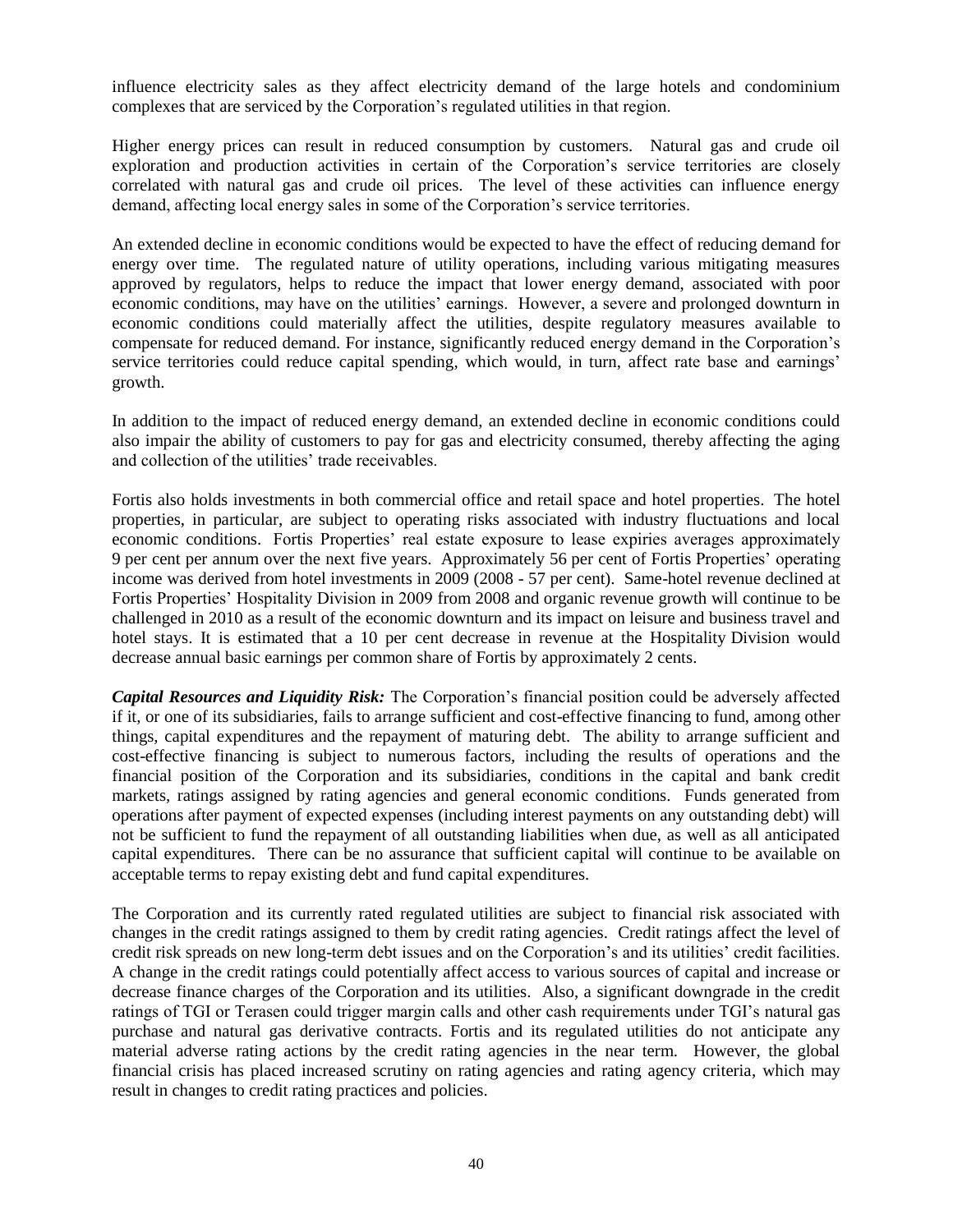Despite volatility in the global capital markets, the Corporation and its utilities have been successful at raising long-term capital at reasonable rates. However, continued volatility in the global capital markets may increase the cost, and affect the timing, of issuance of long-term capital by the Corporation and its utilities. While the cost of borrowing may increase, the Corporation and its utilities expect to continue to have reasonable access to capital in the near to medium terms. The cost of renewed and extended credit facilities may also increase going forward; however, any increase in interest expense and/or fees is not expected to materially impact the Corporation"s consolidated financial results in 2010 as the majority of the total credit facilities have maturities between 2011 and 2013. As the Corporation"s utilities are regulated under cost of service, any increased cost of borrowing at the utilities is eligible to be recovered in customer rates.

To help mitigate liquidity risk, the Corporation and its larger regulated utilities have secured committed credit facilities to support short-term financing of capital expenditures and seasonal working capital requirements. The committed credit facility at the Corporation is available for interim financing of acquisitions and for general corporate purposes.

*Weather and Seasonality:* The physical assets of the Corporation and its subsidiaries are exposed to the effects of severe weather conditions and other acts of nature. Although the physical assets have been constructed and are operated and maintained to withstand severe weather, there is no assurance that they will successfully do so in all circumstances. At Newfoundland Power, exposure to climatic factors is addressed through the operation of a regulator-approved weather normalization reserve. The operation of this reserve mitigates year-to-year volatility in earnings that would otherwise be caused by variations in weather conditions. At TGI, a BCUC-approved rate stabilization account serves to mitigate the effect on earnings of volume volatility, caused principally by weather, by allowing TGI to accumulate the margin impact of variations in the actual versus forecast gas volumes consumed by customers.

At the Terasen Gas companies, weather has a significant impact on distribution volume, as a major portion of the gas distributed is ultimately used for space heating for residential customers. Because of gas-consumption patterns, the Terasen Gas companies normally generate quarterly earnings that vary by season and may not be an indicator of annual earnings. Most of the annual earnings of the Terasen Gas companies are generated in the first and fourth quarters.

Fluctuations in the amount of electricity used by customers can vary significantly in response to seasonal changes in weather. In Canada, cool summers may reduce air-conditioning demand while less severe winters may reduce electric heating load. In the Caribbean, the impact of seasonal changes in weather on air-conditioning demand is less pronounced due to the less variable climatic conditions that prevail in the region. Significant fluctuations in weather-related demand for electricity could materially impact the operations, financial condition and results of operations of the electric utilities.

Despite preparation for severe weather, extraordinary conditions such as hurricanes and other natural disasters will always remain a risk to utilities. The Corporation uses a centralized insurance management function to create a higher level of insurance expertise and reduce its liability exposure.

The assets and earnings of Belize Electricity, Caribbean Utilities and Fortis Turks and Caicos are subject to hurricane risk. Similar to other Fortis utilities, these companies manage weather risks through insurance on generation assets, business-interruption insurance and self-insurance on transmission and distribution assets. In Belize, additional costs in the event of a hurricane would be deferred and the Company may apply for future recovery in customer rates. Under its transmission and distribution licence, Caribbean Utilities may apply for a special additional customer rate in the event of a disaster, such as a hurricane. Fortis Turks and Caicos does not have a specific hurricane cost recovery mechanism; however, the Company may apply for an increase in customer rates in the following year if the actual ROA is lower than the allowed ROA due to additional costs resulting from a hurricane or other significant event.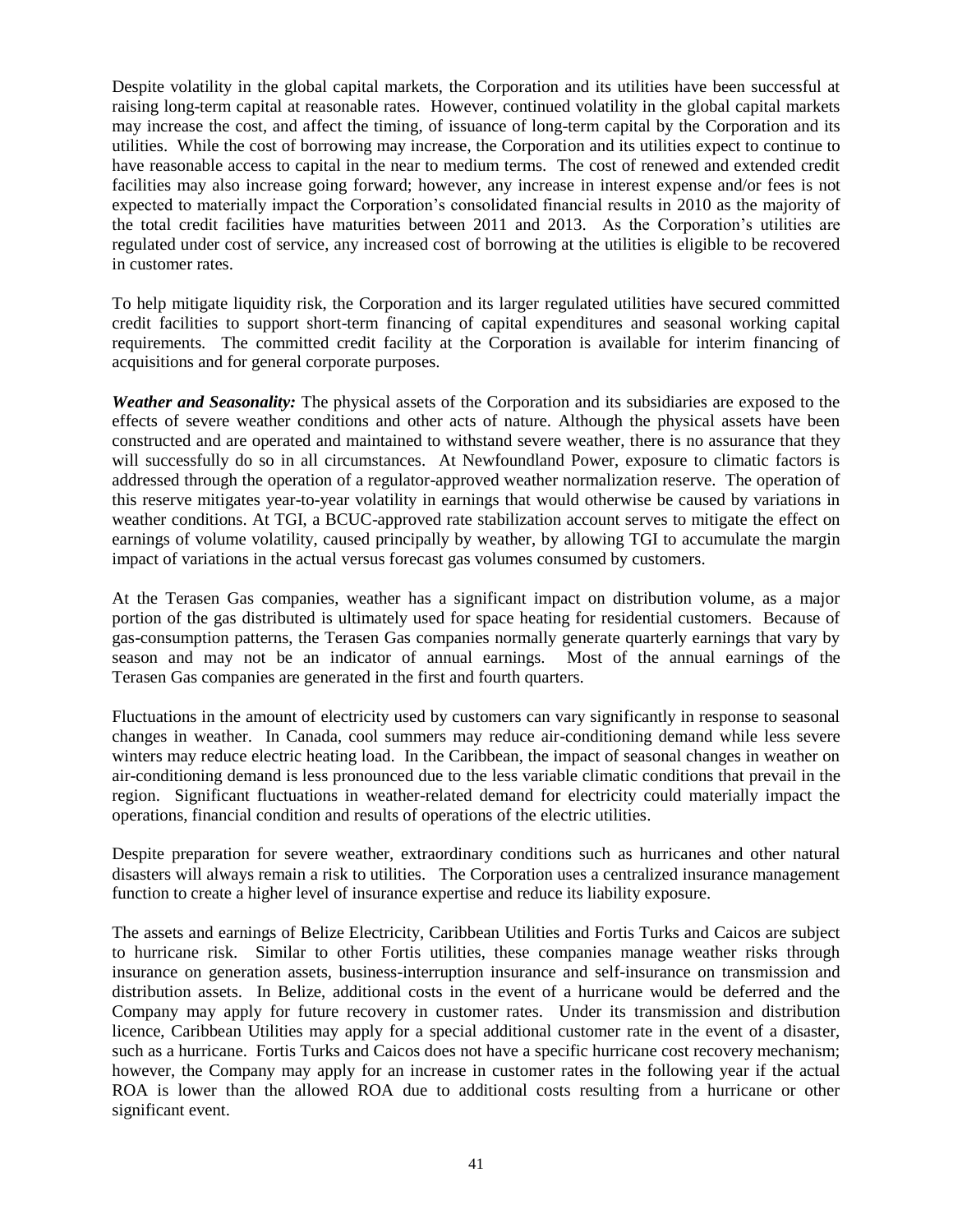Earnings from non-regulated generation assets are sensitive to rainfall levels but the geographic diversity of the Corporation"s generation assets mitigates the risk associated with rainfall levels.

*Commodity Price Risk:* The Terasen Gas companies are exposed to commodity price risk associated with changes in the market price of natural gas. The companies employ a number of tools to reduce exposure to natural gas price volatility. These tools include purchasing gas for storage and adopting hedging strategies, which include a combination of both physical and financial transactions, to reduce price volatility and ensure, to the extent possible, that natural gas costs remain competitive with electricity rates. The use of natural gas derivatives effectively fixes the price of natural gas purchases. Activities related to the hedging of gas prices are currently approved by the BCUC and gains or losses effectively accrue entirely to customers. The operation of BCUC-approved rate stabilization accounts to flow through in customer rates the commodity cost of natural gas serves to mitigate the effect on earnings of natural gas cost volatility.

Most of the Corporation"s regulated electric utilities are exposed to commodity price risk associated with changes in world oil prices, which affects the cost of fuel and purchased power. The risk is substantially mitigated by the utilities" ability to flow through to customers the cost of fuel and purchased power through basic rates and/or the use of rate-stabilization and other mechanisms, as approved by the various regulatory authorities. The ability to flow through to customers the cost of fuel and purchased power alleviates the effect on earnings of the variability in the cost of fuel and purchased power.

There can be no assurance that the current regulator-approved mechanisms allowing for the flow through of the cost of natural gas, fuel and purchased power will continue to exist in the future. An inability of the regulated utilities to flow through the full cost of natural gas, fuel and/or purchased power could materially affect the utilities' results of operations, financial position and cash flows.

*Derivative Financial Instruments and Hedging:* From time to time, the Corporation and its subsidiaries hedge exposures to fluctuations in interest rates, foreign exchange rates and natural gas commodity prices through the use of derivative financial instruments. The derivative financial instruments, such as interest rate swap contracts, foreign exchange future contracts and natural gas commodity swaps and options, are used by the Corporation and its subsidiaries only to manage risk and are not used or held for trading purposes. All derivative financial instruments must be measured at fair value. If a derivative financial instrument is designated as a hedging item in a qualifying cash flow hedging relationship, the effective portion of changes in fair value is recorded in other comprehensive income. Any change in fair value relating to the ineffective portion is recorded immediately in earnings. At the Terasen Gas companies, any difference between the amount recognized upon a change in the fair value of a derivative financial instrument, whether or not in a qualifying hedging relationship, and the amount recovered from customers in current rates is subject to regulatory deferral treatment to be recovered from, or refunded to, customers in future rates.

The Corporation"s earnings from, and net investment in, its self-sustaining foreign subsidiaries are exposed to fluctuations in the US dollar-to-Canadian dollar exchange rate. The Corporation has effectively decreased the above exposure through the use of US dollar borrowings at the corporate level. The foreign exchange gain or loss on the translation of US dollar-denominated interest expense partially offsets the foreign exchange loss or gain on the translation of the Corporation"s foreign subsidiaries" earnings, which are denominated in US dollars or in a currency pegged to the US dollar. Belize Electricity's reporting currency is the Belizean dollar while the reporting currency of Caribbean Utilities, FortisUS Energy, BECOL and Fortis Turks and Caicos is the US dollar. The Belizean dollar is pegged to the US dollar at BZ\$2.00=US\$1.00. As at December 31, 2009, the Corporation"s corporately held US\$390 million (December 31, 2008 – US\$403 million) long-term debt had been designated as a hedge of a portion of the Corporation's foreign net investments. Foreign currency exchange rate fluctuations associated with the translation of the Corporation"s corporately held US dollar borrowings designated as hedges are recorded in other comprehensive income and serve to help offset unrealized foreign currency exchange gains and losses on the foreign net investments, which are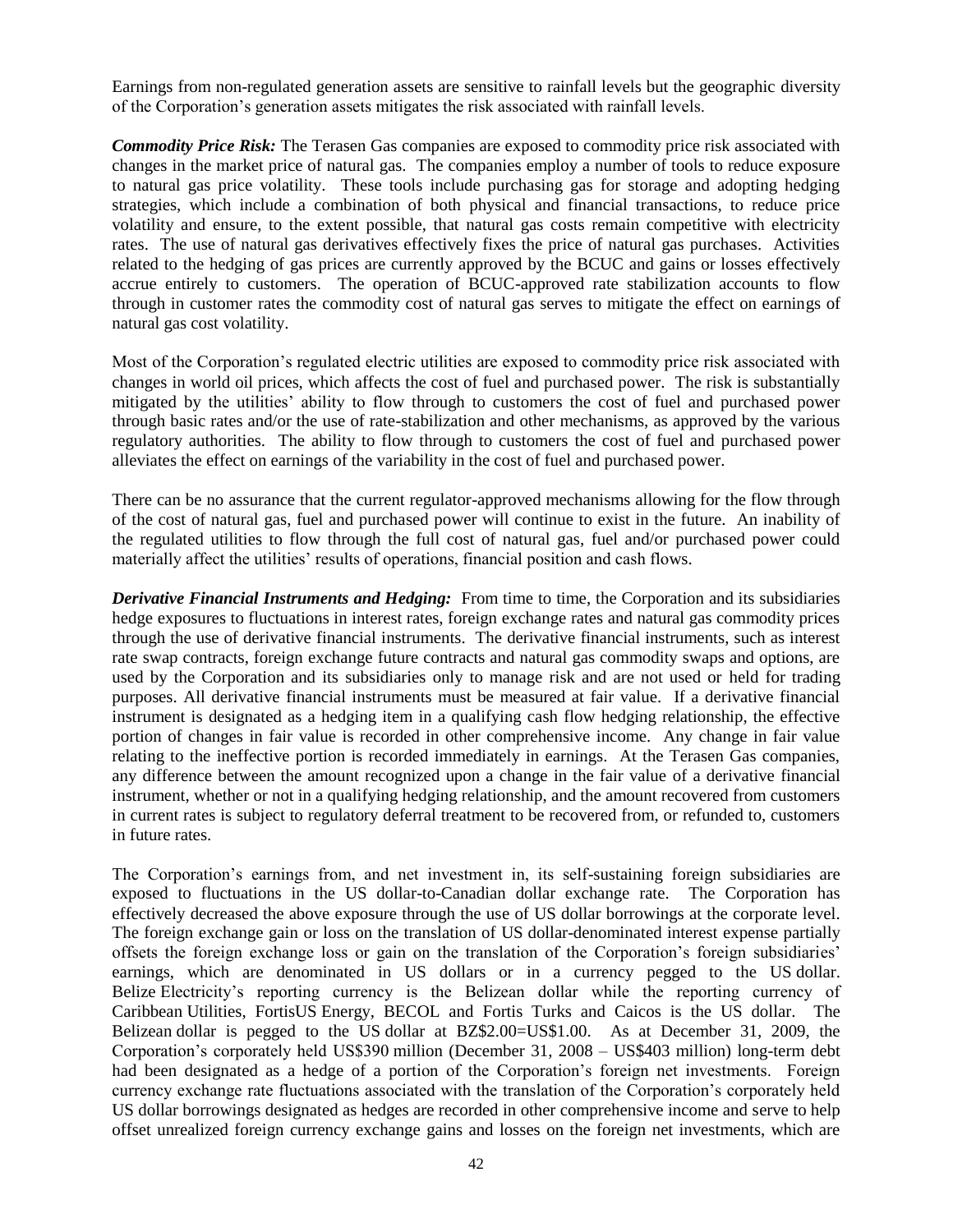also recorded in other comprehensive income. As at December 31, 2009, the Corporation had approximately US\$174 million (December 31, 2008 – US\$119 million) in foreign net investments remaining to be hedged.

It is estimated that a 5 cent, or 5 per cent, increase (decrease) in the US dollar-to-Canadian dollar exchange rate from the exchange rate of 1.05, as at December 31, 2009, would increase (decrease) basic earnings per common share of Fortis by 1 cent in 2010.

Management will continue to hedge future exchange rate fluctuations related to the Corporation"s foreign net investments and US dollar and Belizean dollar earnings" streams, where possible, through future US dollar borrowings, and will continue to monitor the Corporation"s exposure to foreign currency fluctuations on a regular basis.

*Interest Rate Risk:* Generally, allowed rates of return for regulated utilities in North America are exposed to changes in the general level of long-term interest rates. The allowed rates of return are set either directly through automatic adjustment formulas or indirectly through regulatory determinations of what constitutes an appropriate rate of return on investment. The ROE automatic adjustment formulas tied to long-term Canada bond yields, used in recent years at the Terasen Gas companies, FortisAlberta, FortisBC and Newfoundland Power, have resulted in lower allowed ROEs. Regulatory decisions received in 2009 have reduced the risk of further decreases in allowed ROEs for certain of the Corporation"s utilities and other utilities in Canada. In December 2009, the BCUC issued a decision increasing the allowed ROEs at TGI and FortisBC to 9.50 per cent and 9.90 per cent, respectively. The BCUC also determined that the previous ROE automatic adjustment formula will no longer apply and that the allowed ROE as determined in the BCUC decision will apply until reviewed further by the BCUC. In November 2009, the AUC issued its decision on the 2009 Generic Cost of Capital Proceeding. The decision increased the allowed ROE of utilities in Alberta that it regulates, including FortisAlberta, to 9.00 per cent and discontinued the use of the ROE automatic adjustment formula until reviewed further by the AUC. In December 2009, the OEB issued a report reviewing cost of capital for utilities in Ontario. The OEB increased the allowed ROE for utilities in Ontario that it regulates, including FortisOntario, to 9.75 per cent and refined the ROE automatic adjustment formula to reduce sensitivity to changes in long-term Canada bond yields and included an additional factor for utility bond spreads. The NEB, an independent federal agency that regulates several parts of Canada"s energy industry, issued a decision in 2009 increasing the regulated total cost of capital of TQM, a Canadian regulated natural gas pipeline utility, which effectively established an approximate 100 basis point increase in TQM"s allowed ROE for 2008 to 9.70 per cent on a 40 per cent equity ratio. The increase in the total cost of capital and allowed ROE was the result of a change in methodology, which now takes into account financial market information that considers, among other things, changes that have impacted financial markets and economic conditions. In October 2009, the NEB also issued a decision stating that its 1994 multi-pipeline rate of return on equity formula, used to determine the cost of capital for regulated pipeline companies, is no longer in effect, as there is doubt as to the ongoing correctness of using this formula. Instead, cost of capital will be determined by negotiations between the pipelines and their shippers or by the NEB.

The Corporation and its subsidiaries are also exposed to interest rate risk associated with borrowings under credit facilities and floating-rate long-term debt. However, the Terasen Gas companies and FortisBC have regulatory approval to defer any increase or decrease in interest expense resulting from fluctuations in interest rates associated with variable-rate credit facilities for recovery from, or refund to, customers in future rates. As described in the "Risk Factors - Derivative Financial Instruments and Hedging" section of this 2009 Annual Information Form, the Corporation and its subsidiaries may also enter into interest rate swap agreements from time to time to help reduce interest rate risk.

As at December 31, 2009, approximately 81 per cent of the Corporation's consolidated long-term debt and capital lease obligations had maturities beyond five years. With a significant portion of the Corporation"s consolidated debt having long-term maturities, interest rate risk on debt refinancing has been reduced for the near and medium terms.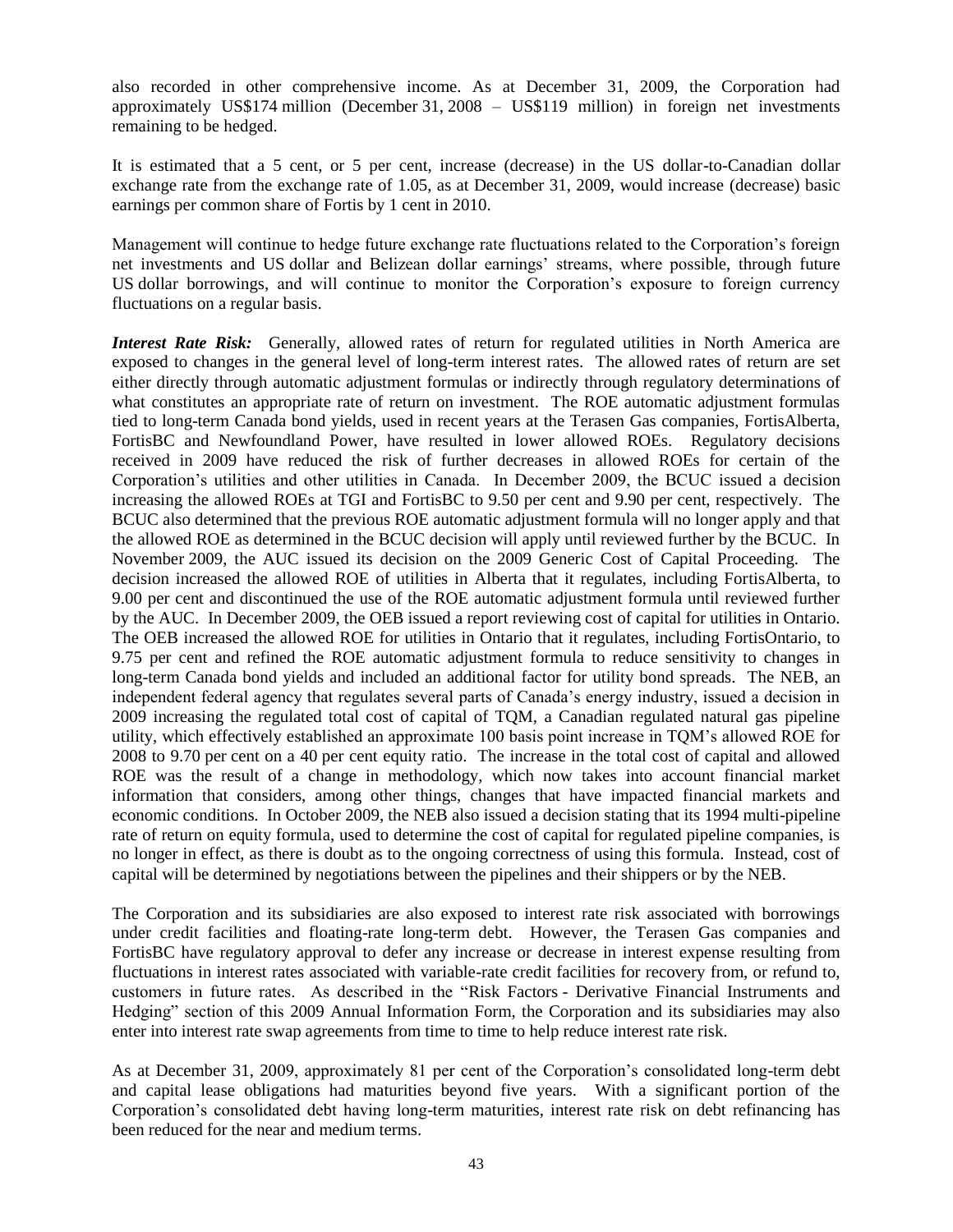The following table outlines the nature of the Corporation's consolidated debt as at December 31, 2009.

| <b>Total Debt</b><br>As at December 31, 2009                                           |                |                     |  |  |  |
|----------------------------------------------------------------------------------------|----------------|---------------------|--|--|--|
|                                                                                        | (\$ millions)  | $\left( \% \right)$ |  |  |  |
| Short-term borrowings                                                                  | 415            | 7.0                 |  |  |  |
| Utilized variable-rate credit facilities classified as long-term                       | 208            | 3.5                 |  |  |  |
| Variable-rate long-term debt and capital lease obligations (including current portion) | 16             | 0.3                 |  |  |  |
| Fixed-rate long-term debt and capital lease obligations (including current portion)    | 5.276          | 89.2                |  |  |  |
| <b>Total</b>                                                                           | 100.0<br>5.915 |                     |  |  |  |

A change in the level of interest rates could materially affect the measurement and recording of changes in the fair value of interest rate swaps and the measurement and disclosure of the fair value of long-term debt. The impact of a material change in interest rates on the fair value measurement of the interest rate swap outstanding, as at December 31, 2009, is not expected to materially affect the Corporation"s consolidated earnings and comprehensive income due to the low notional value of the interest rate swap and its near-term maturity.

*Counterparty Risk:* The Terasen Gas companies are exposed to credit risk in the event of non-performance by counterparties to derivative financial instruments. The Terasen Gas companies are also exposed to significant credit risk on physical off-system sales. The Terasen Gas companies deal with high credit-quality institutions in accordance with established credit approval practices. Due to events in the capital markets over the past year, including significant government intervention in the banking system, the Terasen Gas companies have further limited the financial counterparties they transact with and have reduced available credit to, or taken additional security from, the physical off-system sales counterparties with which they transact. The Terasen Gas companies did not experience any counterparty defaults in 2009 and are not expecting any counterparties to fail to meet their obligations. As events over the past year have indicated, however, the credit quality of counterparties can change rapidly.

FortisAlberta is exposed to credit risk associated with sales to retailers. Significantly all of FortisAlberta"s distribution-service billings are to a relatively small group of retailers. As required under regulation, FortisAlberta minimizes its credit exposure associated with retailer billings by obtaining from the retailer a cash deposit, bond, letter of credit, an investment-grade credit rating from a major rating agency or by having the retailer obtain a financial guarantee from an entity with an investment-grade credit rating. See also the "Risk Factors - Economic Conditions" section of this 2009 Annual Information Form.

*Competitiveness of Natural Gas:* Prior to 2000, natural gas consistently enjoyed a substantial competitive advantage when compared with alternative sources of energy in British Columbia. However, since electricity prices in British Columbia continue to be set based on the historical average cost of production, rather than on market forces, they have remained artificially low compared to market-priced electricity. As a result, the price of electricity for residential customers in British Columbia is now only marginally higher than for natural gas. There is no assurance that natural gas will continue to maintain a competitive price advantage in the future. If natural gas pricing becomes uncompetitive with electricity pricing or pricing for alternative energy sources, the ability of the Terasen Gas companies to add new customers could be impaired and existing customers could reduce their consumption of natural gas or eliminate its usage altogether as furnaces, water heaters and other appliances are replaced. This may result in higher rates and could, in an extreme case, ultimately lead to an inability to fully recover the cost of service of the Terasen Gas companies in rates charged to customers. See also the "Risk Factors - Risks Related to TGVI" and "Risk Factors - Government of British Columbia"s Energy Plan" sections of this 2009 Annual Information Form.

*Natural Gas Supply:* The Terasen Gas companies are dependent on a limited number of pipeline and storage providers, particularly in the Vancouver, Fraser Valley and Vancouver Island service areas where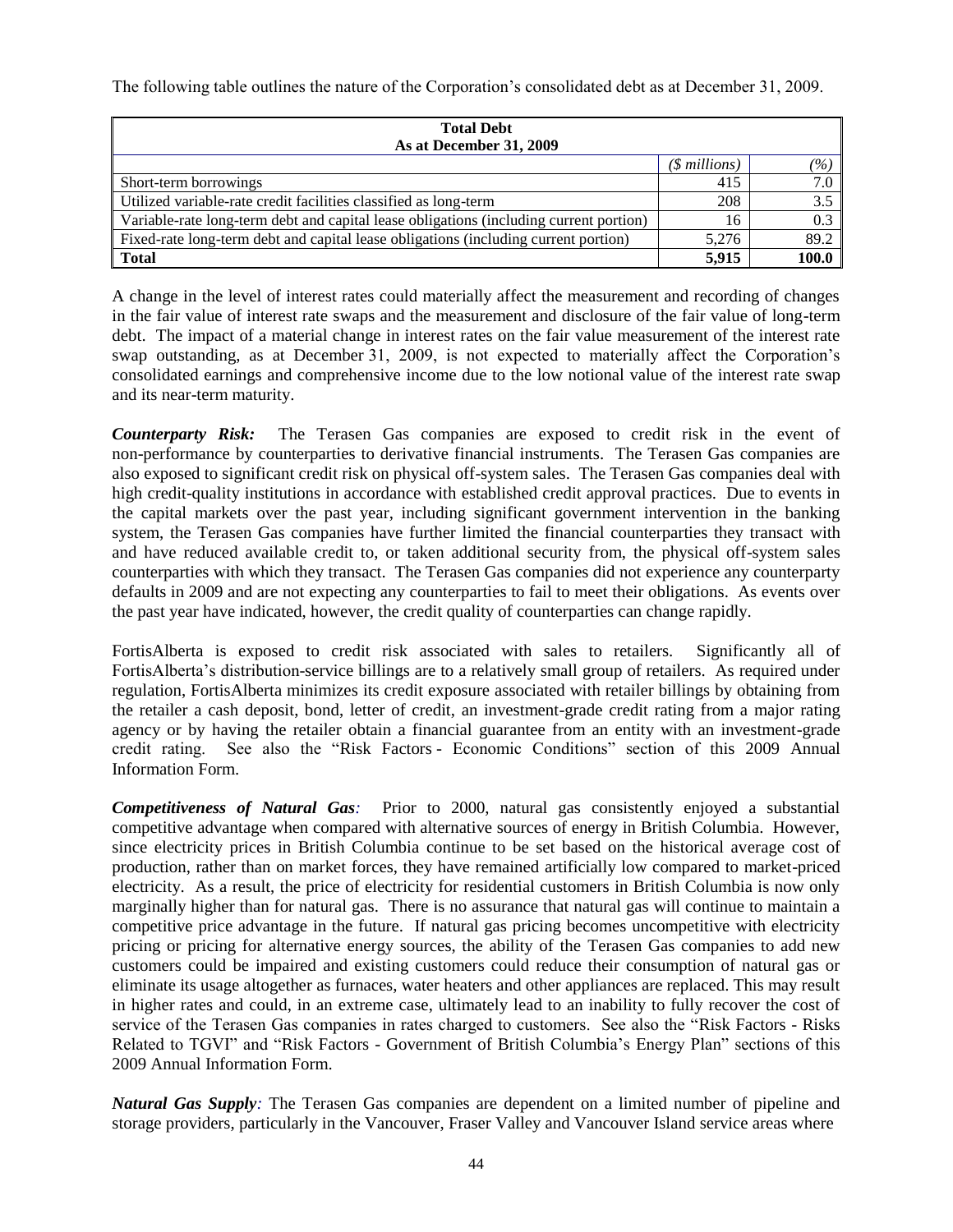the majority of the natural gas distribution customers of the Terasen Gas companies are located. Regional market prices have been higher from time to time than prices elsewhere in North America, as a result of insufficient seasonal and peak storage and pipeline capacity to serve the increasing demand for natural gas in British Columbia and the U.S. Pacific Northwest. In addition, the Terasen Gas companies are critically dependent on a single-source transmission pipeline. In the event of a prolonged service disruption of the Spectra Pipeline System, residential customers of the Terasen Gas companies could experience outages, thereby affecting revenue and also resulting in costs to safely relight customers.

*Defined Benefit Pension Plan Performance and Funding Requirements:* Each of Terasen, FortisAlberta, FortisBC, Newfoundland Power, FortisOntario, Algoma Power, Caribbean Utilities and Fortis maintain defined benefit pension plans for certain of their employees; however, only 60 per cent of the above utilities" total employees are members of such plans.

The Corporation's and subsidiaries' defined benefit pension plans are subject to judgments utilized in the actuarial determination of the accrued pension benefit obligation and related net pension cost. The primary assumptions utilized by management are the expected long-term rate of return on pension plan assets and the discount rate used to value the accrued pension benefit obligation.

Pension benefit obligations and related net pension cost can be affected by volatility in the global financial and capital markets. There is no assurance that the pension plan assets will earn the assumed long-term rates of return in the future. With the exception of Newfoundland Power and Terasen, the pension plan assets are valued at fair value. At Newfoundland Power and Terasen, the pension plan assets are valued using the market-related value as disclosed in Note 2 to the 2009 consolidated financial statements. Market-driven changes impacting the performance of the pension plan assets may result in material variations in actual return on pension plan assets from the assumed long-term return on the assets. This may cause material changes in future pension funding requirements from current estimates and material changes in future net pension cost.

Market-driven changes impacting discount rates, which are used to value the accrued pension benefit obligations as at the measurement date of each of the defined benefit pension plans, may result in material changes in future pension funding requirements from current estimates and material changes in future net pension cost.

There is also risk associated with measurement uncertainty inherent in the actuarial valuation process as it affects the measurement of net pension cost, future funding requirements, the accrued benefit asset, accrued benefit liability and benefit obligation.

The above risks are mitigated as any increase or decrease in future pension funding requirements and/or net pension cost at the regulated utilities is expected to be recovered from, or refunded to, customers in future rates, subject to forecast risk. However, at the Terasen Gas companies and FortisBC, and at Newfoundland Power beginning in 2010, actual net pension cost above or below the forecast net pension cost approved for recovery in customer rates for the year is subject to deferral account treatment for recovery from, or refund to, customers in future rates, subject to regulatory approval. Also mitigating the above risks is the fact that the defined benefit pension plans at FortisAlberta and Newfoundland Power are closed to all new employees.

*Risks Related to TGVI:* TGVI is a franchise under development in the price-competitive service area of Vancouver Island, with a customer base and revenue that is insufficient to meet the Company"s current cost of service. To assist with competitive rates during franchise development, the VINGPA provides royalty revenue from the Government of British Columbia that currently covers approximately 20 per cent of the cost of service. This revenue is due to expire at the end of 2011, after which time TGVI"s customers will be required to absorb the full commodity cost of gas, all other costs of service and the recovery of any remaining accumulated revenue deficiencies. When VINGPA expires in 2011, the remaining amount outstanding under non-interest bearing senior government loans, which is currently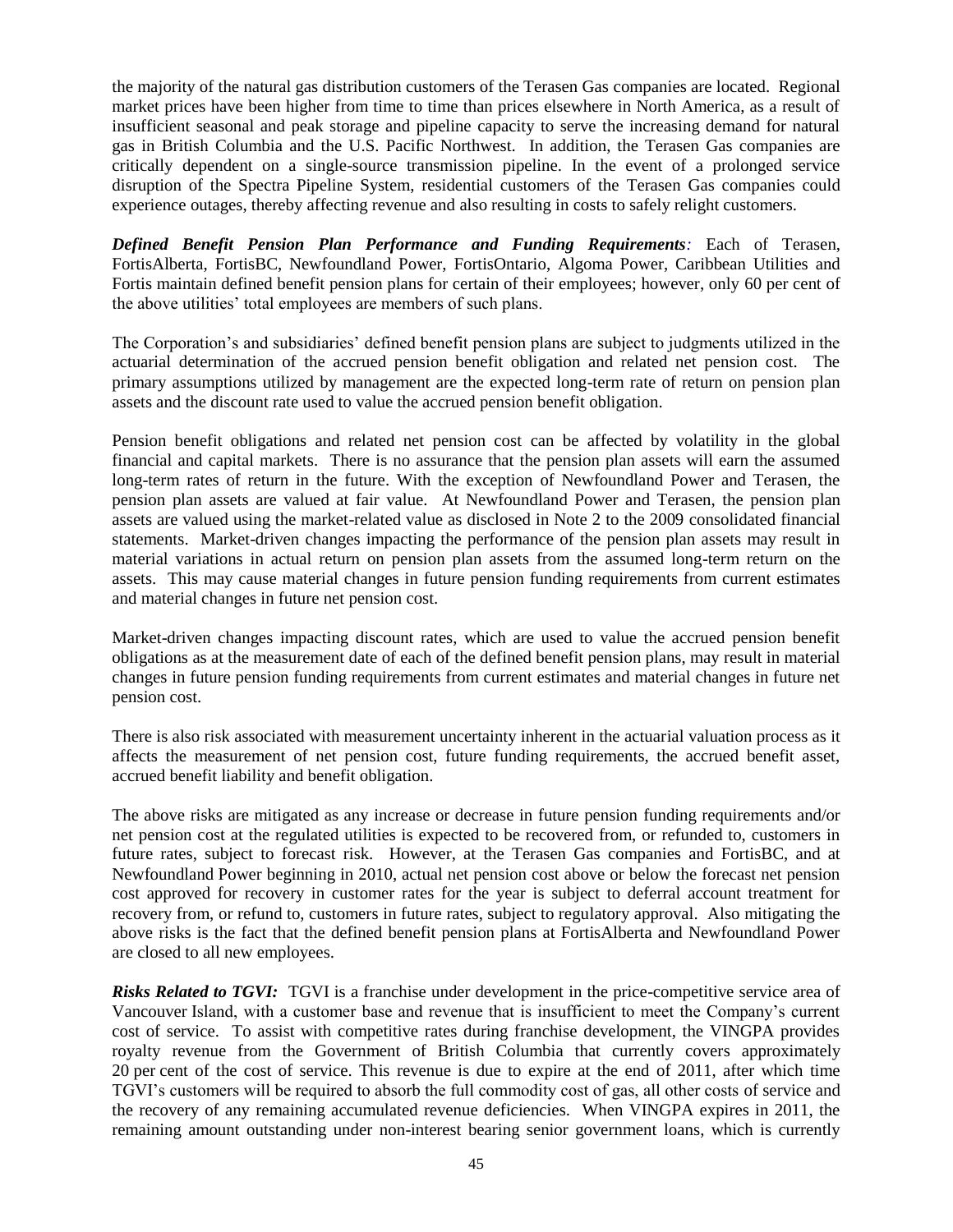treated as a reduction of rate base, will be required to be fully repaid. As at December 31, 2009, the balance outstanding under these loans was \$53 million. As the debt is repaid, the cost of the higher rate base will increase the cost of service and customer rates, making gas less competitive with electricity on Vancouver Island.

*Government of British Columbia's Energy Plan:* The Government of British Columbia released its Energy Plan in February 2007. The Energy Plan is a natural progression from the previous plan, with consistent principles and a strong focus on environmental leadership, energy conservation and efficiency, and investing in innovation. The Energy Plan outlines various measures to address the challenges of global warming, including that all electricity produced in British Columbia will be required to have zero net greenhouse gas emissions by 2016. The Energy Plan places a significant responsibility on British Columbians to conserve energy by requiring 50 per cent of British Columbia's incremental resource needs to be achieved through conservation by 2020. The Energy Plan emphasizes efficiency by requiring BC Hydro to eliminate electricity imports and become fully self-sufficient by 2016. The Energy Plan also states that 90 per cent of British Columbia"s electricity will come from renewable sources and that British Columbia will become the first jurisdiction in North America to require 100 per cent carbon sequestration for any coal-fired electricity project. Many of the principles of the Energy Plan were incorporated into the regulatory framework in British Columbia upon the British Columbia legislature"s adoption of the *Utilities Commission Amendment Act*, *2008*. In addition, the *Carbon Tax Act*, *2008* provides for a consumption tax on carbon-based fuels, which affects the competitiveness of natural gas versus non-carbon-based energy sources. The Act, however, did not introduce a carbon tax on imported electricity generated through the combustion of carbon-based fuels. The future impact of the Government of British Columbia"s Energy Plan and the related legislation may have a material impact on the competitiveness of natural gas relative to other energy sources.

*Environmental Risks:* The Corporation and its subsidiaries are subject to numerous laws, regulations and guidelines governing the generation, management, storage, transportation, recycling and disposal of hazardous substances and other waste materials and otherwise relating to the protection of the environment. Environmental damage and associated costs could potentially arise due to a variety of events, including the impact of severe weather and natural disasters on facilities and equipment, and equipment failure. Costs arising from environmental protection initiatives, compliance with environmental laws, regulations and guidelines or damages may become material to the Corporation and its subsidiaries. In addition, the process of obtaining environmental regulatory approvals, including any necessary environmental assessments, can be lengthy, contentious and expensive. During 2009, costs arising from environmental protection, compliance or damages were not material to the Corporation"s consolidated results of operations, cash flows or financial position. The Corporation believes that it and its subsidiaries are materially compliant with environmental laws, regulations and guidelines applicable to them in the various jurisdictions in which they operate. As at December 31, 2009, there were no material environmental liabilities recorded in the Corporation"s 2009 consolidated financial statements and there were no material unrecorded environmental liabilities known to management (see also, "Regulated Gas Utilities - Terasen Gas companies - Legal Proceedings" section of this 2009 Annual Information Form). The regulated utilities would seek to recover in customer rates the costs associated with environmental protection, compliance or damages; however, there is no assurance that the regulators would agree with the utilities" requests and, therefore, unrecovered costs, if substantial, could materially affect the results of operations, cash flows and financial position of the utilities.

From time to time, it is possible that the Corporation and its subsidiaries may become subject to government orders, investigations, inquiries or other proceedings relating to environmental matters. The occurrence of any of these events, or any changes in applicable environmental laws, regulations and guidelines or their enforcement or regulatory interpretation, could materially impact the results of operations, cash flows and financial position of the Corporation and its subsidiaries.

The Corporation"s gas and electricity businesses are subject to inherent risks, including risk of fires and contamination of air, soil or water from hazardous substances. Risks associated with fire damage relate to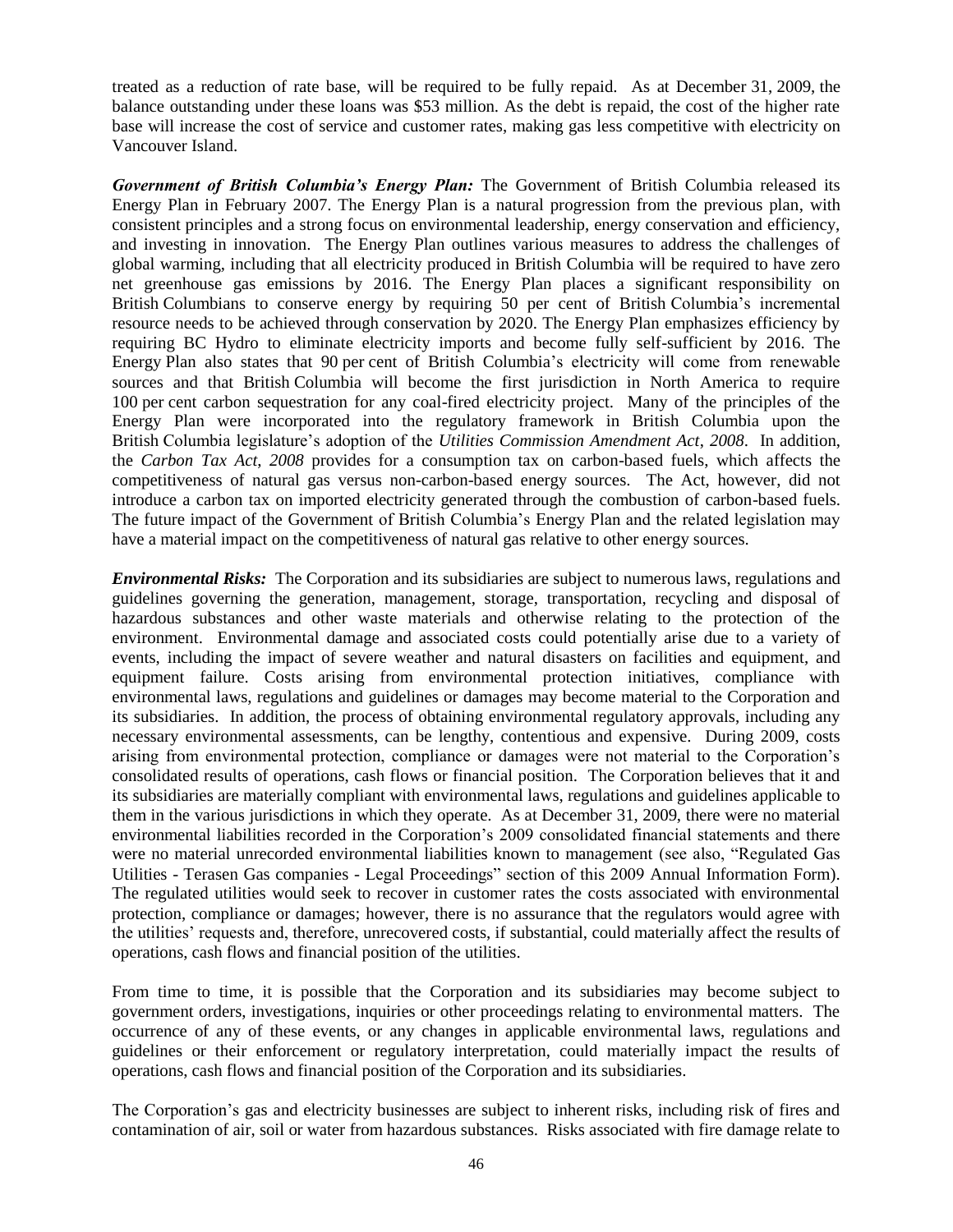the extent of forest and grassland cover, habitation and third-party facilities located on or near the land on which the utilities' facilities are situated. The utilities may become liable for fire suppression costs, regeneration and timber value costs and third-party claims in connection with fires on lands on which its facilities are located if it is found that such facilities were the cause of a fire and such claims, if successful, could be material. Risks also include the responsibility for remediation of contaminated properties, whether or not such contamination was actually caused by the property owner. The risk of contamination of air, soil and water at the electric utilities primarily relates to the storage and handling of large volumes of fuel, the use and/or disposal of petroleum-based products, mainly transformer and lubricating oil, in the utilities" day-to-day operating and maintenance activities, and emissions from the combustion of fuel required in the generation of electricity. The risk of contamination of air, soil or water at the natural gas utilities primarily relates to natural gas and propane leaks and other accidents involving these substances. The management of greenhouse gas emissions is the main environmental concern of the Corporation"s regulated gas utilities, primarily due to recent changes to the Government of British Columbia's Energy Plan and related legislation, as discussed above. Any changes in environmental laws, regulations or guidelines governing contamination could lead to significant increases in costs to the Corporation and its subsidiaries.

The key environmental hazards related to hydroelectric generation operations include the creation of artificial water flows that may disrupt natural habitats and the storage of large volumes of water for the purpose of electricity generation.

Scientists and public health experts in Canada, the United States and other countries are studying the possibility that exposure to electric and magnetic fields from power lines, household appliances and other electricity sources may cause health problems. If it were to be concluded that electric and magnetic fields present a health hazard, litigation could result and the electric utilities could be required to pay damages and take mitigation measures on its facilities. The costs of litigation, damages awarded and mitigation measures, if not approved by regulators for recovery in customer rates, could materially impact the results of operations, cash flows and financial condition of the electric utilities.

While the Corporation and its subsidiaries maintain insurance, there can be no assurance that all possible types of liabilities that may arise related to environmental matters will be covered by the insurance. For further information on insurance, refer to the "Risk Factors - Insurance Coverage Risk" section of this 2009 Annual Information Form.

As part of their respective environmental management systems, the utilities are continuously establishing and implementing programs and procedures to identify potential environmental impacts, mitigate those impacts and monitor environmental performance.

For further information on environmental matters pertaining to the Corporation, refer to the "Environmental Matters" section of this 2009 Annual Information Form.

*Insurance Coverage Risk:* While the Corporation and its subsidiaries maintain insurance, a significant portion of the Corporation's regulated electric utilities' transmission and distribution assets are not covered under insurance, as is customary in North America, as the cost of the coverage is not considered economical. Insurance is subject to coverage limits as well as time-sensitive claims discovery and reporting provisions and there can be no assurance that the types of liabilities that may be incurred by the Corporation and its subsidiaries will be covered by insurance. The Corporation"s regulated utilities would likely apply to their respective regulatory authority to recover the loss or liability through increased customer rates. However, there can be no assurance that a regulatory authority would approve any such application in whole or in part. Any major damage to the physical assets of the Corporation and its subsidiaries could result in repair costs and customer claims that are substantial in amount and which could have an adverse effect on the Corporation's and subsidiaries' results of operations, cash flow and financial position. In addition, the occurrence of significant uninsured claims, claims in excess of the insurance coverage limits maintained by the Corporation and its subsidiaries or claims that fall within a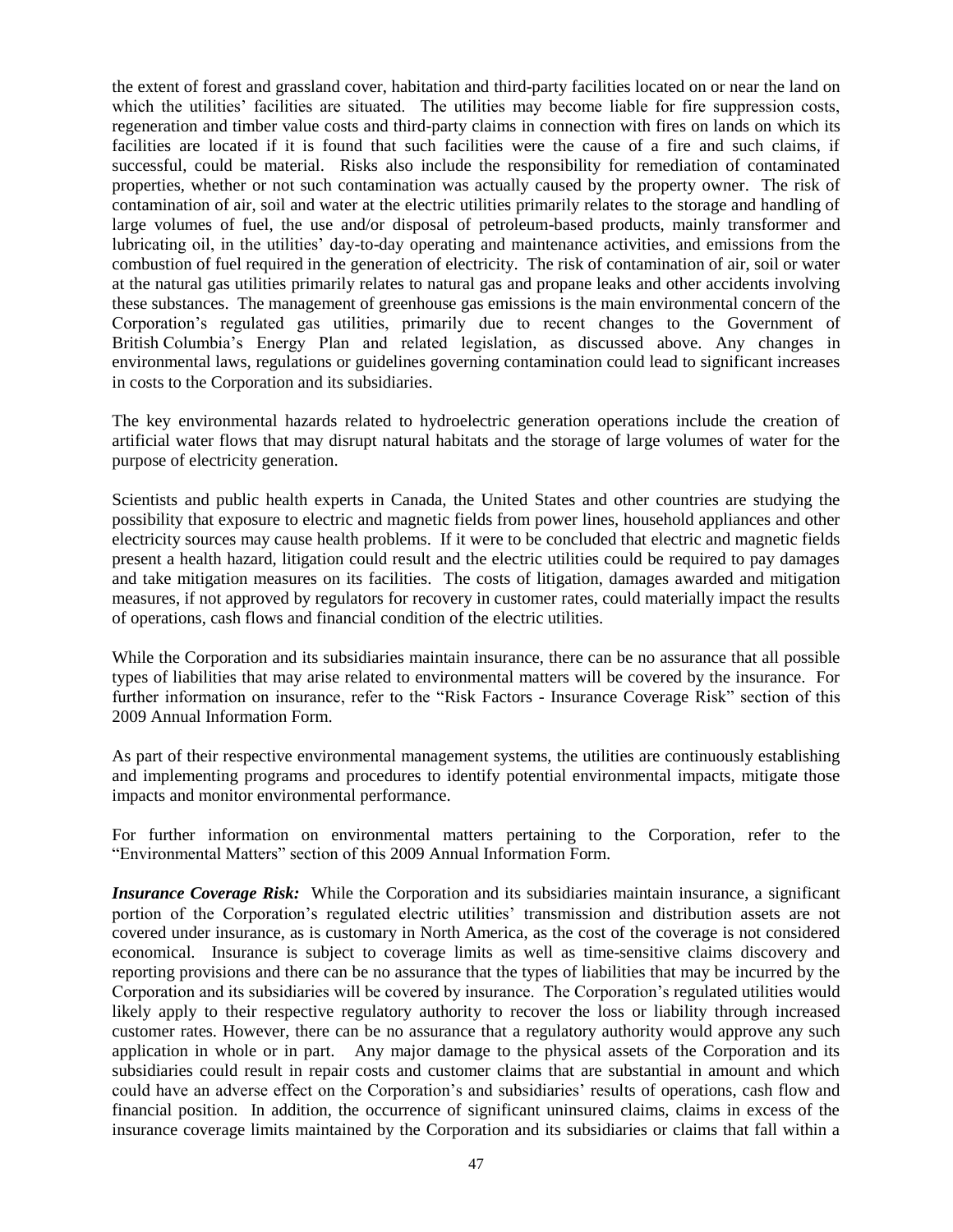significant self-insured retention could have a material adverse effect on the Corporation"s and subsidiaries' results of operations, cash flow and financial position.

It is anticipated that such insurance coverage will be maintained. However, there can be no assurance that the Corporation and its subsidiaries will be able to obtain or maintain adequate insurance in the future at rates considered reasonable or that insurance will continue to be available on terms as favourable as the existing arrangements or that the insurance companies will meet their obligations to pay claims.

*Licences and Permits:* The acquisition, ownership and operation of gas and electric utilities and assets require numerous licences, permits, approvals and certificates from various levels of government and government agencies. The Corporation"s regulated utilities and non-regulated generation operations may not be able to obtain or maintain all required regulatory approvals. If there is a delay in obtaining any required regulatory approval, or if there is a failure to obtain or maintain any required approval or to comply with any applicable law, regulation or condition of an approval, the operation of the assets and the sale of gas and electricity could be prevented or become subject to additional costs, any of which could materially affect the subsidiaries.

FortisBC"s ability to generate electricity from its facilities on the Kootenay River and to receive its entitlement of capacity and energy under the amended and restated Canal Plant Agreement as of July 1, 2005 depends upon the maintenance of its water licences issued under the *Water Act* (British Columbia). In addition, water flows on the Kootenay River are governed under the terms of the Columbia River Treaty between Canada and the United States. Government authorities in Canada and the United States have the power under the treaty to regulate water flows to protect environmental values in a manner that could adversely affect the amount of water available for the generation of power.

**Loss of Service Area:** FortisAlberta serves customers residing within various municipalities throughout its service areas. From time to time, municipal governments in Alberta give consideration to creating their own electric distribution utilities by purchasing the assets of FortisAlberta located within their municipal boundaries. Upon the termination of its franchise agreement, a municipality has the right, subject to AUC approval, to purchase FortisAlberta"s assets within its municipal boundaries pursuant to the *Municipal Government Act* (Alberta). Under the *Hydro and Electric Energy Act* (Alberta), if a municipality that owns an electric utility expands its boundaries, it can acquire FortisAlberta"s assets in the annexed area. In such circumstances, the *Hydro and Electric Energy Act* (Alberta) provides for compensation, including payment for FortisAlberta"s assets on the basis of replacement cost less depreciation. Given the historical growth of Alberta and its municipalities, FortisAlberta may be affected by transactions of this type.

The consequence to FortisAlberta of a municipality purchasing its distribution assets would be an erosion of the Company"s rate base, which would reduce the capital upon which FortisAlberta could earn a regulated return. No transactions are currently in progress with FortisAlberta pursuant to the *Municipal Government Act* (Alberta)*.* However, upon expiration of franchise agreements, there is a risk that municipalities will opt to purchase the distribution assets existing within their boundaries, the loss of which could materially affect the results of operations, cash flow and financial position of FortisAlberta.

*Market Energy Sales Prices:* The Corporation's primary exposure to changes in market energy sales prices had related to its non-regulated energy sales in Ontario, where energy was sold to the IESO at market prices. Non-regulated energy sales in Ontario largely related to a power-for-water exchange agreement, known as the Niagara Exchange Agreement, associated with the Rankine hydroelectric generating facility. FortisOntario"s water entitlement on the Niagara River expired April 30, 2009 at the end of a 100-year term and, as a result, the Corporation"s exposure to market price fluctuations in Ontario has been substantially reduced as earnings related to the Rankine facility have ceased after that date. During 2009, earnings' contribution associated with the Rankine facility was \$3.5 million. To a lesser degree, the Corporation is also exposed to changes in energy prices related to energy sales from its non-regulated generation assets in Upper New York State. All energy produced by these assets is sold to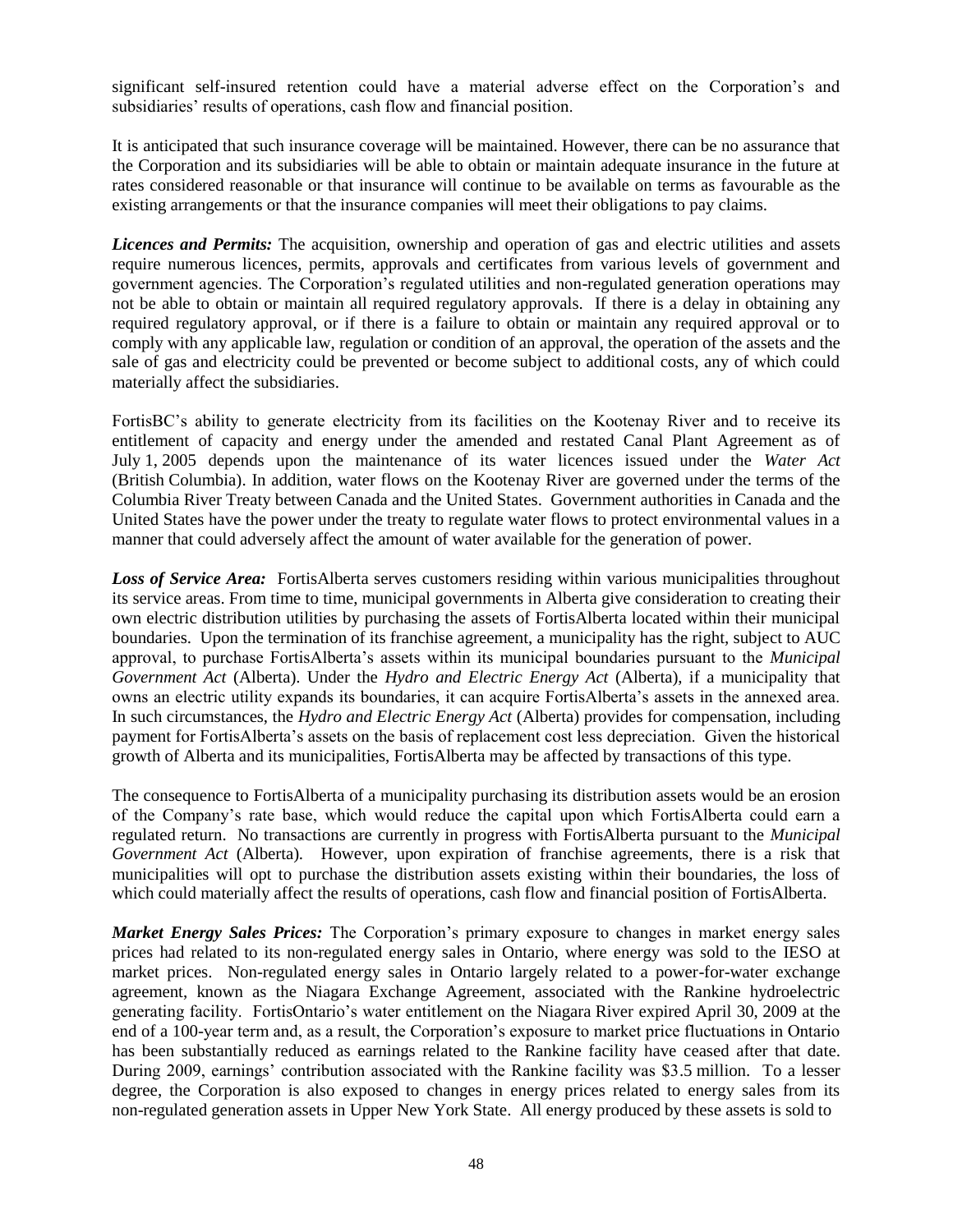the National Grid at market prices. Energy from the Corporation"s non-regulated generation assets in Belize, central Newfoundland and British Columbia is sold under medium- and long-term fixed-price contracts.

*Transition to IFRS:* Effective January 1, 2011, Canadian publicly accountable enterprises are required to adopt IFRS as issued by the IASB. IFRS will require increased financial statement disclosure and will result in differences in accounting policies between Canadian GAAP and IFRS. The Corporation continues to assess the impact on its future financial reporting of transitioning to IFRS. In July 2009, the IASB issued the Exposure Draft - *Rate-Regulated Activities* stating that regulatory assets and liabilities arising from activities subject to cost of service regulation would be recognized under IFRS when certain conditions are met. The ability to record regulatory assets and liabilities, as proposed, should reduce earnings" volatility at the Corporation"s regulated utilities that may otherwise result under IFRS in the absence of an accounting standard for rate-regulated activities. Conversely, if an accounting standard for rate-regulated activities is not approved or if a standard is approved that is substantially different from that proposed, this could increase volatility in the earnings of the Corporation"s regulated utilities.

*Changes in Tax Legislation:* The Government of Canada has enacted legislative changes that will challenge the continuation of the tax-deferred status of offshore earnings derived from foreign affiliates. The legislative changes will require that the governments of these tax-free jurisdictions enter into tax treaties or other comprehensive TIEAs with Canada before 2015. If the jurisdictions are unable to establish these tax treaties or TIEAs, the earnings of Canadian subsidiaries operating in these jurisdictions will be taxed on an accrual basis after 2014 as if they were earned in Canada. Conversely, if tax treaties or TIEAs can be reached, the earnings from these jurisdictions will be able to be repatriated to Canada tax-free. In the event that the offshore earnings become taxable, earnings" contribution from Regulated Electric Utilities - Caribbean and BECOL will decrease.

On December 10, 2008, the Advisory Panel on Canada"s System of International Taxation provided its recommendations to the Minister of Finance of the Government of Canada in its final report, *Enhancing Canada's International Tax Advantage*. The Advisory Panel was formed by the Government of Canada in November 2007 to provide recommendations to improve Canada"s international tax policy respecting foreign investment by Canadian businesses and investment in Canada by foreign businesses. The Advisory Panel"s recommendations seek to improve Canada"s tax system regarding outbound and inbound business investment, non-resident withholding taxes and administration, compliance and legislative processes. Specifically, the Advisory Panel recommended that the Government of Canada pursue TIEAs on a government-to-government basis without resorting to accrual taxation for foreign active business income if TIEAs are not obtained. The Advisory Panel also recommended that the Government of Canada broaden the existing exemption system to cover all foreign active business income earned by foreign affiliates.

Many of the proposals related to foreign affiliate measures, first announced in February 2004, are still in draft form. In the 2009 federal budget documents, the Government of Canada stated that the remaining proposals will be re-evaluated in light of the recommendations of the Advisory Panel before a decision is made on whether and how to proceed with them. On December 18, 2009, the Department of Finance of the Government of Canada released draft legislation, regulations and explanatory notes concerning the foreign affiliate rules under the federal *Income Tax Act*. These measures implement many of the foreign affiliate proposals announced on February 27, 2004.

As of August 31, 2009, the Department of Finance of the Government of Canada reported that it had entered into TIEA negotiations with the Cayman Islands and the Turks and Caicos Islands in June 2009. If agreements can be negotiated, the earnings from Caribbean Utilities and Fortis Turks and Caicos could be repatriated to Canada tax-free.

The Corporation is not aware if the Government of Canada has initiated similar negotiations with the Government of Belize. Any future changes in other tax legislation could also materially affect the Corporation"s consolidated earnings.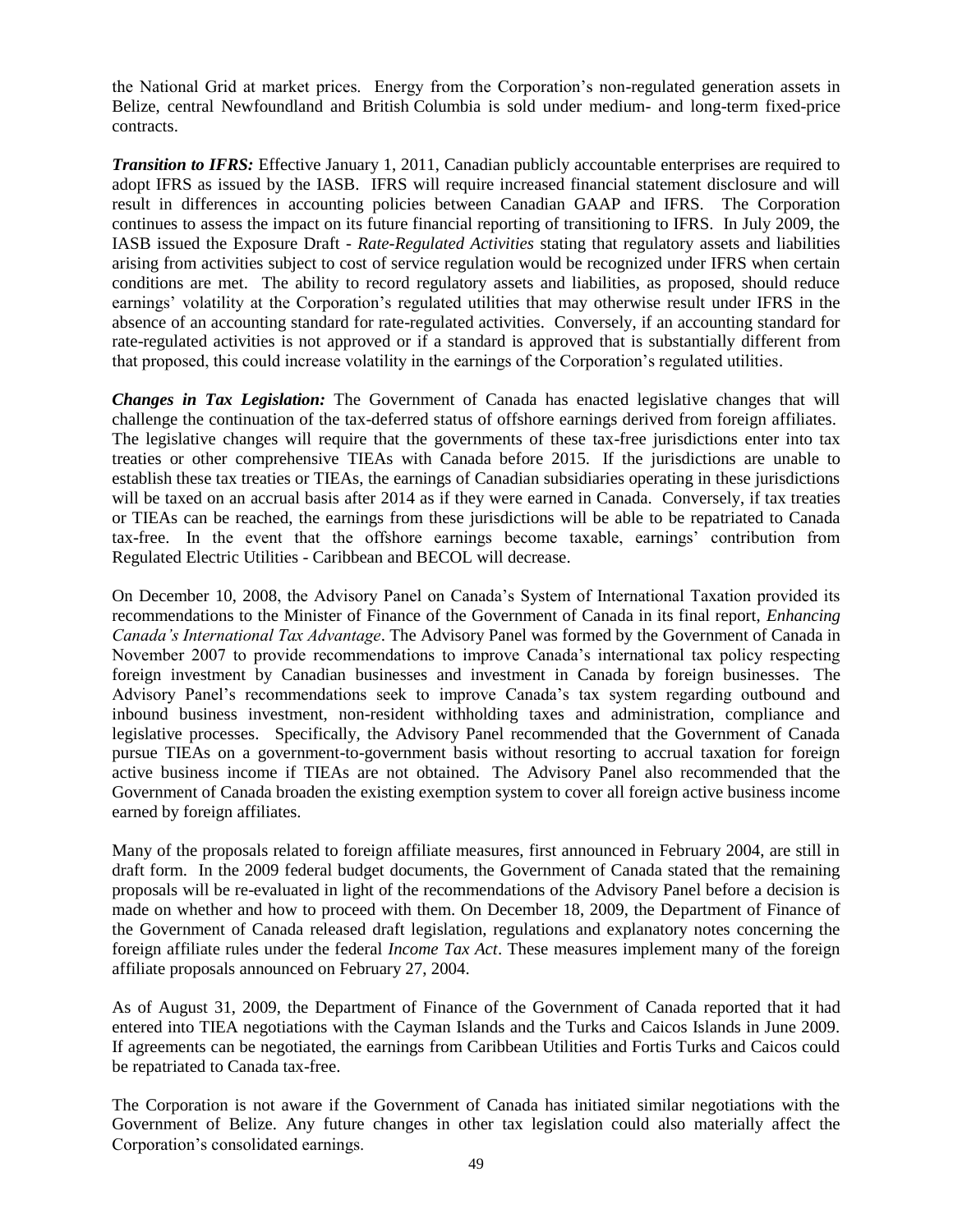*Information Technology Infrastructure:* The ability of the Corporation's utilities to operate effectively is dependent upon developing, managing and maintaining complex information systems and infrastructure that are employed to support the operation of distribution, transmission and generation facilities, provide customers with billing and load settlement information and support the financial and general operating aspects of their business. System failures could have a material adverse effect on the utilities.

*First Nations' Lands:* The Terasen Gas companies and FortisBC provide service to customers on First Nations" reserves and maintain gas and electric distribution facilities, and electric transmission and generation facilities, on lands that are subject to land claims by various First Nations. A treaty negotiation process involving various First Nations" bands and the Government of British Columbia is underway, but the basis upon which settlements might be reached in the service areas of the Terasen Gas companies and FortisBC is not clear. Furthermore, not all First Nations" bands are participating in the process. To date, the policy of the Government of British Columbia has been to endeavour to structure settlements without prejudicing existing rights held by third parties, such as the Terasen Gas companies and FortisBC. However, there can be no certainty that the settlement process will not materially affect the business of the Terasen Gas companies and FortisBC. In addition, FortisAlberta has distribution assets on First Nations" lands with access permits to these lands held by TransAlta. In order for FortisAlberta to acquire these access permits, both the Department of Indian and Northern Affairs Canada and the individual band councils must grant approval. FortisAlberta may not be able to acquire the access permits from TransAlta and may be unable to negotiate land-use agreements with property owners or, if negotiated, such agreements may be on terms that are less than favourable to FortisAlberta and, therefore, may have a material effect on the business of FortisAlberta.

*Labour Relations:* Approximately 58 per cent of the employees of the Corporation's subsidiaries are members of labour unions or associations that have entered into collective bargaining agreements with the subsidiaries. The provisions of such collective bargaining agreements affect the flexibility and efficiency of the businesses carried out by the subsidiaries. The Corporation considers the relationships of its subsidiaries with its labour unions and associations to be satisfactory but there can be no assurance that current relations will continue in future negotiations or that the terms under the present collective bargaining agreements will be renewed. The inability to maintain or renew the collective bargaining agreements on acceptable terms could result in increased labour costs or service interruptions arising from labour disputes that are not provided for in approved rate orders at the regulated utilities and which could have a material effect on the results of operations, cash flow and financial position of the utilities.

*Human Resources:* The ability of Fortis to deliver service in a cost-effective manner is dependent on the ability of the Corporation"s subsidiaries to attract, develop and retain skilled workforces. Like other utilities across Canada and the Caribbean, the Corporation"s utilities are faced with demographic challenges relating to trades, technical staff and engineers. The growing size of the Corporation and an increasingly competitive job market present ongoing recruitment challenges. The Corporation"s significant consolidated capital expenditure program over the next several years will present challenges in ensuring the Corporation"s utilities have the qualified workforce necessary to complete the capital work initiatives.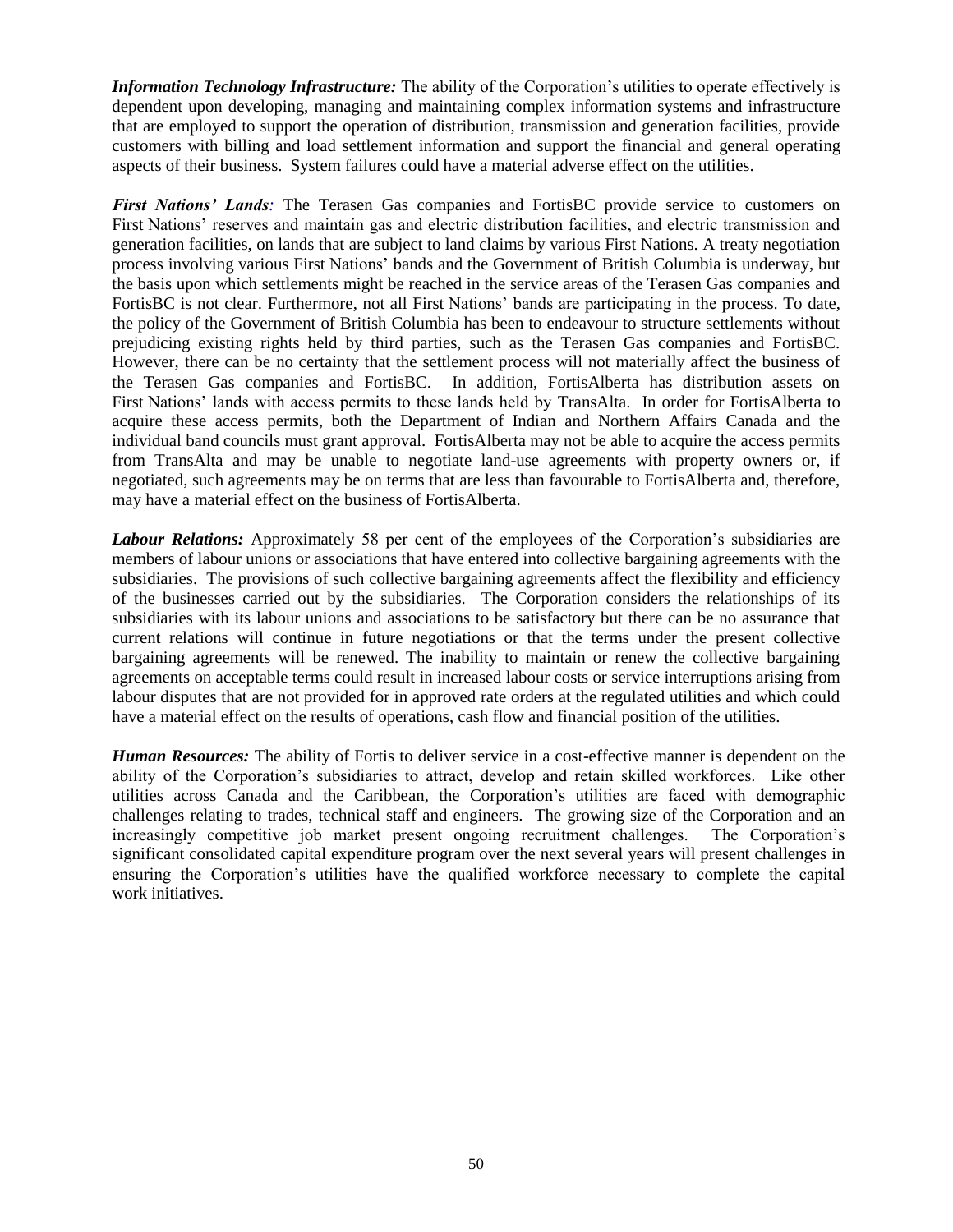#### **7.0 GENERAL DESCRIPTION OF SHARE CAPITAL STRUCTURE**

The authorized share capital of the Corporation consists of the following:

- (a) an unlimited number of Common Shares without nominal or par value;
- (b) an unlimited number of First Preference Shares without nominal or par value; and
- (c) an unlimited number of Second Preference Shares without nominal or par value.

At March 5, 2010, the following Common Shares and First Preference Shares were issued and outstanding.

| <b>Share Capital</b>              | <b>Issued and Outstanding</b> | <b>Votes per Share</b> |
|-----------------------------------|-------------------------------|------------------------|
| <b>Common Shares</b>              | 172,050,701                   | One                    |
| First Preference Shares, Series C | 5,000,000                     | None                   |
| First Preference Shares, Series E | 7,993,500                     | None                   |
| First Preference Shares, Series F | 5,000,000                     | None                   |
| First Preference Shares, Series G | 9,200,000                     | None                   |
| First Preference Shares, Series H | 10,000,000                    | None                   |

The following table summarizes the cash dividends declared per share for each of the Corporation"s class of share for the past three years.

|                                                  | <b>Dividends Declared</b><br>(per share) |          |          |  |
|--------------------------------------------------|------------------------------------------|----------|----------|--|
| <b>Share Capital</b>                             | 2007                                     | 2008     | 2009     |  |
| <b>Common Shares</b>                             | \$0.88                                   | \$1.01   | \$0.78   |  |
| First Preference Shares, Series C                | \$1.3625                                 | \$1.3625 | \$1.3625 |  |
| First Preference Shares, Series E                | \$1.2250                                 | \$1.2250 | \$1.2250 |  |
| First Preference Shares, Series F                | \$1.2250                                 | \$1.2250 | \$1.2250 |  |
| First Preference Shares, Series G <sup>(1)</sup> |                                          | \$1.0184 | \$1.3125 |  |
| First Preference Shares, Series H <sup>(2)</sup> |                                          |          |          |  |

*(1) The First Preference Shares, Series G were issued in May and June 2008.*

*(2) The First Preference Shares, Series H were issued in January 2010, and are initially entitled to receive cumulative dividends in the amount of \$1.0625 per annum.*

For purposes of the enhanced dividend tax credit rules contained in the *Income Tax Act* (Canada) and any corresponding provincial and territorial tax legislation, all dividends paid on Common and Preferred Shares after December 31, 2005 by Fortis to Canadian residents are designated as "eligible dividends". Unless stated otherwise, all dividends paid by Fortis hereafter are designated as "eligible dividends" for the purposes of such rules.

On January 11, 2010, the Board declared an increase in the quarterly Common Share dividend to \$0.28 per share from \$0.26 per share, with the first payment occurring on March 1, 2010, to holders of record as of February 5, 2010. Also on January 11, 2010, the Board declared a first quarter 2010 dividend on the First Preference Shares, Series C, E, F and G in accordance with the applicable annual prescribed rate and was paid on March 1, 2010 to holders of record as of February 5, 2010.

On March 2, 2010, the Board declared a second quarter 2010 dividend of \$0.28 per Common Share and a second quarter 2010 dividend on the First Preference Shares, Series C, E, F, G and H in accordance with the applicable annual prescribed rate. The first dividend associated with the First Preference Shares, Series H will be in the amount of \$0.3668 per share to be paid on June 1, 2010. In each case, the second quarter 2010 dividends will be paid on June 1, 2010 to holders of record as of May 7, 2010.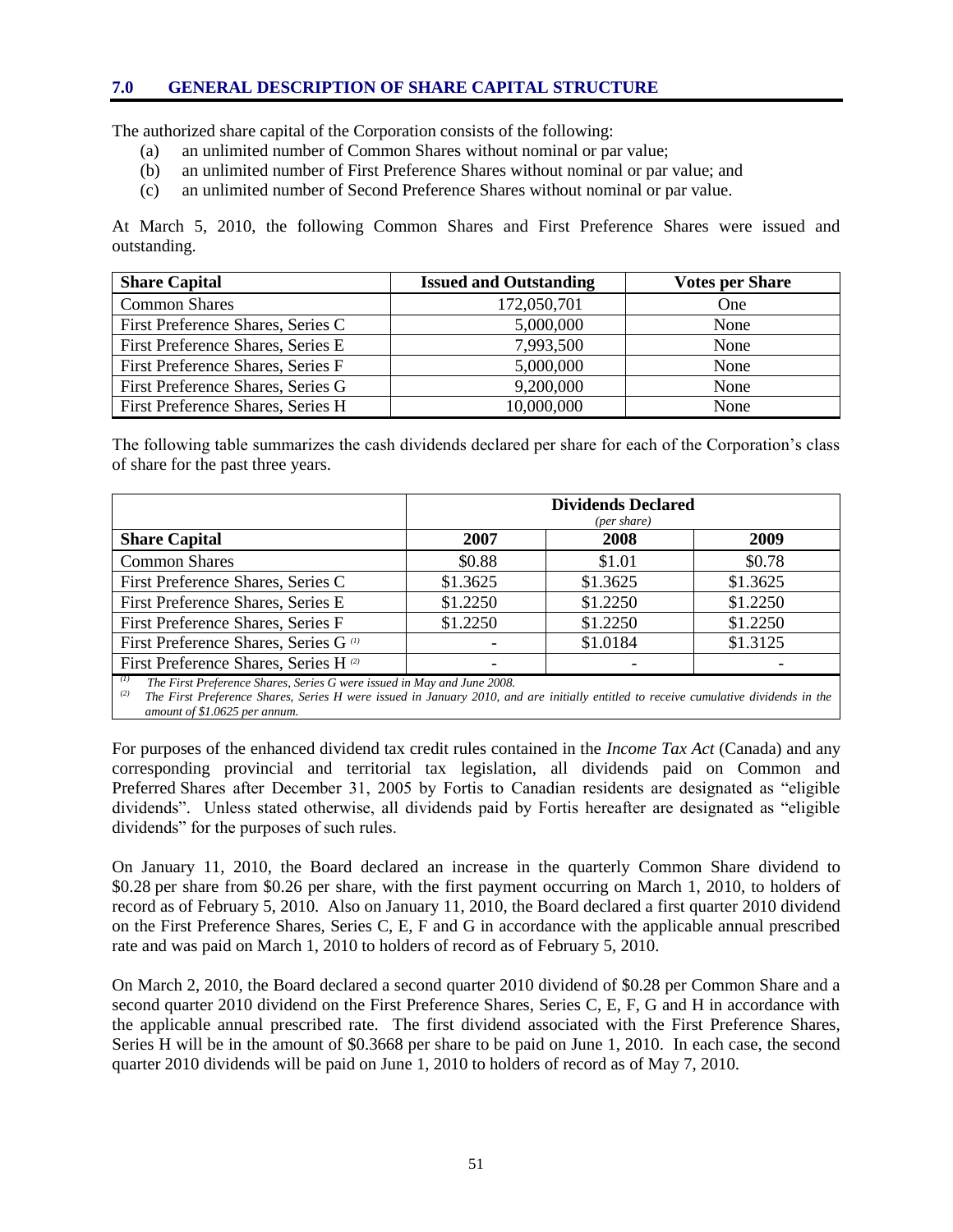#### *Common Shares*

Dividends on Common Shares are declared at the discretion of the Board. Holders of Common Shares are entitled to dividends on a pro rata basis if, as, and when declared by the Board. Subject to the rights of the holders of the First Preference Shares and Second Preference Shares and any other class of shares of the Corporation entitled to receive dividends in priority to or rateably with the holders of the Common Shares, the Board may declare dividends on the Common Shares to the exclusion of any other class of shares of the Corporation.

On the liquidation, dissolution or winding-up of Fortis, holders of Common Shares are entitled to participate rateably in any distribution of assets of Fortis, subject to the rights of holders of First Preference Shares and Second Preference Shares and any other class of shares of the Corporation entitled to receive the assets of the Corporation on such a distribution in priority to or rateably with the holders of the Common Shares.

Holders of the Common Shares are entitled to receive notice of and to attend all annual and special meetings of the shareholders of Fortis, other than separate meetings of holders of any other class or series of shares, and are entitled to one vote in respect of each Common Share held at such meetings.

#### *First Preference Shares, Series C*

The 5,000,000 First Preference Shares, Series C are entitled to fixed cumulative preferential cash dividends at a rate of \$1.3625 per share per annum. On or after June 1, 2010, the Corporation may, at its option, redeem for cash the First Preference Shares, Series C, in whole at any time, or in part from time to time, at \$25.75 per share if redeemed before June 1, 2011; at \$25.50 per share if redeemed on or after June 1, 2011 but before June 1, 2012; at \$25.25 per share if redeemed on or after June 1, 2012 but before June 1, 2013; and at \$25.00 per share if redeemed on or after June 1, 2013 plus, in each case, all accrued and unpaid dividends up to but excluding the date fixed for redemption. On or after June 1, 2010, the Corporation may, at its option, convert all, or from time to time, any part of the outstanding First Preference Shares, Series C into fully paid and freely tradable Common Shares of the Corporation. The number of Common Shares into which each Preference Share may be so converted will be determined by dividing the then-applicable redemption price per Preference Share, together with all accrued and unpaid dividends up to but excluding the date fixed for conversion, by the greater of \$1.00 and 95 per cent of the then-current market price of the Common Shares. On or after September 1, 2013, each First Preference Share, Series C will be convertible at the option of the holder on the first day of September, December, March and June of each year into freely tradable Common Shares determined by dividing \$25.00, together with all accrued and unpaid dividends up to but excluding the date fixed for conversion, by the greater of \$1.00 and 95 per cent of the then-current market price of the Common Shares. If a holder of First Preference Shares, Series C elects to convert any of such shares into Common Shares, the Corporation can redeem such First Preference Shares, Series C for cash or arrange for the sale of those shares to other purchasers.

#### *First Preference Shares, Series E*

The 7,993,500 First Preference Shares, Series E are entitled to receive fixed cumulative preferential cash dividends at a rate of \$1.2250 per share per annum. On or after June 1, 2013, the Corporation may, at its option, redeem all, or from time to time any part of, the outstanding First Preference Shares, Series E by the payment in cash of a sum per redeemed share equal to \$25.75 if redeemed during the 12 months commencing June 1, 2013; \$25.50 if redeemed during the 12 months commencing June 1, 2014; \$25.25 if redeemed during the 12 months commencing June 1, 2015; and \$25.00 if redeemed on or after June 1, 2016 plus, in each case, all accrued and unpaid dividends up to but excluding the date fixed for redemption. On or after June 1, 2013, the Corporation may, at its option, convert all, or from time to time any part of the outstanding First Preference Shares, Series E into fully paid and freely tradable Common Shares of the Corporation.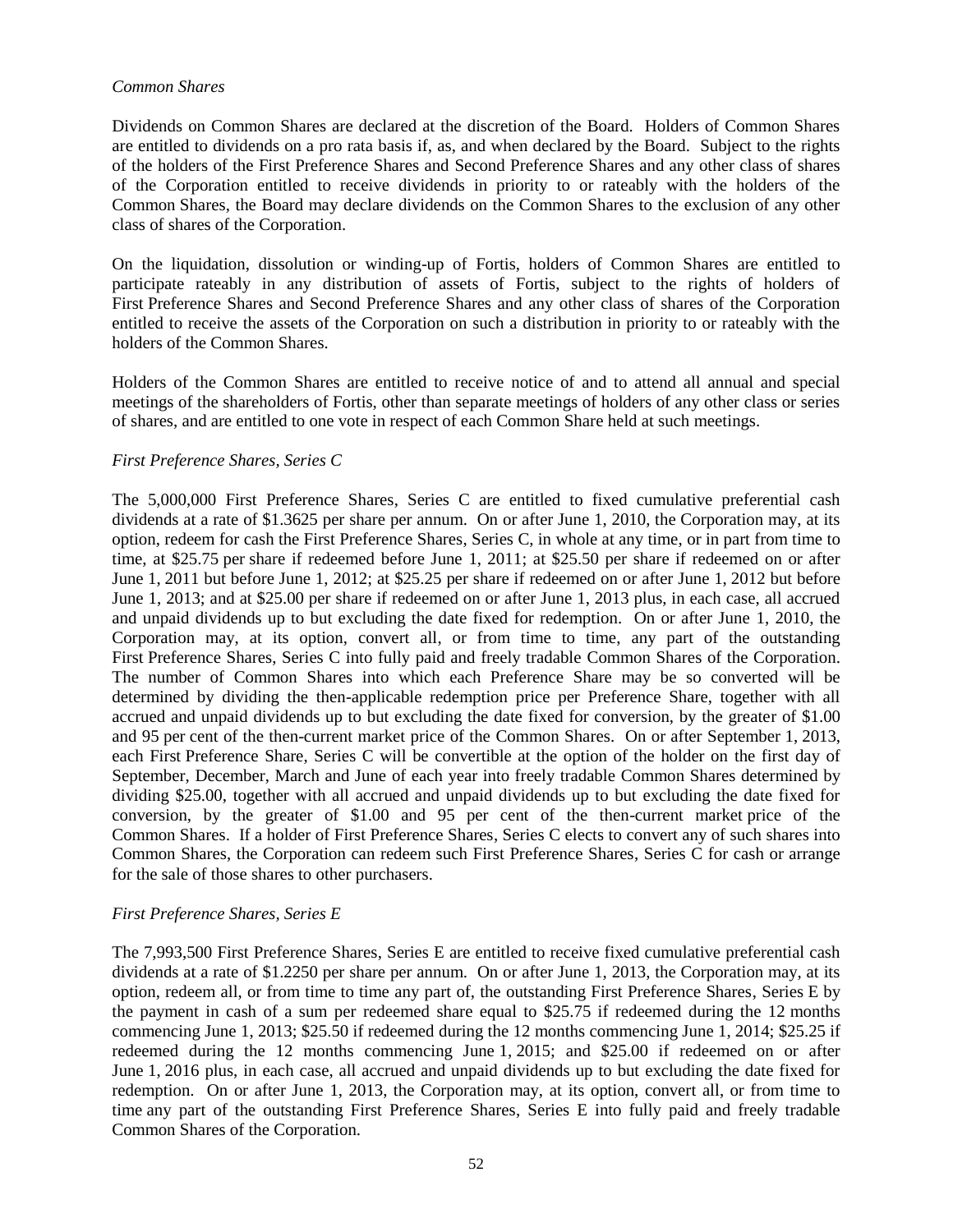The number of Common Shares into which each Preference Share may be so converted will be determined by dividing the then-applicable redemption price per First Preference Share, Series E, together with all accrued and unpaid dividends up to but excluding the date fixed for conversion, by the greater of \$1.00 and 95 per cent of the then-current market price of the Common Shares at such time. On or after September 1, 2016, each First Preference Share, Series E will be convertible at the option of the holder on the first business day of September, December, March and June of each year, into fully paid and freely tradable Common Shares determined by dividing \$25.00, together with all accrued and unpaid dividends up to but excluding the date fixed for conversion, by the greater of \$1.00 and 95 per cent of the then-current market price of the Common Shares. If a holder of First Preference Shares, Series E elects to convert any of such shares into Common Shares, the Corporation can redeem such First Preference, Shares E for cash or arrange for the sale of those shares to other purchasers.

#### *First Preference Shares, Series F*

The 5,000,000 First Preference Shares, Series F are entitled to receive fixed cumulative preferential cash dividends at a rate of \$1.2250 per share per annum. On or after December 1, 2011, the Corporation may, at its option, redeem for cash the First Preference Shares, Series F, in whole at any time or in part from time to time, at \$26.00 per share if redeemed before December 1, 2012; at \$25.75 per share if redeemed on or after December 1, 2012 but before December 1, 2013; at \$25.50 per share if redeemed on or after December 1, 2013 but before December 1, 2014; at \$25.25 per share if redeemed on or after December 1, 2014 but before December 1, 2015; and at \$25.00 per share if redeemed on or after December 1, 2015 plus, in each case, all accrued and unpaid dividends up to but excluding the date fixed for redemption.

#### *First Preference Shares, Series G*

The 9,200,000 First Preference Shares, Series G are entitled to receive fixed cumulative preferential cash dividends at a rate of \$1.3125 per share per annum for each year up to and including August 31, 2013. For each five-year period after that date, the holders of First Preference Shares, Series G are entitled to receive reset fixed cumulative preferential cash dividends. The reset annual dividends per share will be determined by multiplying the \$25.00 per share by the annual fixed dividend rate, which is the sum of the five-year Government of Canada Bond Yield on the applicable reset date plus 2.13 per cent. On September 1, 2013, and on September 1 every five years thereafter, the Corporation has the option to redeem for cash the outstanding First Preference Shares, Series G, in whole at any time, or in part from time to time, at a price of \$25.00 per share plus all accrued and unpaid dividends up to but excluding the date fixed for redemption.

#### *First Preference Shares, Series H*

The 10,000,000 First Preference Shares, Series H are entitled to receive fixed cumulative preferential cash dividends at a rate of \$1.0625 per share per annum for each year up to but excluding June 1, 2015. For each five-year period after that date, the holders of First Preference Shares, Series H are entitled to receive reset fixed cumulative preferential cash dividends. The reset annual dividends per share will be determined by multiplying \$25.00 per share by the annual fixed dividend rate, which is the sum of the five-year Government of Canada Bond Yield on the applicable reset date plus 1.45 per cent.

On each Series H Conversion Date, being June 1, 2015, and June 1 every five years thereafter, the Corporation has the option to redeem for cash all or any part of the outstanding First Preference Shares, Series H, at a price of \$25.00 per share plus all accrued and unpaid dividends up to but excluding the date fixed for redemption. On each Series H Conversion Date, the holders of First Preference Shares, Series H, have the option to convert any or all of their First Preference Shares, Series H into an equal number of cumulative redeemable floating rate First Preference Shares, Series I.

The holders of First Preference Shares, Series I will be entitled to receive floating rate cumulative preferential cash dividends in the amount per share determined by multiplying the applicable floating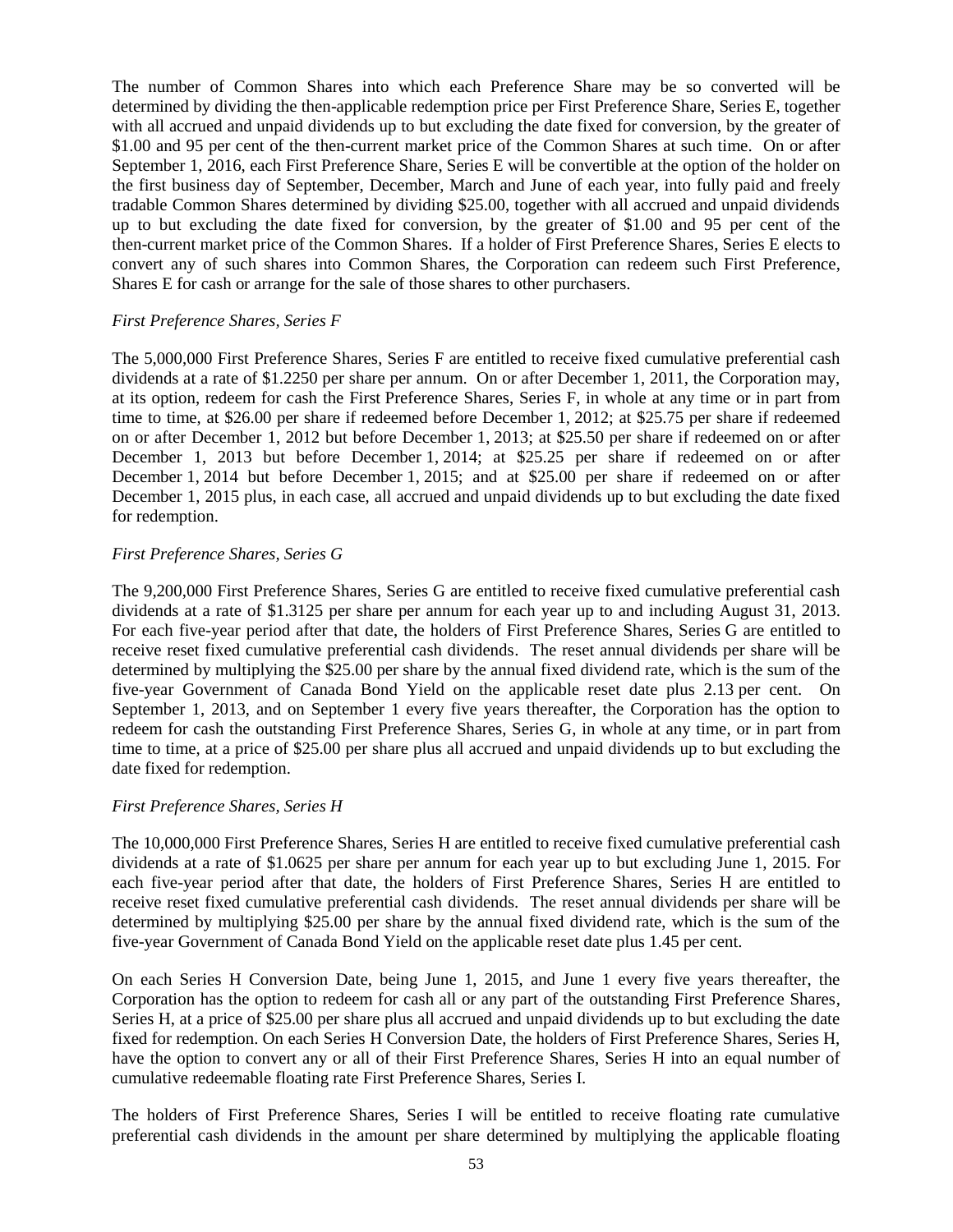quarterly dividend rate by \$25.00. The floating quarterly dividend rate will be equal to the sum of the average yield expressed as a percentage per annum on three-month Government of Canada Treasury Bills plus 1.45 per cent.

On each Series I Conversion Date, being June 1, 2020, and June 1 every five years thereafter, the Corporation has the option to redeem for cash all or any part of the outstanding First Preference Shares, Series I at a price of \$25.00 per share plus all accrued and unpaid dividends up to but excluding the date fixed for redemption. On any date after June 1, 2015, that is not a Series I Conversion Date, the Corporation has the option to redeem for cash all or any part of the outstanding First Preference Shares, Series I at a price of \$25.50 per share plus all accrued and unpaid dividends up to but excluding the date fixed for redemption. On each Series I Conversion Date, the holders of First Preference Shares, Series I, have the option to convert any or all of their First Preference Shares, Series I into an equal number of First Preference Shares, Series H.

On any Series H Conversion Date, if the Corporation determines that there would be less than 1,000,000 First Preference Shares, Series H outstanding, such remaining First Preference Shares, Series H will automatically be converted into an equal number of First Preference Shares, Series I. On any Series I Conversion Date, if the Corporation determines that there would be less than 1,000,000 First Preference Shares, Series I outstanding, such remaining First Preference Shares, Series I will automatically be converted into an equal number of First Preference Shares, Series H. However, if such automatic conversions would result in less than 1,000,000 Series I First Preference Shares or less than 1,000,000 Series H First Preference Shares outstanding then no automatic conversion would take place.

#### *Convertible Debentures*

The Corporation"s US\$40 million 5.50% Unsecured Subordinated Convertible Debentures, due 2016, are redeemable by the Corporation at par at any time on or after November 7, 2011 and are convertible, at the option of the holder, into the Corporation"s Common Shares at US\$29.11 per share. The debentures are subordinated to all other indebtedness of the Corporation, other than subordinated indebtedness ranking equally to the debentures. There is no provision associated with these debentures that restricts the payment of dividends.

#### *Debt Covenant Restrictions on Dividend Distributions*

The Trust Indenture pertaining to the Corporation"s \$100 million Senior Unsecured Debentures contains a covenant which provides that Fortis shall not declare or pay any dividends (other than stock dividends or cumulative preferred dividends on preferred shares not issued as stock dividends) or make any other distribution on its shares if, immediately thereafter, its consolidated funded obligations would be in excess of 75 per cent of its total consolidated capitalization.

The Trust Indenture pertaining to the Corporation"s \$200 million Senior Unsecured Debentures contains a covenant which provides that Fortis shall not declare or pay any dividends (other than stock dividends or cumulative preferred dividends on preferred shares not issued as stock dividends) or make any other distribution on its shares or redeem any of its shares or prepay Subordinated Debt if, immediately thereafter, its consolidated funded obligations would be in excess of 75 per cent of its total consolidated capitalization.

The Corporation has a \$600 million unsecured committed revolving credit facility, maturing in May 2012, that can be used for general corporate purposes, including acquisitions. The credit facility contains a covenant which provides that Fortis shall not declare or pay any dividends or make any other restricted payments if, immediately thereafter, consolidated debt to consolidated capitalization ratio would exceed 70 per cent at any time.

As at December 31, 2009 and 2008, the Corporation was in compliance with its debt covenant restrictions pertaining to dividend distributions, as described above.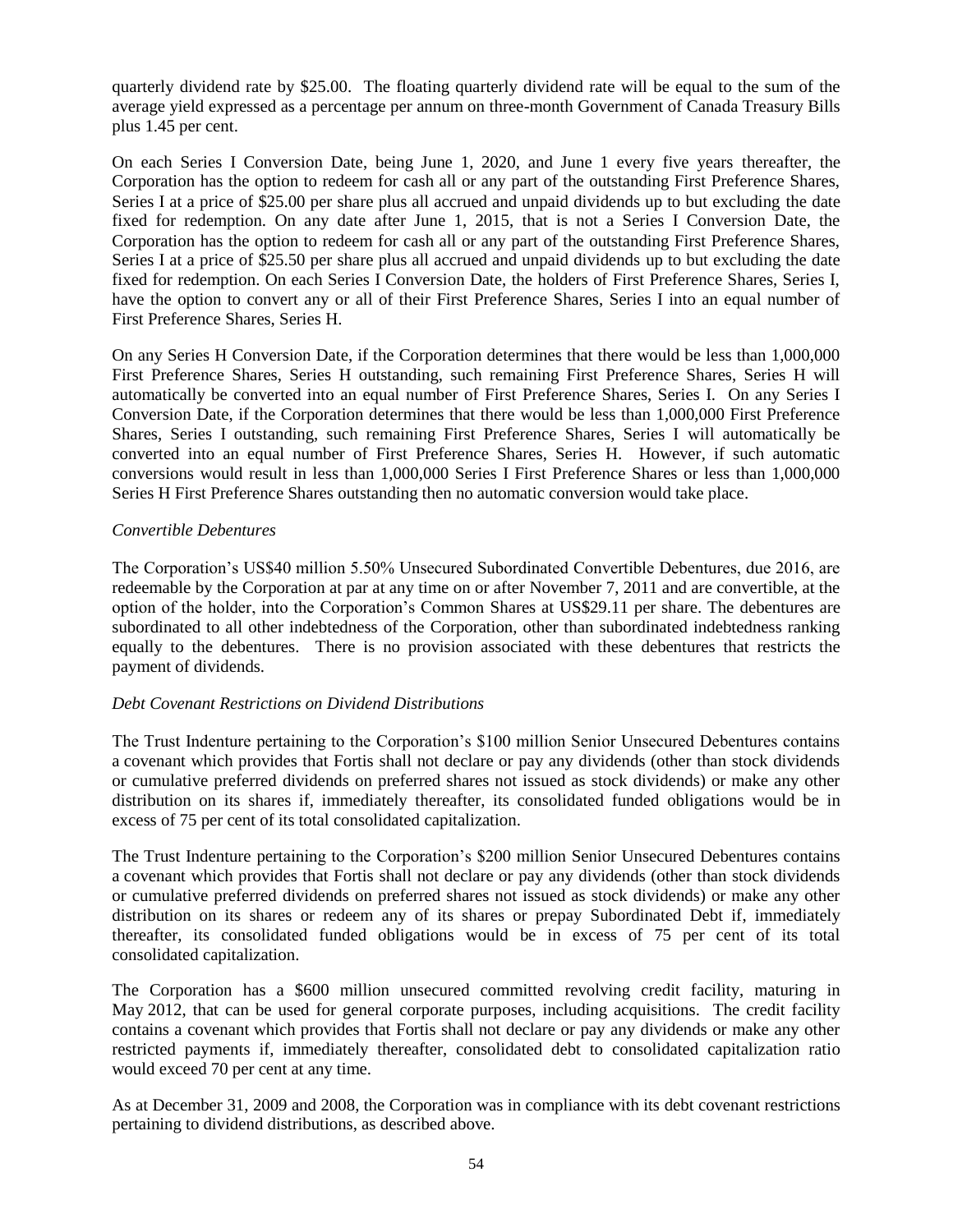#### **8.0 CREDIT RATINGS**

Securities issued by Fortis and its currently rated utilities are rated by one or more credit rating agencies, namely, DBRS, S&P and/or Moody's. The ratings assigned to securities issued by Fortis and its currently rated utilities are reviewed by the agencies on an ongoing basis. Credit ratings and stability ratings are intended to provide investors with an independent measure of credit quality of an issue of securities and are not recommendations to buy, sell or hold securities. Ratings may be subject to revision or withdrawal at any time by the rating organization. The following table summarizes the Corporation"s credit ratings as at March 8, 2010.

| <b>Fortis</b><br><b>Credit Ratings</b>   |                                                  |                                           |                                         |  |  |  |
|------------------------------------------|--------------------------------------------------|-------------------------------------------|-----------------------------------------|--|--|--|
| <b>DBRS</b><br>S&P<br>Company<br>Moody's |                                                  |                                           |                                         |  |  |  |
| Fortis                                   | BBB (high), stable<br>(unsecured debt)           | A-, stable<br>(unsecured debt)            | N/A                                     |  |  |  |
| Terasen                                  | BBB (high), stable<br>(unsecured debt)           | BBB+, stable $^{(1)}$<br>(unsecured debt) | Baa2, stable<br>(unsecured debt)        |  |  |  |
| <b>TGI</b>                               | A, stable<br>(secured & unsecured debt)          | A, stable $^{(1)}$<br>(unsecured debt)    | A3, stable<br>(unsecured debt)          |  |  |  |
| <b>TGVI</b>                              | N/A                                              | N/A                                       | A3, stable<br>(unsecured debt)          |  |  |  |
| FortisAlberta                            | A (low), stable<br>(senior unsecured debt)       | A-, stable<br>(senior unsecured debt)     | Baa1, stable<br>(senior unsecured debt) |  |  |  |
| FortisBC                                 | BBB (high), stable<br>(secured & unsecured debt) | N/A                                       | Baa2, stable<br>(unsecured debt)        |  |  |  |
| Newfoundland Power                       | A, stable<br>(first mortgage bonds)              | N/A                                       | A2, stable<br>(first mortgage bonds)    |  |  |  |
| Maritime Electric                        | N/A                                              | A, stable<br>(senior secured debt)        | N/A                                     |  |  |  |
| Caribbean Utilities                      | A (low), stable<br>(senior unsecured debt)       | A, negative<br>(senior unsecured debt)    | N/A                                     |  |  |  |
| $(1)$ Unsolicited                        |                                                  |                                           |                                         |  |  |  |

DBRS rates debt instruments by rating categories ranging from AAA to D, which represents the range from highest to lowest quality of such securities. DBRS states that: (i) its long-term debt ratings are meant to give an indication of the risk that the borrower will not fulfill its obligations in a timely manner with respect to both interest and principal commitments; (ii) its ratings do not take factors such as pricing or market risk into consideration and are expected to be used by purchasers as one part of their investment decision; and (iii) every rating is based on quantitative and qualitative considerations that are relevant for the borrowing entity. According to DBRS, a rating of A by DBRS is in the middle of three subcategories within the third highest of nine major categories. Such rating is assigned to debt instruments considered to be of satisfactory credit quality and for which protection of interest and principal is still substantial, but the degree of strength is less than with AA rated entities. Entities in the BBB category are considered to have long-term debt of adequate credit quality. Protection of interest and principal is considered acceptable, but the entity is fairly susceptible to adverse changes in financial and economic conditions, or there may be other adverse conditions present which reduce the strength of the entity and its rated securities. The assignment of a (high) or (low) modifier within each rating category indicates relative standing within such category.

S&P long-term debt ratings are on a ratings scale that ranges from AAA to C, which represents the range from highest to lowest quality of such securities. S&P uses '+' or '-' designations to indicate the relative standing of securities within a particular rating category. S&P states that its credit ratings are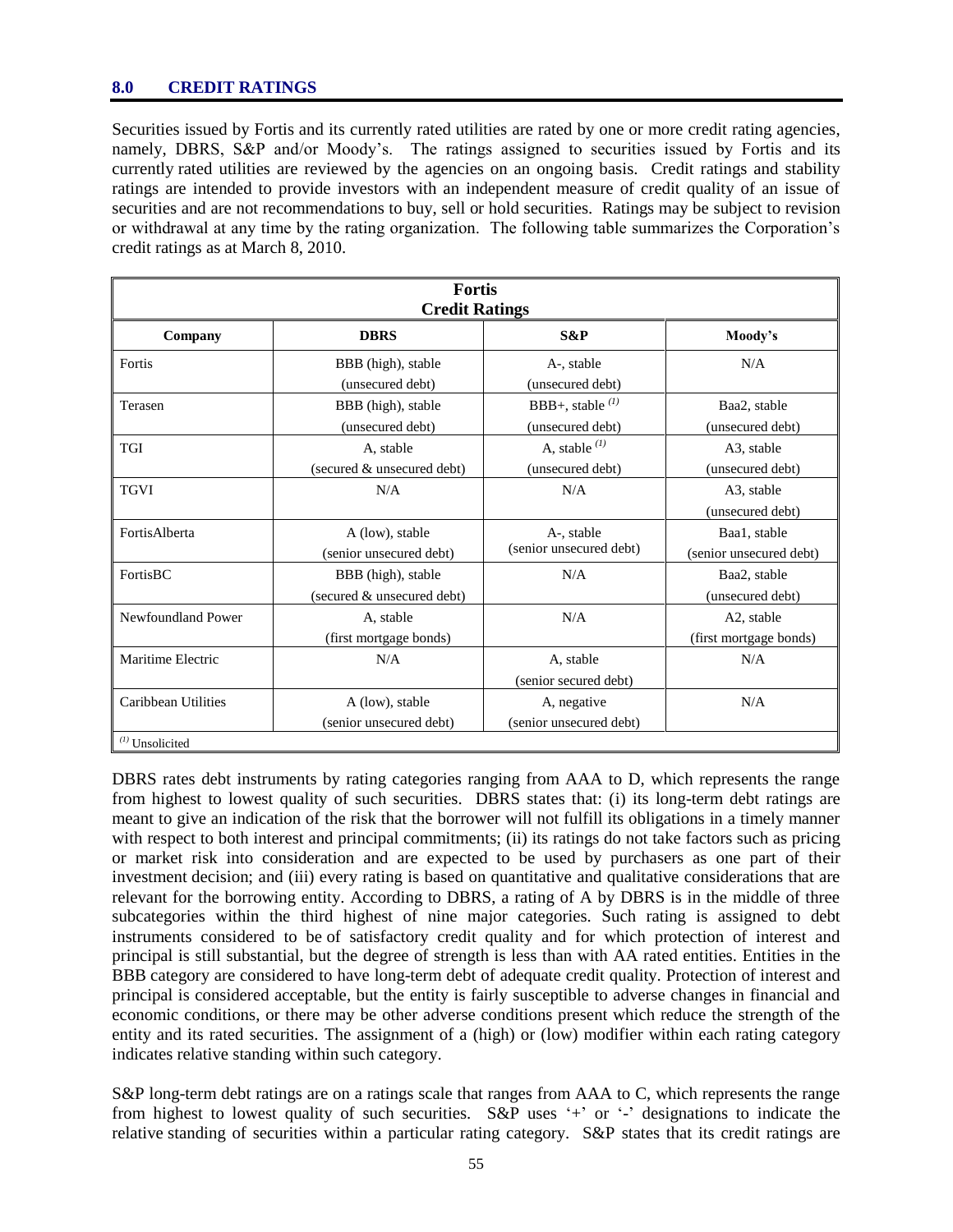current opinions of the financial security characteristics with respect to the ability to pay under contracts in accordance with their terms. This opinion is not specific to any particular contract, nor does it address the suitability of a particular contract for a specific purpose or purchaser. An issuer rated A is regarded as having financial security characteristics to meet its financial commitments but is somewhat more susceptible to the adverse effects of changes in circumstances and economic conditions than those in higher-rated categories.

Moody"s long-term debt ratings are on a rating scale that ranges from Aaa to C, which represents the range from highest to lowest quality of such securities. In addition, Moody"s applies numerical modifiers 1, 2 and 3 in each generic rating classification from Aa to Caa to indicate relative standing within such classification. The modifier 1 indicates that the security ranks in the higher end of its generic rating category, the modifier 2 indicates a mid-range ranking and the modifier 3 indicates that the security ranks in the lower end of its generic rating category. Moody"s states that its long-term debt ratings are opinions of relative risk of fixed-income obligations with an original maturity of one year or more and that such ratings reflect both the likelihood of default and any financial loss suffered in the event of default. According to Moody"s, a rating of Baa is the fourth highest of nine major categories and such a debt rating is assigned to debt instruments considered to be of medium-grade quality. Debt instruments rated Baa are subject to moderate credit risk and may possess certain speculative characteristics. Debt instruments rated A are considered upper-medium grade and are subject to low credit risk.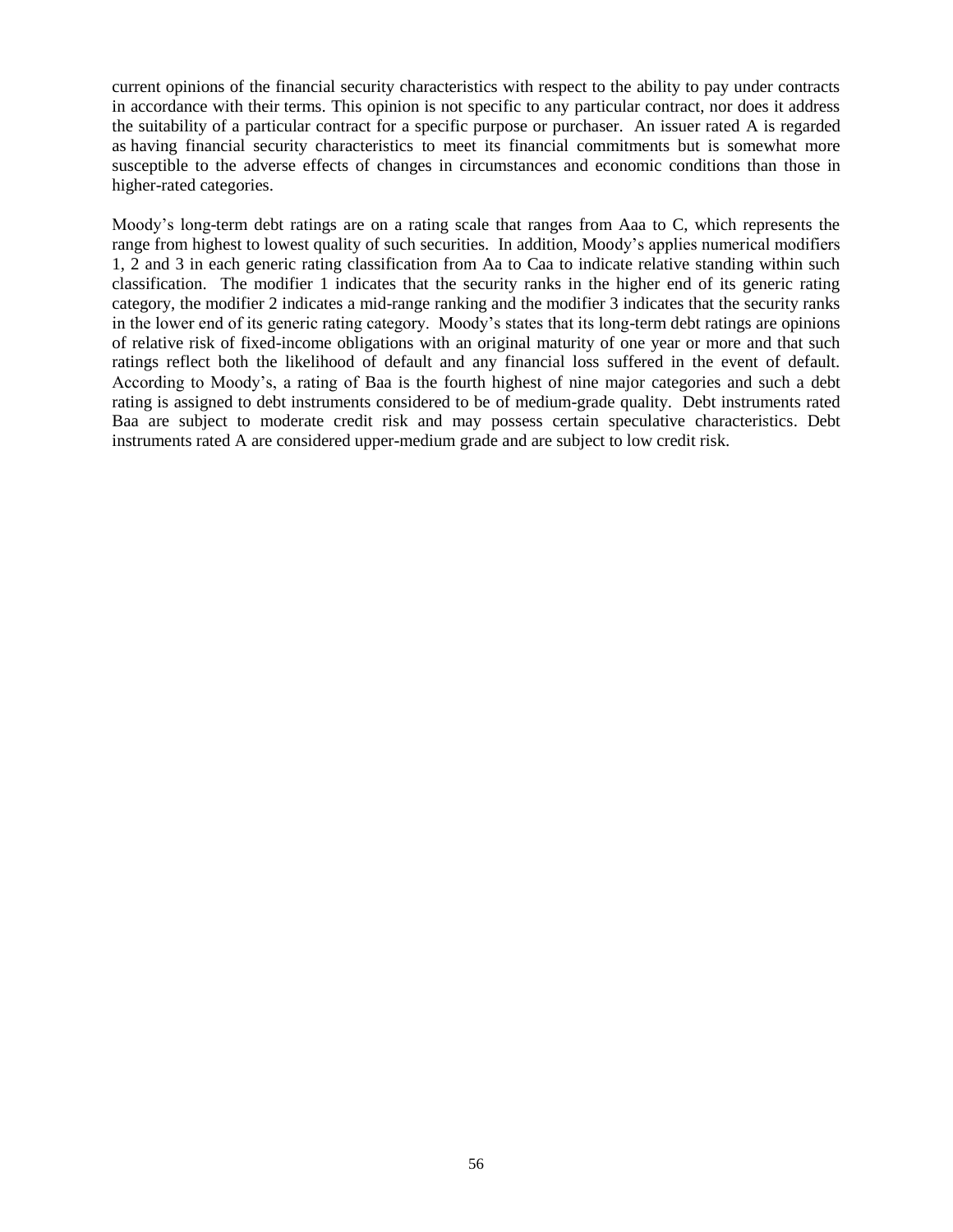#### **9.0 MARKET FOR SECURITIES**

The Common Shares; First Preference Shares, Series C; First Preference Shares, Series E; First Preference Shares, Series F; First Preference Shares, Series G; and First Preference Shares, Series H of Fortis are listed on the Toronto Stock Exchange under the symbols FTS, FTS.PR.C, FTS.PR.E, FTS.PR.F, FTS.PR.G and FTS.PR.H, respectively. The First Preference Shares, Series H were issued in January 2010.

The following table sets forth the reported high and low trading prices and trading volumes for the Common Shares; First Preference Shares, Series C; First Preference Shares, Series E; First Preference Shares, Series F; and First Preference Shares, Series G on a monthly basis for the year ended December 31, 2009.

| Fortis<br><b>2009 Trading Prices and Volumes</b> |                                          |                                          |                                          |             |            |               |
|--------------------------------------------------|------------------------------------------|------------------------------------------|------------------------------------------|-------------|------------|---------------|
|                                                  | <b>Common Shares</b>                     |                                          | <b>First Preference Shares, Series C</b> |             |            |               |
| Month                                            | High()                                   | $Low($ \$)                               | <b>Volume</b>                            | $High (\$)$ | Low(\$)    | <b>Volume</b> |
| Jan                                              | 25.06                                    | 22.89                                    | 7,809,701                                | 26.65       | 25.16      | 97,287        |
| Feb                                              | 24.60                                    | 22.33                                    | 14,130,845                               | 26.55       | 25.15      | 50,592        |
| Mar                                              | 24.24                                    | 21.52                                    | 14,643,369                               | 25.99       | 24.50      | 81,017        |
| Apr                                              | 23.20                                    | 21.55                                    | 11,180,355                               | 26.65       | 25.26      | 79.564        |
| May                                              | 24.31                                    | 22.15                                    | 11,200,604                               | 26.95       | 25.52      | 38,926        |
| Jun                                              | 26.25                                    | 23.67                                    | 10,446,255                               | 27.49       | 25.58      | 42.894        |
| Jul                                              | 26.19                                    | 24.00                                    | 9,178,843                                | 27.18       | 25.70      | 211,455       |
| Aug                                              | 25.99                                    | 24.61                                    | 8,110,618                                | 27.75       | 26.60      | 44.986        |
| Sep                                              | 25.39                                    | 24.62                                    | 8.323.744                                | 27.00       | 26.20      | 301.981       |
| Oct                                              | 26.24                                    | 24.61                                    | 8,776,294                                | 26.60       | 26.35      | 71,673        |
| <b>Nov</b>                                       | 27.13                                    | 25.10                                    | 8,018,968                                | 26.60       | 36.20      | 34,639        |
| Dec                                              | 29.24                                    | 26.19                                    | 9.343.236                                | 26.50       | 26.30      | 35.380        |
|                                                  | <b>First Preference Shares, Series E</b> |                                          | <b>First Preference Shares, Series F</b> |             |            |               |
| Month                                            | High (\$)                                | Low $(\$)$                               | <b>Volume</b>                            | $High (\$)$ | Low $(\$)$ | <b>Volume</b> |
| Jan                                              | 27.99                                    | 24.25                                    | 161,245                                  | 19.84       | 17.00      | 126,556       |
| Feb                                              | 25.30                                    | 25.00                                    | 60,300                                   | 20.54       | 18.26      | 91,487        |
| Mar                                              | 25.00                                    | 24.80                                    | 64,032                                   | 20.40       | 18.80      | 65,467        |
| Apr                                              | 25.25                                    | 24.90                                    | 135,449                                  | 20.03       | 19.01      | 65,507        |
| May                                              | 25.45                                    | 24.90                                    | 92,569                                   | 20.89       | 19.05      | 99,625        |
| Jun                                              | 26.48                                    | 25.50                                    | 63,207                                   | 20.50       | 19.50      | 79,762        |
| Jul                                              | 26.39                                    | 25.80                                    | 273,473                                  | 22.07       | 19.78      | 71,397        |
| Aug                                              | 27.00                                    | 25.80                                    | 78,233                                   | 22.95       | 20.75      | 101,294       |
| Sep                                              | 27.77                                    | 26.16                                    | 38,648                                   | 22.76       | 20.89      | 52,237        |
| Oct                                              | 26.89                                    | 25.55                                    | 22,395                                   | 21.95       | 21.19      | 90,588        |
| Nov                                              | 26.75                                    | 25.95                                    | 316,465                                  | 22.25       | 21.50      | 74,136        |
| Dec                                              | 27.00                                    | 26.25                                    | 140.681                                  | 21.70       | 21.15      | 57,368        |
|                                                  |                                          | <b>First Preference Shares, Series G</b> |                                          |             |            |               |
| Month                                            | $High (\$)$                              | Low $(\$)$                               | Volume                                   |             |            |               |
| Jan                                              | 23.00                                    | 19.90                                    | 128,062                                  |             |            |               |
| Feb                                              | 23.98                                    | 22.29                                    | 83,648                                   |             |            |               |
| Mar                                              | 23.70                                    | 21.50                                    | 88,211                                   |             |            |               |
| Apr                                              | 25.00                                    | 22.44                                    | 117.185                                  |             |            |               |
| May                                              | 25.49                                    | 23.94                                    | 152,290                                  |             |            |               |
| Jun                                              | 25.75                                    | 24.70                                    | 121,421                                  |             |            |               |
| Jul                                              | 26.36                                    | 25.25                                    | 164,608                                  |             |            |               |
| Aug                                              | 26.67                                    | 25.10                                    | 208.514                                  |             |            |               |
| Sep                                              | 26.24                                    | 25.21                                    | 180,506                                  |             |            |               |
| Oct                                              | 26.01                                    | 25.35                                    | 145,816                                  |             |            |               |
| Nov                                              | 26.49                                    | 25.75                                    | 51,453                                   |             |            |               |
| Dec                                              | 27.17                                    | 26.10                                    | 63,422                                   |             |            |               |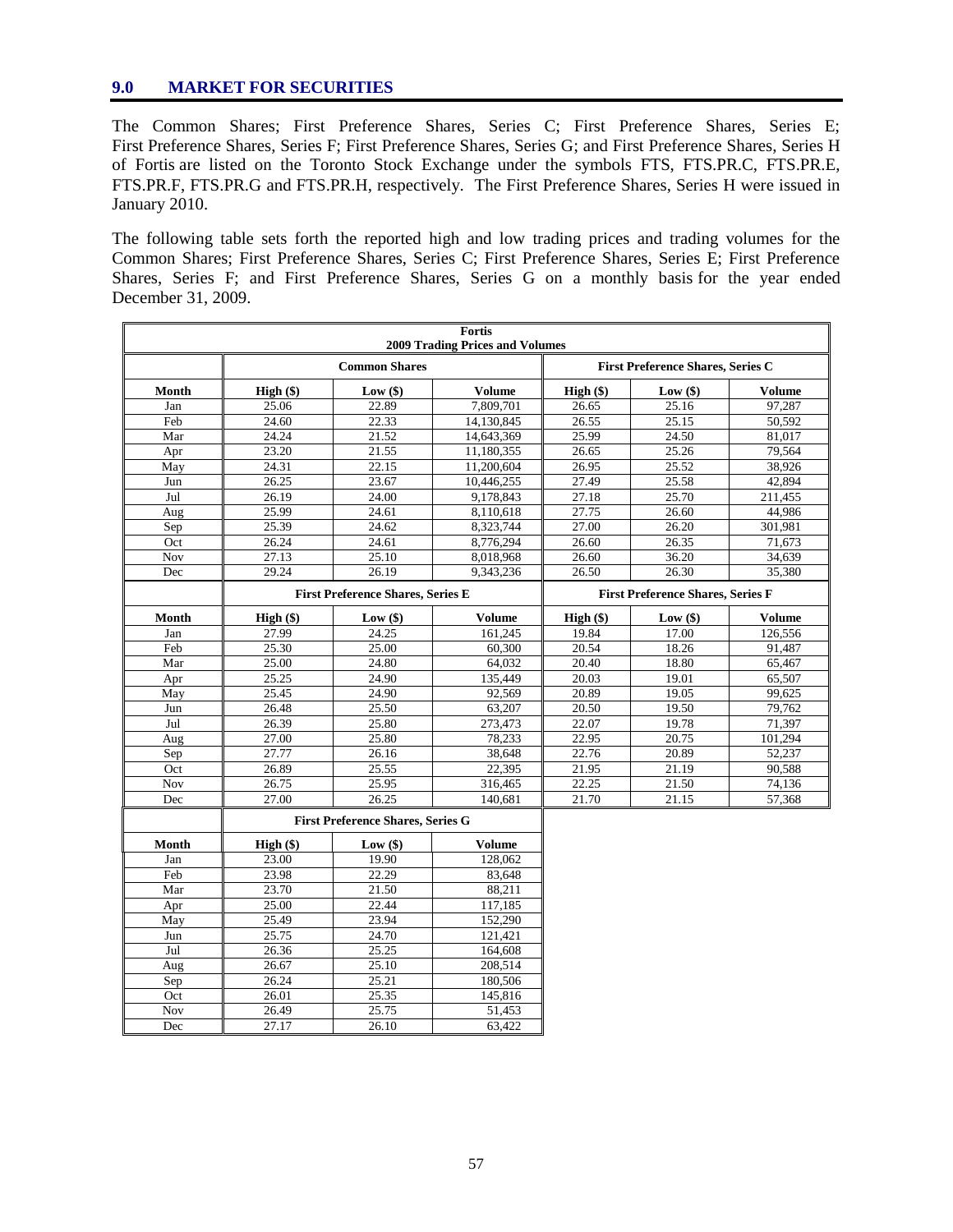#### **10.0 DIRECTORS AND OFFICERS**

The Board adopted a director tenure policy in 1999 which is reviewed on a periodic basis and was most recently affirmed at a meeting of the Board held in September 2007. The tenure policy provides that Directors of the Corporation are to be elected for a term of one year and, except in exceptional circumstances determined by the Board, be eligible for re-election until the Annual Meeting of Shareholders next following the earlier of the date on which they achieve age 70 or the  $10<sup>th</sup>$  anniversary of their initial election to the Board. The policy does not apply to Mr. Marshall whose service on the Board is related to his tenure as CEO. The following chart sets out the name and municipality of residence of each of the Directors of Fortis and indicates their principal occupations within five preceding years.

| <b>Fortis Directors</b>                                       |                                                                                                                                                                                                                                                                                                                                                                                                                                                                                                                                                                                                                                                                                                                                                                                                                                                                                                                                                                                |  |  |
|---------------------------------------------------------------|--------------------------------------------------------------------------------------------------------------------------------------------------------------------------------------------------------------------------------------------------------------------------------------------------------------------------------------------------------------------------------------------------------------------------------------------------------------------------------------------------------------------------------------------------------------------------------------------------------------------------------------------------------------------------------------------------------------------------------------------------------------------------------------------------------------------------------------------------------------------------------------------------------------------------------------------------------------------------------|--|--|
| <b>Name</b>                                                   | <b>Principal Occupations Within Five Preceding Years</b>                                                                                                                                                                                                                                                                                                                                                                                                                                                                                                                                                                                                                                                                                                                                                                                                                                                                                                                       |  |  |
| PETER E. CASE <sup>(1)</sup><br>Freelton, Ontario             | Mr. Case, 55, a Corporate Director, retired in February 2003 as Executive Director,<br>Institutional Equity Research at CIBC World Markets. During his 17-year career as senior<br>investment analyst with CIBC World Markets and BMO Nesbitt Burns and its<br>predecessors, Mr. Case's coverage of Canadian and selected U.S. pipeline and energy<br>utilities was consistently rated among the top rankings. He was awarded a Bachelor of<br>Arts and a Master of Business Administration from Queen's University and a Master of<br>Divinity from Wycliffe College, University of Toronto. Mr. Case was first elected to the<br>Board in May 2005. He was appointed Chair of the Board of FortisOntario in 2009.<br>Mr. Case has been a Director of FortisOntario since March 2003 He does not serve as a<br>director of any other reporting issuer.                                                                                                                        |  |  |
| FRANK J. CROTHERS<br>Nassau, Bahamas                          | Mr. Crothers, 65, is Chairman and Chief Executive Officer of Island Corporate Holdings<br>Limited, Nassau, Bahamas. Over the past 35 years, he has served on many public and<br>private sector boards. For more than a decade he was on the Board of Harvard University<br>Graduate School of Education and also served a three-year term as Chairman of<br>CARILEC, the Caribbean Association of Electrical Utilities. Mr. Crothers is the past<br>President of P.P.C. Limited, which was acquired by the Corporation in August 2006. He<br>serves as the Vice Chair of the Board of Caribbean Utilities and serves on the Board of<br>Belize Electricity. Mr. Crothers was first elected to the Fortis Board in May 2007. He is<br>also a director of reporting issuers Templeton Mutual Funds, Fidelity Merchant Bank &<br>Trust (Cayman) Limited and Talon Metals Corp.                                                                                                    |  |  |
| IDA J. GOODREAU <sup>(3)</sup><br>Vancouver, British Columbia | Ms. Goodreau, 58, is the past President and Chief Executive Officer of LifeLabs. Prior to<br>joining Lifelabs in March 2009, she was President and Chief Executive Officer of<br>Vancouver Coastal Health Authority since 2002. Ms. Goodreau has held senior leadership<br>roles in several Canadian and international pulp and paper and natural gas companies prior<br>to entering the health care field. She was awarded a Master of Business Administration<br>and a Bachelor of Commerce, Honors, degree from the University of Windsor and a<br>Bachelor of Arts, (English and Economics) from the University of Western Ontario. Ms.<br>Goodreau was first elected to the Board in May 2009. She has served on numerous private<br>and public sector boards and is a director of Terasen.                                                                                                                                                                               |  |  |
| DOUGLAS J. HAUGHEY <sup>(1)</sup><br>Calgary, Alberta         | Mr. Haughey, 53, is President and Chief Executive Officer of WindShift Capital Corp.<br>focused on energy infrastructure investment opportunities in North America. Prior to<br>forming Windshift Capital Corp. in 2008, he held several executive roles with Spectra<br>Energy and predecessor companies. He had overall responsibility for its western Canadian<br>natural gas midstream business, was President and Chief Executive Officer of Spectra<br>Energy Income Fund and also led Spectra's strategic development and mergers and<br>acquisitions teams based in Houston, Texas. He graduated from the University of Regina<br>with a Bachelor of Administration and from the University of Calgary with a Master of<br>Business Administration. Mr. Haughey also holds an ICD.D designation from the Institute<br>of Corporate Directors. He was first elected to the Board in May 2009. Mr. Haughey also<br>serves as a director of Pembina Pipeline Income Fund. |  |  |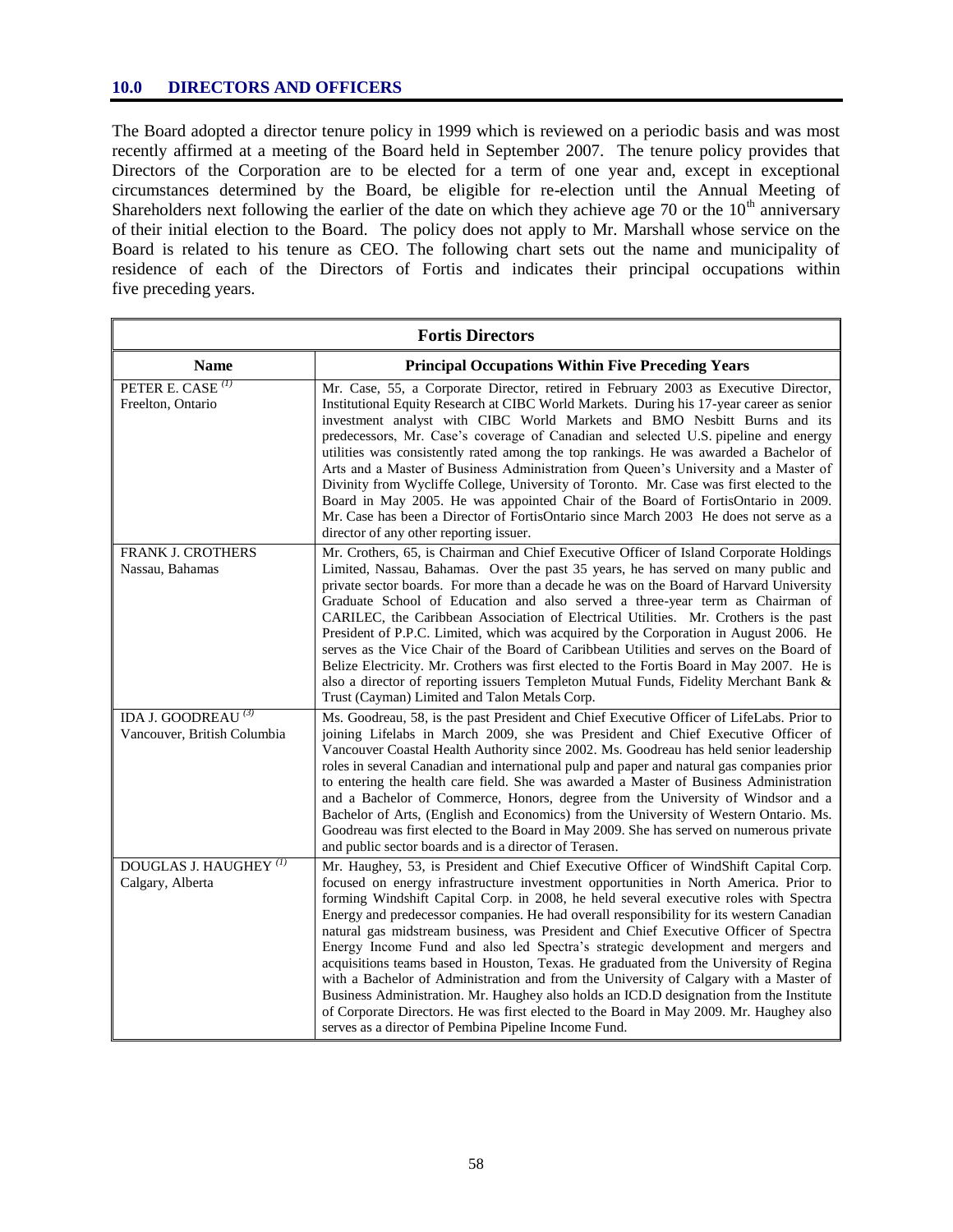| <b>Fortis Directors</b> (continued)                                           |                                                                                                                                                                                                                                                                                                                                                                                                                                                                                                                                                                                                                                                                                                                                                                                                                                                                                                                                                                       |  |  |  |
|-------------------------------------------------------------------------------|-----------------------------------------------------------------------------------------------------------------------------------------------------------------------------------------------------------------------------------------------------------------------------------------------------------------------------------------------------------------------------------------------------------------------------------------------------------------------------------------------------------------------------------------------------------------------------------------------------------------------------------------------------------------------------------------------------------------------------------------------------------------------------------------------------------------------------------------------------------------------------------------------------------------------------------------------------------------------|--|--|--|
| <b>Name</b>                                                                   | <b>Principal Occupations Within Five Preceding Years</b>                                                                                                                                                                                                                                                                                                                                                                                                                                                                                                                                                                                                                                                                                                                                                                                                                                                                                                              |  |  |  |
| <b>GEOFFREY F. HYLAND</b> (1)(2)(3)<br>Caledon, Ontario                       | Mr. Hyland, 65, a Corporate Director, retired as President and Chief Executive Officer of<br>ShawCor Ltd. in June 2005 after 37 years of service. He graduated from<br>McGill University with a Bachelor of Engineering (Chemical) and York University with a<br>Master of Business Administration. Mr. Hyland was first elected to the Board in<br>May 2001 and was appointed Chair of the Board in May 2008. He is a director of<br>FortisOntario. Mr. Hyland continues to serve on the board of ShawCor Ltd. and is a<br>director of SCITI Total Return Trust and Exco Technologies Limited.                                                                                                                                                                                                                                                                                                                                                                       |  |  |  |
| H. STANLEY MARSHALL<br>Paradise, Newfoundland and<br>Labrador                 | Mr. Marshall, 59, is President and Chief Executive Officer of the Corporation. He joined<br>Newfoundland Power in 1979 and was appointed President and Chief Executive Officer of<br>Fortis in 1996. Mr. Marshall graduated from the University of Waterloo with a Bachelor<br>of Applied Science (Chem. Eng.) and Dalhousie University with a Bachelor of Laws. He<br>is a member of the Law Society of Newfoundland and Labrador and a Registered<br>Professional Engineer in the Province of Newfoundland and Labrador. Mr. Marshall was<br>first elected to the Board in October 1995. He serves on the boards of all Fortis utilities in<br>western Canada and the Caribbean (including Caribbean Utilities) and the Board of Fortis<br>Properties. He is also a director of Toromont Industries Ltd.                                                                                                                                                            |  |  |  |
| JOHN S. McCALLUM (1)(2)<br>Winnipeg, Manitoba                                 | Mr. McCallum, 66, has been a Professor of Finance at the University of Manitoba since<br>July 1973. He served as Chairman of Manitoba Hydro from 1991 to 2000 and as<br>Policy Advisor to the Federal Minister of Finance from 1984 to 1991. Mr. McCallum<br>graduated from the University of Montreal with a Bachelor of Arts (Economics) and a<br>Bachelor of Science (Mathematics). He was awarded a Master of Business Administration<br>from Queen's University and a PhD in Finance from the University of Toronto.<br>Mr. McCallum was first elected to the Board in July 2001 and was appointed Chair of the<br>Governance and Nominating Committee of the Corporation in May 2005. He is a director<br>of FortisBC and FortisAlberta and chairs the Audit, Risk and Environment Committees of<br>both companies. Mr. McCallum also serves as a director of IGM Financial Inc., Toromont<br>Industries Ltd. and Wawanesa.                                     |  |  |  |
| HARRY McWATTERS <sup>(2)</sup><br>Summerland, British Columbia                | Mr. McWatters, 64, is the founder and past President of Sumac Ridge Estate Wine Group,<br>a leader in the British Columbia wine industry. He is President of Vintage Consulting<br>Group Inc., Harry McWatters Inc., Okanagan Wine Academy and Black Sage Vineyards<br>Ltd., all of which are engaged in various aspects of the British Columbia wine industry.<br>Mr. McWatters was first elected to the Board in May 2007. He was elected to the Board of<br>FortisBC Inc. in September 2005 and appointed as Chair of that Company's Board in<br>2006. Mr. McWatters became a director of Terasen in November 2007 and does not serve<br>as a director of any other reporting issuer.                                                                                                                                                                                                                                                                              |  |  |  |
| RONALD D. MUNKLEY $^{(2)}$<br>Mississauga, Ontario                            | Mr. Munkley, 63, a Corporate Director, retired in April 2009 as Vice Chairman and Head<br>of the Power and Utility Business of CIBC World Markets. Mr. Munkley had acted as an<br>advisor on most Canadian utility transactions since joining CIBC World Markets in 1998.<br>Prior to that, he was employed at Enbridge Consumers Gas for 27 years, culminating as<br>Chairman, President and Chief Executive Officer. Mr. Munkley led Enbridge Consumers<br>Gas through deregulation and restructuring in the 1990s. He graduated from Queen's<br>University with a Bachelor of Science, Honors (Engineering). Mr. Munkley is a<br>professional engineer and has completed the Executive and Senior Executive Programs of<br>the University of Western Ontario and the Partners, Directors and Senior Officers<br>Certificate of the Canadian Securities Institute. He was first elected to the Board in<br>May 2009.                                                |  |  |  |
| DAVID G. NORRIS <sup>(1)(3)</sup><br>St. John's, Newfoundland and<br>Labrador | Mr. Norris, 62, a Corporate Director, has been a financial and management consultant<br>since 2001, prior to which he was Executive Vice-President, Finance and Business<br>Development,<br>International Limited. Previously, he<br>Fishery Products<br>held<br>Deputy Minister positions with the Department of Finance and Treasury Board,<br>Government of Newfoundland and Labrador. Mr. Norris graduated with a Bachelor of<br>Commerce from Memorial University of Newfoundland and a Master of Business<br>Administration from McMaster University. He was first elected to the Board in May 2005<br>and, in May 2006, Mr. Norris was appointed Chair of the Audit Committee of the Board.<br>He has been a director of Newfoundland Power since 2003 and was appointed Chair of<br>that Company's Board in April 2006. Mr. Norris was appointed to the Board of<br>Fortis Properties in 2006. He does not serve as a director of any other reporting issuer. |  |  |  |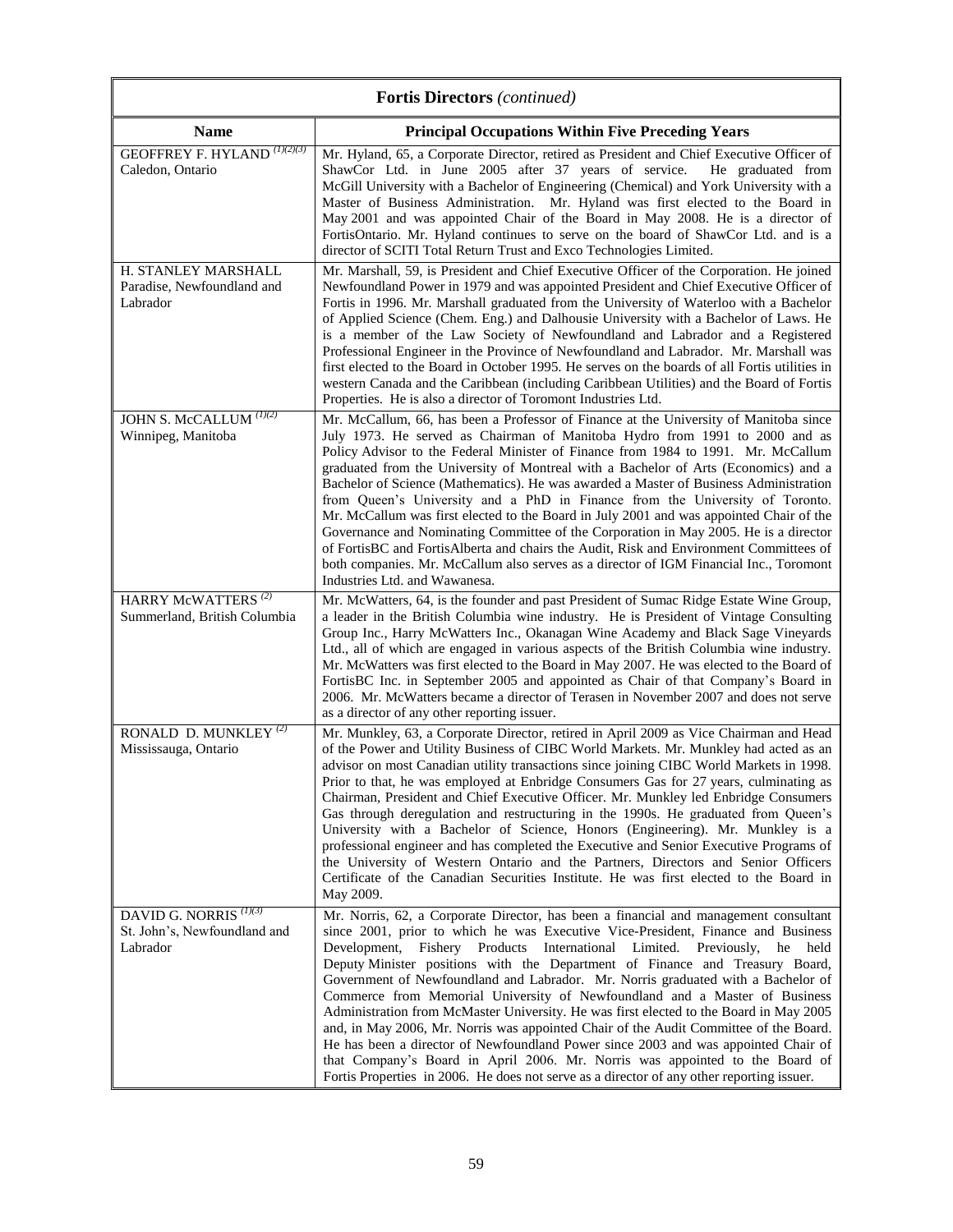| <b>Fortis Directors</b> (continued)                                                                                                                |                                                                                                                                                                                                                                                                                                                                                                                                                                                                                                                                                                                                                                                                                                                                                                                                                                                                           |  |  |
|----------------------------------------------------------------------------------------------------------------------------------------------------|---------------------------------------------------------------------------------------------------------------------------------------------------------------------------------------------------------------------------------------------------------------------------------------------------------------------------------------------------------------------------------------------------------------------------------------------------------------------------------------------------------------------------------------------------------------------------------------------------------------------------------------------------------------------------------------------------------------------------------------------------------------------------------------------------------------------------------------------------------------------------|--|--|
| <b>Name</b>                                                                                                                                        | <b>Principal Occupations Within Five Preceding Years</b>                                                                                                                                                                                                                                                                                                                                                                                                                                                                                                                                                                                                                                                                                                                                                                                                                  |  |  |
| MICHAEL A. PAVEY $^{(3)}$<br>Moncton, New Brunswick                                                                                                | Mr. Pavey, 62, a Corporate Director, retired as Executive Vice-President and<br>Chief Financial Officer of Major Drilling Group International Inc. in September 2006.<br>Prior to joining Major Drilling Group International Inc. in 1999, he held senior executive<br>positions with a major integrated electric utility in western Canada. Mr. Pavey graduated<br>University of Waterloo with a Bachelor of Applied Science<br>from the<br>(Mechanical Engineering) and from McGill University with a Master of Business<br>Administration. He retired from the Board of Maritime Electric in February 2007 after a<br>six-year term, which included three years' service as Chair of that Company's Audit and<br>Environment Committee. Mr. Pavey was first elected to the Board in May 2004.<br>Mr. Pavey does not serve as a director of any other reporting issuer. |  |  |
| ROY P. RIDEOUT <sup>(2)(3)</sup><br>Halifax, Nova Scotia                                                                                           | Mr. Rideout, 62, a Corporate Director, retired as Chairman and Chief Executive Officer of<br>Clarke Inc. in October 2002. Prior to 1998, he served as President of Newfoundland<br>Capital Corporation Limited and held senior executive positions in the Canadian airline<br>industry. Mr. Rideout graduated with a Bachelor of Commerce from Memorial University<br>of Newfoundland and obtained designation as a Chartered Accountant. Mr. Rideout was<br>first elected to the Board in March 2001. He is the Chair of the Human Resources<br>Committee of the Board and has held that position since May 2003. Mr. Rideout also<br>serves as a director of NAV CANADA.                                                                                                                                                                                                |  |  |
| (1)<br>Serves on the Audit Committee<br>Serves on the Governance and Nominating Committee<br>(2)<br>(3)<br>Serves on the Human Resources Committee |                                                                                                                                                                                                                                                                                                                                                                                                                                                                                                                                                                                                                                                                                                                                                                                                                                                                           |  |  |

The following table sets out the name and municipality of residence of each of the officers of Fortis and indicates the office held.

| <b>Fortis Officers</b>                                     |                                                                                                                                                                                                                                                                           |  |  |
|------------------------------------------------------------|---------------------------------------------------------------------------------------------------------------------------------------------------------------------------------------------------------------------------------------------------------------------------|--|--|
| <b>Name and Municipality of Residence</b>                  | <b>Office Held</b>                                                                                                                                                                                                                                                        |  |  |
| H. Stanley Marshall<br>Paradise, Newfoundland and Labrador | President and Chief Executive Officer <sup>(1)</sup>                                                                                                                                                                                                                      |  |  |
| Barry V. Perry<br>Mount Pearl, Newfoundland and Labrador   | Vice President, Finance and Chief Financial Officer <sup>(2)</sup>                                                                                                                                                                                                        |  |  |
| Ronald W. McCabe<br>St. John's, Newfoundland and Labrador  | Vice President, General Counsel and Corporate Secretary <sup>(3)</sup>                                                                                                                                                                                                    |  |  |
| Donna G. Hynes<br>St. John's, Newfoundland and Labrador    | Assistant Secretary <sup>(4)</sup>                                                                                                                                                                                                                                        |  |  |
| (1)<br>became Chief Executive Officer.<br>(2)              | Mr. Marshall was appointed President and Chief Operating Officer, effective October 1, 1995. Effective May 1, 1996, Mr. Marshall<br>Mr. Perry was appointed Vice President. Finance and Chief Financial Officer, effective January 1, 2004. Prior to that time, Mr. Perry |  |  |

*(2) Mr. Perry was appointed Vice President, Finance and Chief Financial Officer, effective January 1, 2004. Prior to that time, Mr. Perry was Vice President, Finance and Chief Financial Officer of Newfoundland Power.*

*(3) Mr. McCabe was appointed General Counsel and Corporate Secretary, effective January 1, 1997. Effective May 6, 2008, Mr. McCabe became Vice President, General Counsel and Corporate Secretary.*

*(4) Ms. Hynes was appointed Assistant Secretary, effective December 8, 1999. She joined Fortis as Manager, Investor and Public Relations in October 1999 and, prior to that time, was employed by Newfoundland Power.*

As at December 31, 2009, the directors and officers of Fortis, as a group, beneficially owned, directly or indirectly, or exercised control or direction over 684,201 Common Shares, representing 0.4 per cent of the issued and outstanding Common Shares of Fortis. The Common Shares are the only voting securities of the Corporation.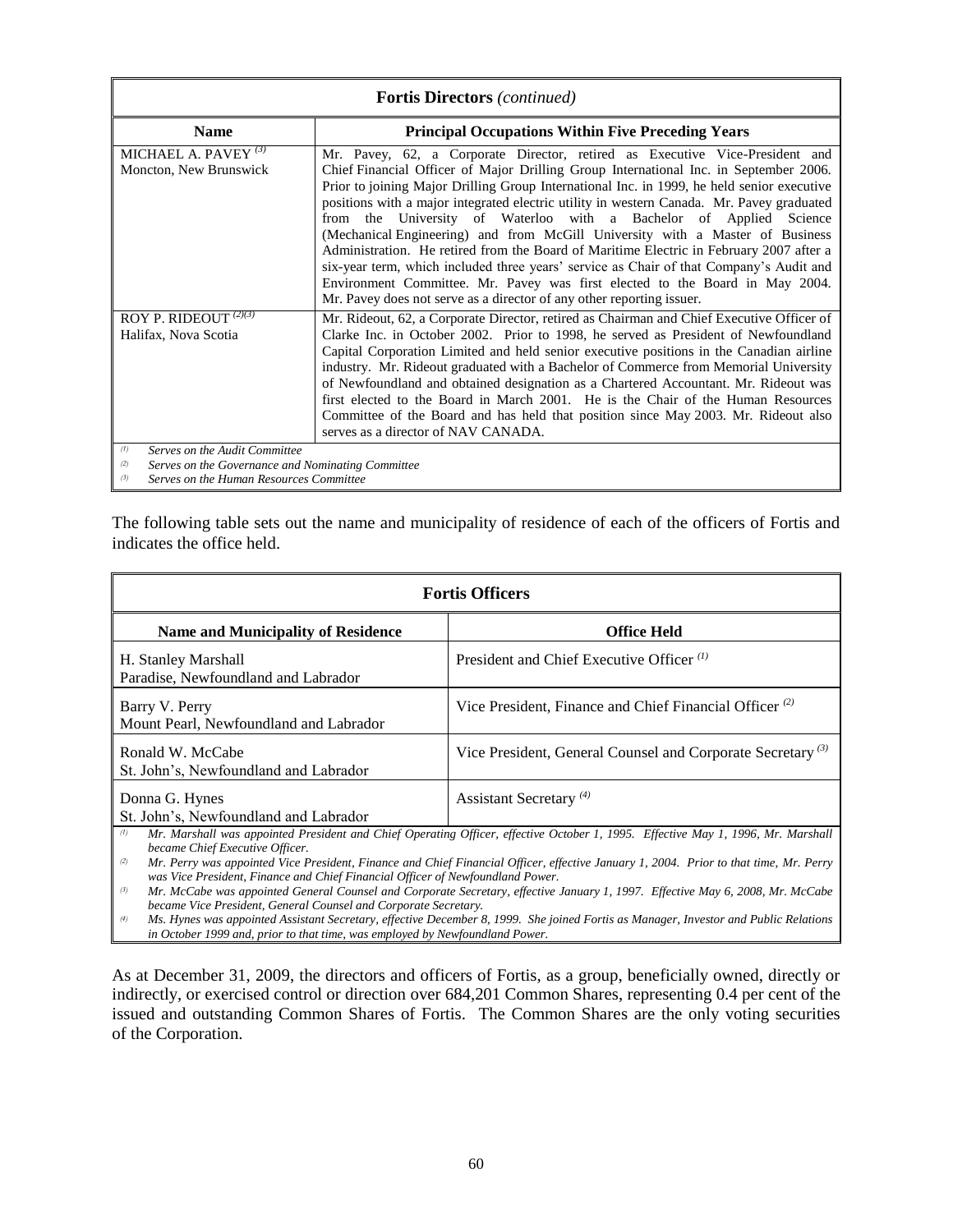#### **11.0 AUDIT COMMITTEE**

#### **11.1 Education and Experience**

The education and experience of each Audit Committee Member that is relevant to such Member"s responsibilities as a Member of the Audit Committee are set out below. As at December 31, 2009, the Audit Committee was composed of the following persons.

| <b>Fortis</b>                         |                                                                                 |  |  |  |
|---------------------------------------|---------------------------------------------------------------------------------|--|--|--|
| <b>Audit Committee</b>                |                                                                                 |  |  |  |
| <b>Name</b>                           | <b>Relevant Education and Experience</b>                                        |  |  |  |
| PETER E. CASE                         | Mr. Case retired in February 2003 as Executive Director, Institutional Equity   |  |  |  |
| Freelton, Ontario                     | Research at CIBC World Markets. He was awarded a Bachelor of Arts and a         |  |  |  |
|                                       | Master of Business Administration from Queen's University and a Master of       |  |  |  |
|                                       | Divinity from Wycliffe College, University of Toronto.                          |  |  |  |
| <b>DOUGLAS J. HAUGHEY</b>             | Mr. Haughey is President and Chief Executive Officer of WindShift Capital       |  |  |  |
| Calgary, Alberta                      | Corp. He graduated from the University of Regina with a Bachelor of             |  |  |  |
|                                       | Administration and from the University of Calgary with a Master of Business     |  |  |  |
|                                       | Administration. Mr. Haughey also holds an ICD.D designation from the Institute  |  |  |  |
|                                       | of Corporate Directors.                                                         |  |  |  |
| <b>GEOFFREY F. HYLAND</b>             | Mr. Hyland retired as President and Chief Executive Officer of ShawCor Ltd. in  |  |  |  |
| Caledon, Ontario                      | June 2005 after 37 years of service. He graduated from McGill University with a |  |  |  |
|                                       | Bachelor of Engineering (Chemical) and from York University with a Master of    |  |  |  |
|                                       | Business Administration.                                                        |  |  |  |
| <b>JOHN S. McCALLUM</b>               | Mr. McCallum is a Professor of Finance at the University of Manitoba. He        |  |  |  |
| Winnipeg, Manitoba                    | graduated from the University of Montreal with a Bachelor of Arts (Economics)   |  |  |  |
|                                       | and a Bachelor of Science (Mathematics). Mr. McCallum was awarded a Master      |  |  |  |
|                                       | of Business Administration from Queen's University and a PhD in Finance from    |  |  |  |
|                                       | the University of Toronto.                                                      |  |  |  |
| DAVID G. NORRIS (Chair)               | Mr. Norris graduated with a Bachelor of Commerce from Memorial University of    |  |  |  |
| St. John's, Newfoundland and Labrador | Newfoundland and a Master of Business Administration from McMaster              |  |  |  |
|                                       | University. He has been a financial and management consultant since 2001, prior |  |  |  |
|                                       | to which he was Executive Vice-President, Finance and Business Development,     |  |  |  |
|                                       | Fishery Products International Limited.                                         |  |  |  |

The Board has determined that each of the Audit Committee Members is independent and financially literate. Independent means free from any direct or indirect material relationship with the Corporation which, in the view of the Board, could reasonably be expected to interfere with the exercise of a Member"s independent judgment as more particularly described in Multilateral Instrument 52-110 - Audit Committees. Financially literate means having the ability to read and understand a set of financial statements that present a breadth and level of complexity of accounting issues that are generally comparable to the breath and complexity of the issues that can reasonably be expected to be raised by the Corporation"s financial statements.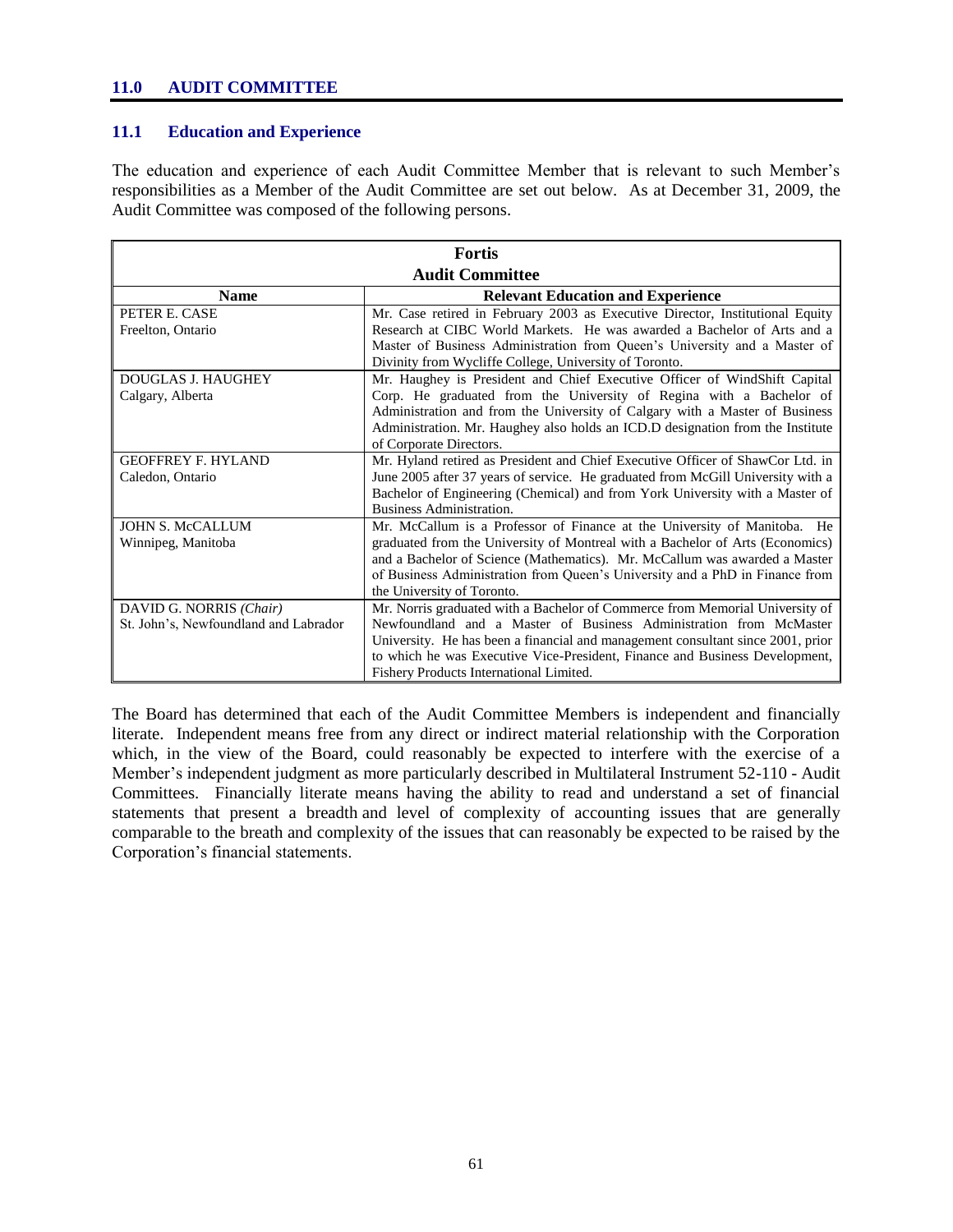## **11.2 Audit Committee Mandate**

The text of the Corporation"s Audit Committee Mandate is detailed below.

*Objective*

The Audit Committee shall provide assistance to the Board by overseeing the external audit of the Corporation"s annual financial statements and the accounting and financial reporting and disclosure processes and policies of the Corporation.

#### *Definitions*

In this mandate:

**"AIF"** means the Annual Information Form filed by the Corporation;

**"Committee"** means the Audit Committee appointed by the Board pursuant to this mandate;

**"Board"** means the board of directors of the Corporation;

**"CICA"** means the Canadian Institute of Chartered Accountants or any successor body;

**"Corporation"** means Fortis Inc.;

"**Director"** means a member of the Board;

**"Financially Literate"** means having the ability to read and understand a set of financial statements that present a breadth and level of complexity of accounting issues that are generally comparable to the breath and complexity of the issues that can reasonably be expected to be present in the Corporation"s financial statements;

**"External Auditor"** means the firm of chartered accountants, registered with the Canadian Public Accountability Board or its successor, and appointed by the shareholders of the Corporation to act as External Auditor of the Corporation;

**"Independent"** means free from any direct or indirect material relationship with the Corporation which, in the view of the Board, could reasonably be expected to interfere with the exercise of a Member"s independent judgment as more particularly described in Multilateral Instrument 52-110;

**"Internal Auditor"** means the person employed or engaged by the Corporation to perform the internal audit function of the Corporation;

**"Management"** means the senior officers of the Corporation;

**"MD&A"** means the Corporation"s management discussion and analysis prepared in accordance with National Instrument 51-102F1 in respect of the Corporation's annual and interim financial statements; and

**"Member"** means a Director appointed to the Committee.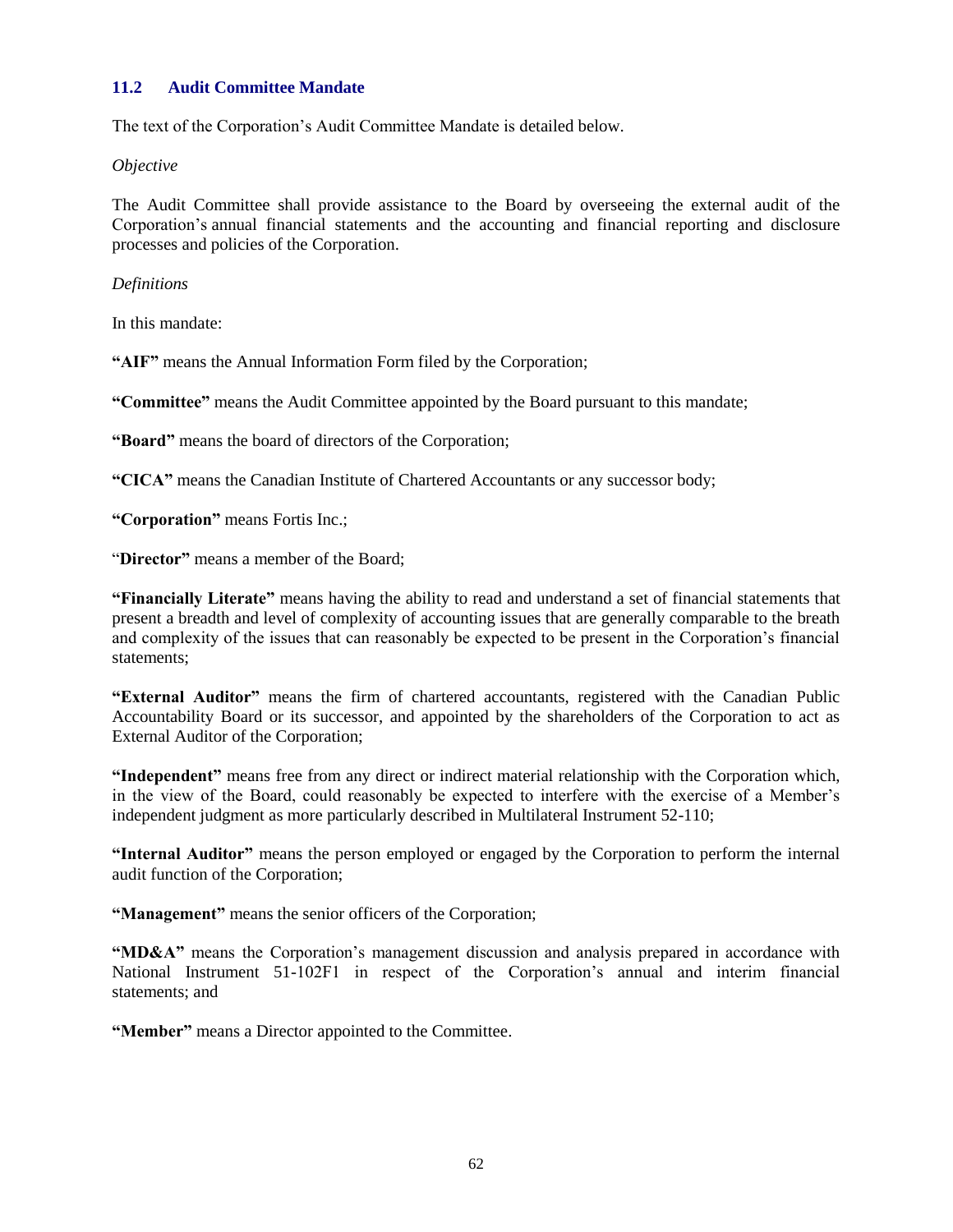#### *Composition and Meetings*

- 1. The Committee shall be appointed annually by the Board and shall be comprised of three (3) or more Directors; each of whom is Independent and Financially Literate and none of whom is a member of Management or an employee of the Corporation or of any affiliate of the Corporation.
- 2. The Board shall appoint a Chair of the Committee on the recommendation of the Corporation"s Governance and Nominating Committee, or such other committee as the Board may authorize.
- 3. The Committee shall meet at least four (4) times each year and shall meet at such other times during the year as it deems appropriate. Meetings of the Committee shall be held at the call of: (i) the Chair of the Committee, or (ii) any two (2) Members, or (iii) the External Auditor.
- 4. The President and Chief Executive Officer, the Vice President, Finance and Chief Financial Officer, the External Auditor and the Internal Auditor shall receive notice of, and (unless otherwise determined by the Chair of the Committee) shall attend all meetings of the Committee.
- 5. A quorum at any meeting of the Committee shall be three (3) Members.
- 6. The Chair of the Committee shall act as chair of all meetings of the Committee at which the Chair is present. In the absence of the Chair from any meeting of the Committee, the Members present at the meeting shall appoint one of their Members to act as Chair of the meeting.
- 7. Unless otherwise determined by the Chair of the Committee, the Secretary of the Corporation shall act as secretary of all meetings of the Committee.

## *Oversight of the External Audit and the Accounting and Financial Reporting and Disclosure Processes and Policies*

The primary purpose of the Committee is oversight of the Corporation"s external audit and the accounting and financial reporting and disclosure processes and policies on behalf of the Board. Management of the Corporation is responsible for maintaining appropriate accounting and financial reporting principles, policies, internal controls and procedures that provide for compliance with accounting standards and applicable laws and regulations. Management is responsible for the preparation and integrity of the financial statements of the Corporation.

1. Oversight of the External Audit

The oversight of the external audit pertains to the audit of the Corporation"s annual financial statements.

- 1.1. The Committee is responsible for the evaluation and recommendation of the External Auditor to be proposed by the Board for appointment by the shareholders.
- 1.2. In advance of each audit, the Committee shall review the External Auditor"s audit plan including the general approach, scope and areas subject to risk of material misstatement.
- 1.3. The Committee is responsible for approving the terms of engagement and fees of the External Auditor.
- 1.4. The Committee shall review and discuss the Corporation"s annual audited financial statements, together with the External Auditor's report thereon, and MD&A with Management and the External Auditor to gain reasonable assurance as to the accuracy, consistency and completeness thereof. The Committee shall meet privately with the External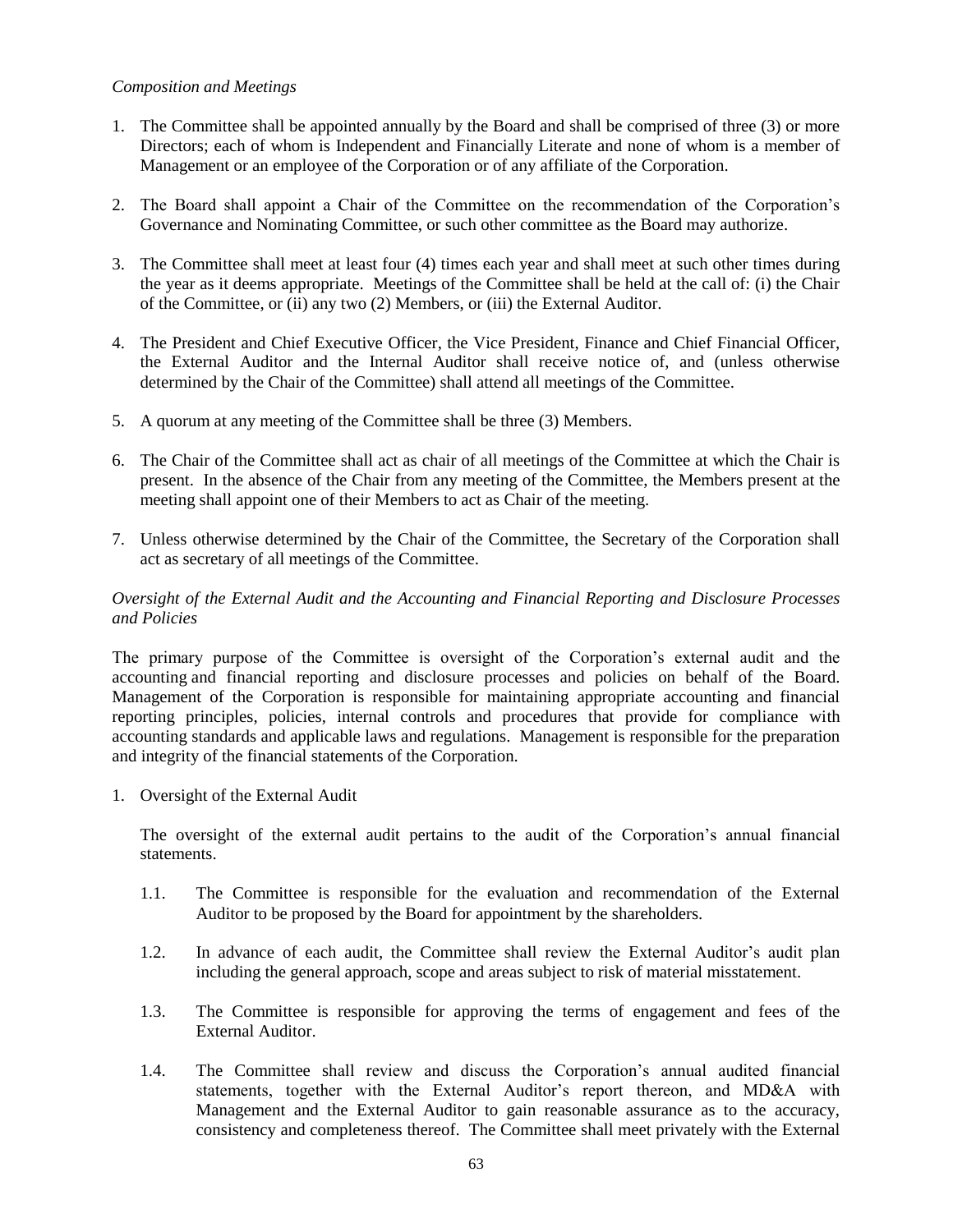Auditor. The Committee shall oversee the work of the External Auditor and resolve any disagreements between Management and the External Auditor.

- 1.5. The Committee shall use reasonable efforts, including discussion with the External Auditor, to satisfy itself as to the External Auditor"s independence as defined in the CICA Assurance Handbook Section 5751.
- 2. Oversight of the Accounting and Financial Reporting and Disclosure Processes
	- 2.1. The Committee shall recommend the annual audited financial statements together with the MD&A for approval by the Board.
	- 2.2. The Committee shall review the interim unaudited financial statements with the External Auditor and Management, together with the External Auditor"s review engagement report thereon.
	- 2.3. The Committee shall review and approve publication of the interim unaudited financial statements, together with the interim MD&A and earnings media release on behalf of the Board.
	- 2.4. The Committee shall review and recommend approval by the Board of the Corporation"s AIF, Management Information Circular, any prospectus and other financial information or disclosure documents to be issued by the Corporation prior to their public release.
	- 2.5. The Committee shall use reasonable efforts to satisfy itself as to the integrity of the Corporation"s financial information systems, internal control over financial reporting and the competence of the Corporation"s accounting personnel and senior financial management responsible for accounting and financial reporting.
	- 2.6. The Committee shall be responsible for the oversight of the Internal Auditor.
- 3. Oversight of the Audit Committee Mandate and Policies

On a periodic basis, the Committee shall review and report to the Board on the Audit Committee Mandate as well as on the following policies:

- 3.1. Reporting Allegations of Suspected Improper Conduct and Wrongdoing Policy;
- 3.2. Derivative Financial Instruments and Hedging Policy;
- 3.3. Pre-Approval of Audit and Non-Audit Services Policy;
- 3.4. Hiring of Employees from Independent Auditing Firms Policy;
- 3.5. The Internal Audit Role and Function Policy; and
- 3.6. any other policies that may be established, from time to time, relating to accounting and financial reporting and disclosure processes; oversight of the external audit of the Corporation"s financial statement; and oversight of the internal audit function.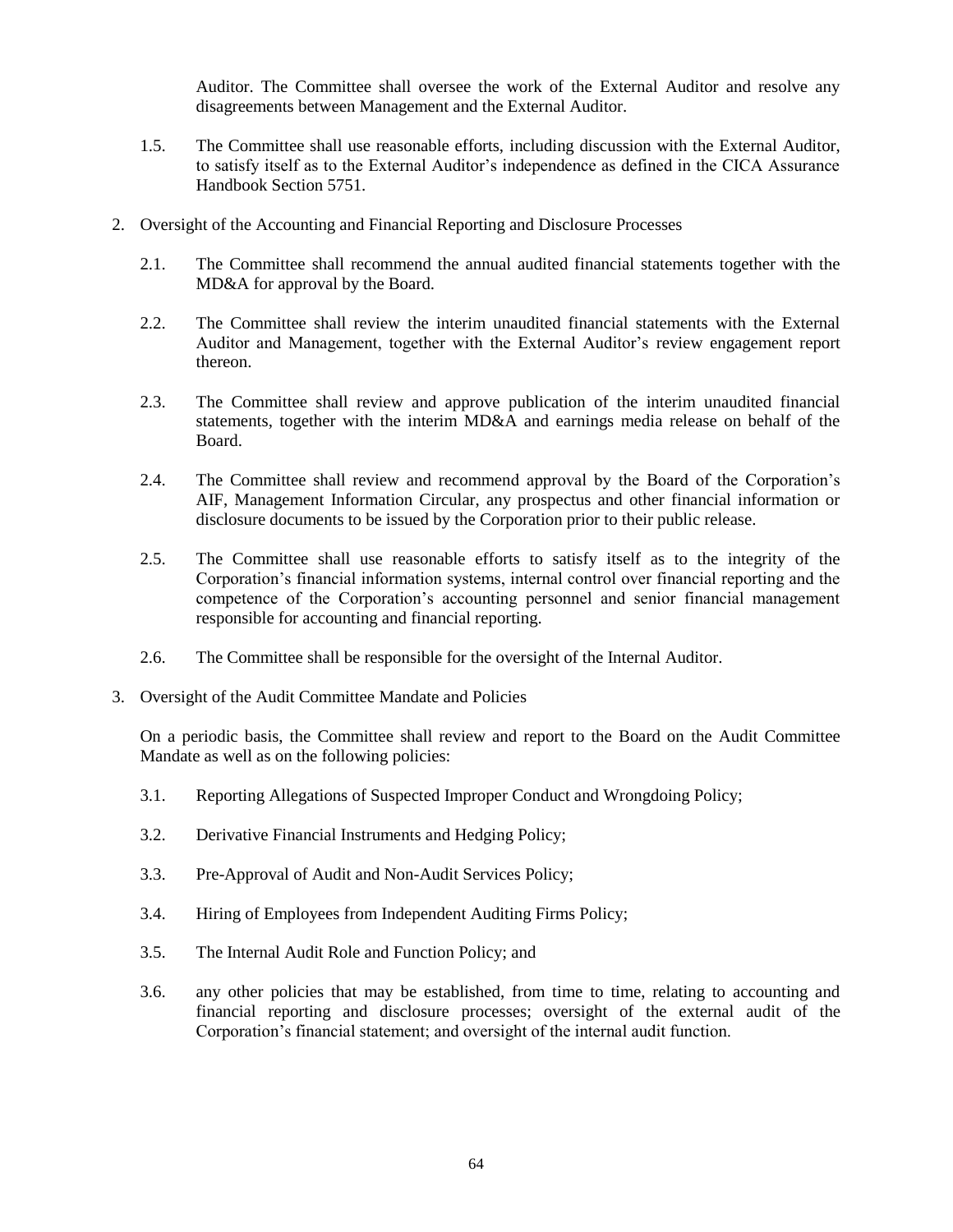## *Reporting*

The Chair of the Committee, or another designated Member, shall report to the Board at each regular meeting on those matters which were dealt with by the Committee since the last regular meeting of the Board.

#### *Other*

- 1. The Committee shall perform such other functions as may, from time to time, be assigned to the Committee by the Board.
- 2. The Committee may approve, in circumstances that it considers appropriate, the engagement by the Committee or any Director of outside advisors or persons having special expertise at the expense of the Corporation.

## **11.3 Pre-Approval Policies and Procedures**

The Audit Committee has established a policy which requires pre-approval of all audit and non-audit services provided to the Corporation and its subsidiaries by the Corporation"s External Auditor. The Pre-Approval of Audit and Non-Audit Services Policy describes the services which may be contracted from the External Auditor and the limitations and authorization procedures related thereto. This policy defines services such as bookkeeping, valuations, internal audit and management functions which may not be contracted from the External Auditor and establishes an annual limit for permissible non-audit services not greater than the total fee for audit services. Audit Committee pre-approval is required for all audit and non-audit services.

#### **11.4 External Auditor Service Fees**

Fees incurred by the Corporation for work performed by Ernst & Young LLP, the Corporation's External Auditors, during each of the last two fiscal years for audit, audit-related, tax and non-audit services were as follows:

| <b>Fortis</b><br><b>External Auditor Service Fees</b><br>$(S$ thousands) |           |           |  |  |
|--------------------------------------------------------------------------|-----------|-----------|--|--|
| Ernst & Young LLP                                                        | 2009      | 2008      |  |  |
| <b>Audit Fees</b>                                                        | \$2,279.8 | \$2,467.3 |  |  |
| <b>Audit-Related Fees</b>                                                | 855.2     | 853.0     |  |  |
| Tax Fees                                                                 | 353.5     | 125.8     |  |  |
| <b>Total</b>                                                             | \$3,488.5 | \$3,446.1 |  |  |

The decrease in audit fees in 2009, as compared to 2008, primarily related to the requirement for additional year-end audit work in 2008 associated with the change in Caribbean Utilities fiscal year end from April 30 to December 31. The increase in tax fees in 2009, as compared to 2008, was due to tax work associated with the corporate reorganization of FortisUS Energy and work performed in relation to the adoption of amended CICA Handbook Section 3465, *Income Taxes,* by the Terasen Gas companies, FortisAlberta, FortisBC and Newfoundland Power in 2009.